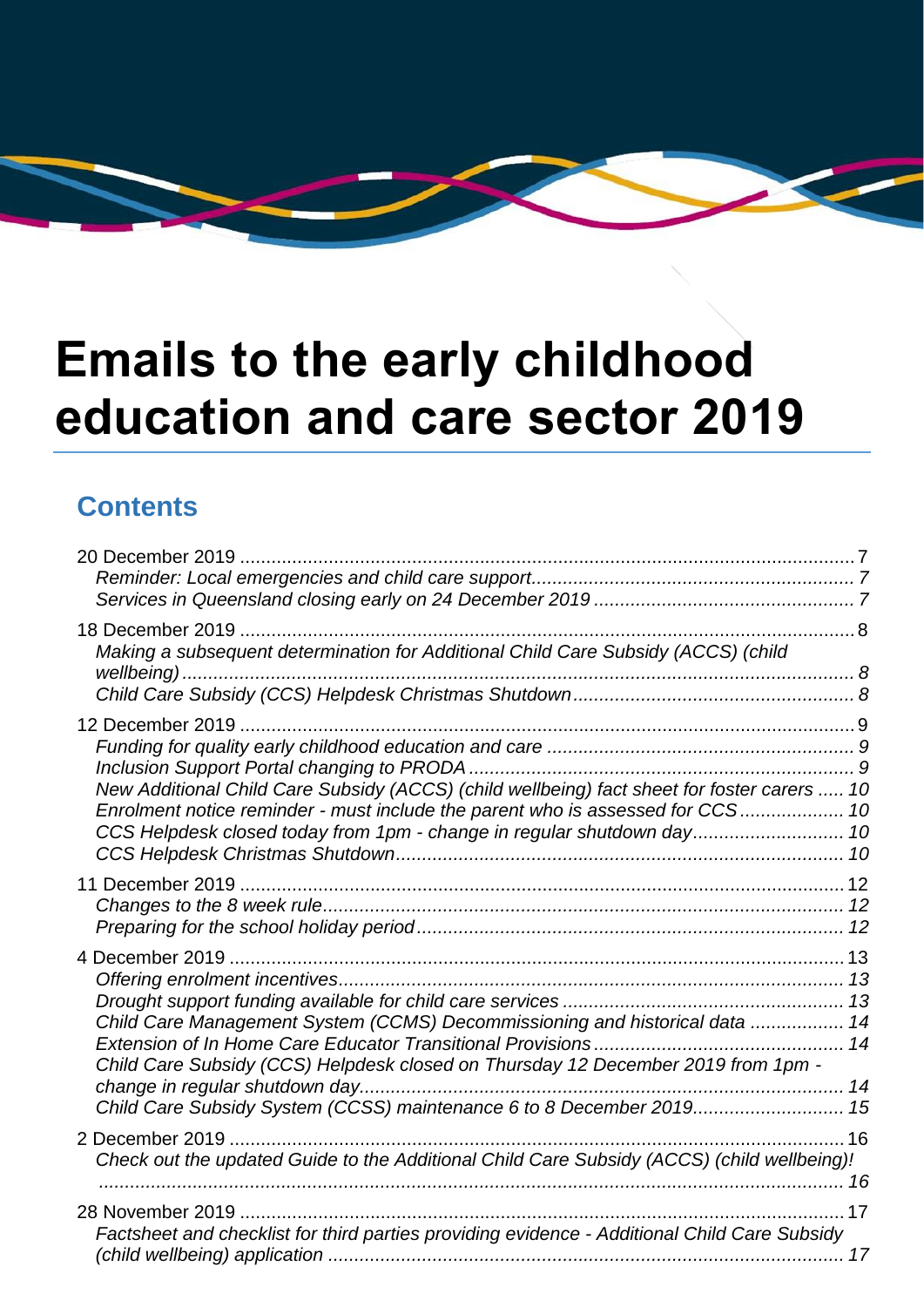| Child Care Subsidy (CCS) Helpdesk closed on Thursday 12 December 2019 from 1pm -           |      |
|--------------------------------------------------------------------------------------------|------|
|                                                                                            |      |
|                                                                                            |      |
|                                                                                            |      |
|                                                                                            |      |
|                                                                                            |      |
|                                                                                            |      |
|                                                                                            |      |
|                                                                                            |      |
| Why was my Additional Child Care Subsidy (child wellbeing) determination rejected? 20      |      |
|                                                                                            |      |
|                                                                                            |      |
|                                                                                            |      |
|                                                                                            |      |
|                                                                                            |      |
|                                                                                            |      |
| Reminder: Have your say on the Inclusion Support Program Guidelines! 23                    |      |
| Making a subsequent determination for Additional Child Care Subsidy (child wellbeing) 23   |      |
| 31 October 2019                                                                            |      |
|                                                                                            |      |
|                                                                                            |      |
|                                                                                            |      |
| 25 October 2019                                                                            |      |
| Reminder: Have your say on the Inclusion Support Program Guidelines! 27                    |      |
| Community Child Care Fund Special Circumstances Grant Opportunity - Revised Eligibility    |      |
| Criteria                                                                                   |      |
|                                                                                            |      |
|                                                                                            |      |
|                                                                                            | . 29 |
| Additional Child Care Subsidy (child wellbeing) Certificate - What should I do if I enter  |      |
| incorrect dates?                                                                           |      |
| Reminder: Update your details to help families find your service in Child Care Finder!  30 |      |
|                                                                                            |      |
|                                                                                            |      |
| Session reporting and fees requirements under Family Assistance Law - recent queries 31    |      |
|                                                                                            |      |
| Foster carers can access Additional Child Care Subsidy (child wellbeing)  32               |      |
|                                                                                            |      |
|                                                                                            |      |
|                                                                                            |      |
|                                                                                            |      |
|                                                                                            |      |
| CCS Helpdesk closed on Monday 7 October 2019 - ACT public holiday  33                      |      |
|                                                                                            |      |
|                                                                                            |      |
|                                                                                            |      |
|                                                                                            |      |
|                                                                                            |      |
|                                                                                            |      |
|                                                                                            |      |
|                                                                                            |      |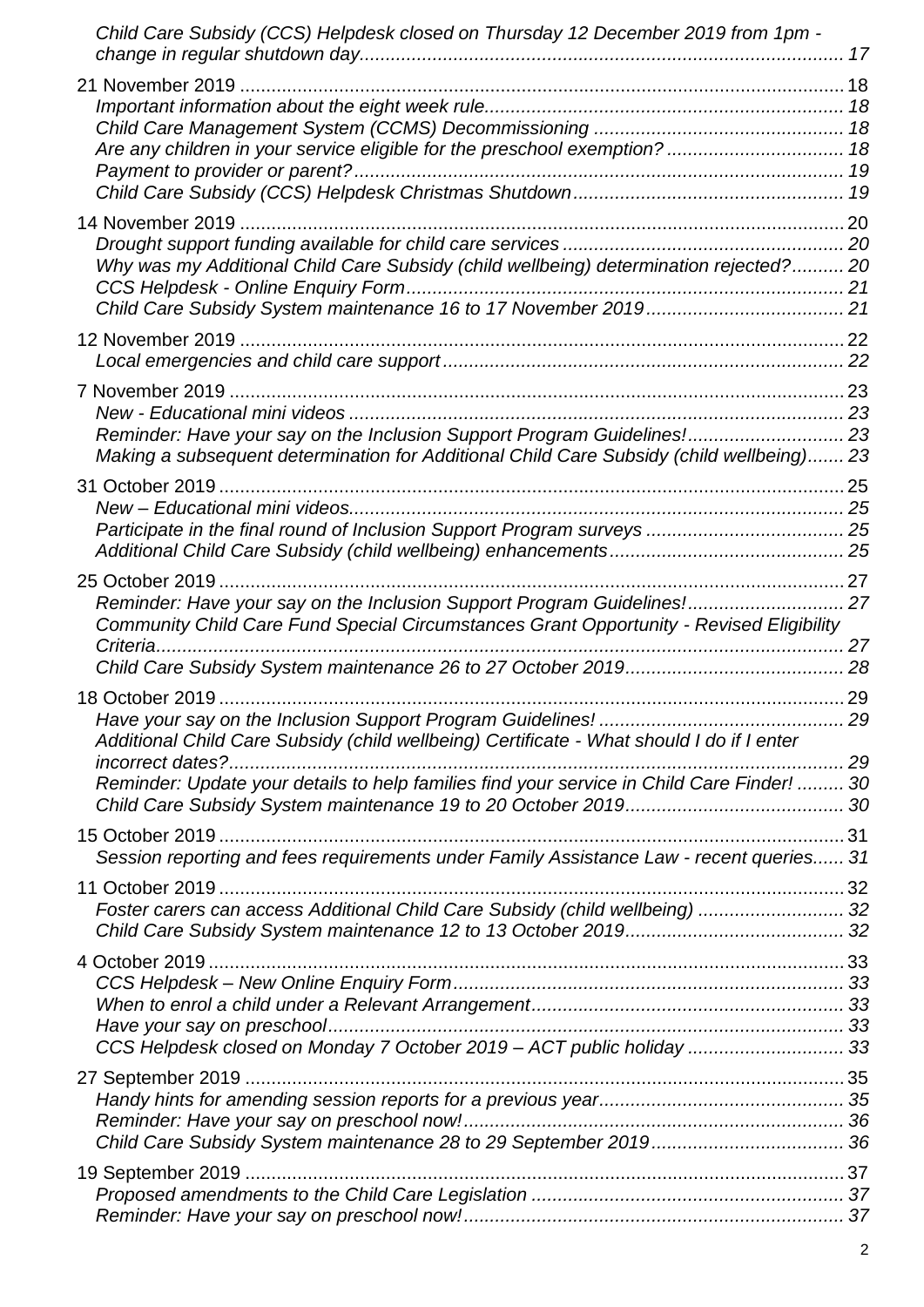| Have families at your service been adversely affected by a major disaster?  39                |    |
|-----------------------------------------------------------------------------------------------|----|
|                                                                                               |    |
|                                                                                               |    |
|                                                                                               |    |
| Handy hints for amending session reports for a previous financial year 40                     |    |
|                                                                                               |    |
|                                                                                               |    |
|                                                                                               |    |
| 30 August 2019                                                                                |    |
| Reminder for providers to notify the department of a change in personnel  43                  |    |
| Grant funding outcomes announced for Community Child Care Fund Round 2 43                     |    |
| Making a subsequent determination for Additional Child Care Subsidy (child wellbeing) 44      |    |
|                                                                                               |    |
| Help your families understand the balancing of Child Care Subsidy  45                         |    |
| 15 August 2019                                                                                |    |
| Do I need to issue a new Additional Child Care Subsidy (child wellbeing) certificate for each |    |
|                                                                                               |    |
| Do I need to issue 6 weeks of ACCS (child wellbeing) certificate in the current 12 month      |    |
|                                                                                               | 47 |
|                                                                                               |    |
|                                                                                               |    |
|                                                                                               |    |
|                                                                                               |    |
| National Police Check clarification: all specified staff must have this check and the service |    |
|                                                                                               |    |
|                                                                                               |    |
| Help Your Families Understand The Balancing Of Child Care Subsidy  51                         |    |
|                                                                                               |    |
|                                                                                               |    |
|                                                                                               |    |
| Factsheet and checklist for third parties providing evidence - Additional Child Care Subsidy  |    |
|                                                                                               |    |
|                                                                                               |    |
|                                                                                               |    |
| Criminal record check clarification: all educators and staff must have this check and the     |    |
|                                                                                               |    |
|                                                                                               |    |
| Remember - the new financial year is here - have you submitted your session reports? 56       |    |
| Do I need to issue a new Additional Child Care Subsidy (child wellbeing) certificate for each | 56 |
| Do I need to issue 6 weeks of ACCS (child wellbeing) certificate in the current 12 month      |    |
|                                                                                               |    |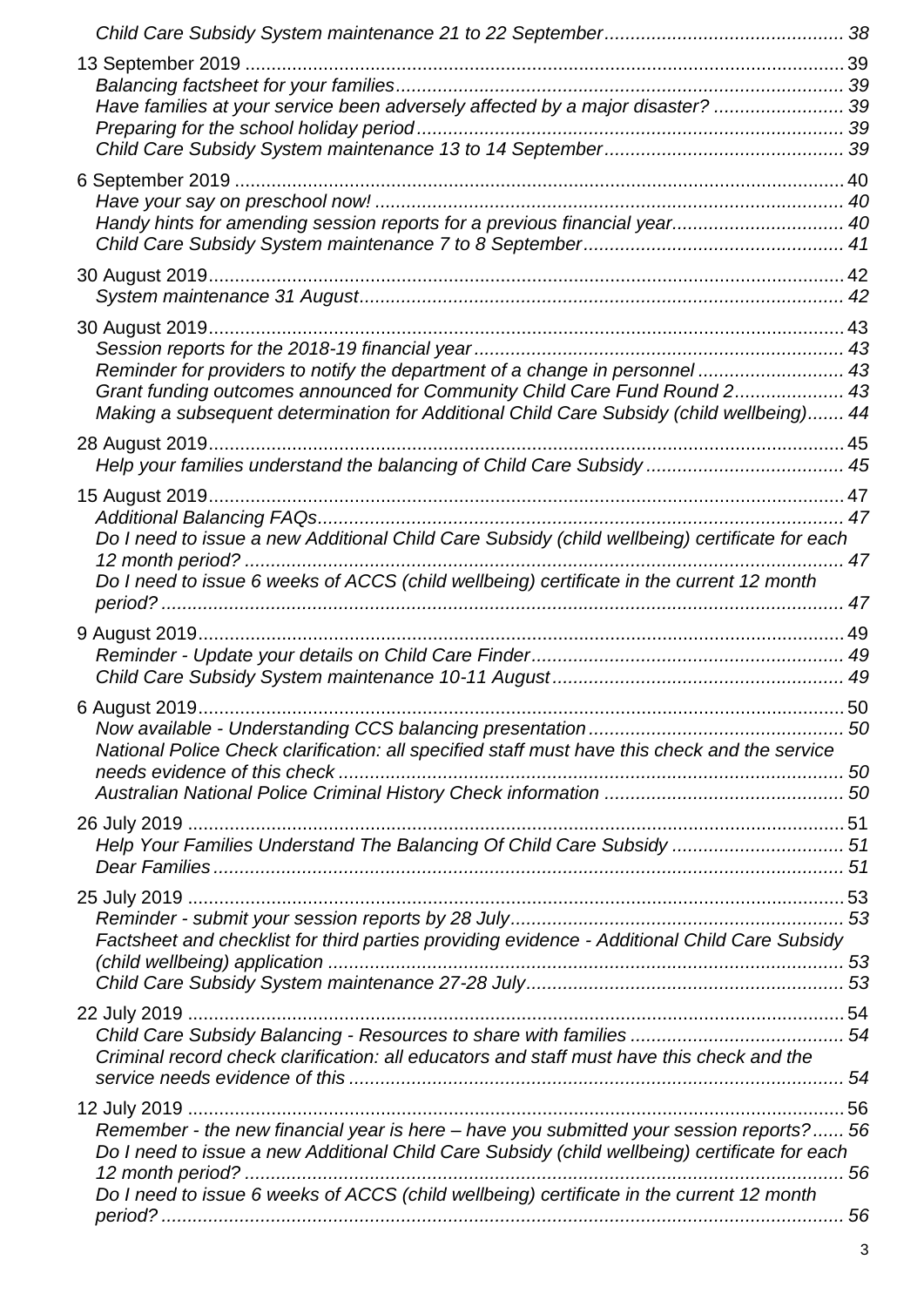| The new financial year is here - have you submitted your session reports? 60                       |    |
|----------------------------------------------------------------------------------------------------|----|
| Are you a new provider or an existing provider with CCS approval who is adding another<br>service? |    |
|                                                                                                    |    |
| Have you registered for our upcoming information webcast Understanding the CCS balancing           |    |
|                                                                                                    |    |
|                                                                                                    |    |
| Are you a new provider or an existing provider with CCS approval who is adding another             |    |
|                                                                                                    |    |
| Understanding the Child Care Subsidy balancing process webcast - register now  63                  |    |
| Closing, selling, or transferring ownership of your service? Let us know at least 42 days          |    |
| Foster carers can access Additional Child Care Subsidy (child wellbeing)  63                       |    |
|                                                                                                    |    |
|                                                                                                    |    |
|                                                                                                    |    |
|                                                                                                    |    |
| 2019 NQF Review - Reminder to Have Your Say - Online Survey closing 30 June 2019  64               |    |
| 13 June 2019                                                                                       |    |
|                                                                                                    |    |
|                                                                                                    |    |
| 12 June 2019                                                                                       | 65 |
| Reminder - the Survey of Early Learning and Care Services is currently open  65                    |    |
|                                                                                                    |    |
|                                                                                                    |    |
|                                                                                                    |    |
|                                                                                                    |    |
| Have your families provided all the details for their enrolment so Child Care Subsidy can be       |    |
| Additional Child Care Subsidy (child wellbeing) Certificate - What should I do if I enter          |    |
| incorrect dates?                                                                                   |    |
|                                                                                                    |    |
|                                                                                                    |    |
|                                                                                                    |    |
| Check your calendar - it's important to plan ahead when ending enrolments 69                       |    |
| How do I Apply for Additional Child Care Subsidy (child wellbeing) for Children in Foster          |    |
|                                                                                                    |    |
|                                                                                                    |    |
|                                                                                                    |    |
|                                                                                                    |    |
|                                                                                                    |    |
|                                                                                                    |    |
|                                                                                                    |    |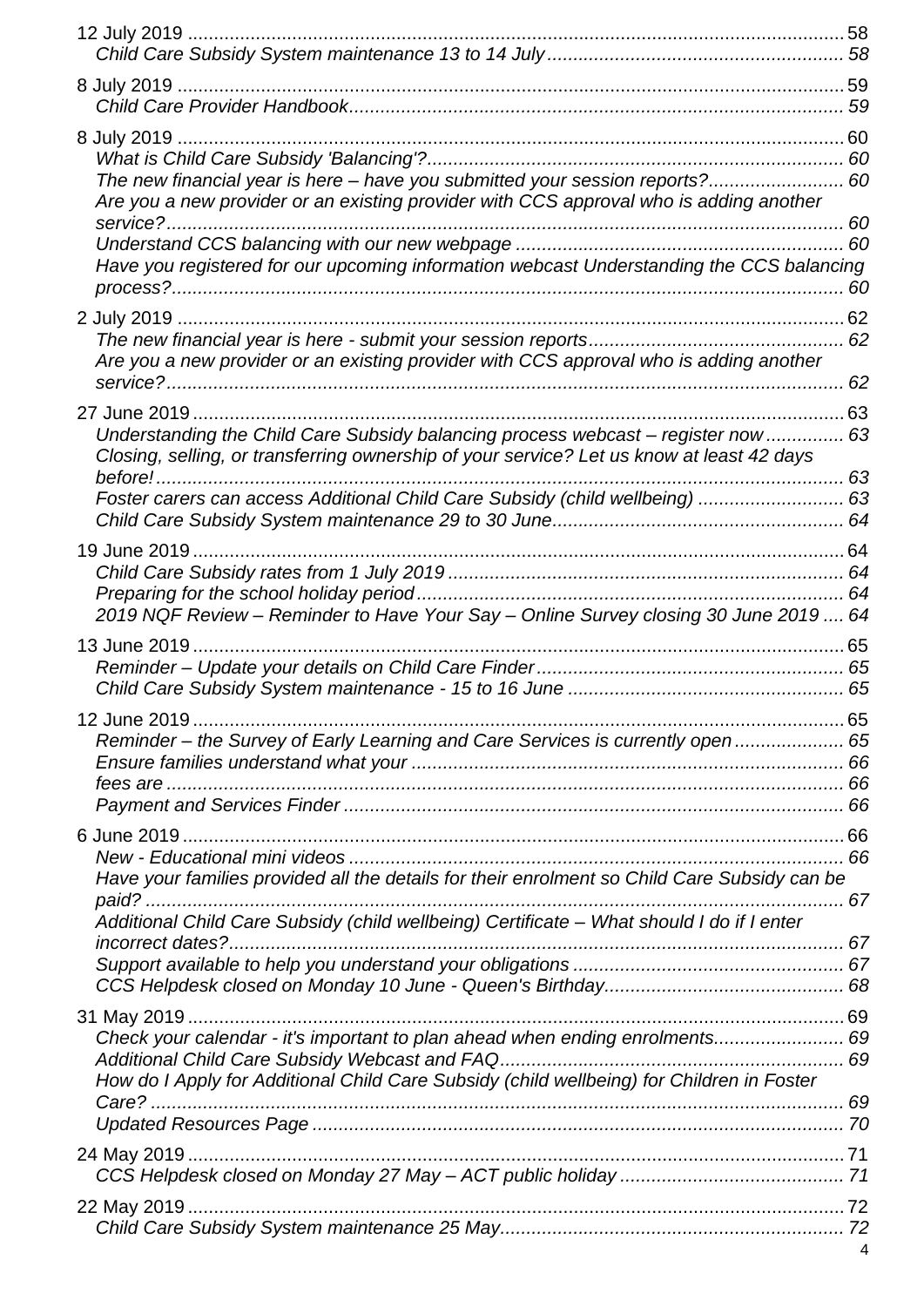| Making a subsequent determination for Additional Child Care Subsidy (ACCS) (child                                                               |      |
|-------------------------------------------------------------------------------------------------------------------------------------------------|------|
|                                                                                                                                                 |      |
|                                                                                                                                                 |      |
|                                                                                                                                                 |      |
|                                                                                                                                                 |      |
| Checklist for third parties providing evidence - Additional Child Care Subsidy (child wellbeing)<br>application                                 |      |
|                                                                                                                                                 |      |
|                                                                                                                                                 |      |
|                                                                                                                                                 |      |
|                                                                                                                                                 |      |
| CCS eligibility and receiving Additional Child Care Subsidy (child wellbeing) 76                                                                |      |
|                                                                                                                                                 |      |
|                                                                                                                                                 |      |
| 26 April 2019                                                                                                                                   |      |
|                                                                                                                                                 |      |
|                                                                                                                                                 |      |
|                                                                                                                                                 |      |
| 16 April 2019                                                                                                                                   |      |
| Reminder - support your families to receive the correct Child Care Subsidy 80                                                                   |      |
| 12 April 2019<br>81                                                                                                                             |      |
| Easter and Anzac Day Public Holidays affects the timing of Child Care Subsidy payments  81                                                      |      |
| Child Care Subsidy System and myGov maintenance over the Easter period 81<br>CCS Helpdesk closed on Good Friday, Easter Monday and Anzac Day 81 |      |
|                                                                                                                                                 |      |
|                                                                                                                                                 | . 83 |
| Helping families to understand activity test exemptions and how volunteering and irregular                                                      |      |
|                                                                                                                                                 |      |
|                                                                                                                                                 |      |
|                                                                                                                                                 |      |
|                                                                                                                                                 |      |
|                                                                                                                                                 |      |
|                                                                                                                                                 |      |
|                                                                                                                                                 |      |
|                                                                                                                                                 |      |
| Remember to register for the Additional Child Care Subsidy (ACCS) Webcast Information                                                           |      |
|                                                                                                                                                 |      |
|                                                                                                                                                 |      |
| Did you know that your specified personnel must be registered in PRODA, have completed                                                          |      |
| background checks and be linked to your CCS approval before you can be approved for a                                                           |      |
|                                                                                                                                                 |      |
| Additional Child Care Subsidy (ACCS) Webcast Information Session  90                                                                            |      |
|                                                                                                                                                 |      |
|                                                                                                                                                 |      |
|                                                                                                                                                 |      |
|                                                                                                                                                 |      |
|                                                                                                                                                 |      |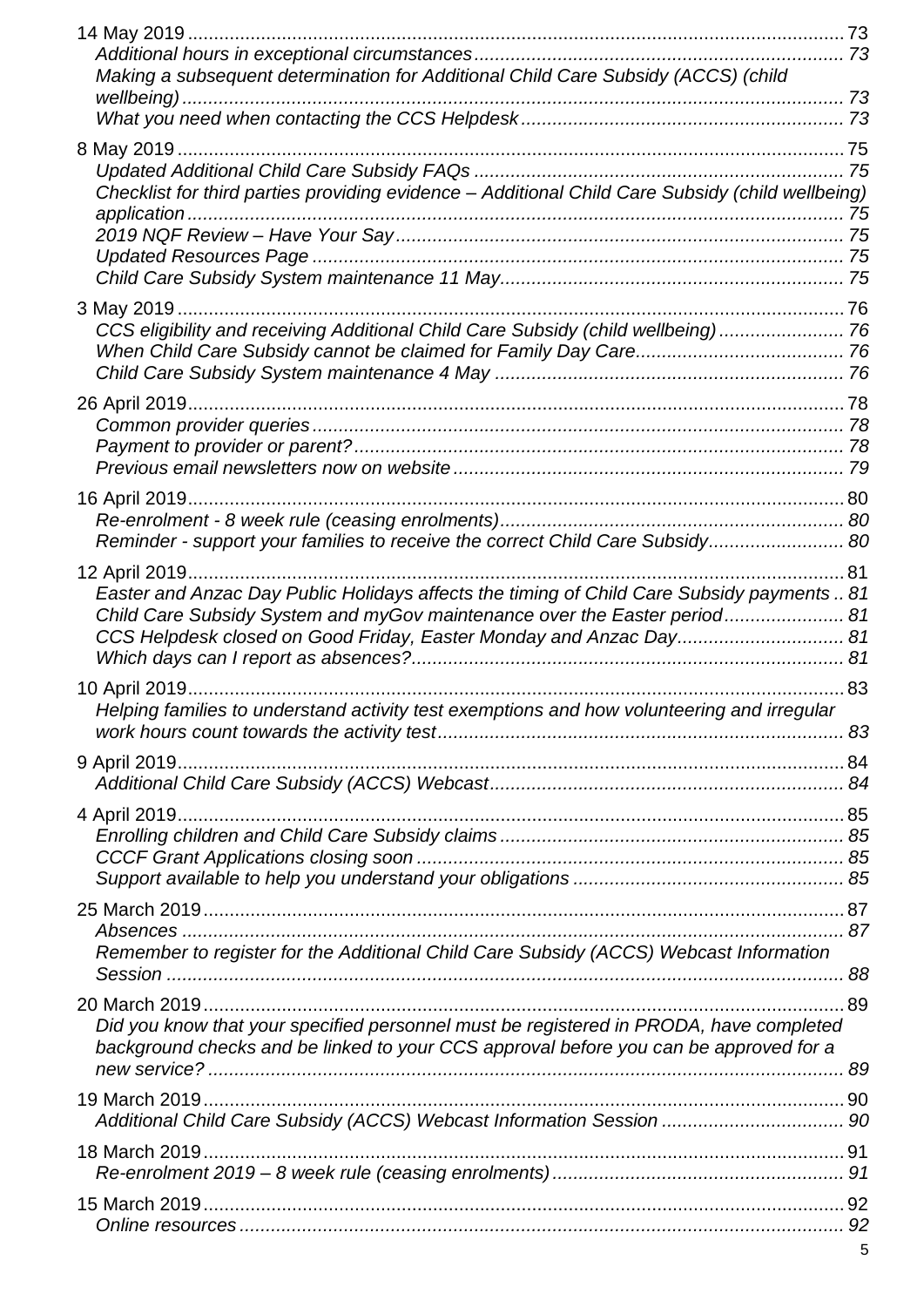| Child care services and providers can now apply for the Community Child Care Fund (CCCF)   |      |
|--------------------------------------------------------------------------------------------|------|
|                                                                                            |      |
| Helping families understand what they can include when counting hours of activity for the  | . 94 |
|                                                                                            | 94   |
| CCS Helpdesk closed on Monday 11 March 2019 - ACT public holiday 94                        |      |
|                                                                                            |      |
| Support for services affected by recent extreme weather events and fires  95               |      |
|                                                                                            |      |
|                                                                                            |      |
|                                                                                            |      |
| Making a subsequent determination for Additional Child Care Subsidy (ACCS) 96              |      |
|                                                                                            |      |
|                                                                                            |      |
| \$17 million in grant funding to be made available under the Community Child Care Fund  98 |      |
| Reminder - Are any children in your service eligible for the preschool exemption? 98       |      |
|                                                                                            |      |
| Time is running outCCMS is closing down, applications to amend data in CCMS must be        |      |
|                                                                                            |      |
|                                                                                            |      |
| Support Your Families To Receive The Correct Child Care Subsidy Percentage 101             |      |
|                                                                                            |      |
| CCMS is closing down, applications to amend data in CCMS must be received by the           |      |
|                                                                                            |      |
|                                                                                            |      |
|                                                                                            |      |
|                                                                                            |      |
| Reminder - Updated free resources for Family Day Care providers and new educators 104      |      |
|                                                                                            |      |
| Helping families understand how volunteering counts towards the activity test  105         |      |
|                                                                                            |      |
|                                                                                            |      |
|                                                                                            |      |
| Reminder - only 4 days to go until you must report actual attendance times  107            |      |
| CCMS is closing down, applications to amend data in CCMS must be received by the           |      |
|                                                                                            |      |
| Are any children in your service eligible for the preschool exemption next year?  108      |      |
|                                                                                            |      |
|                                                                                            |      |
|                                                                                            |      |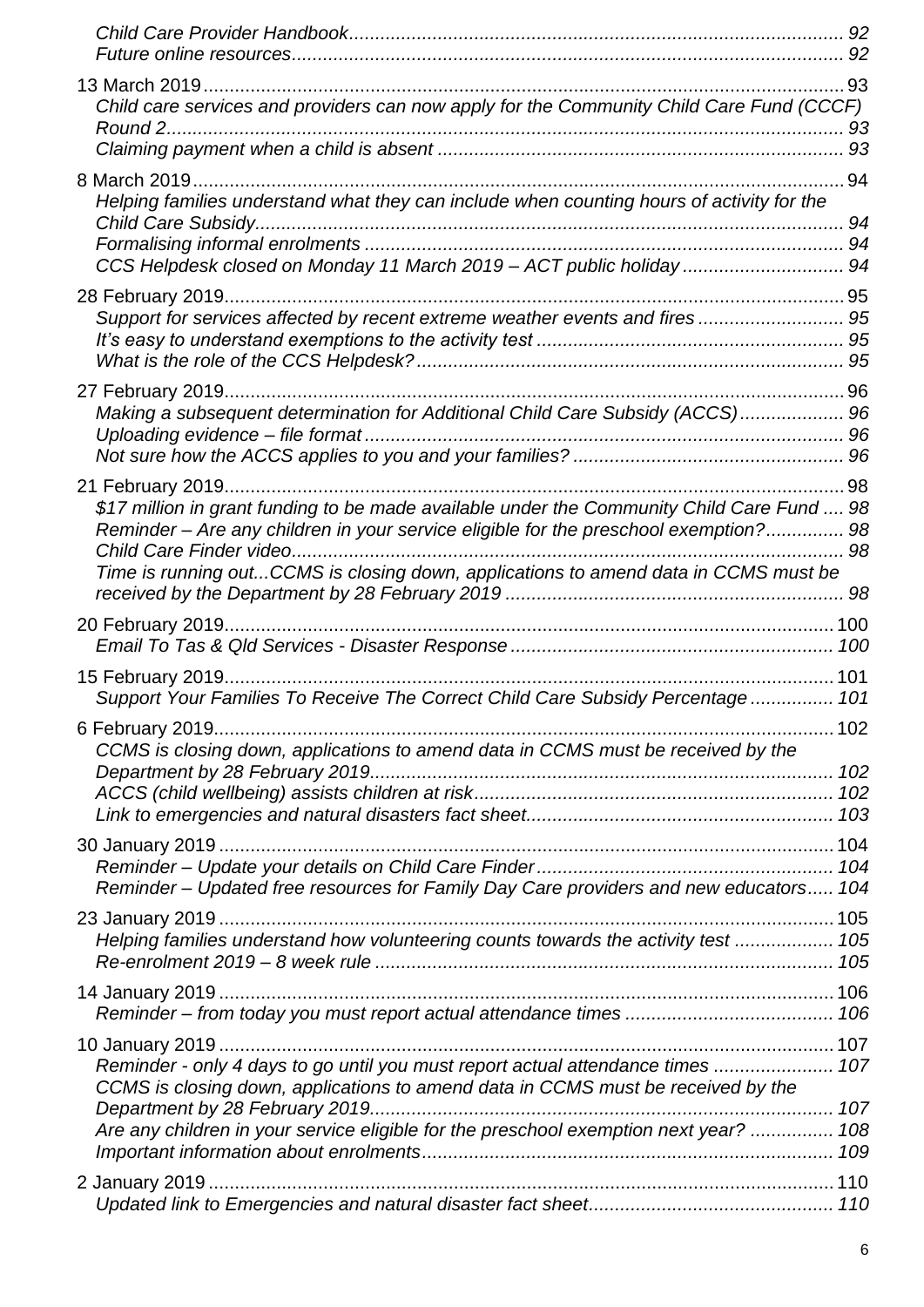#### <span id="page-6-1"></span><span id="page-6-0"></span>**Reminder: Local emergencies and child care support**

In view of the number of emergency and natural disaster situations being experienced across Australia recently, and the potential for further disruption over the summer period, providers may wish to review the Australian Government child care assistance available when a local emergency occurs.

Each service needs to make a decision that is right for their individual circumstances. For general information on assistance available for families and child care providers when a local emergency or natural disaster occurs, please refer to the [Emergencies and natural disaster](https://education.us17.list-manage.com/track/click?u=e11e7c8d748ec85b8de00986c&id=d67965826e&e=5f4b6423be) fact sheet.

For general information on your reporting requirements during a period of local emergency (additional absences), please refer to the Information for child care providers when a period of [local emergency occurs](https://education.us17.list-manage.com/track/click?u=e11e7c8d748ec85b8de00986c&id=dd3a4ebe02&e=5f4b6423be) fact sheet.

# <span id="page-6-2"></span>**Services in Queensland closing early on 24 December 2019**

Providers are reminded that session reports can only be submitted where a service is open and providing care.

The department is aware that the Queensland Government has passed legislation to establish a part-day public holiday on Christmas Eve, which starts from 6pm.

If a service chooses to close early on 24 December 2019, it must ensure session reports accurately reflect the hours the service is open and providing care.

If you have any questions on this topic, please contact the CCS Helpdesk on [ccshelpdesk@education.gov.au](mailto:ccshelpdesk@education.gov.au) or 1300 667 276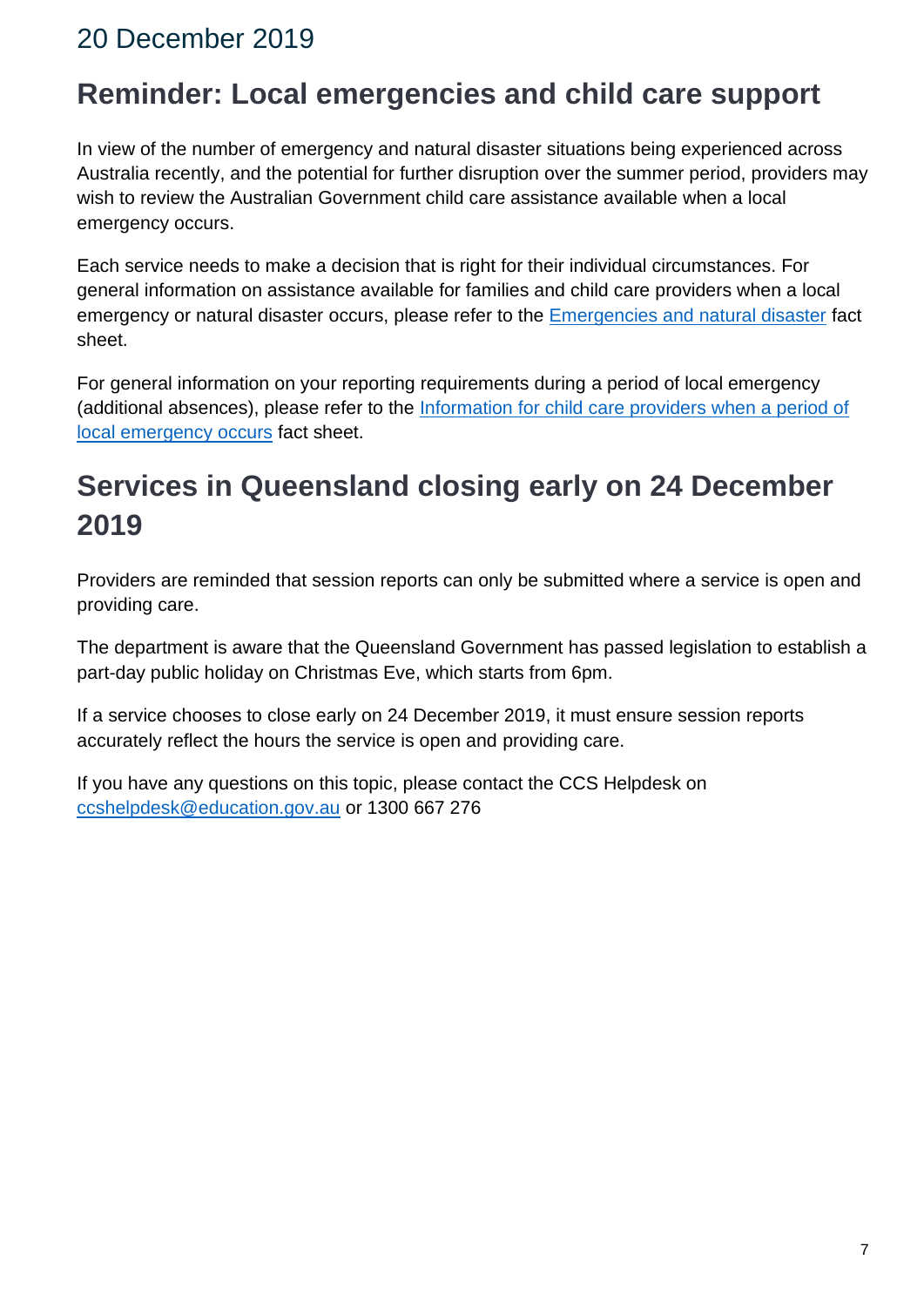# <span id="page-7-1"></span><span id="page-7-0"></span>**Making a subsequent determination for Additional Child Care Subsidy (ACCS) (child wellbeing)**

If a child in receipt of ACCS (child wellbeing) continues to be at risk beyond the first determination period (for example, up to 13 weeks), you will need to apply for a new subsequent determination. You can do this via your Child Care Subsidy System (CCSS) software provider product or the **Provider Entry Point (PEP)**. You will need to upload new or existing evidence to support any new subsequent determination application.

Please note:

- evidence needs to be less than six months old
- uploading evidence to an existing determination will not trigger a subsequent determination assessment, a new subsequent determination application **must** be lodged.

If the evidence previously provided was a statutory declaration, this cannot be used for a subsequent determination. You should talk to the family (where appropriate) and ask for their assistance to gather further information to support the ongoing subsidy. The family may also provide consent for you to approach other third parties. If the required evidence is not provided, then the application for a subsequent determination will be rejected.

For more information on the evidence requirements refer to the [Guide to ACCS \(child wellbeing\)](https://education.us17.list-manage.com/track/click?u=e11e7c8d748ec85b8de00986c&id=f9e15568ba&e=5f4b6423be) and the **factsheet and checklist** we have published to help providers gain relevant evidence from third parties in support of an ACCS (child wellbeing) application for a determination.

# <span id="page-7-2"></span>**Child Care Subsidy (CCS) Helpdesk Christmas Shutdown**

The CCS Helpdesk will close from 12:30pm (AEDST) on Tuesday, 24 December 2019 and will reopen at 9:00am (AEDST) on Thursday, 2 January 2020.

The CCS Helpdesk has prepared a factsheet in relation to the [2019-20 Christmas and New](https://education.us17.list-manage.com/track/click?u=e11e7c8d748ec85b8de00986c&id=4dd32f07da&e=5f4b6423be)  [Year period.](https://education.us17.list-manage.com/track/click?u=e11e7c8d748ec85b8de00986c&id=4dd32f07da&e=5f4b6423be)

The factsheet contains information on:

- Public holidays and Christmas shutdown
- Session submission and payment processing dates
- Reporting attendance and service closure
- Reporting absence days.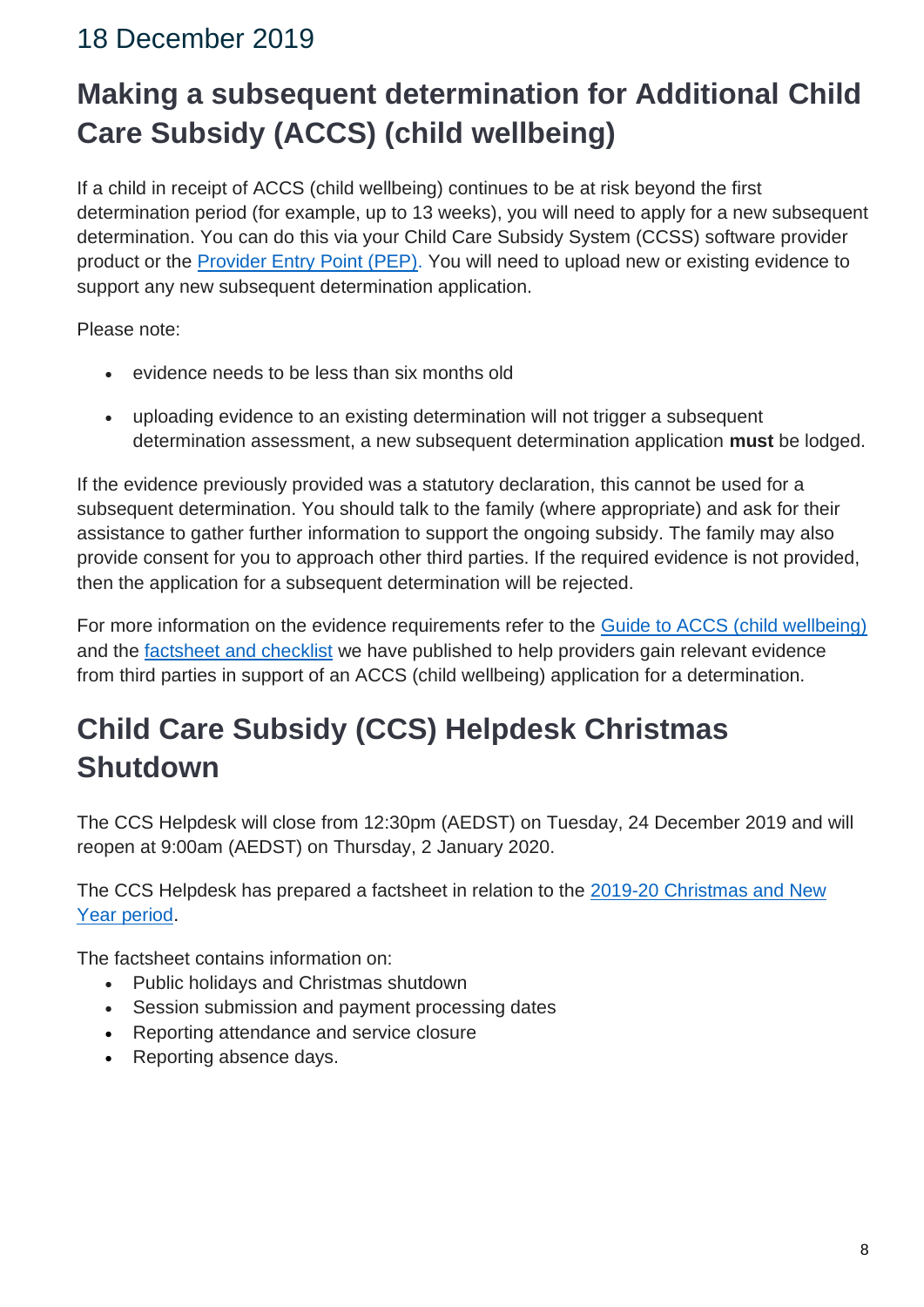### <span id="page-8-1"></span><span id="page-8-0"></span>**Funding for quality early childhood education and care**

On 10 December 2019, the Australian Government announced that it would continue to fully fund the Australian Children's Education and Care Quality Authority (ACECQA) from 1 July 2020.

ACECQA is an independent national authority responsible for working with all governments to provide guidance, resources and services to support the early childhood education and care sector to improve outcomes for children. More information on ACECQA is available at [acecqa.gov.au.](https://education.us17.list-manage.com/track/click?u=e11e7c8d748ec85b8de00986c&id=3960ff0770&e=5f4b6423be)

This will enable ACECQA to continue to perform its role under the National Quality Framework, by promoting nationally consistent regulation and driving continuous improvement in the quality of early childhood education and care services delivered to children.

This announcement demonstrates the Australian Government's continuing commitment to the delivery of high quality early childhood education and care services and reflects the significant benefits that quality early learning has for children's cognitive and socio-emotional development, health and well-being.

For more information visit [minister-edu.govcms.gov.au/tehan/ensuring-quality-early-childhood](https://education.us17.list-manage.com/track/click?u=e11e7c8d748ec85b8de00986c&id=b4e192fdca&e=5f4b6423be)[education.](https://education.us17.list-manage.com/track/click?u=e11e7c8d748ec85b8de00986c&id=b4e192fdca&e=5f4b6423be)

# <span id="page-8-2"></span>**Inclusion Support Portal changing to PRODA**

It has now been confirmed that the authentication method for accessing the Inclusion Support Portal will be changing from AUSkey to PRODA in 2020.

The department will support the transition of ISP stakeholders to the new authentication arrangements.

Further information will be provided soon.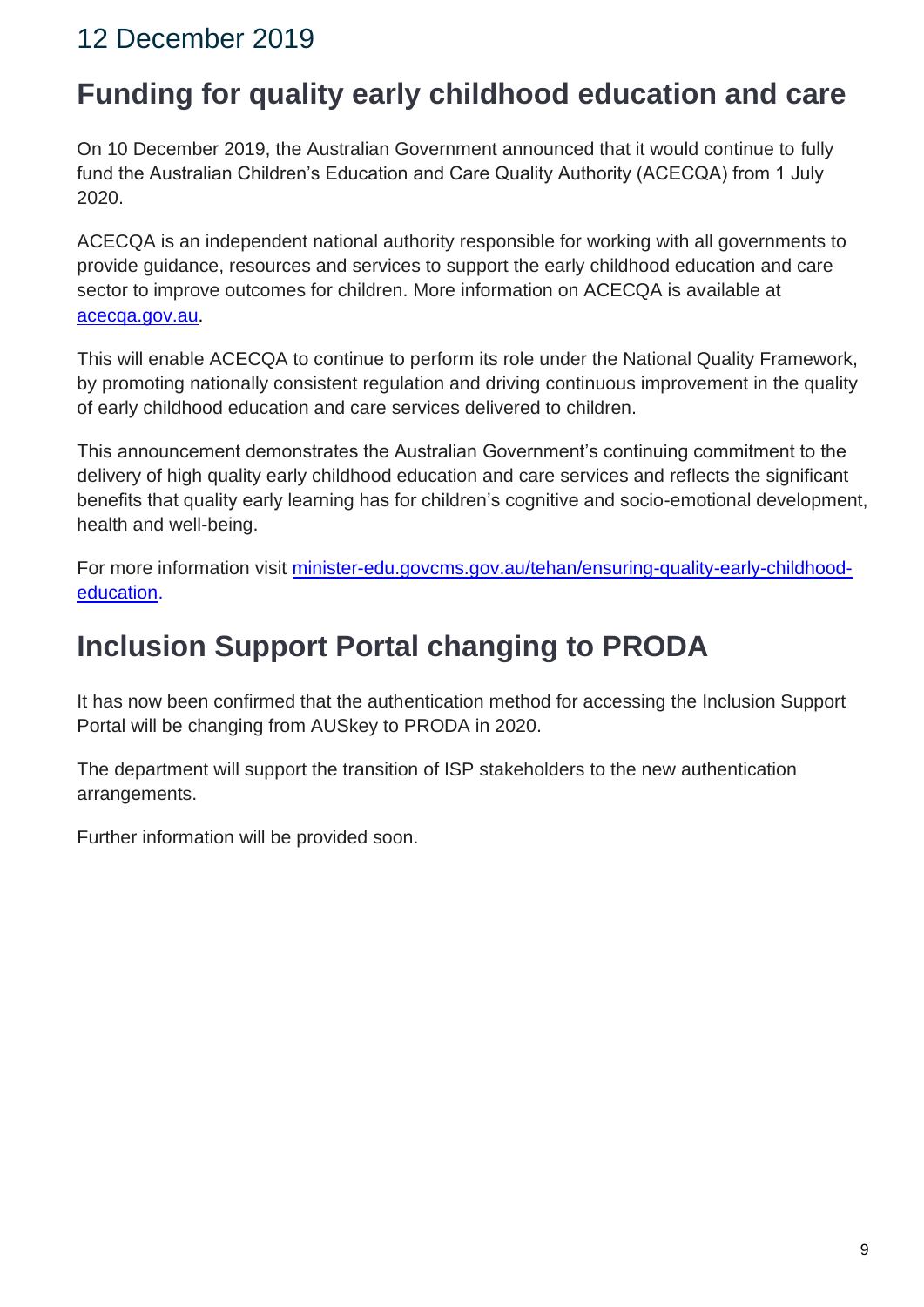# <span id="page-9-0"></span>**New Additional Child Care Subsidy (ACCS) (child wellbeing) fact sheet for foster carers**

An ACCS (child wellbeing) [foster carer fact sheet](https://education.us17.list-manage.com/track/click?u=e11e7c8d748ec85b8de00986c&id=7c096bd5c9&e=5f4b6423be) is now available on the department's website. Providers are encouraged to circulate the fact sheet to any foster carers already using their service or before they enrol a child in their service. This fact sheet will provide foster carers with a

- better understanding about how they may be eligible for a higher rate of assistance to help them with the cost of approved child care.
- The foster carer fact sheet outlines the necessary steps a carer will need to follow to apply and be eligible for Child Care Subsidy (CCS), which will allow the provider to access ACCS (child wellbeing) on their behalf.

# <span id="page-9-1"></span>**Enrolment notice reminder - must include the parent who is assessed for CCS**

When enrolling a new child at your service, to ensure that CCS can be paid to you on behalf of a family, you must ensure that the parent listed on the Complying Written Arrangement (CWA) is the parent who has applied for (or is going to) and has been assessed for CCS through Centrelink.

After you have enrolled the child, you can confirm the parent's CCS entitlement in your CCSS software provider product or the [Provider Entry Point.](https://education.us17.list-manage.com/track/click?u=e11e7c8d748ec85b8de00986c&id=bd49e27a34&e=5f4b6423be)

If the parent advises you that no one in the family has been assessed, or if there is no entitlement showing for the family, you should recommend that the family [contacts Centrelink](https://education.us17.list-manage.com/track/click?u=e11e7c8d748ec85b8de00986c&id=a03af29fbf&e=5f4b6423be) to discuss their CCS claim.

# <span id="page-9-2"></span>**CCS Helpdesk closed today from 1pm - change in regular shutdown day**

The CCS Helpdesk will be closed today, from 1:00pm (AEDST) and will reopen at 9:00am (AEDST) Friday, 13 December 2019.

This closure is a change in the CCS Helpdesk's regular shutdown afternoon that usually occurs on the second Wednesday of each month.

Should you require assistance during this period, please refer to the *information resources for* [providers.](https://education.us17.list-manage.com/track/click?u=e11e7c8d748ec85b8de00986c&id=54cd77a73b&e=5f4b6423be)

# <span id="page-9-3"></span>**CCS Helpdesk Christmas Shutdown**

The CCS Helpdesk will close from 12:30pm (AEDST) on Tuesday, 24 December 2019 and will reopen at 9:00am (AEDST) on Thursday, 2 January 2020.

The CCS Helpdesk has prepared a fact sheet in relation to the 2019-20 Christmas and New [Year period.](https://education.us17.list-manage.com/track/click?u=e11e7c8d748ec85b8de00986c&id=f95008720d&e=5f4b6423be)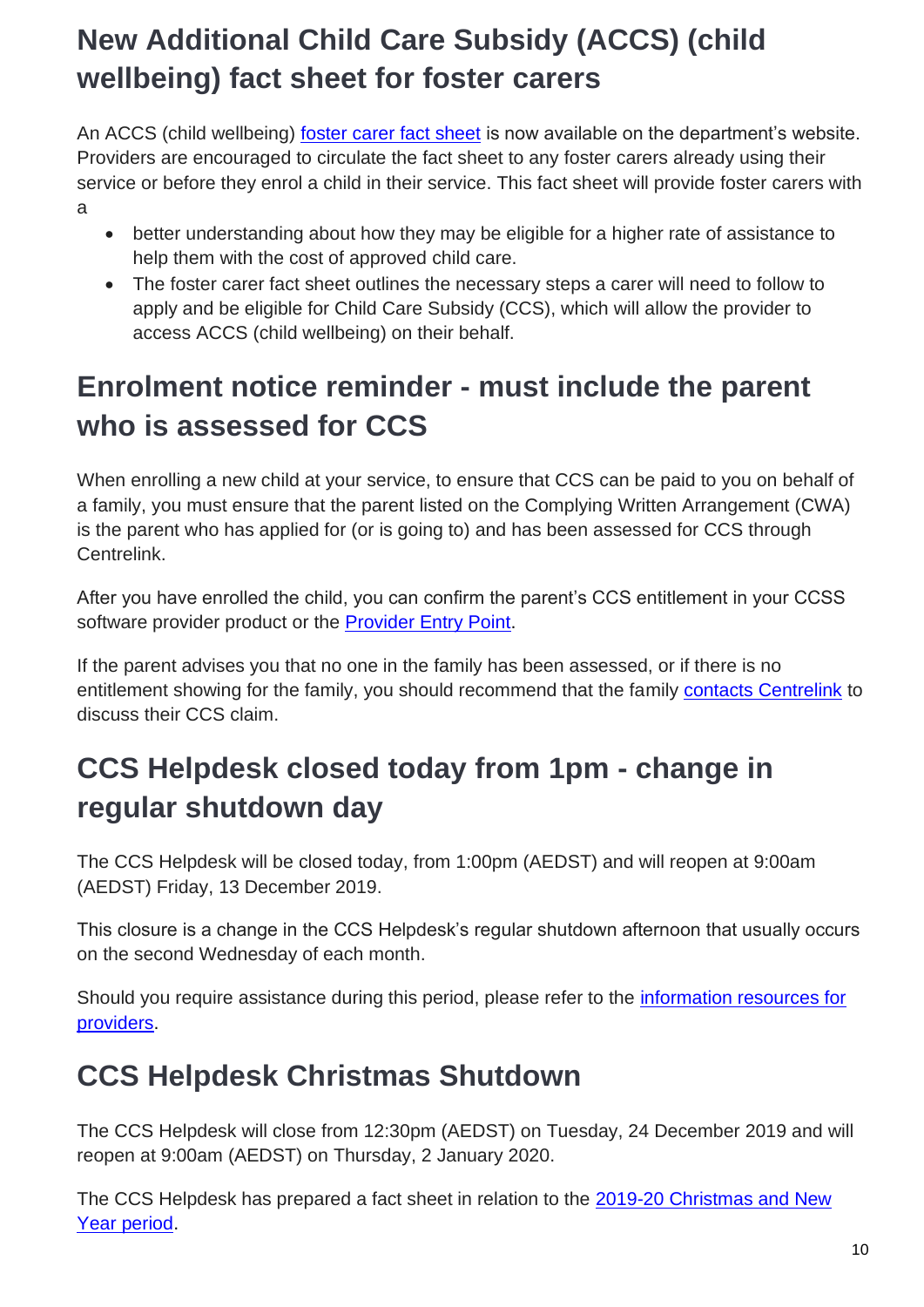The fact sheet contains information on:

- Public holidays and Christmas shutdown
- Session submission and payment processing dates
- Reporting attendance and service closure
- Reporting absence days.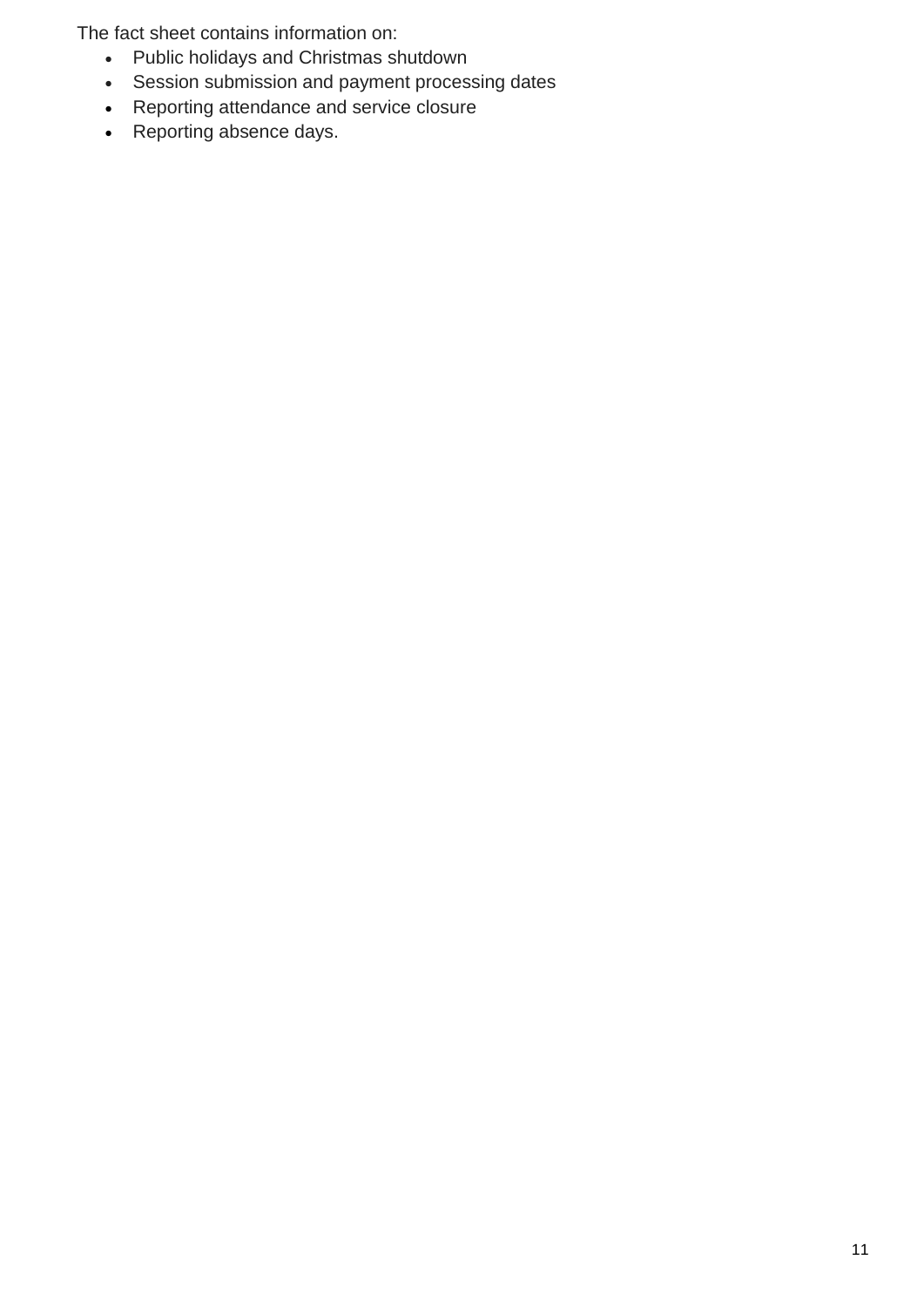#### <span id="page-11-1"></span><span id="page-11-0"></span>**Changes to the 8 week rule**

[As announced](https://education.us17.list-manage.com/track/click?u=e11e7c8d748ec85b8de00986c&id=3c663d2a16&e=5f4b6423be) by the Hon Dan Tehan MP, Minister for Education, the Australian Government has made a number of minor amendments to the *Family Assistance Law* to cut red tape and make life easier for families and providers using the Child Care Subsidy (CCS).

The amendments reflect feedback from child care providers, services and families.

Key amendments include:

- increasing the number of weeks at which enrolments automatically cease due to nonattendance, from eight to 14 weeks. **This will take effect from 13 January 2020**
- removing the 50 per cent limit on the number of children that a provider can self-certify for Additional Child Care Subsidy (child wellbeing). This reduces barriers to vulnerable children accessing early childhood education and care while retaining the capacity to impose a limit, if necessary, to ensure providers are certifying children appropriately. **This will take effect from 13 July 2020**
- enabling the Minister to create a new rule to allow parents to receive CCS in limited circumstances where their child cannot attend scheduled care at the start or end of an enrolment
- enabling the Minister to create a rule to allow certain third party contributions to fees (such as state/territory government payments) to be used in combination with CCS to ensure that cost is not a barrier to vulnerable and disadvantaged children accessing early childhood education and care.

The legislation changes also make a number of clarifying and technical amendments (including adding In Home Care into the primary legislation alongside other care types).

Many of these amendments require Minister's Rules to be made to give effect so **will not come into effect immediately**. The department will be consulting on these rule changes with sector representatives and will advise further.

The legislation is available [here.](https://education.us17.list-manage.com/track/click?u=e11e7c8d748ec85b8de00986c&id=133d62c647&e=5f4b6423be)

#### <span id="page-11-2"></span>**Preparing for the school holiday period**

With the end of term 4 fast approaching, **and the eight week rule still in effect until 13 January 2020**, now is a good time to re-establish ceased enrolments for children attending your service again in the upcoming school holidays.

Families who have not used your service since the last school holidays will most likely have had their enrolment automatically ceased in the CCS System, as their child will not have attended a session of care for eight or more continuous weeks.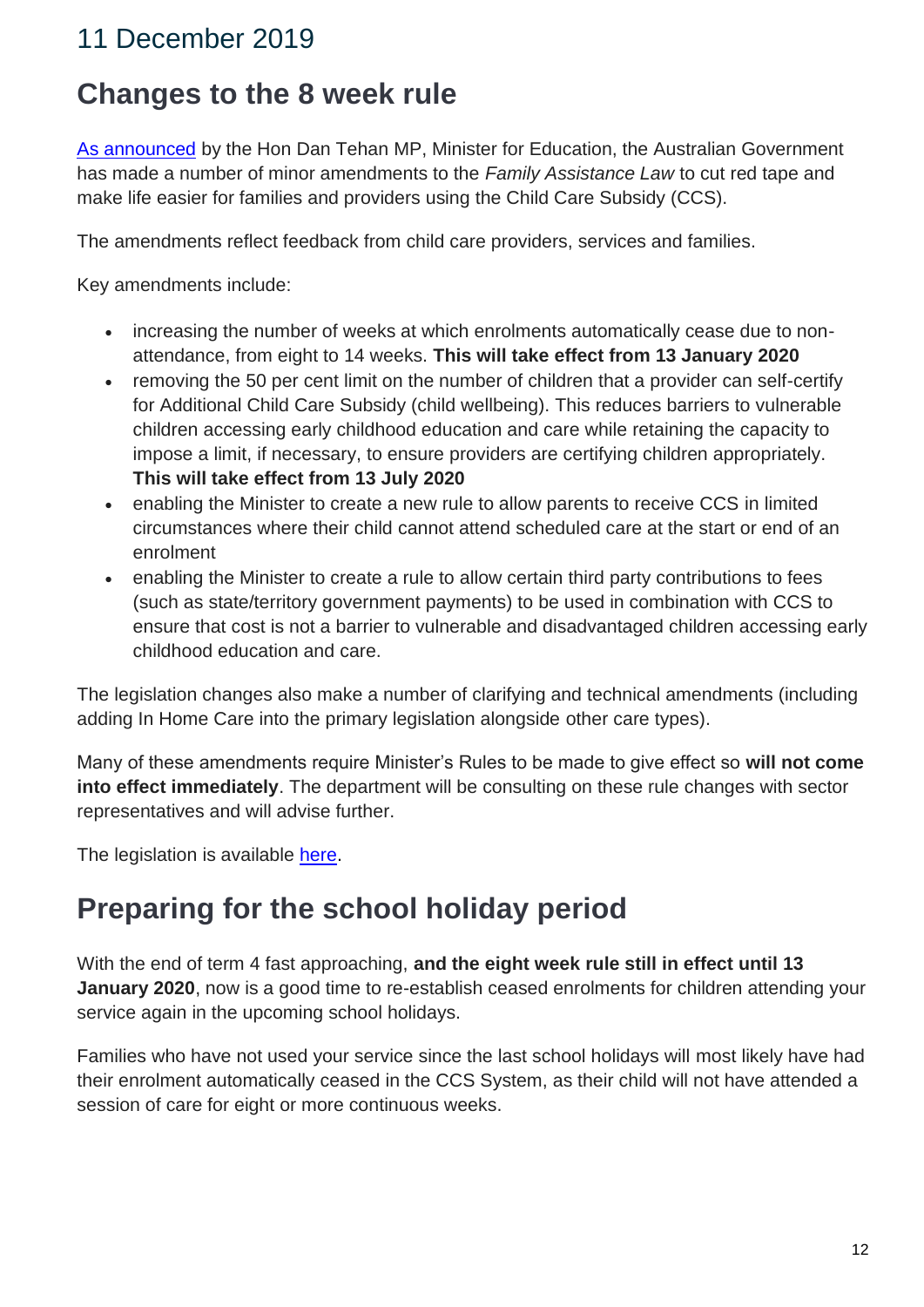#### <span id="page-12-1"></span><span id="page-12-0"></span>**Offering enrolment incentives**

Child care services offering incentives to families to enrol their children have attracted recent media attention. We reiterate our previous advice and encourage you to contact the Child Care Subsidy (CCS) Helpdesk on 1300 667 276 or refer to the liability for payment section of the [Child Care Provider Handbook](https://education.us17.list-manage.com/track/click?u=e11e7c8d748ec85b8de00986c&id=147f91c858&e=5f4b6423be) for further information.

A range of marketing tools and strategies are used by the early childhood education and care sector and while most are used appropriately, providers must make sure their commercial practices comply with Family Assistance Law and all other legal requirements.

CCS is an entitlement for families and is paid only to reduce their child care fees. While families' CCS is paid directly to their child care provider, the provider is required by law to pass on the full subsidy amount to the family as a fee reduction.

Providers are reminded that they are required by law to report accurate details about each session of care, including the actual fee charged. This means if a parent is not charged any fee (or a lower than usual fee), as part of an incentive/offer, the provider must accurately reflect this in the relevant session report/s.

Providers must also ensure their arrangements with parents, including any incentives offered, comply with relevant state or territory [consumer protection laws.](https://education.us17.list-manage.com/track/click?u=e11e7c8d748ec85b8de00986c&id=65741ad697&e=5f4b6423be)

If you become aware of unethical practices we encourage you to notify the department's Tip Off Line on 1800 664 231 or [tipoffline@education.gov.au.](mailto:tipoffline@education.gov.au)

# <span id="page-12-2"></span>**Drought support funding available for child care services**

The Community Child Care Fund (CCCF) special circumstances grant opportunity is intended to support approved child care services operating in drought affected areas that are experiencing financial pressure putting them at risk of closure.

Grants provided under this arrangement are intended to assist child care services deal with the costs of operating a child care facility during the drought. For example, special circumstances grants can be used for meeting standard child care operating costs, which may include paying utility bills and subsidising wages.

To see if your service is eligible for the drought support grant opportunity, please check the guidelines and information available on the [CCCF special circumstances drought support page.](https://education.us17.list-manage.com/track/click?u=e11e7c8d748ec85b8de00986c&id=d94a6c20c1&e=5f4b6423be)

#### **Additional support for families**

Although the CCCF special circumstances grant opportunity cannot be used to subsidise the fees to be paid by families, additional fee relief for families is provided under the Additional Child Care

Subsidy (ACCS), in particular **ACCS** (temporary financial hardship).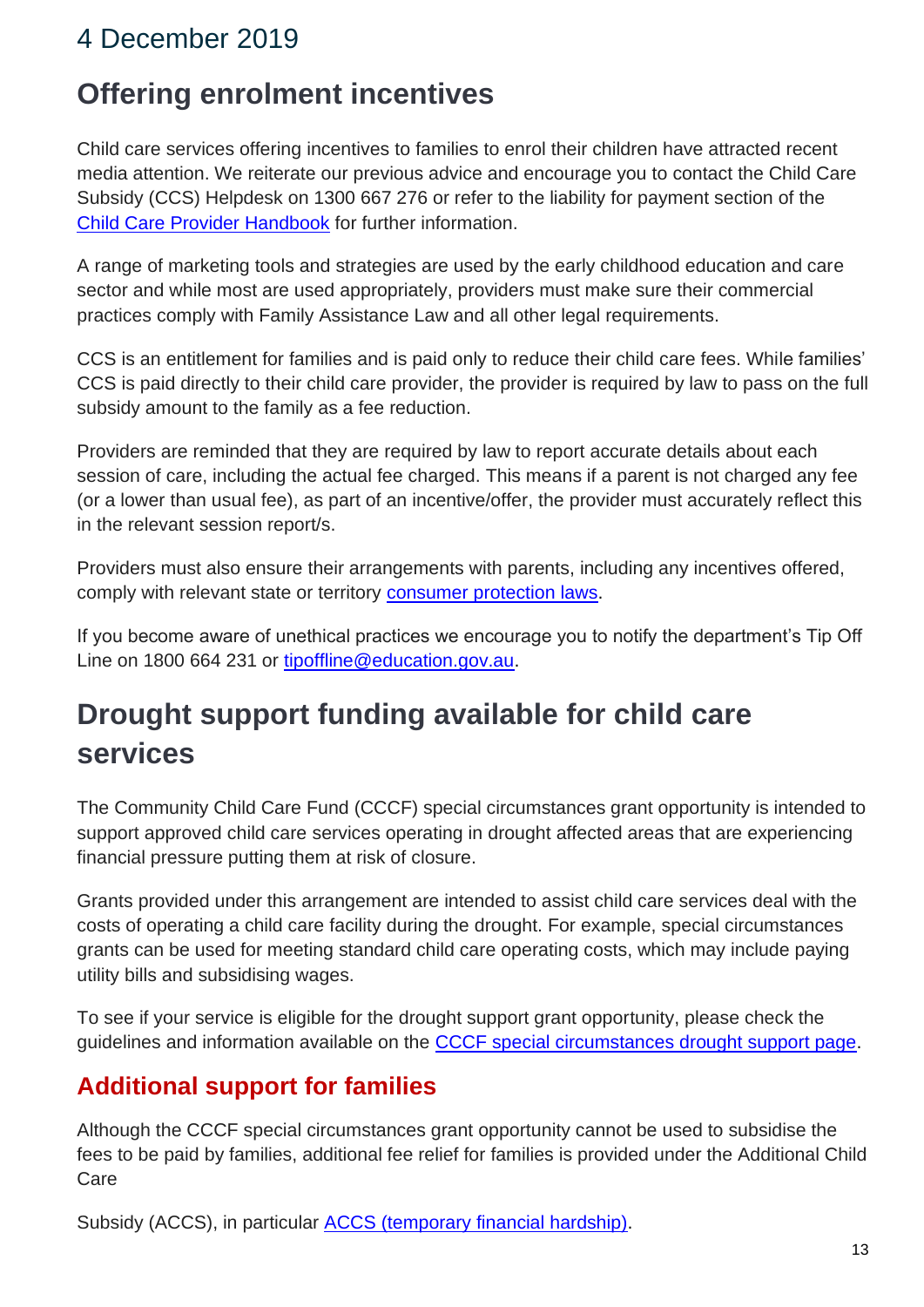ACCS (temporary financial hardship) is a top up payment in addition to the Child Care Subsidy which provides targeted additional fee assistance to families and children experiencing significant financial stress due to circumstances beyond their control.

For more information on additional support for families, visit the [DHS website.](https://education.us17.list-manage.com/track/click?u=e11e7c8d748ec85b8de00986c&id=0a956e62ab&e=5f4b6423be)

# <span id="page-13-0"></span>**Child Care Management System (CCMS) Decommissioning and historical data**

#### **From close of business Friday, 13 December 2019, you will no longer be able to download historical data from CCMS.**

CCMS recently closed on Friday, 29 November 2019, however you are still able to access CCMS using your third party software to download historical data. Access to download CCMS historical data will close as of Friday, 13 December 2019.

Copies of enrolments and session reports already submitted to CCMS do not need to be retained by services to meet record keeping obligations under the Family Assistance Law. However, services are still required to maintain other records, such as (but not limited to) sign in/out attendance sheets and medical certificates, as required in the legislation.

# <span id="page-13-1"></span>**Extension of In Home Care Educator Transitional Provisions**

On 3 December 2019, the Hon Dan Tehan MP, Minister for Education, announced the extension of the transitional provisions relating to qualifications for In Home Care (IHC) educators working in remote and very remote areas for a further two years, until 31 December 2021. The relevant media release is available at the following link: [ministers.education.gov.au/tehan/supporting-our-remote-child-care-workforce.](https://education.us17.list-manage.com/track/click?u=e11e7c8d748ec85b8de00986c&id=898d3abf84&e=5f4b6423be)

The *IHC National Guidelines* will be updated to reflect the Minister's decision, and will be available on the Department of Education website before the end of the year.

# <span id="page-13-2"></span>**Child Care Subsidy (CCS) Helpdesk closed on Thursday 12 December 2019 from 1pm - change in regular shutdown day**

The CCS Helpdesk will be closed on Thursday, 12 December 2019 from 1:00pm (AEDST) and will reopen at 9:00am (AEDST) Friday, 13 December 2019.

This closure is a change in the CCS Helpdesk's regular shutdown afternoon that usually occurs on the second Wednesday of each month. This change means that the CCS Helpdesk will now be open on Wednesday, 11 December 2019, operating during its usual hours of 9:00am to 5:00pm (AEDST).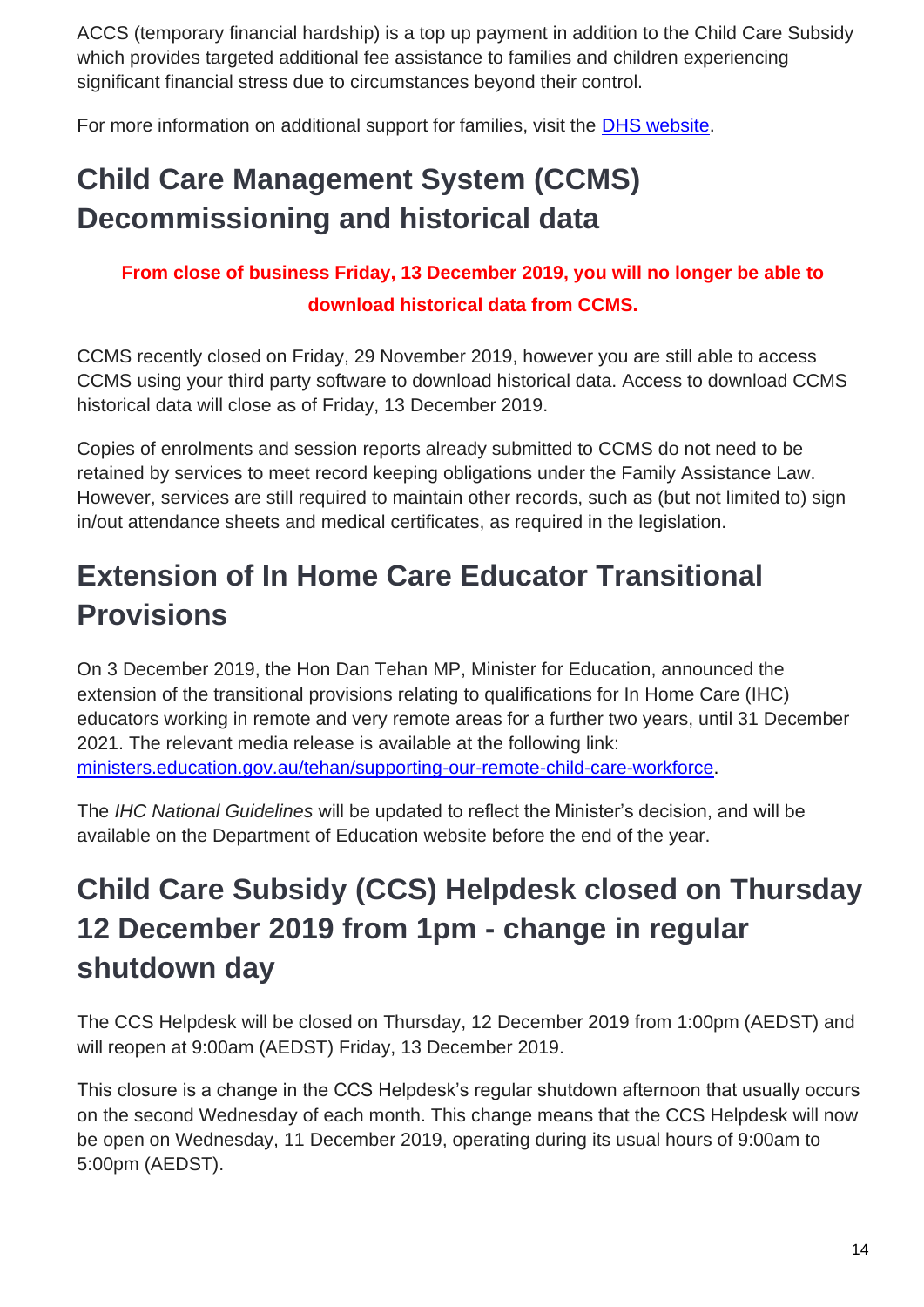Should you require assistance during this period, please refer to the *information resources for* [providers.](https://education.us17.list-manage.com/track/click?u=e11e7c8d748ec85b8de00986c&id=cf827eeed1&e=5f4b6423be)

# <span id="page-14-0"></span>**Child Care Subsidy System (CCSS) maintenance 6 to 8 December 2019**

The Department of Human Services will be undertaking scheduled maintenance of their IT systems this weekend. As a result, the CCSS will be unavailable from 10:00pm (AEDST) Friday, 6 December 2019 until 10:00am (AEDST) Sunday, 8 December 2019.

For providers and services, this means no session reports will be processed during this period.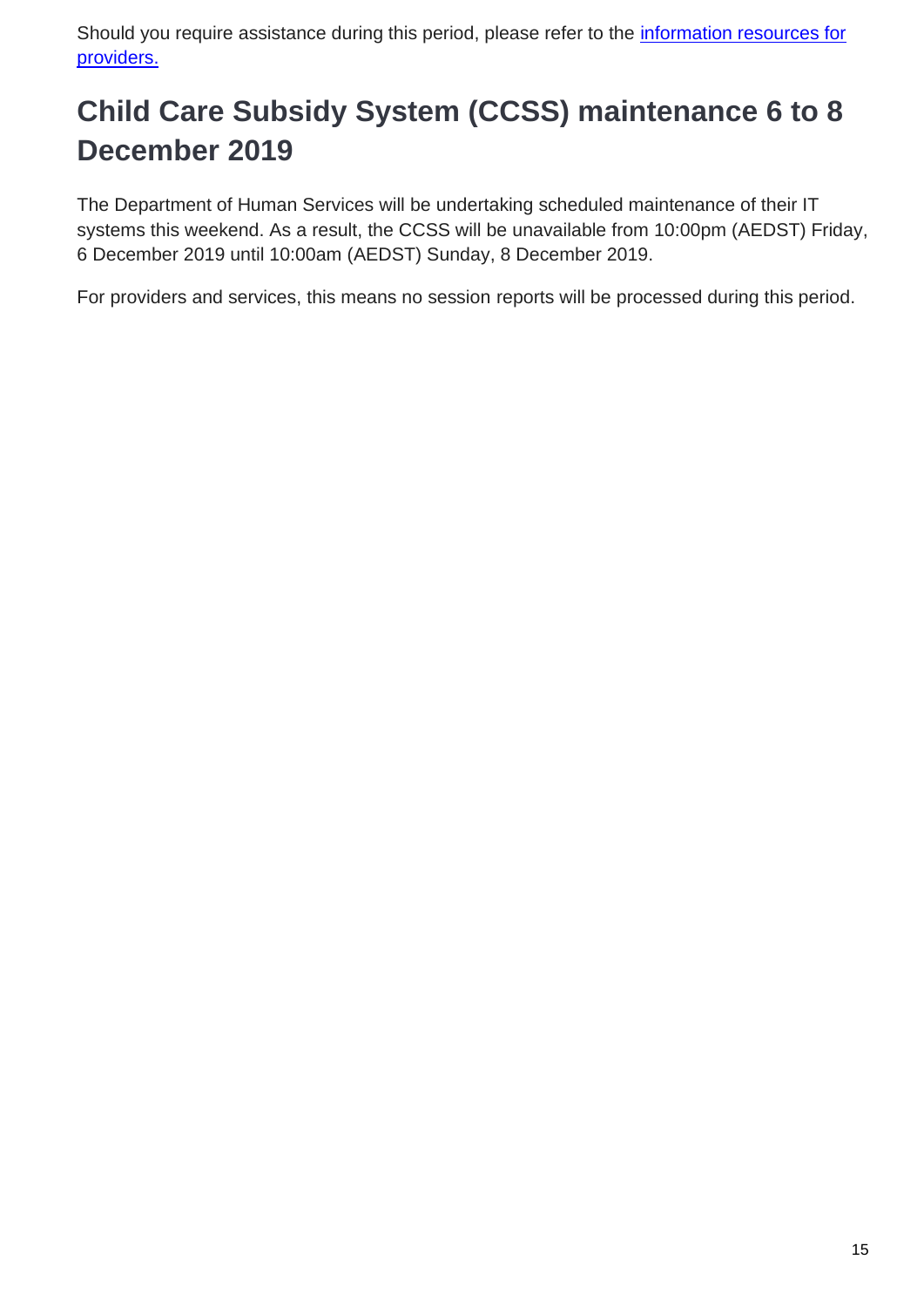# <span id="page-15-1"></span><span id="page-15-0"></span>**Check out the updated Guide to the Additional Child Care Subsidy (ACCS) (child wellbeing)!**

The Department has updated the [Guide to ACCS \(child wellbeing\)](https://education.us17.list-manage.com/track/click?u=e11e7c8d748ec85b8de00986c&id=e75da9a33f&e=5f4b6423be) following feedback from the sector.

The guide contains information for providers and services, approved for the purposes of the Family Assistance Law, that are involved in the administration of ACCS (child wellbeing).

We encourage providers and services to become familiar with the contents of the guide to best support their families who may require the additional subsidy.

You can access the updated guide on our [website.](https://education.us17.list-manage.com/track/click?u=e11e7c8d748ec85b8de00986c&id=f04c8e9d6b&e=5f4b6423be)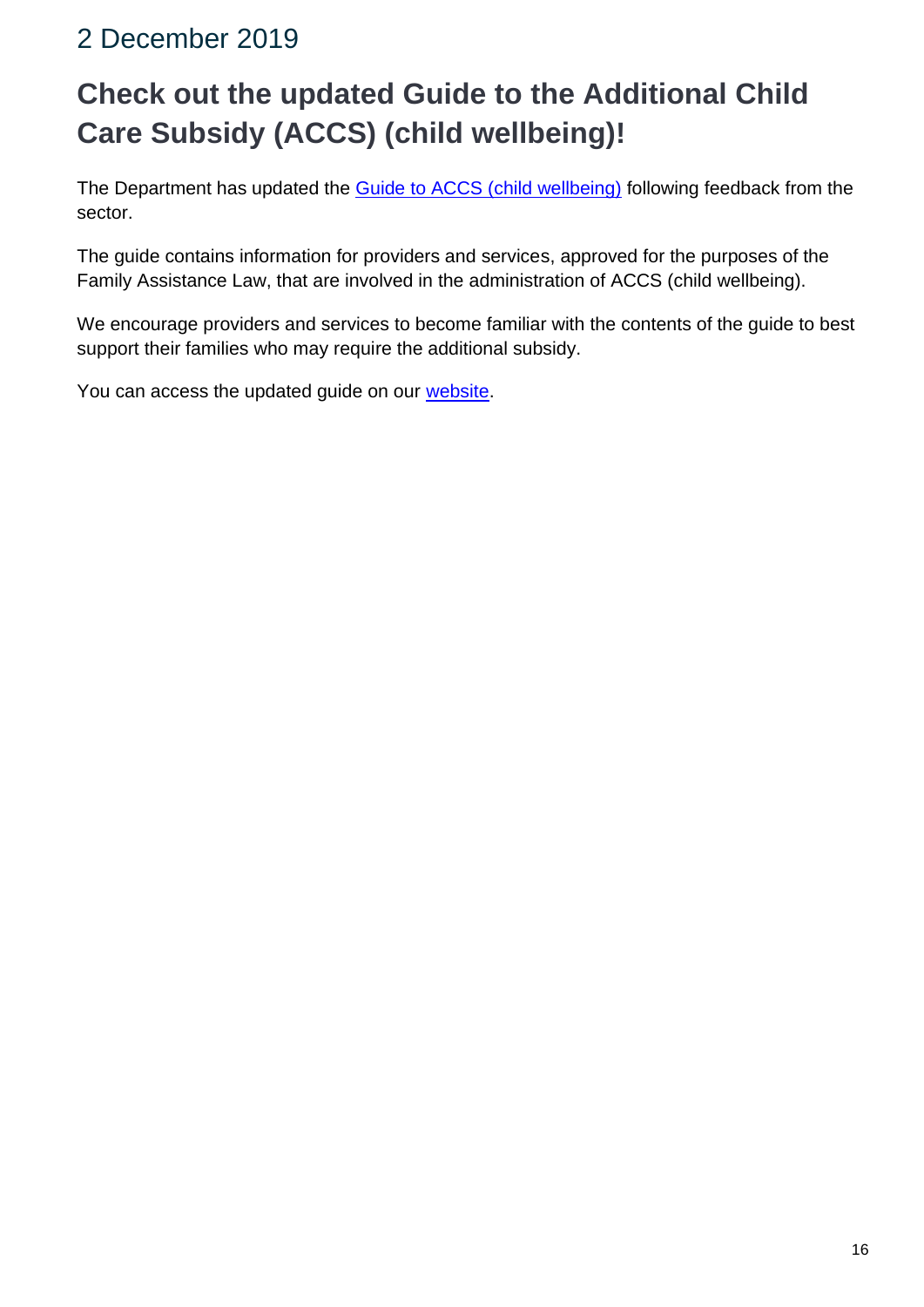#### <span id="page-16-0"></span>28 November 2019

# <span id="page-16-1"></span>**Factsheet and checklist for third parties providing evidence - Additional Child Care Subsidy (child wellbeing) application**

Remember there is a **factsheet and checklist** available to help providers gain relevant evidence from third parties in support of an Additional Child Care Subsidy (child wellbeing) application for a determination.

# <span id="page-16-2"></span>**Child Care Subsidy (CCS) Helpdesk closed on Thursday 12 December 2019 from 1pm - change in regular shutdown day**

The CCS Helpdesk will be closed on Thursday, 12 December 2019 from 1:00pm (AEDST) and will reopen at 9:00am (AEDST) Friday, 13 December 2019.

This closure is a change in the CCS Helpdesk's regular shutdown afternoon that usually occurs on the second Wednesday of each month. This change means that the CCS Helpdesk will now be open on Wednesday, 11 December 2019, operating during its usual hours of 9:00am to 5:00pm (AEDST).

Should you require assistance during this period, please refer to the *information resources for* [providers.](https://education.us17.list-manage.com/track/click?u=e11e7c8d748ec85b8de00986c&id=ed2a3c3513&e=5f4b6423be)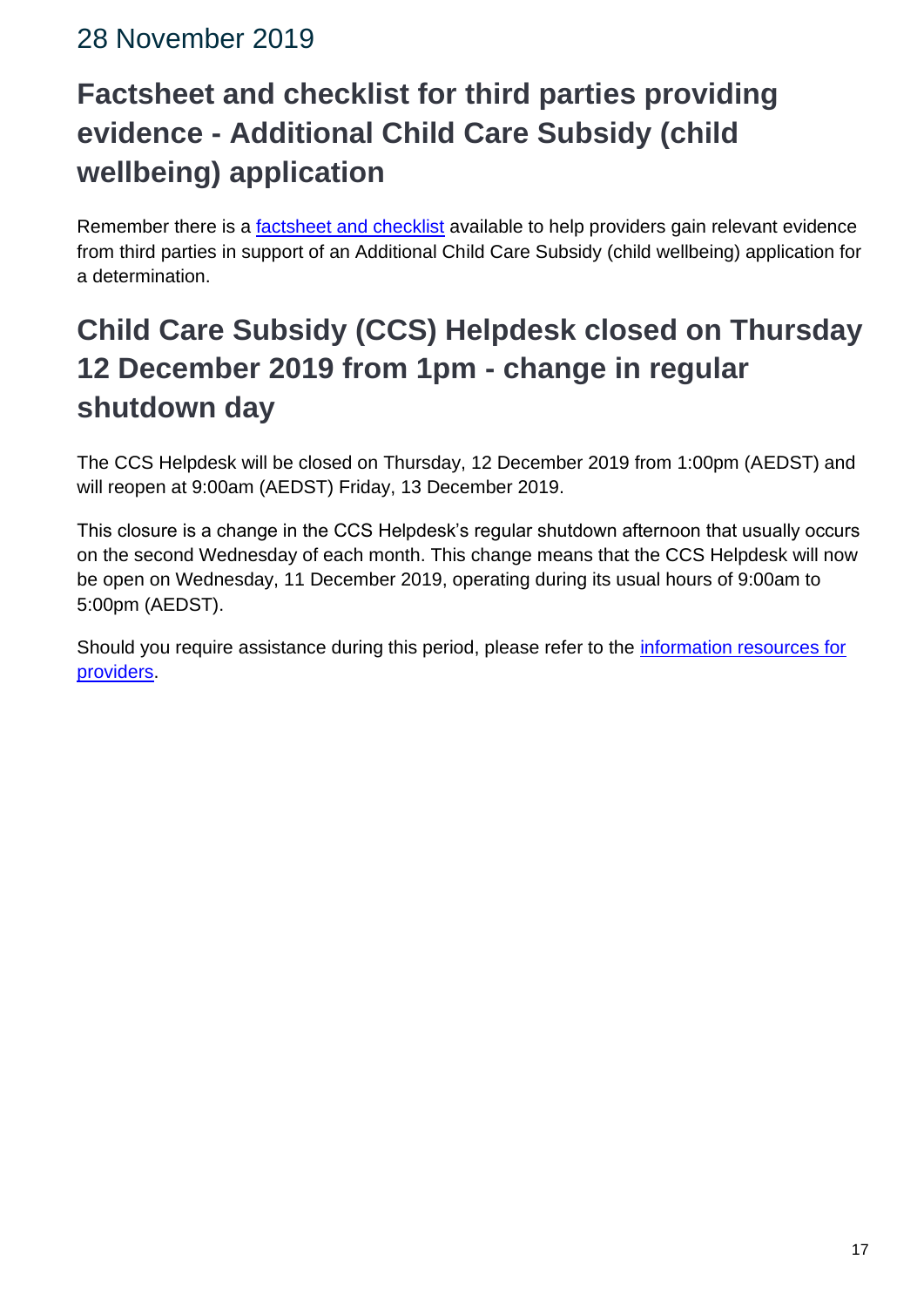#### <span id="page-17-0"></span>21 November 2019

### <span id="page-17-1"></span>**Important information about the eight week rule**

We recently let you know that the Australian Government has introduced a bill into Parliament that proposes measures to build on the Child Care Package. The bill includes a change to the 'eight week enrolment ceasing rule' that would extend this timeframe to 14 weeks.

**However, the eight week rule remains in place until Parliament agrees to the bill.** If this happens we will provide you with further information, including when this change will take effect.

More information on when enrolments cease can be found in [Chapter 4 of the Child Care](https://education.us17.list-manage.com/track/click?u=e11e7c8d748ec85b8de00986c&id=ff8bd0b98d&e=5f4b6423be)  [Provider Handbook.](https://education.us17.list-manage.com/track/click?u=e11e7c8d748ec85b8de00986c&id=ff8bd0b98d&e=5f4b6423be)

# <span id="page-17-2"></span>**Child Care Management System (CCMS) Decommissioning**

#### **From close of business Friday, 29 November 2019, you will no longer be able to create, modify or cancel information in CCMS.**

CCMS was scheduled for closure at the end of March 2019 but has remained open to allow providers and services to formalise a small number of outstanding Child Care Benefit enrolments. This access will close as of Friday, 29 November 2019.

The last date to download historical data from CCMS will be close of business Friday, 13 December 2019.

Copies of enrolments and session reports already submitted to CCMS do not need to be retained by services to meet record keeping obligations under the Family Assistance Law. However, services are still required to maintain other records, such as (but not limited to) sign in/out attendance sheets and medical certificates, as required in the legislation.

Please ensure you are updating your details in the Child Care Subsidy System through your third party software or via the [Provider Entry Point \(PEP\)](https://education.us17.list-manage.com/track/click?u=e11e7c8d748ec85b8de00986c&id=686b5d3a3b&e=5f4b6423be) for your information to be displayed on Child Care Finder. If you have been updating your information in CCMS it will not have been displayed on Child Care Finder.

# <span id="page-17-3"></span>**Are any children in your service eligible for the preschool exemption?**

With the new year approaching, remember families can receive Child Care Subsidy (CCS) to support their preschool-aged child to attend a preschool program at a Centre Based Day Care service even where families do not meet the activity test.

All families with children attending a preschool program in 2020 should ensure their child's expected school start date is correct and up to date with Centrelink.

For more information about the process, please refer to the [preschool exemption fact sheet.](https://education.us17.list-manage.com/track/click?u=e11e7c8d748ec85b8de00986c&id=4e79260aee&e=5f4b6423be) Further information can also be found on the [FAQ page.](https://education.us17.list-manage.com/track/click?u=e11e7c8d748ec85b8de00986c&id=8fd3ef72d5&e=5f4b6423be)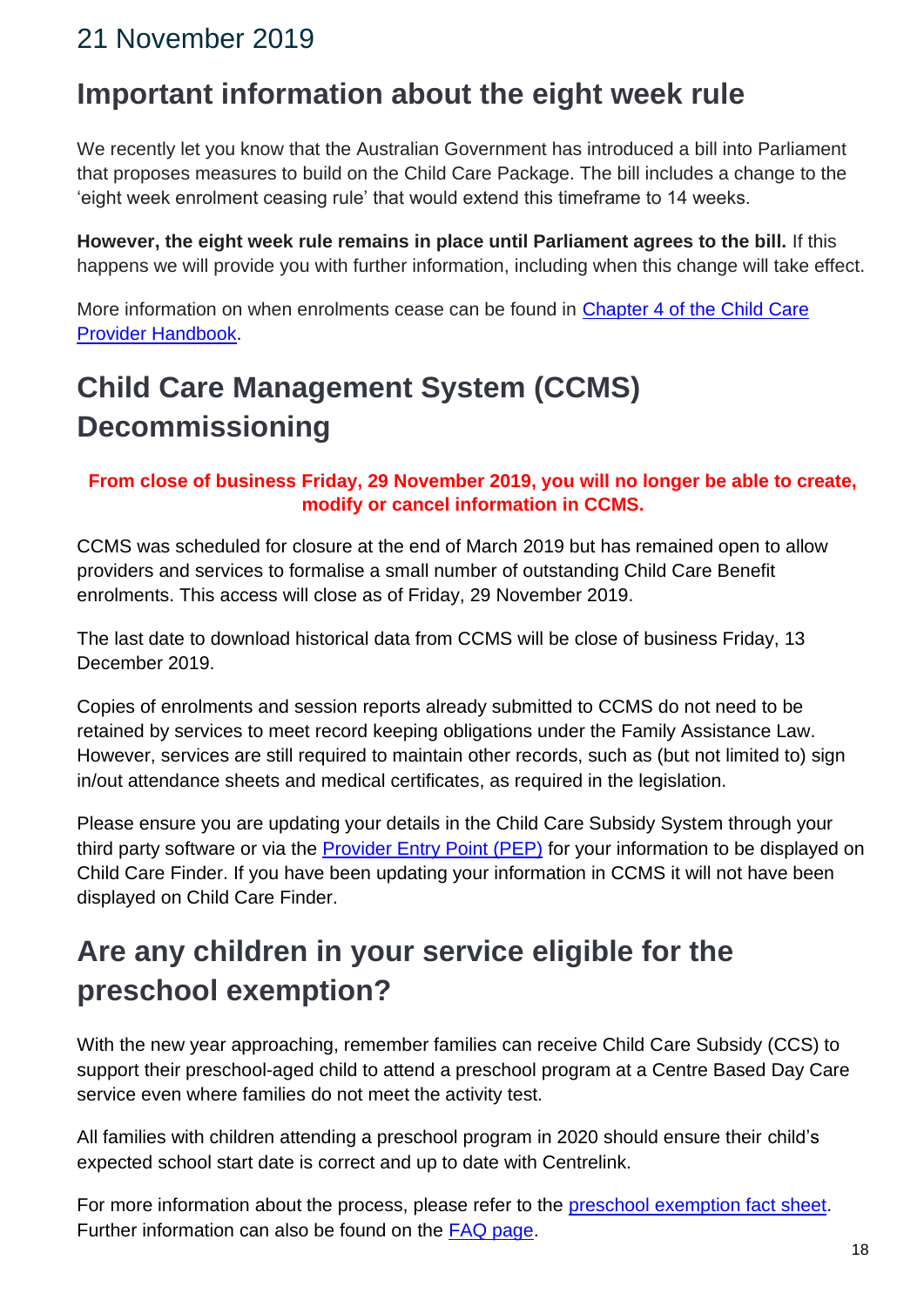### <span id="page-18-0"></span>**Payment to provider or parent?**

Under the Child Care Package, the vast majority of CCS and Additional Child Care Subsidy payments are made directly to providers to pass on to parents as a fee reduction.

In some circumstances, depending on the sequence in which parents claim subsidy and their eligibility and entitlement is assessed, and providers enrol children and submit session reports, backdated payments may be made directly to parents.

For more information on how this works and how it intersects with your fee charging practices please refer to the **Payment to Provider or Parent factsheet**.

# <span id="page-18-1"></span>**Child Care Subsidy (CCS) Helpdesk Christmas Shutdown**

The CCS Helpdesk will close from 12:30pm (AEDST) on Tuesday, 24 December 2019 and will reopen at 9:00am (AEDST) on Thursday, 2 January 2020.

The CCS Helpdesk has prepared a factsheet in relation to the 2019-20 Christmas and New [Year period.](https://education.us17.list-manage.com/track/click?u=e11e7c8d748ec85b8de00986c&id=e003a73857&e=5f4b6423be)

The factsheet contains information on:

- Public holidays and Christmas shutdown
- Session submission and payment processing dates
- Reporting attendance and service closure, and
- Reporting absence days.

Child Care Subsidy System (CCSS) maintenance 23 to 24 November 2019

The Department of Human Services will be undertaking scheduled maintenance of their IT systems this weekend. As a result, the CCSS will be unavailable from 10:00pm (AEDST) Saturday, 23 November 2019 until 10:00am (AEDST) Sunday, 24 November 2019.

For providers and services, this means no session reports will be processed during this period.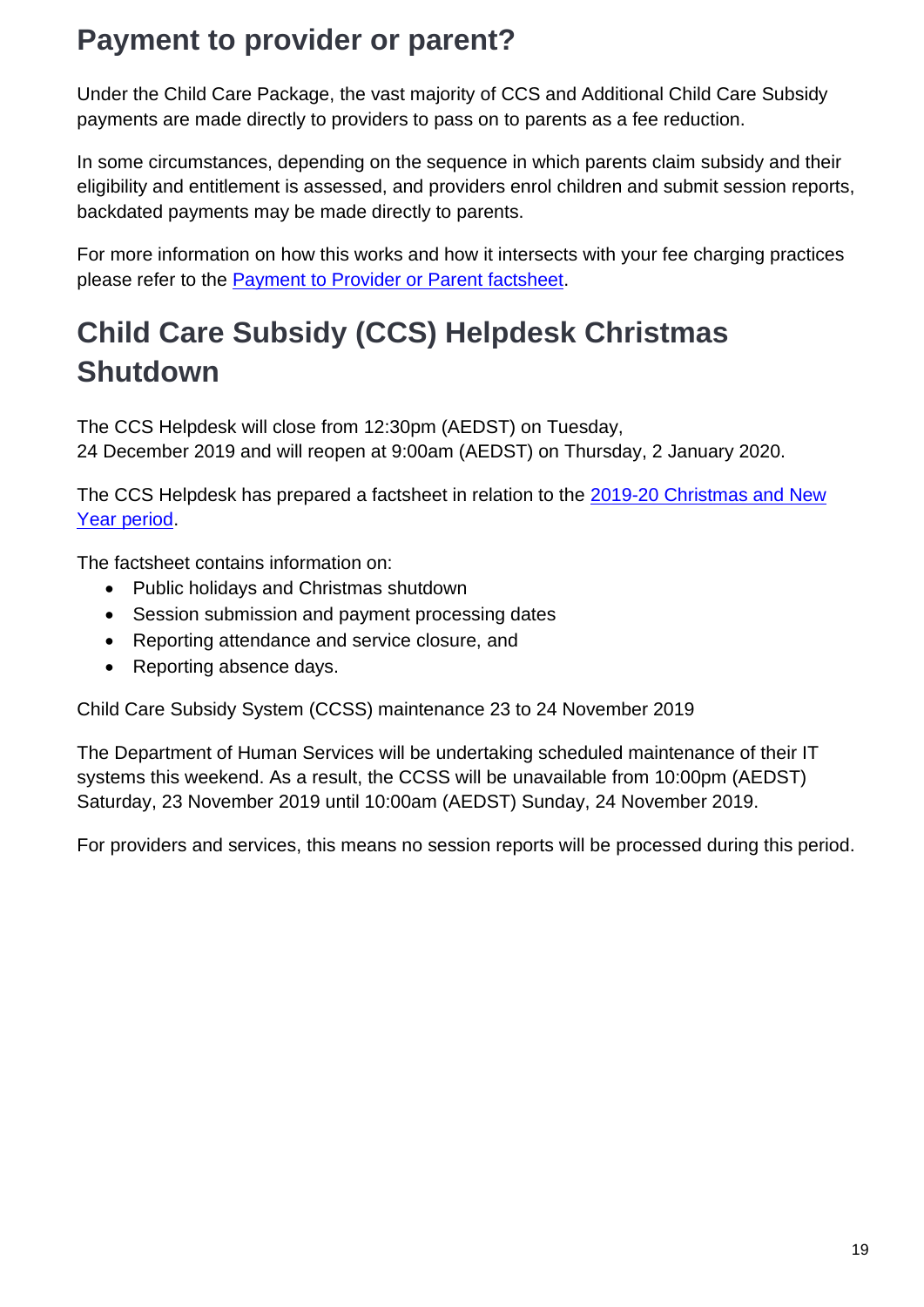#### <span id="page-19-0"></span>14 November 2019

### <span id="page-19-1"></span>Drought support funding available for child care services

Child care services in drought affected communities are eligible to apply for grant funding of up to \$10,000 (excluding GST) under the Community Child Care Fund (CCCF) special circumstances grant opportunity.

This grant opportunity is intended to support approved child care services operating in drought affected areas that are experiencing financial pressure putting them at risk of closure.

To check if your service is eligible for this grant opportunity, the grant opportunity guidelines, list of drought affected communities, fact sheet, and grant application form are available on the [CCCF special circumstances drought support page.](https://education.us17.list-manage.com/track/click?u=e11e7c8d748ec85b8de00986c&id=37914bc2cd&e=5f4b6423be)

# <span id="page-19-2"></span>Why was my Additional Child Care Subsidy (child wellbeing) determination rejected?

The Department of Human Services (DHS) may reject an application for an Additional Child Care Subsidy (ACCS) (child wellbeing) determination if the evidence provided by the provider does not meet the evidence requirements as set out in the **Guide to ACCS** (child wellbeing).

All services are advised to become familiar with the evidence requirements outlined within the guide to ensure that determination applications are lodged with adequate supporting documents.

#### **How can I have this decision reviewed?**

Where you've had a determination rejected by DHS, you may wish to seek a review of the decision.

To seek a review of an ACCS (child wellbeing) decision, you will need to complete the attached 'Review of Decision – [Additional Child Care Subsidy \(child wellbeing\)'](https://education.us17.list-manage.com/track/click?u=e11e7c8d748ec85b8de00986c&id=919f24c5b6&e=5f4b6423be) form and upload it to a new determination application to DHS, along with any new evidence you can provide to support your request for review. Once you have submitted an application for a new determination, DHS will initiate a review.

Due to the 28 day backdating rule, you may not be able to enter the original start dates in the new determination application. Please proceed to submit the new determination and backdate as far as possible. Depending on the outcome of the review DHS will, if appropriate, backdate the determination to the original start date.

If you have a query about reviews and appeals of determination decisions, you can contact DHS at the following email address: [ACCS.CWB.Review@humanservices.gov.au.](mailto:ACCS.CWB.Review@humanservices.gov.au) This email address is solely for child care services to submit enquiries relating to ACCS (child wellbeing) determination rejections. All other provider and service enquires that are not related to this should be directed to the CCS Helpdesk. Families with enquiries should be directed to contact DHS (Centrelink).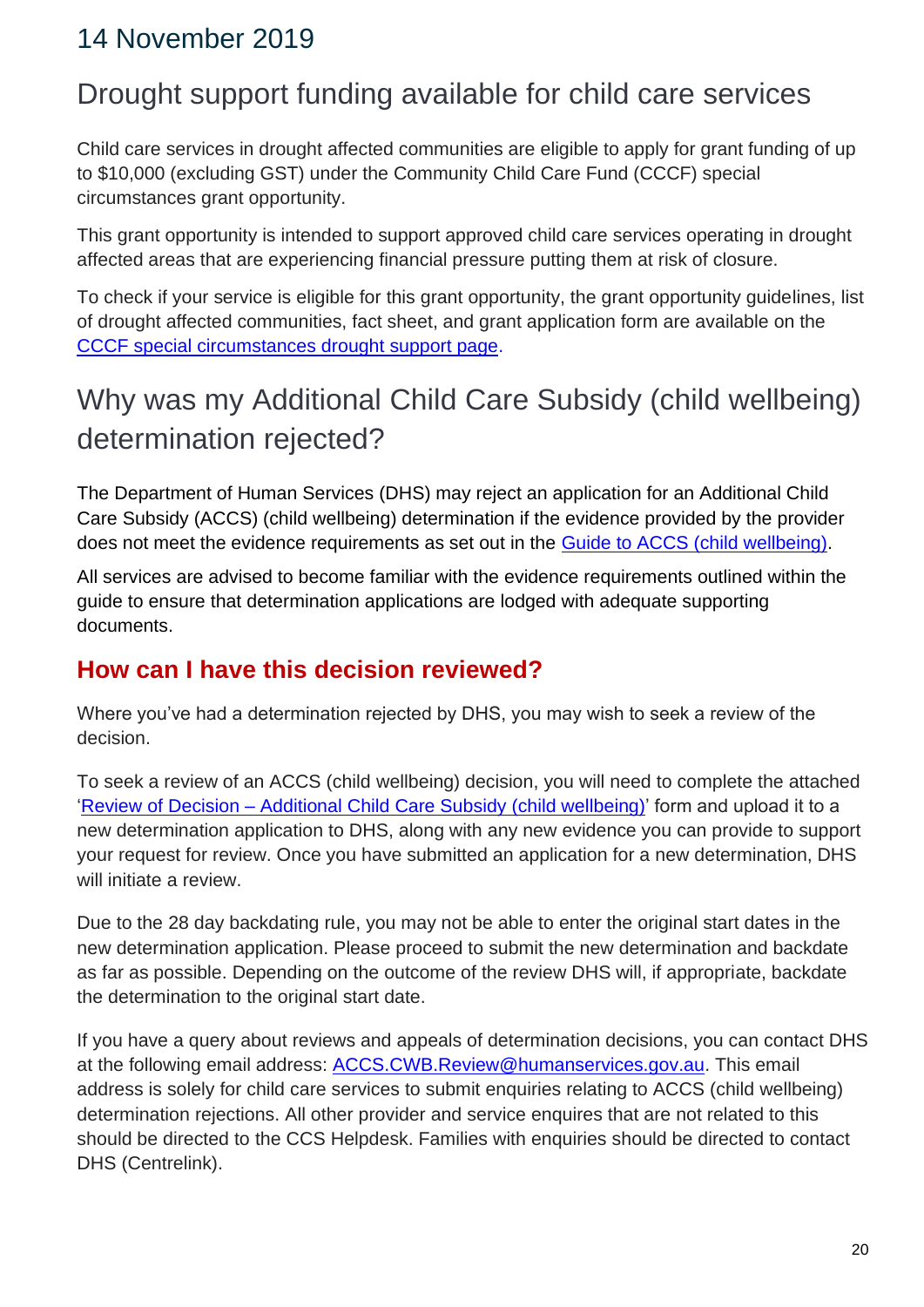**Please note you must make your application for review within 13 weeks of being notified of the original decision.**

# <span id="page-20-0"></span>CCS Helpdesk - Online Enquiry Form

Remember you can submit queries to the CCS Helpdesk using the [Online Enquiry Form.](https://education.us17.list-manage.com/track/click?u=e11e7c8d748ec85b8de00986c&id=c8b658e48d&e=5f4b6423be) It is important to fill out **all relevant information** so that your query can be actioned as quickly as possible.

# <span id="page-20-1"></span>Child Care Subsidy System maintenance 16 to 17 November 2019

The Department of Human Services will be undertaking scheduled maintenance of their IT systems this weekend. As a result, the Child Care Subsidy System will be unavailable from 8:00pm (AEDST) Saturday, 16 November 2019 until 6:00pm (AEDST) Sunday, 17 November 2019.

For providers and services, this means no session reports will be processed during this period.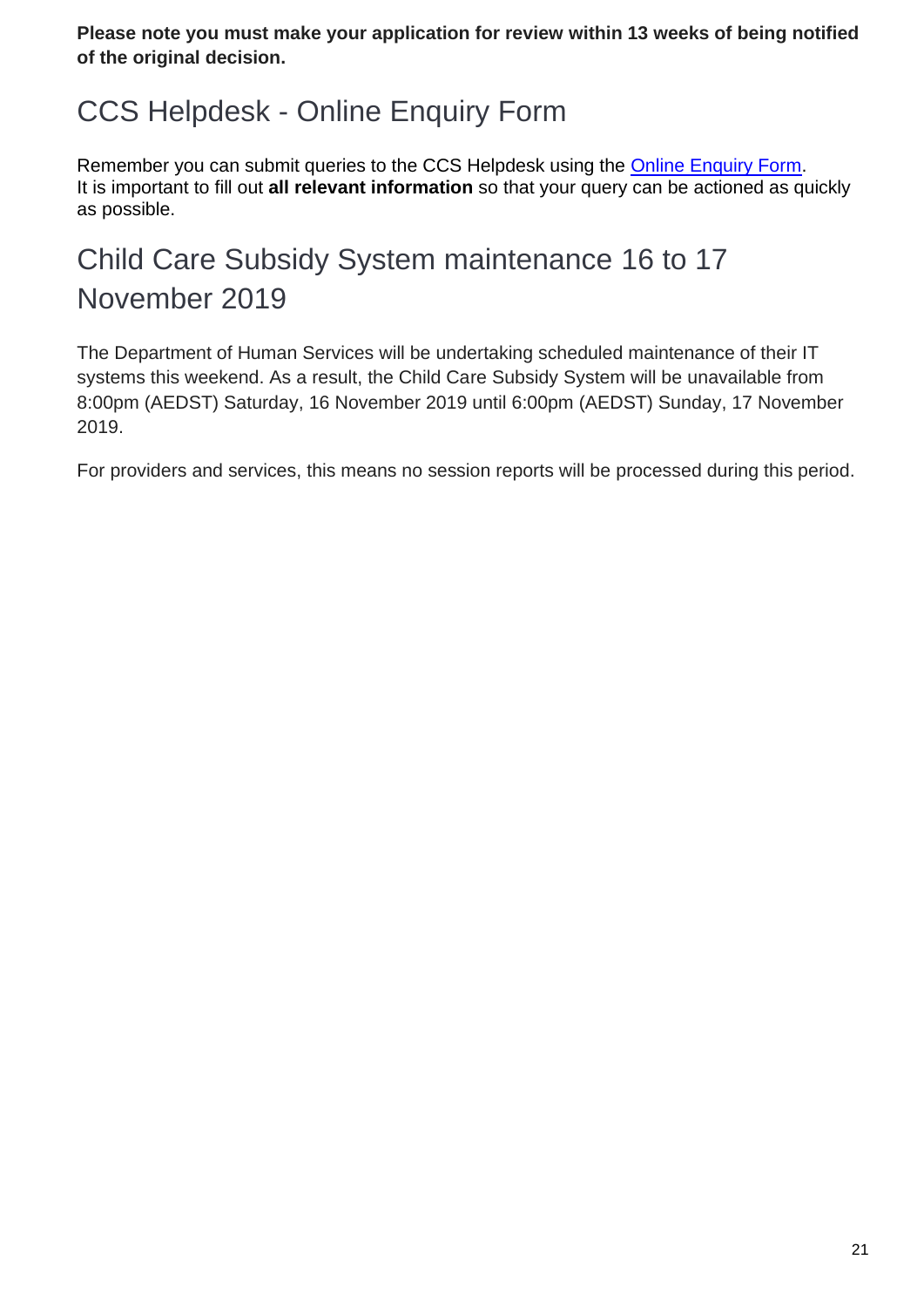#### <span id="page-21-0"></span>12 November 2019

#### <span id="page-21-1"></span>Local emergencies and child care support

In view of the number of emergency and natural disaster situations being experienced across Australia recently, and the potential for further disruption over the summer period, providers may wish to review the Australian Government child care assistance available when a local emergency occurs.

For general information on assistance available for families and child care providers when a local emergency or natural disaster occurs, please refer to the [Emergencies and natural](https://education.us17.list-manage.com/track/click?u=e11e7c8d748ec85b8de00986c&id=91c3a56091&e=5f4b6423be)  [disaster](https://education.us17.list-manage.com/track/click?u=e11e7c8d748ec85b8de00986c&id=91c3a56091&e=5f4b6423be) fact sheet.

For general information on your reporting requirements during a period of local emergency (additional absences), please refer to the Information for child care providers when a period of [local emergency occurs](https://education.us17.list-manage.com/track/click?u=e11e7c8d748ec85b8de00986c&id=3f262d8f65&e=5f4b6423be) fact sheet.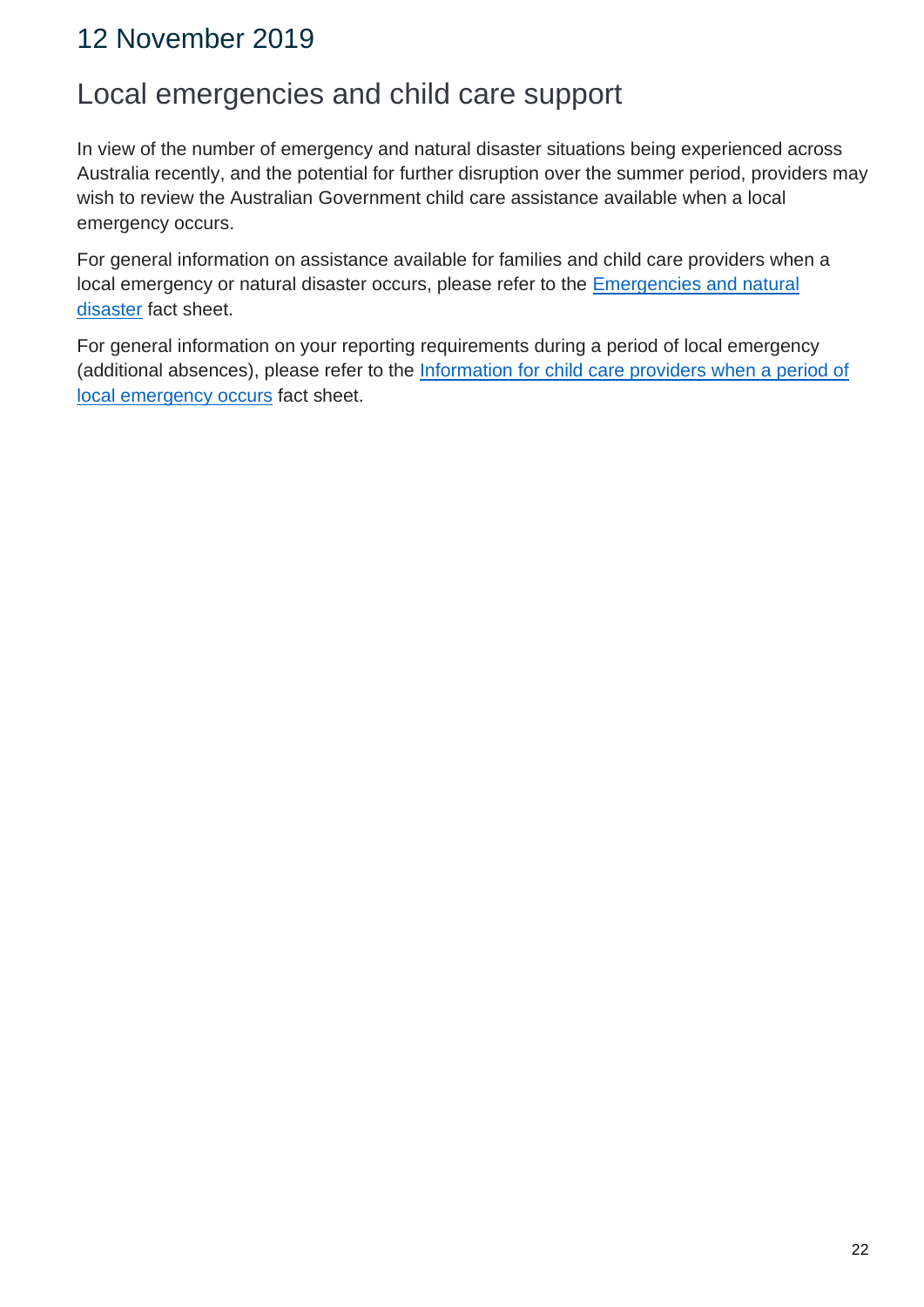### <span id="page-22-0"></span>7 November 2019

### <span id="page-22-1"></span>**New - Educational mini videos**

Welcome to the third video in a series of educational mini videos to help providers, services and educators to understand their obligations under the Family Assistance Law.

This new mini video helps to explain an educator's obligations when caring for children in their extended family – [caring for relatives mini video.](https://education.us17.list-manage.com/track/click?u=e11e7c8d748ec85b8de00986c&id=04e4921cf3&e=5f4b6423be)

# <span id="page-22-2"></span>**Reminder: Have your say on the Inclusion Support Program Guidelines!**

Have your say on draft updated Inclusion Support Program (ISP) Guidelines, which aim to provide more support to children with additional needs and increase their participation in early childhood education and care.

The ISP is part of the Child Care Safety Net which supports services to improve their capacity and capability to implement quality inclusive practices. ISP has been operating since 1 July 2016, and the Guidelines are now due for review.

The consultation draft guidelines and summary of changes can be considered at [education.gov.au/have-your-say-updated-inclusion-support-program-isp-guidelines.](https://education.us17.list-manage.com/track/click?u=e11e7c8d748ec85b8de00986c&id=08f88ead0d&e=5f4b6423be)

Feedback can be provided via an [online survey](https://education.us17.list-manage.com/track/click?u=e11e7c8d748ec85b8de00986c&id=b32e7b9eb7&e=5f4b6423be) or sent to [InclusionSupportProgram@education.gov.au](mailto:InclusionSupportProgram@education.gov.au) **until 11 November 2019**.

# <span id="page-22-3"></span>**Making a subsequent determination for Additional Child Care Subsidy (child wellbeing)**

If a child in receipt of Additional Child Care Subsidy (ACCS) (child wellbeing) continues to be at risk beyond the first determination period (for example, up to 13 weeks), you will need to apply for a new subsequent determination. You can do this via your third party software or the [Provider Entry Point](https://education.us17.list-manage.com/track/click?u=e11e7c8d748ec85b8de00986c&id=51c16a5bec&e=5f4b6423be) (PEP). You will need to upload new or existing evidence to support any new subsequent determination application:

Please note:

- evidence needs to be less than six months old
- uploading evidence to an existing determination will not trigger a subsequent determination assessment, a new subsequent determination application **must** be lodged.

If the evidence previously provided was a statutory declaration, this cannot be used for a subsequent determination. You should talk to the family (where appropriate) and ask for their assistance to gather further information to support the ongoing subsidy. The family may also provide consent for you to approach other third parties. If the required evidence is not provided, then the application for a subsequent determination will be rejected.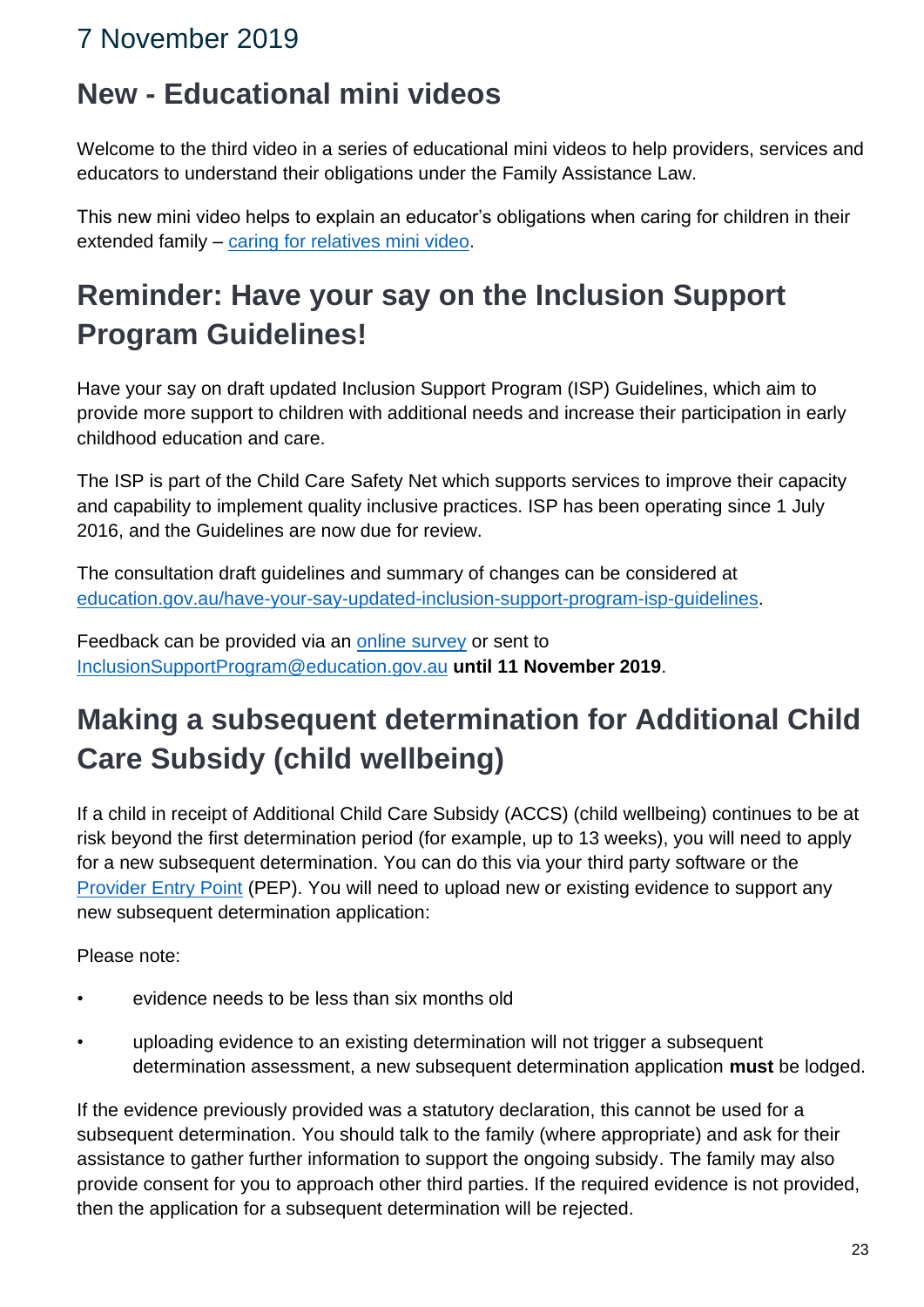For more information on the evidence requirements refer to the **Guide to ACCS** (child wellbeing) and the **factsheet and checklist** we have published to help providers gain relevant evidence from third parties in support of an ACCS (child wellbeing) application for a determination.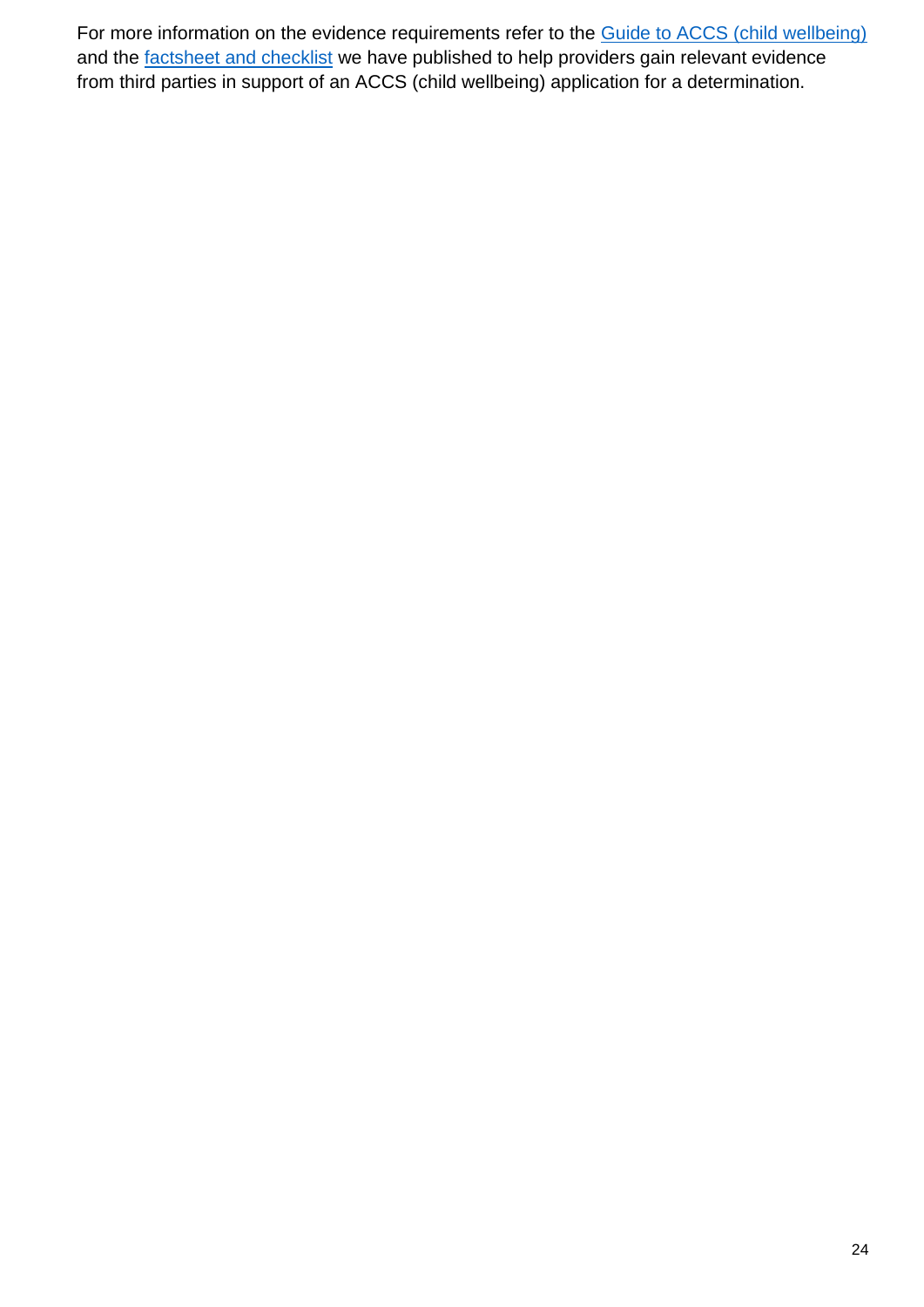### <span id="page-24-1"></span><span id="page-24-0"></span>**New – Educational mini videos**

Welcome to the second video in a series of educational mini videos to help providers and services to understand their obligations under the Family Assistance Law.

This new mini video helps to explain what to do when an educator is going on leave or not providing care - [educators who are on holiday or are overseas mini video.](https://education.us17.list-manage.com/track/click?u=e11e7c8d748ec85b8de00986c&id=54d20de885&e=5f4b6423be)

# <span id="page-24-2"></span>**Participate in the final round of Inclusion Support Program surveys**

Macquarie University is now conducting its second and final round of surveys on the Inclusion Support Program (ISP), which assists early childhood education and care services to improve their capacity and capability to provide quality inclusive practices.

The survey provides an opportunity to have your say on the ISP, what you think is working well and how it can be strengthened.

Macquarie University is inviting submissions until **15 November 2019**.

Thank you to the staff from 3,857 services across Australia who participated in 2018 and those who have already completed the 2019 survey. Your feedback is vital to the continuing success of the ISP.

To register for the survey, visit: [mqedu.qualtrics.com/jfe/form/SV\\_2izKsHsgDmCpJeB.](https://education.us17.list-manage.com/track/click?u=e11e7c8d748ec85b8de00986c&id=4ebe1929d0&e=5f4b6423be)

# <span id="page-24-3"></span>**Additional Child Care Subsidy (child wellbeing) enhancements**

Currently when creating certificates and determinations for the Additional Child Care Subsidy (ACCS) (child wellbeing), these could only start on a Monday and not before the start date of the enrolment.

However enrolments may not necessarily start on a Monday, creating a potential gap in subsidies that are able to be paid on behalf of a family.

Enhancements were implemented on 26 October 2019 to manage enrolment commencements and cessations which do not occur on a Monday. The enhancements will allow a determination or certificate to commence from Monday of the week where an enrolment has commenced.

Additionally where an enrolment cessation does not occur on a Monday; a determination or certificate can be created to end on the Sunday of the week where an enrolment ceases.

Software Providers have been advised of the requirements for this system enhancement. If you experience any issues in your third party software, please contact your Software Provider directly.

Alternatively, if you are using the [Provider Entry Point,](https://education.us17.list-manage.com/track/click?u=e11e7c8d748ec85b8de00986c&id=4ddf9b720c&e=5f4b6423be) please contact the Child Care Subsidy (CCS) Helpdesk by phone on 1300 667 276 or via email at [CCSHelpdesk@education.gov.au.](mailto:CCSHelpdesk@education.gov.au)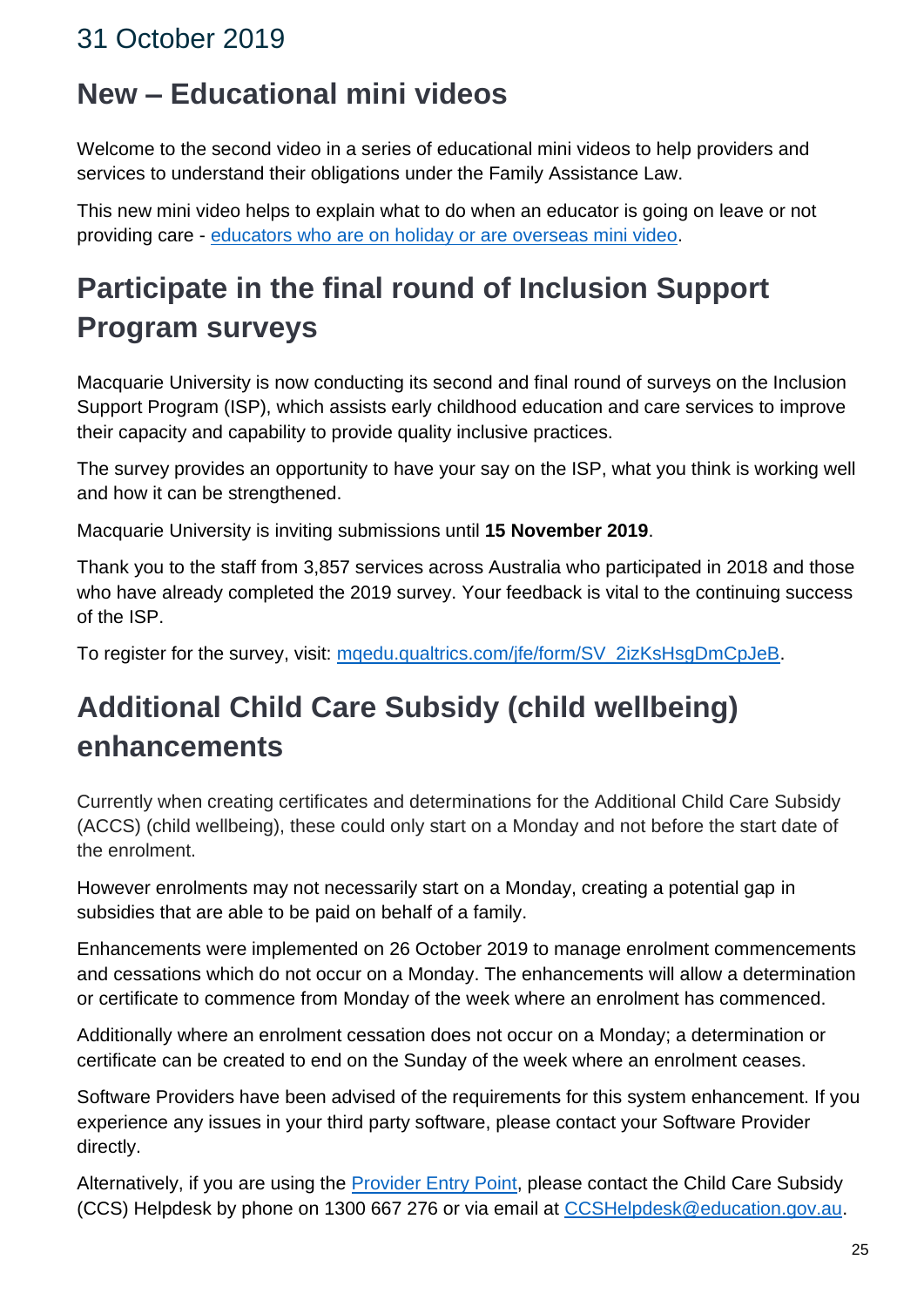For more information on ACCS (child wellbeing), please refer to **The Guide to ACCS** (child [wellbeing\).](https://education.us17.list-manage.com/track/click?u=e11e7c8d748ec85b8de00986c&id=d144a413ac&e=5f4b6423be)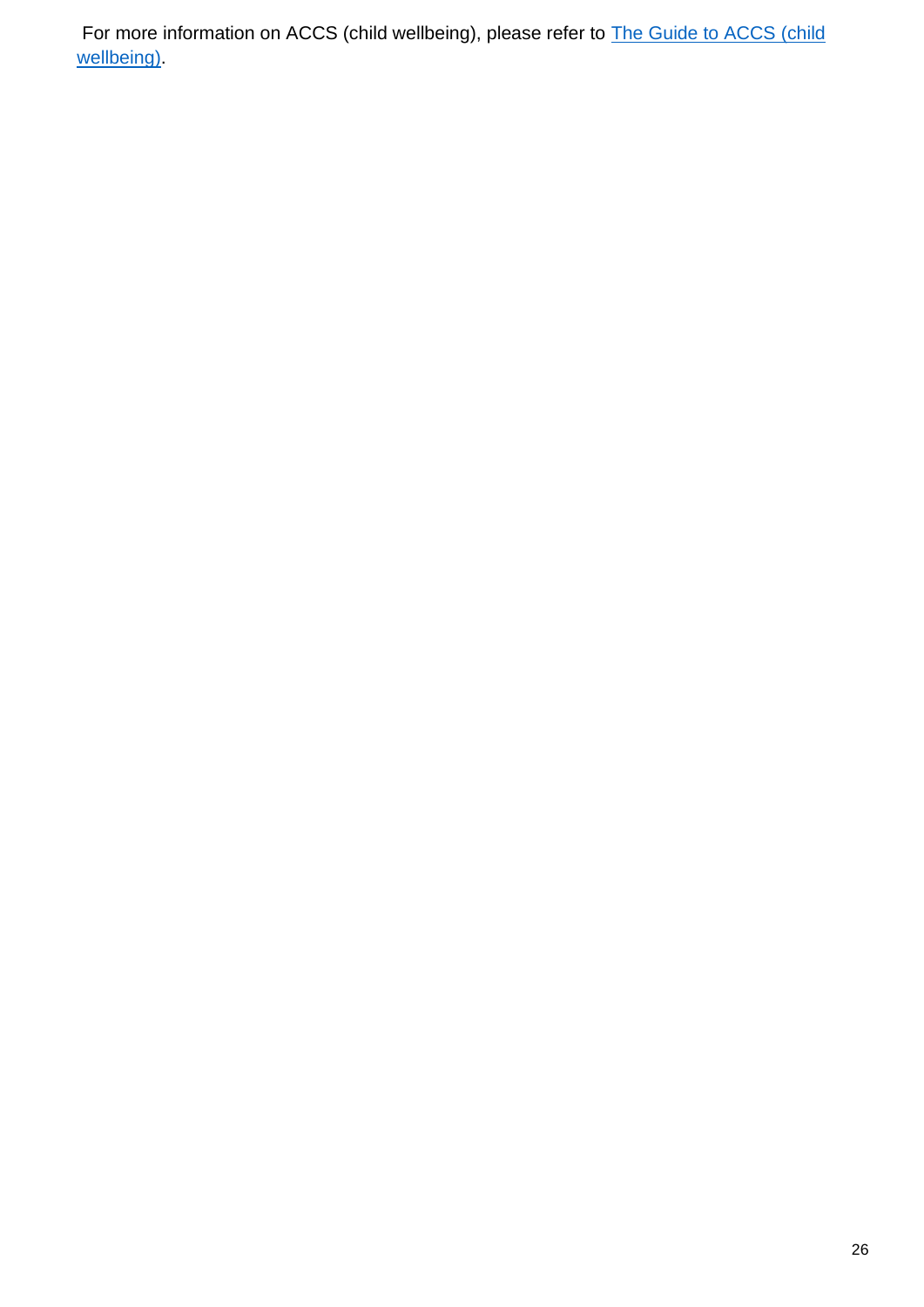# <span id="page-26-1"></span><span id="page-26-0"></span>**Reminder: Have your say on the Inclusion Support Program Guidelines!**

Have your say on draft updated Inclusion Support Program (ISP) Guidelines, which aim to provide more support to children with additional needs and increase their participation in early childhood education and care.

The ISP is part of the Child Care Safety Net which supports services to improve their capacity and capability to implement quality inclusive practices. ISP has been operating since 1 July 2016, and the Guidelines are now due for review.

The consultation draft guidelines and summary of changes can be considered at [education.gov.au/have-your-say-updated-inclusion-support-program-isp-guidelines.](https://education.us17.list-manage.com/track/click?u=e11e7c8d748ec85b8de00986c&id=ab228a99d2&e=5f4b6423be)

Feedback can be provided via an [online survey](https://education.us17.list-manage.com/track/click?u=e11e7c8d748ec85b8de00986c&id=e6ebf2c515&e=5f4b6423be) or sent to [InclusionSupportProgram@education.gov.au.](mailto:InclusionSupportProgram@education.gov.au)

# <span id="page-26-2"></span>**Community Child Care Fund Special Circumstances Grant Opportunity - Revised Eligibility Criteria**

Community Child Care Fund (CCCF) special circumstances grants are available to support continuity of child care, in particular in disadvantaged or vulnerable communities. The grant guidelines have recently been revised to clarify that an applicant may be:

- a service at risk of closure due to viability issues resulting from an unforeseen event or circumstance, such as a natural disaster or extreme weather event, or
- a service at risk of permanent closure due to another event or circumstance, where the closure would result in lack of suitable child care (market failure) for the community, or
- a service that is seeking to commence a new service in a community where another service has closed, resulting in lack of suitable child care (market failure), and the new service requires funding to establish a viable operation.

Funding provided under this grant opportunity is intended to be one-off and depending on a service's circumstance, two application types are available:

- 1. Grants up to \$10,000 to respond quickly to child care services affected by natural disasters or other unforeseen events; applicants can seek a grant of up to \$10,000 under a streamlined process supported by a basic budget.
- 2. Grants over \$10,000 to respond to child care services at risk of closure between CCCF grant round opportunities or an existing provider seeking funding to establish a child care centre where market failure has occurred; applicants are required to respond to selection criteria and include a detailed budget for the proposed activity.

To see if your service is eligible for this grant opportunity, the Special Circumstances Grant Opportunity Guidelines, fact sheet, frequently asked questions and grant application forms are available on the [CCCF Special Circumstances Grant Opportunity page.](https://education.us17.list-manage.com/track/click?u=e11e7c8d748ec85b8de00986c&id=4264a56a97&e=5f4b6423be)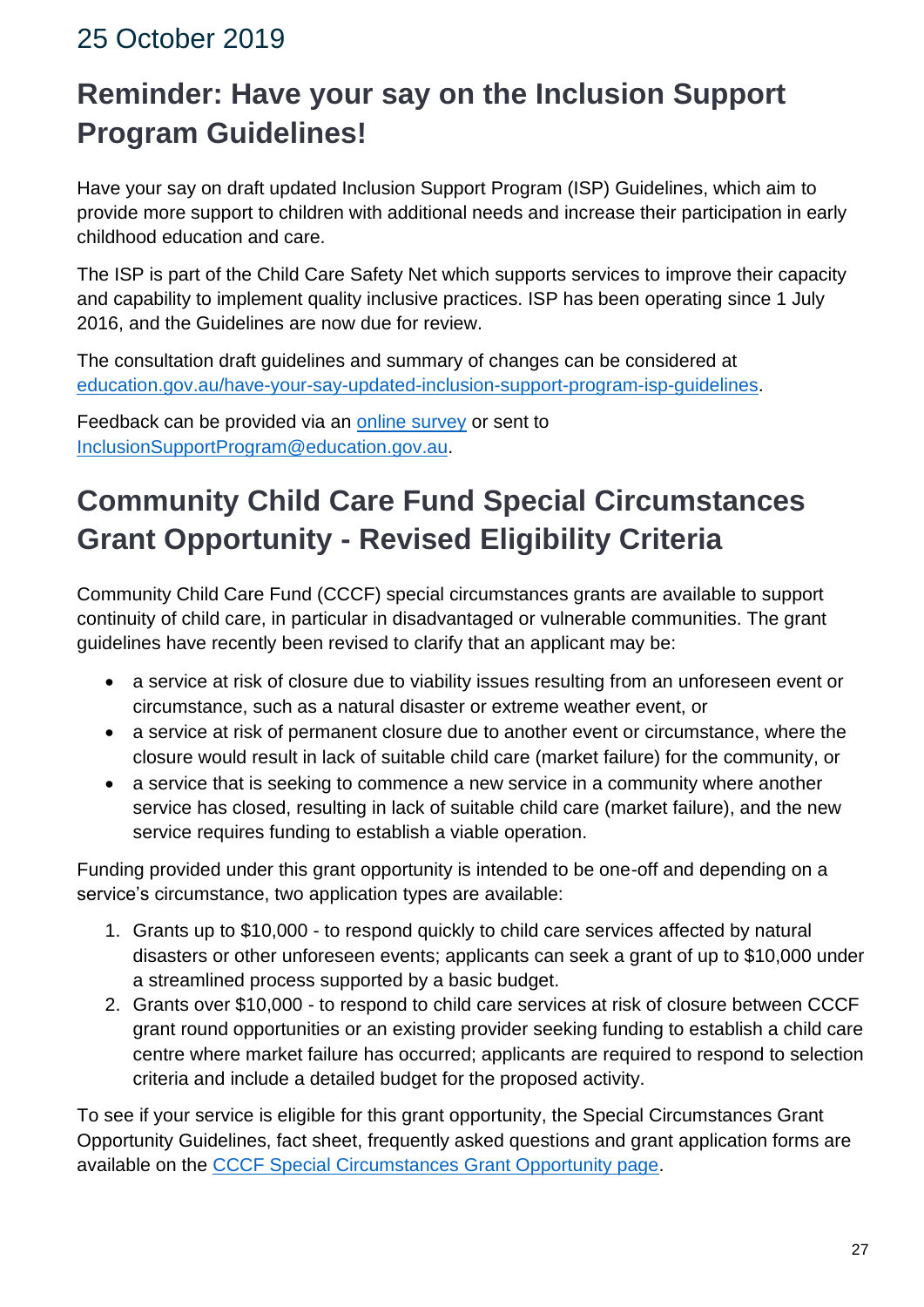# <span id="page-27-0"></span>**Child Care Subsidy System maintenance 26 to 27 October 2019**

The Department of Human Services will be undertaking scheduled maintenance of their IT systems this weekend. As a result, the Child Care Subsidy System will be unavailable from 10:00pm (AEDST) Saturday, 26 October 2019 until 10:00am (AEDST) Sunday, 27 October 2019.

For providers and services, this means no session reports will be processed during this period.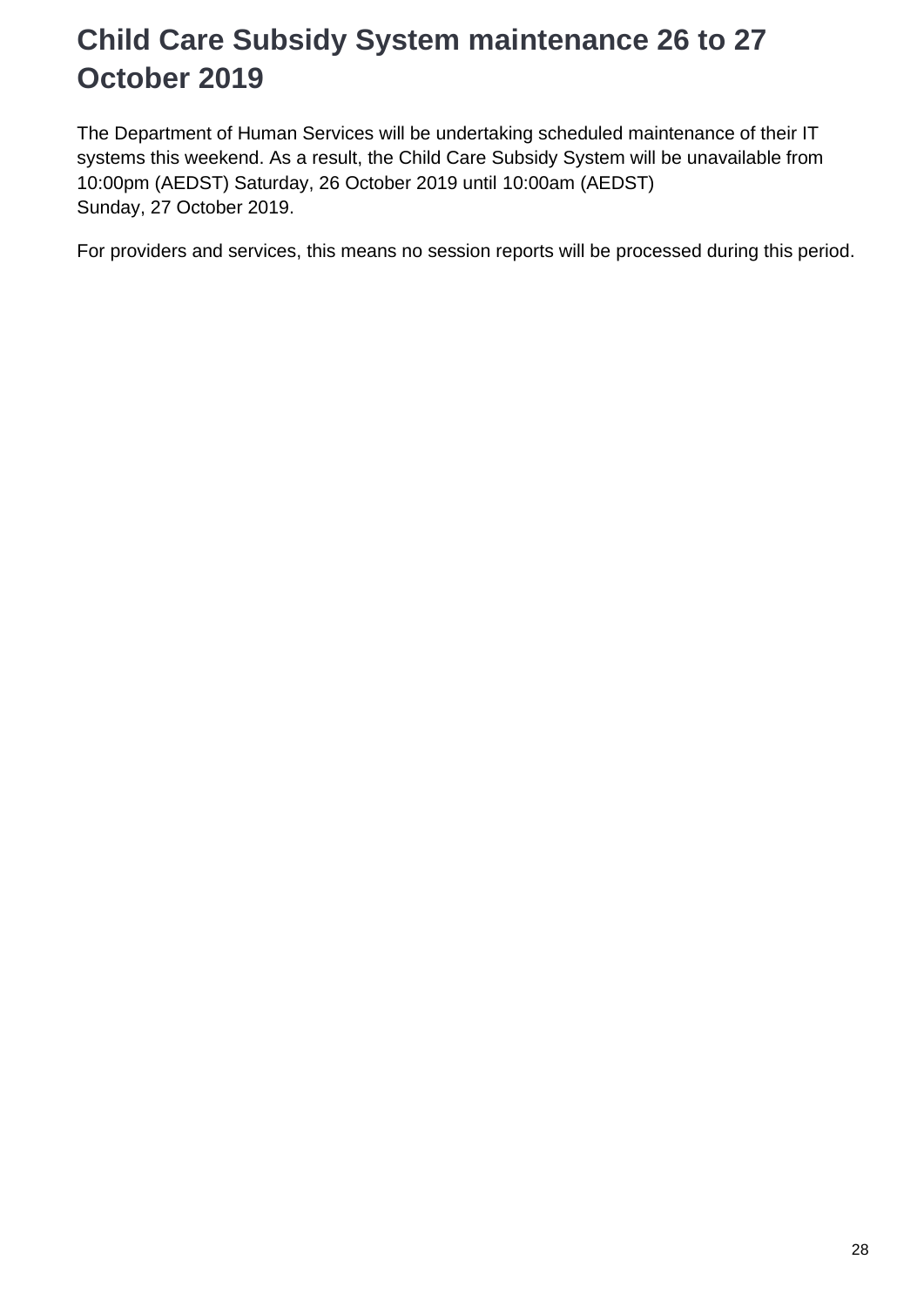# <span id="page-28-1"></span><span id="page-28-0"></span>**Have your say on the Inclusion Support Program Guidelines!**

Have your say on draft updated Inclusion Support Program (ISP) Guidelines, which aim to provide more support to children with additional needs and increase their participation in early childhood education and care.

The ISP is part of the Child Care Safety Net which supports services to improve their capacity and capability to implement quality inclusive practices. ISP has been operating since 1 July 2016, and the Guidelines are now due for review.

One of the key proposed changes to the ISP Guidelines is broadening eligibility for additional educator funding to cover children with additional needs who may not have a diagnosed disability, such as those with serious medical or health conditions (including mental health), learning, language and speech delays, children presenting with challenging behaviours and/or trauma-related behaviours.

Eligibility is also being expanded to now include children with a disability or awaiting diagnosis participating in a preschool program in a Centre Based Day Care service, where the child attracts Child Care Subsidy.

The proposed changes are based on feedback from services, Inclusion Agencies and other key stakeholders.

We look forward to your feedback on the updated ISP Guidelines. Services are also encouraged to advise parents and carers of children with additional needs on the opportunity to provide comment on the ISP Guidelines.

Feedback can be provided via an [online survey](https://education.us17.list-manage.com/track/click?u=e11e7c8d748ec85b8de00986c&id=4563b2cbfd&e=5f4b6423be) or sent to [InclusionSupportProgram@education.gov.au.](mailto:InclusionSupportProgram@education.gov.au)

# <span id="page-28-2"></span>**Additional Child Care Subsidy (child wellbeing) Certificate - What should I do if I enter incorrect dates?**

It is important to submit an Additional Child Care Subsidy (ACCS) (child wellbeing) certificate with the correct dates to ensure the certificate reflects the dates the child is 'at risk' and to ensure that correct ACCS payments are made.

If you submit via the [Provider Entry Point \(PEP\),](https://education.us17.list-manage.com/track/click?u=e11e7c8d748ec85b8de00986c&id=e7e9c411b3&e=5f4b6423be) the date selected in the 'percentage cap calculation date' field will populate as the start date of the certificate. If you submit via third party software this may be different and you may need to contact your vendor if unclear.

If you have made an error it is important to enter the correct details as soon as possible. In most circumstances, within the 28 day variance and change period, certificates can be cancelled and replacement certificates given.

Information on how to do this in PEP is outlined in section 2 of the task card [ACCS Child](https://education.us17.list-manage.com/track/click?u=e11e7c8d748ec85b8de00986c&id=83566de0db&e=5f4b6423be)  Wellbeing – [how to submit a new certificate in PEP.](https://education.us17.list-manage.com/track/click?u=e11e7c8d748ec85b8de00986c&id=83566de0db&e=5f4b6423be)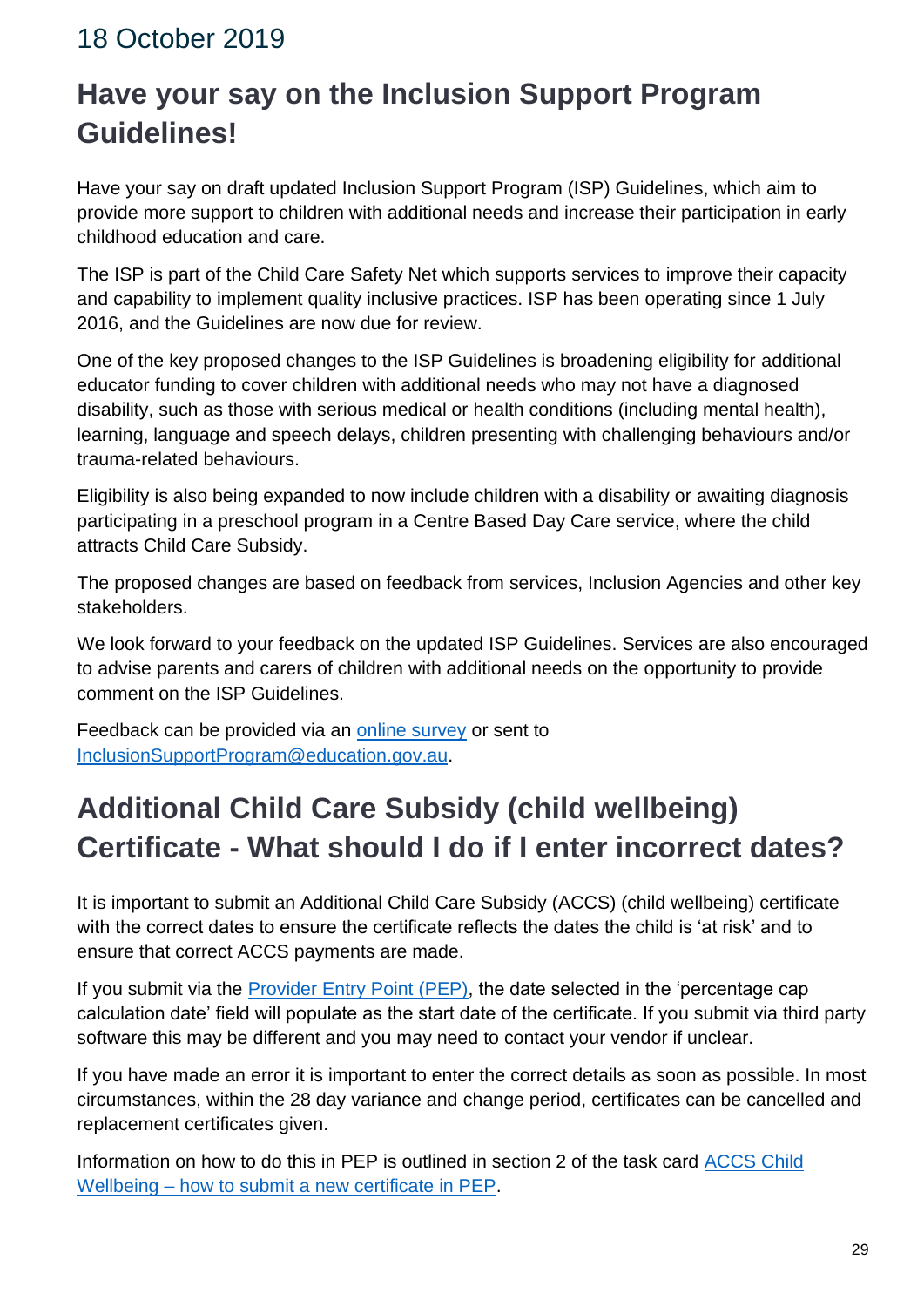### <span id="page-29-0"></span>**Reminder: Update your details to help families find your service in Child Care Finder!**

#### **How to update your details**

- You can update your details via the [PEP.](https://education.us17.list-manage.com/track/click?u=e11e7c8d748ec85b8de00986c&id=005ad11a68&e=5f4b6423be) Please refer to the [Task Card](https://education.us17.list-manage.com/track/click?u=e11e7c8d748ec85b8de00986c&id=2f2f8e8b00&e=5f4b6423be) on the department's website if you need further assistance on how to update your organisation details in PEP.
- Alternatively, you can update your details via your third party software. Please contact your software provider for assistance updating your details via a third party software program.

Please allow up to 24 hours for changes to be reflected on [Child Care Finder.](https://education.us17.list-manage.com/track/click?u=e11e7c8d748ec85b8de00986c&id=50391996d8&e=5f4b6423be)

# <span id="page-29-1"></span>**Child Care Subsidy System maintenance 19 to 20 October 2019**

The Department of Human Services will be undertaking scheduled maintenance of their IT systems this weekend. As a result, the CCS System will be unavailable from 10:00pm (AEDST) Saturday, 19 October 2019 until 6:00pm (AEDST) Sunday, 20 October 2019.

For providers and services, this means no session reports will be processed during this period.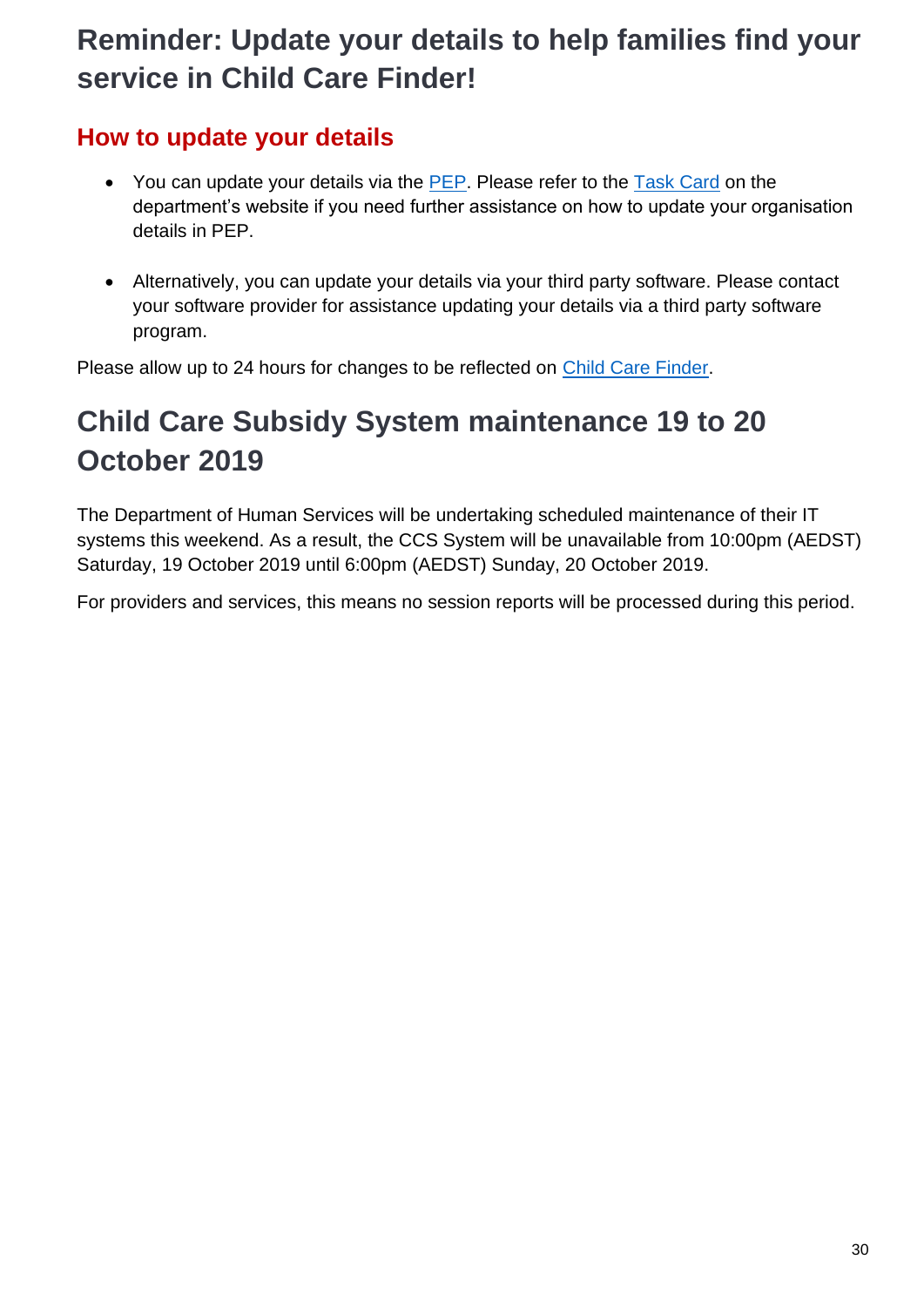# <span id="page-30-1"></span><span id="page-30-0"></span>**Session reporting and fees requirements under Family Assistance Law - recent queries**

The Department has started to receive queries regarding 'hourly billing' within the early childhood education and care sector, and specifically whether there are upcoming changes to Australian Government requirements.

The Department would like to take the opportunity to confirm that there are no new requirements in respect of hourly billing or session reporting about to be introduced. The policy in regards to this issue remains as prescribed in Family Assistance Law and articulated in the [Child Care Provider Handbook.](https://education.us17.list-manage.com/track/click?u=e11e7c8d748ec85b8de00986c&id=ad50455557&e=5f4b6423be)

#### **What are the requirements?**

Family Assistance Law does not regulate what fees providers may charge for a session of care – this is a matter for providers. However, a fundamental principle and requirement under Family Assistance Law is that Child Care Subsidy is always calculated on the actual fee the parent is liable to pay for each session of care. A session of care is the minimum period that a provider charges an individual a fee for providing child care (not the period the child actually attends). (Refer to pages 48 and 61, [Child Care Provider Handbook,](https://education.us17.list-manage.com/track/click?u=e11e7c8d748ec85b8de00986c&id=efdc5ba042&e=5f4b6423be) June 2019).

Providers are required to provide children's actual in-and-out attendance times in both statements of entitlements to families and session reports to the Australian Government. Attendance times are not used to calculate Child Care Subsidy or Additional Child Care Subsidy. Reporting actual attendance times is intended to help parents understand the relationship between the fees they are charged, the amount of subsidy paid to their child care provider on their behalf, and their out-of-pocket expenses. (Refer to page 55, [Child Care](https://education.us17.list-manage.com/track/click?u=e11e7c8d748ec85b8de00986c&id=ef49a3189d&e=5f4b6423be)  [Provider Handbook,](https://education.us17.list-manage.com/track/click?u=e11e7c8d748ec85b8de00986c&id=ef49a3189d&e=5f4b6423be) June 2019).

We also understand there may be some confusion regarding the Additional staffing requirement from 1 January 2020. This refers to the final scheduled step-up in staffing requirements for NQF approved services that have been progressively introduced since 1 January 2012. For more information, please visit the [ACECQA Website.](https://education.us17.list-manage.com/track/click?u=e11e7c8d748ec85b8de00986c&id=2ed914fbb2&e=5f4b6423be)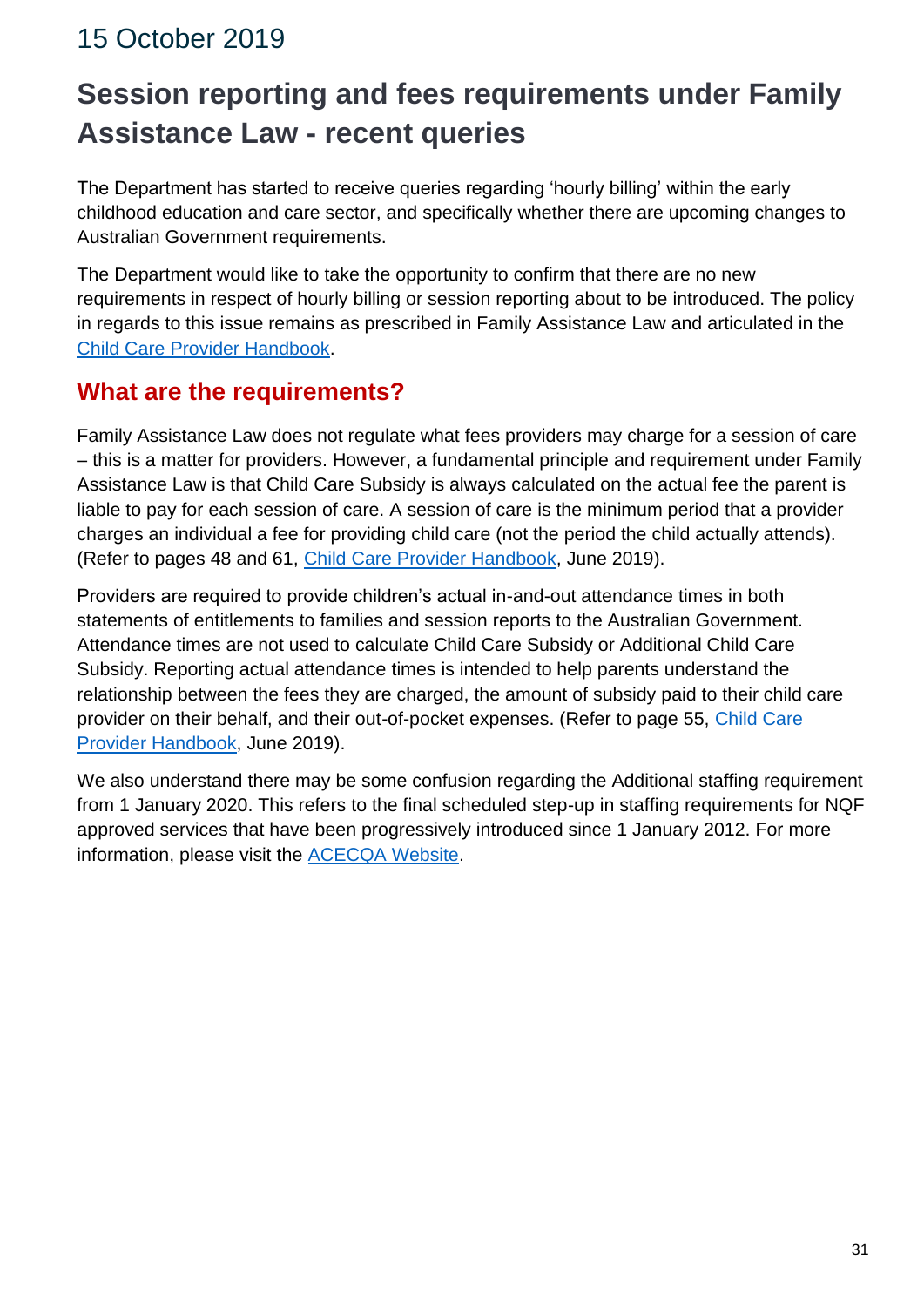# <span id="page-31-1"></span><span id="page-31-0"></span>**Foster carers can access Additional Child Care Subsidy (child wellbeing)**

Did you know that foster carers may be eligible to receive Additional Child Care Subsidy (ACCS) (child wellbeing) for a child placed in their care who is considered to be 'at risk' for the purposes of ACCS (child wellbeing)?

#### **What does the foster carer need to do?**

Foster carers are not automatically eligible for ACCS (child wellbeing). To be eligible, foster carers must:

- contact Centrelink to obtain a CRN (if they don't have one) and have the child/ren in their care linked to them
- apply, and be approved, for Child Care Subsidy (CCS), and
- complete a Complying Written Arrangement for each foster child in their care.

To avoid any delays the foster carer should be encouraged to undertake these steps as soon as they become the primary carer of the child/ren.

#### **What do providers need to do?**

- If a foster carer has met and completed all of their requirements to be eligible for ACCS (child wellbeing), you must follow the same procedure as for other 'at risk' children in order for the additional subsidy to be paid (see page 23 of the [Guide to ACCS \(child](https://education.us17.list-manage.com/track/click?u=e11e7c8d748ec85b8de00986c&id=71e1921b6c&e=5f4b6423be)  [wellbeing\)\)](https://education.us17.list-manage.com/track/click?u=e11e7c8d748ec85b8de00986c&id=71e1921b6c&e=5f4b6423be).
- You will not need to make a referral to a support agency.
- Evidence provided for subsequent determinations should not be more than six months old and can be a letter from the state/territory child protection agency stating that the court order is still current (see page 31 of the [Guide to ACCS \(child wellbeing\)\)](https://education.us17.list-manage.com/track/click?u=e11e7c8d748ec85b8de00986c&id=5395427941&e=5f4b6423be).

Sometimes a foster carer may be responsible for the care of two or more children from the same family. In this case you must apply for ACCS (child wellbeing) for each child individually through the Provider Entry Point.

# <span id="page-31-2"></span>**Child Care Subsidy System maintenance 12 to 13 October 2019**

The Department of Human Services will be undertaking scheduled maintenance of their IT systems this weekend. As a result, the CCS System will be unavailable from 10:00pm (AEDST) Saturday, 12 October 2019 until 10:00am (AEDST) Sunday, 13 October 2019. For providers and services, this means no session reports will be processed during this period.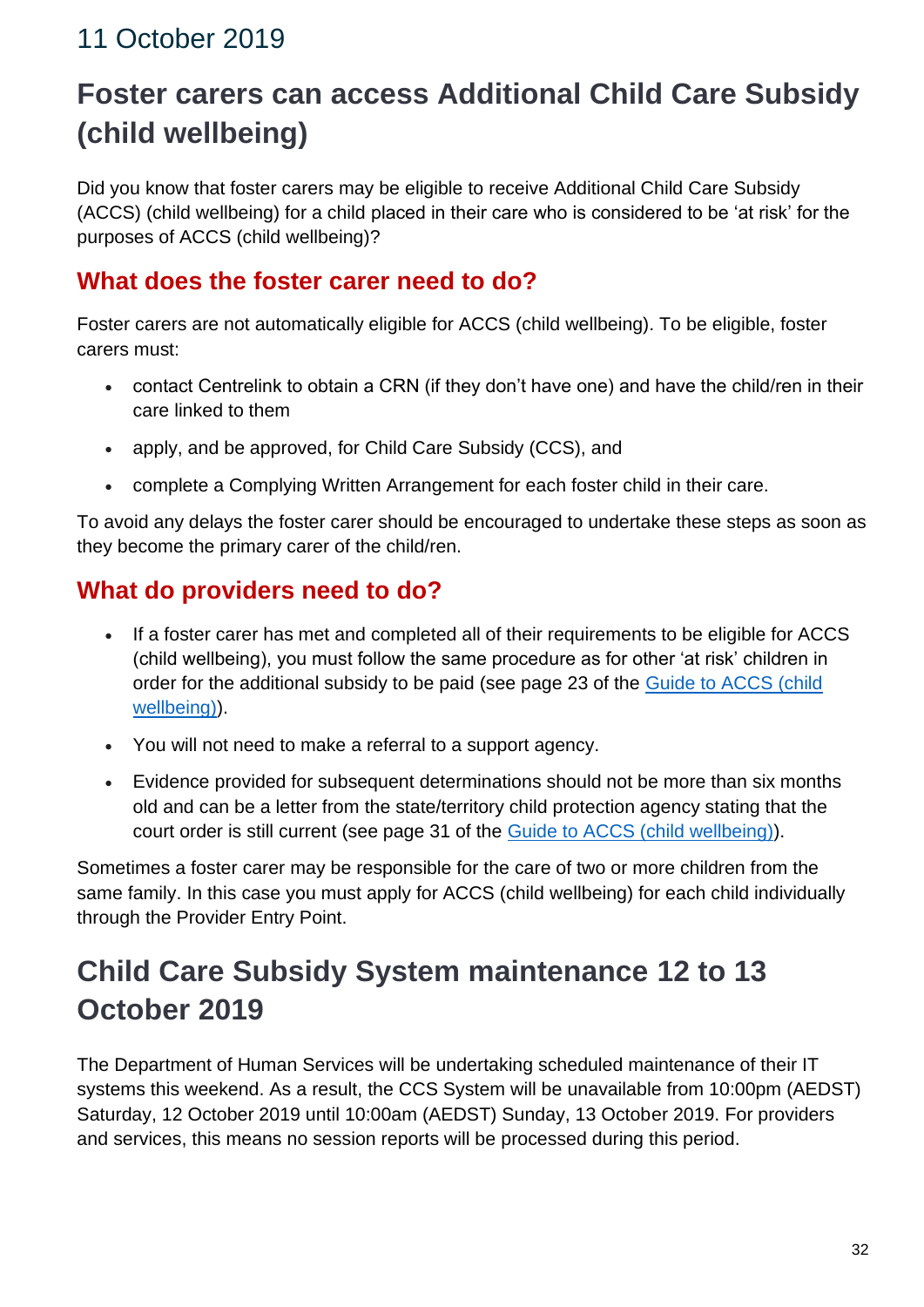# <span id="page-32-1"></span><span id="page-32-0"></span>**CCS Helpdesk – New Online Enquiry Form**

The Child Care Subsidy (CCS) Helpdesk has listened to your feedback – providers can now submit queries through to the CCS Helpdesk using an [Online Enquiry Form.](https://education.us17.list-manage.com/track/click?u=e11e7c8d748ec85b8de00986c&id=55c6cab98c&e=5f4b6423be) It is important, however, to fill out all relevant information so that your query can be actioned as quickly as possible.

### <span id="page-32-2"></span>**When to enrol a child under a Relevant Arrangement**

A Relevant Arrangement (RA) enrolment is an arrangement between a provider and an individual for the care of a child that does not meet the full requirements for a Complying Written Arrangement (CWA).

No CCS can be paid for care provided under this type of arrangement.

Therefore this type of enrolment notice is to be used only where a provider is sure that the family does not wish to claim CCS.

If the family advise that they have not yet been assessed or are in the process of being assessed for CCS and will want to claim CCS, you should still create a CWA enrolment for the family. The same applies to families who cannot currently provide a required detail such as a Customer Reference Number (CRN) or date of birth.

Further information on the different enrolment types can be found [here.](https://education.us17.list-manage.com/track/click?u=e11e7c8d748ec85b8de00986c&id=f045fe2284&e=5f4b6423be)

#### <span id="page-32-3"></span>**Have your say on preschool**

Nous Group is reviewing the Universal Access National Partnership (UANP)\* on behalf of the Australian and State and Territory Governments.

The Review will inform governments' decisions about future preschool arrangements.

Nous is inviting submissions until 6 October 2019. You can also complete a survey on the [UANP Review website.](https://education.us17.list-manage.com/track/click?u=e11e7c8d748ec85b8de00986c&id=eceee7dfa7&e=5f4b6423be)

The UANP Review Terms of Reference [\(available on the Education Council website\)](https://education.us17.list-manage.com/track/click?u=e11e7c8d748ec85b8de00986c&id=2afa5b8f32&e=5f4b6423be) include consideration of how to maximise preschool participation, particularly for Indigenous children, children in regional and remote areas, and children experiencing vulnerability and disadvantage.

(\*the UANP is also formally known as the 'National Partnership Agreement on Universal Access to Early Childhood Education').

# <span id="page-32-4"></span>**CCS Helpdesk closed on Monday 7 October 2019 – ACT public holiday**

The CCS Helpdesk will be closed on Monday, 7 October 2019 and will reopen at 9:00am (AEDST) Tuesday, 8 October 2019.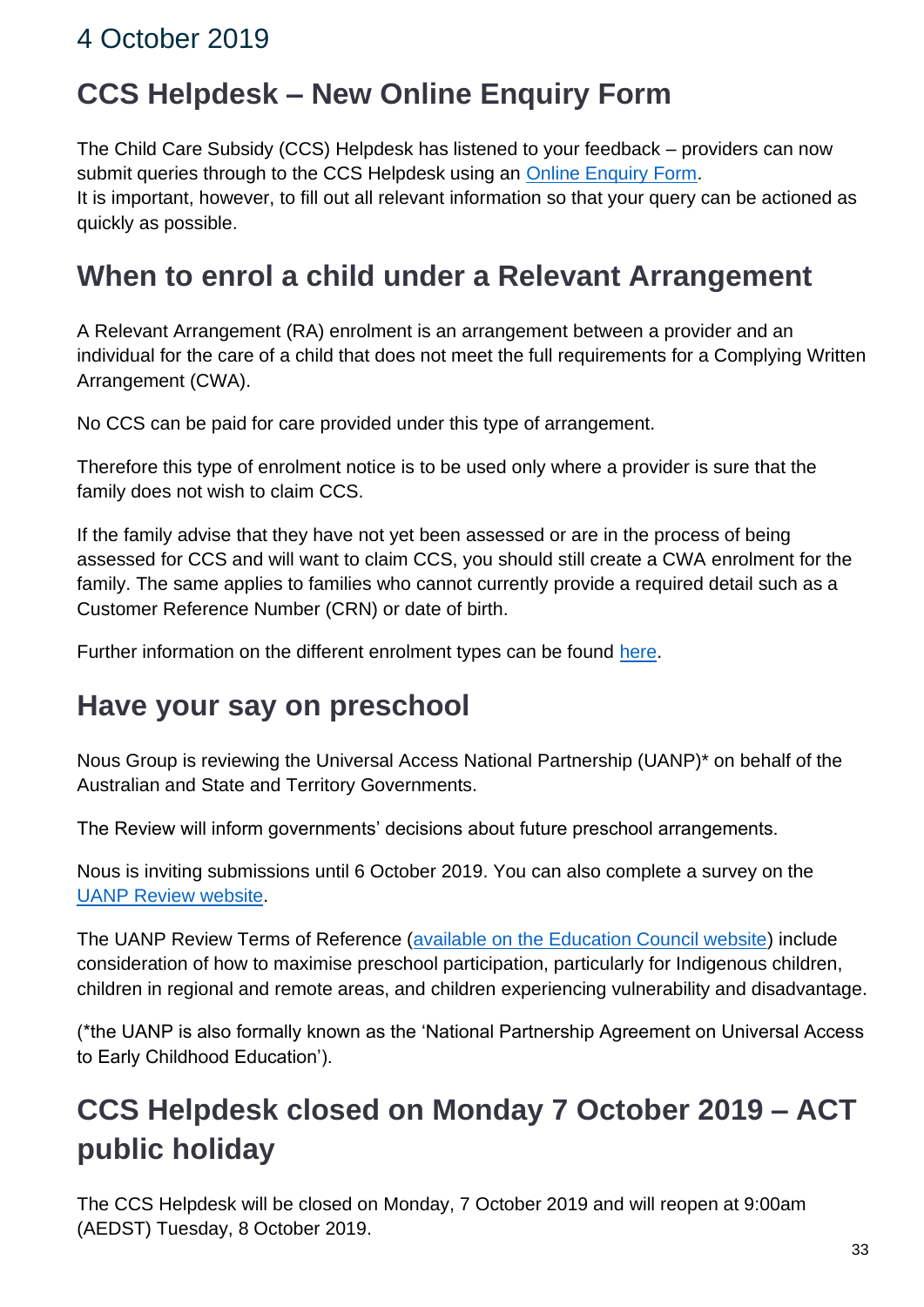Should you require assistance during this period, please refer to the information resources for [providers.](https://education.us17.list-manage.com/track/click?u=e11e7c8d748ec85b8de00986c&id=e0b1667aa2&e=5f4b6423be)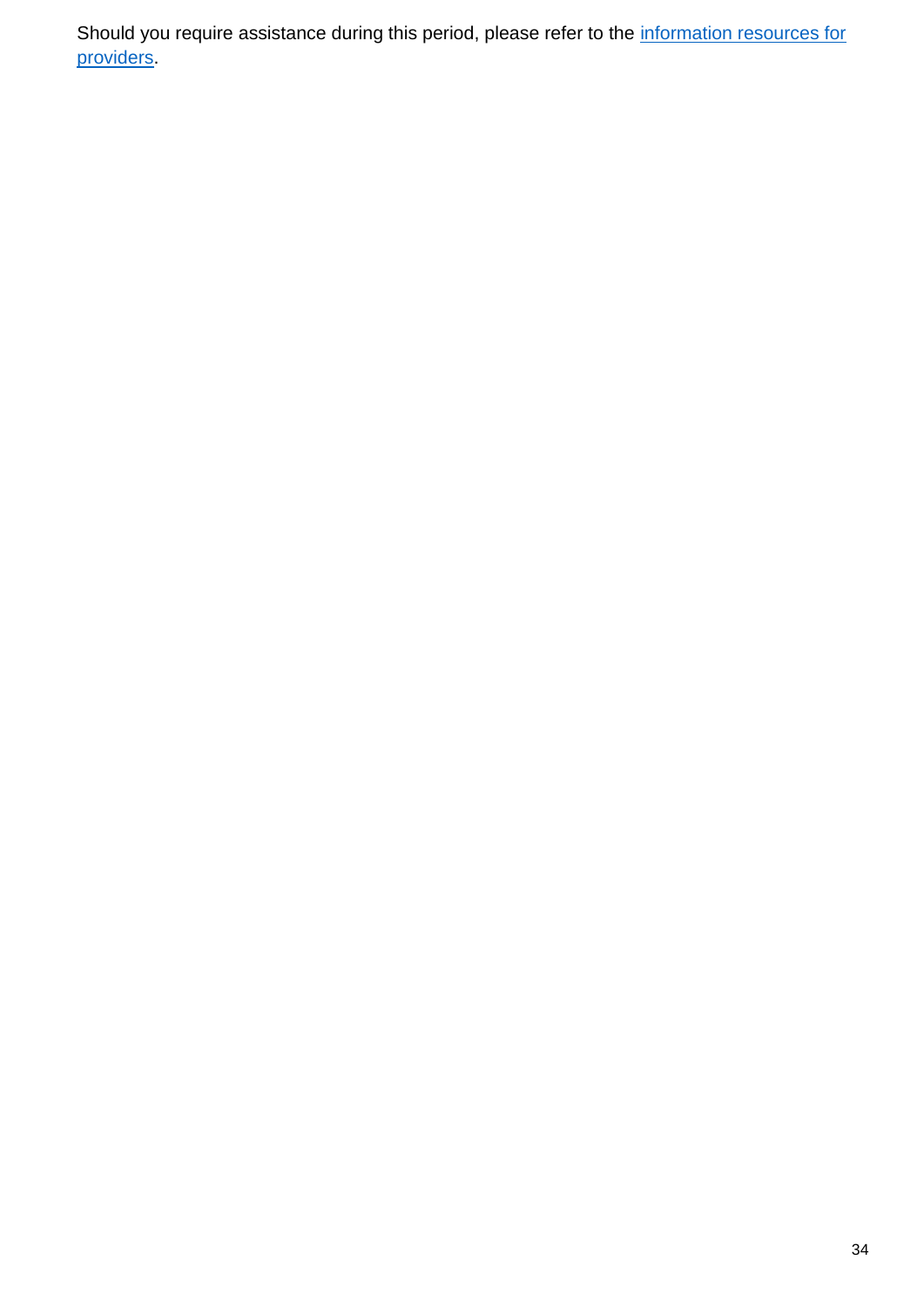#### <span id="page-34-0"></span>27 September 2019

# <span id="page-34-1"></span>**Handy hints for amending session reports for a previous year**

As of 29 July 2019, the Child Care Subsidy (CCS) System was closed for changes to be made to the 2018–19 financial year session reports.

In limited specified circumstances where a provider needs to submit, vary or withdraw session reports in the previous financial year, the provider will need to [submit an application](https://education.us17.list-manage.com/track/click?u=e11e7c8d748ec85b8de00986c&id=d518b94398&e=5f4b6423be) to the department.

We recently provided some handy hints for filling out the [online form.](https://education.us17.list-manage.com/track/click?u=e11e7c8d748ec85b8de00986c&id=7f8366ee83&e=5f4b6423be)

The CCS Helpdesk are still receiving a number of Attendance Exemption forms that have required further information to be provided – please see some updated helpful hints below for guidance in filling this form out correctly.

#### **Provider Digital Access (PRODA) RA number**

This number can be found by logging into your personal PRODA account, not the services PRODA account. The number can then be found by looking under 'personal details'.

#### **Attendance details must be completed correctly**

Part C of the application form will, in most circumstances, require both current submitted sessions and the sessions to be varied to be provided before the department can assess the form.

#### **Detailed explanation must be completed correctly**

Part D of the form requires providers to provide a detailed reason for submitting, varying or withdrawing session reports.

It is not sufficient for the providers to simply say that they would like to amend session reports for this period.

#### **Correct contact details must be provided**

Contact details entered into the online form must match those already provided in the CCS System.

If the provider needs to update contact details, they will need to do so using their approved child care software or [Provider Entry Point \(PEP\)](https://education.us17.list-manage.com/track/click?u=e11e7c8d748ec85b8de00986c&id=049b33aa03&e=5f4b6423be) before submitting the online form.

If details do not match, the department will be unable to assess the application.

#### **Creating a digital signature**

When completing the form providers will be asked to create a digital signature. In response to feedback, the department has developed a [factsheet](https://education.us17.list-manage.com/track/click?u=e11e7c8d748ec85b8de00986c&id=969e01a68d&e=5f4b6423be) outlining the steps on how to create a digital signature.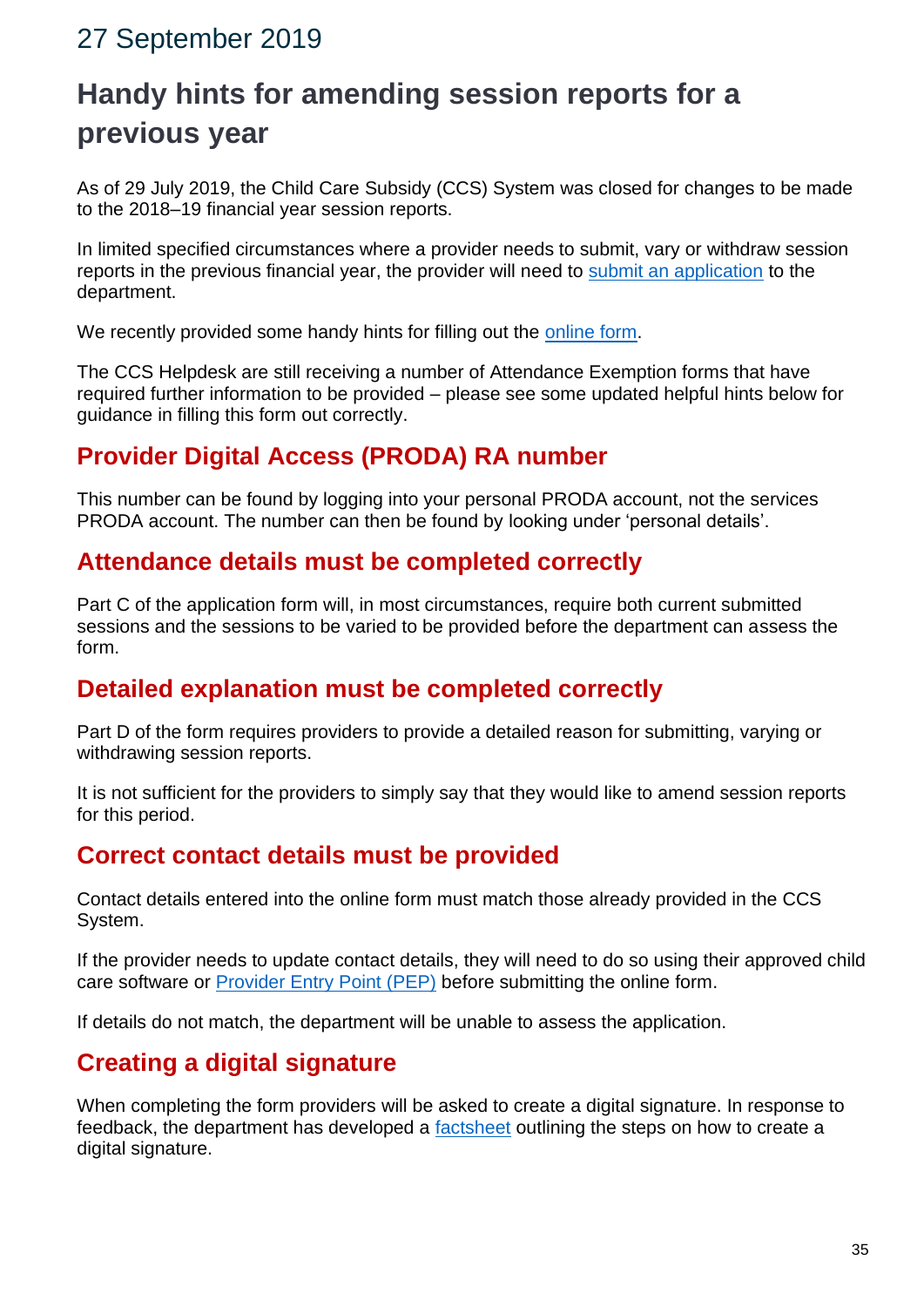In order for this form to function correctly, providers will need to download the form to their computer and open using Adobe Acrobat Reader. If providers do not have Adobe Acrobat Reader installed, it can be downloaded for free from the [Adobe Website.](https://education.us17.list-manage.com/track/click?u=e11e7c8d748ec85b8de00986c&id=bfbcce3db5&e=5f4b6423be)

### <span id="page-35-0"></span>**Reminder: Have your say on preschool now!**

Nous Group is reviewing the Universal Access National Partnership (UANP)\* on behalf of the Australian and State and Territory Governments.

The Review will inform governments' decisions about future preschool arrangements.

Nous is inviting submissions until 6 October 2019. You can also complete a survey on the [UANP Review website.](https://education.us17.list-manage.com/track/click?u=e11e7c8d748ec85b8de00986c&id=e28d8f939b&e=5f4b6423be)

The UANP Review Terms of Reference [\(available on the Education Council website\)](https://education.us17.list-manage.com/track/click?u=e11e7c8d748ec85b8de00986c&id=473c624ff4&e=5f4b6423be) include consideration of how to maximise preschool participation, particularly for Indigenous children, children in regional and remote areas, and children experiencing vulnerability and disadvantage.

(\*the UANP is also formally known as the 'National Partnership Agreement on Universal Access to Early Childhood Education')

# <span id="page-35-1"></span>**Child Care Subsidy System maintenance 28 to 29 September 2019**

The Department of Human Services will be undertaking scheduled maintenance of their IT systems this weekend. As a result, the CCS System will be unavailable from 10:00pm (AEST) Saturday, 28 September 2019 until 6:00pm (AEST) Sunday, 29 September 2019.

For providers and services, this means no session reports will be processed during this period.

The CCS Helpdesk will be closed on Monday 7 October 2019 and will reopen at 9:00am (AEDT) Tuesday 8 October 2019.

Should you require assistance during this period, please refer to the information resources for [providers.](https://education.us17.list-manage.com/track/click?u=e11e7c8d748ec85b8de00986c&id=17e9675b69&e=5f4b6423be)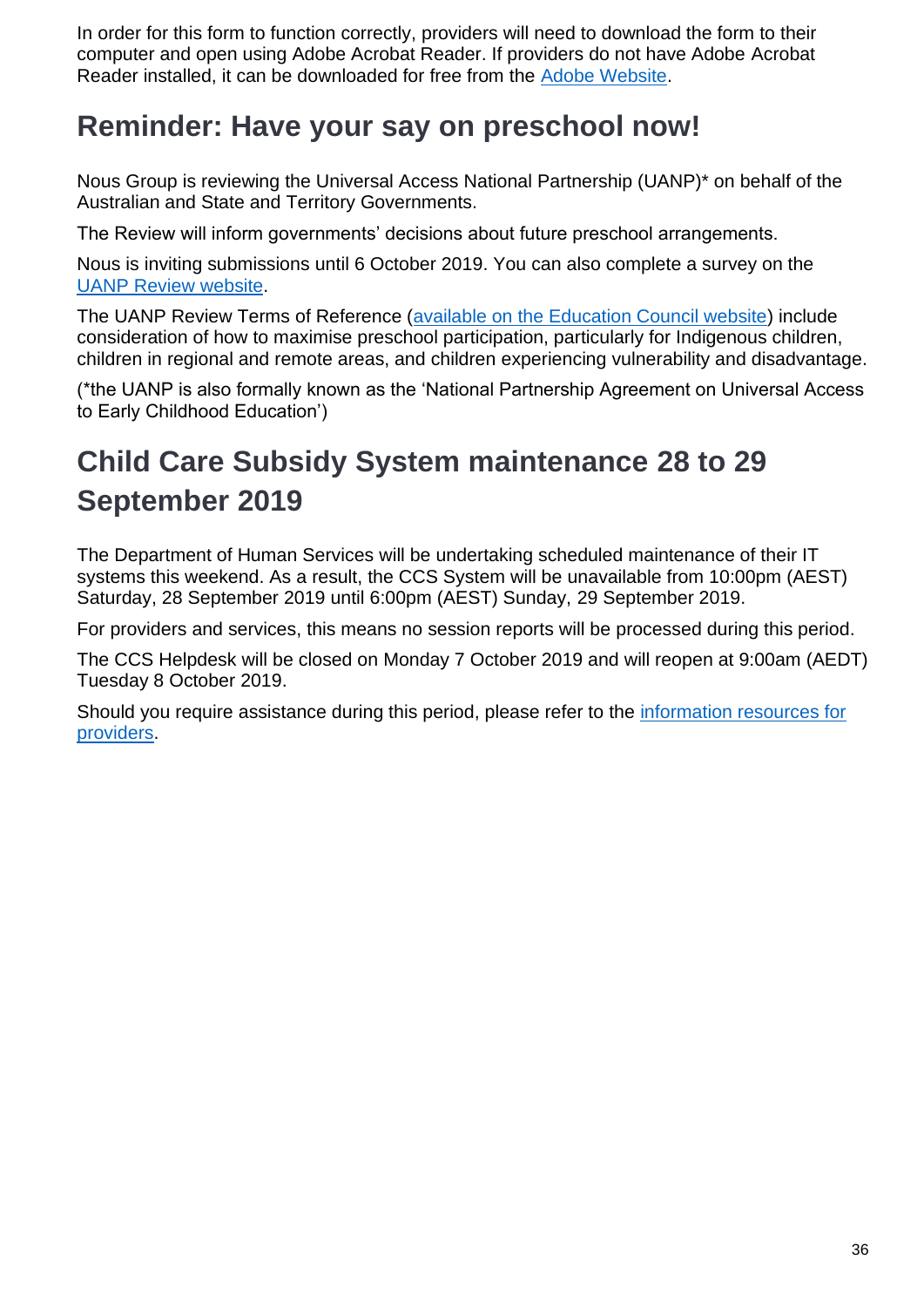### 19 September 2019

### **Proposed amendments to the Child Care Legislation**

The Australian Government has introduced a Bill into the Parliament that proposes a number of minor amendments to the Family Assistance Law to cut red tape and improve the operation of the Child Care Subsidy (CCS).

The 'Family Assistance Legislation Amendment (Building on the Child Care Package) Bill 2019' (the Bill) takes into account feedback from child care providers, services and families, and proposes to:

- increase the number of weeks at which enrolments automatically cease due to nonattendance from eight to 14 weeks. This will eliminate the need for children to be reenrolled following most regular breaks in attendance, such as where a child does not attend care during the school term.
- remove the 50 per cent limit on the number of children that a provider can self-certify for Additional Child Care Subsidy (child wellbeing).

The Bill also proposes to make a number of clarifying and technical amendments (including adding In Home Care into the primary legislation alongside other care types) and enable the Minister to create new rules to make the subsidy operate more effectively, including in respect to:

- absences before and after a child physically attends care under an enrolment, and
- third party contributions to fees (such as certain state/territory government payments) that support vulnerable and disadvantaged children's access to early learning and child care.

Further consultation with the sector will take place to develop new rules should the Bill pass through Parliament.

The Bill is available [here.](https://education.us17.list-manage.com/track/click?u=e11e7c8d748ec85b8de00986c&id=a0b15ac9c5&e=5f4b6423be)

### **Reminder: Have your say on preschool now!**

Nous Group is reviewing the Universal Access National Partnership (UANP)\* on behalf of the Australian and state and territory governments.

The Review will inform governments' decisions about future preschool arrangements.

Nous is inviting submissions until 6 October 2019. You can also complete a survey on the [UANP Review website.](https://education.us17.list-manage.com/track/click?u=e11e7c8d748ec85b8de00986c&id=0e6f775b53&e=5f4b6423be)

The UANP Review Terms of Reference [\(available on the Education Council website\)](https://education.us17.list-manage.com/track/click?u=e11e7c8d748ec85b8de00986c&id=c6da113a0c&e=5f4b6423be) include consideration of how to maximise preschool participation, particularly for Indigenous children, children in regional and remote areas, and children experiencing vulnerability and disadvantage.

(\*the UANP is also formally known as the 'National Partnership Agreement on Universal Access to Early Childhood Education').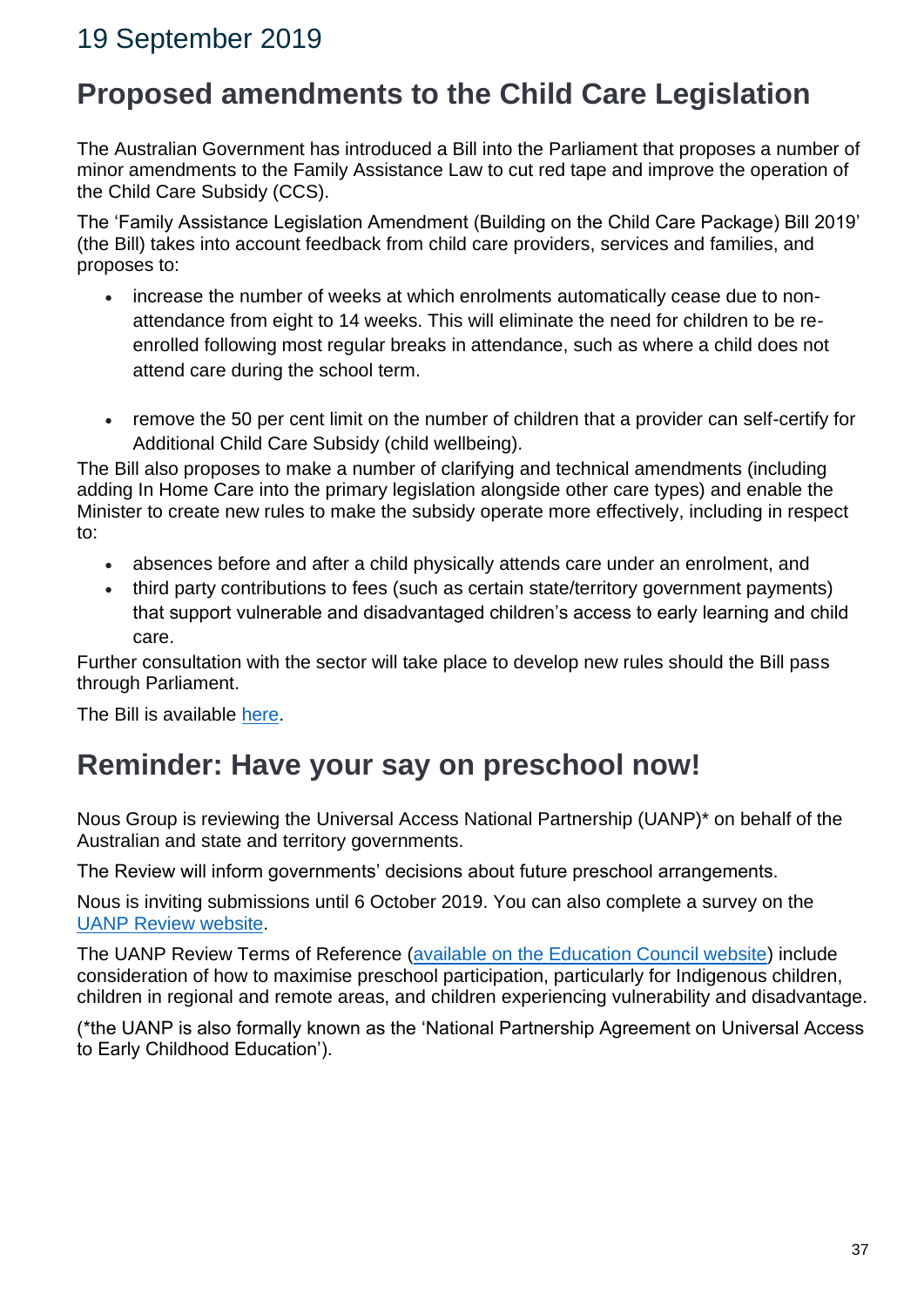# **Child Care Subsidy System maintenance 21 to 22 September**

The Department of Human Services will be undertaking scheduled maintenance of their IT systems this weekend. As a result, the CCS System will be unavailable from 10pm (AEST) Saturday, 21 September 2019 until 10am (AEST) Sunday, 22 September 2019.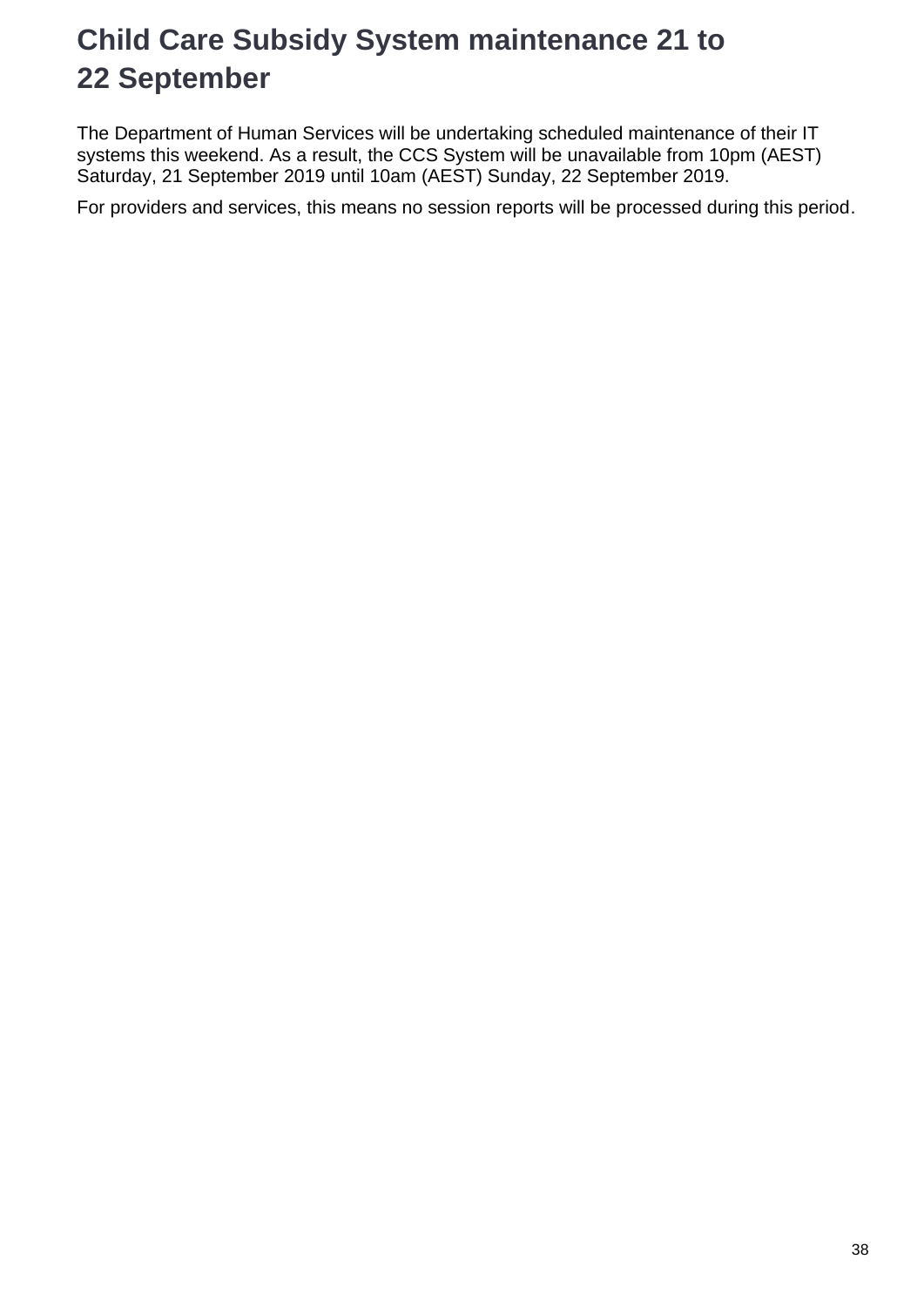### 13 September 2019

## **Balancing factsheet for your families**

In August we provided you with information to send to families to help them understand the Child Care Subsidy (CCS) balancing process that is now underway.

A [factsheet](https://education.us17.list-manage.com/track/click?u=e11e7c8d748ec85b8de00986c&id=1b69a592a0&e=5f4b6423be) with this information is now available to share with families who attend your service.

# **Have families at your service been adversely affected by a major disaster?**

If you receive questions from families, you can encourage them to visit [humanservices.gov.au/balancing.](https://education.us17.list-manage.com/track/click?u=e11e7c8d748ec85b8de00986c&id=12453d4c6e&e=5f4b6423be)

Families affected by a major disaster, such as a bushfire or flood, may be eligible to receive additional support through the Additional Child Care Subsidy (ACCS) (temporary financial hardship). ACCS (temporary financial hardship) is a short-term payment from the Australian Government to help families experiencing significant financial stress with the cost of child care.

Families can apply for the additional subsidy via their Centrelink online account using [myGov](https://education.us17.list-manage.com/track/click?u=e11e7c8d748ec85b8de00986c&id=2e1e2dc357&e=5f4b6423be) or by visiting a Centrelink office and applying in person.

Further information, including more detail on how to apply and supporting information required, can be found on the Department of Human Services' website [humanservices.gov.au/individuals/services/centrelink/additional-child-care-subsidy.](https://education.us17.list-manage.com/track/click?u=e11e7c8d748ec85b8de00986c&id=24e3851ba3&e=5f4b6423be)

## **Preparing for the school holiday period**

With the end of term 3 fast approaching, now is a good time to re-establish ceased enrolments for children attending your service again in the upcoming school holidays.

Families who have not used your service since the last school holidays will most likely have had their enrolment automatically ceased in the CCS System, as their child will not have attended a session of care for eight or more continuous weeks.

# **Child Care Subsidy System maintenance 13 to 14 September**

The Department of Human Services will be undertaking scheduled maintenance of their IT systems this weekend. As a result, the CCS System will be unavailable from 10pm (AEST) Friday, 13 September 2019 until 12pm (AEST) Saturday, 14 September 2019.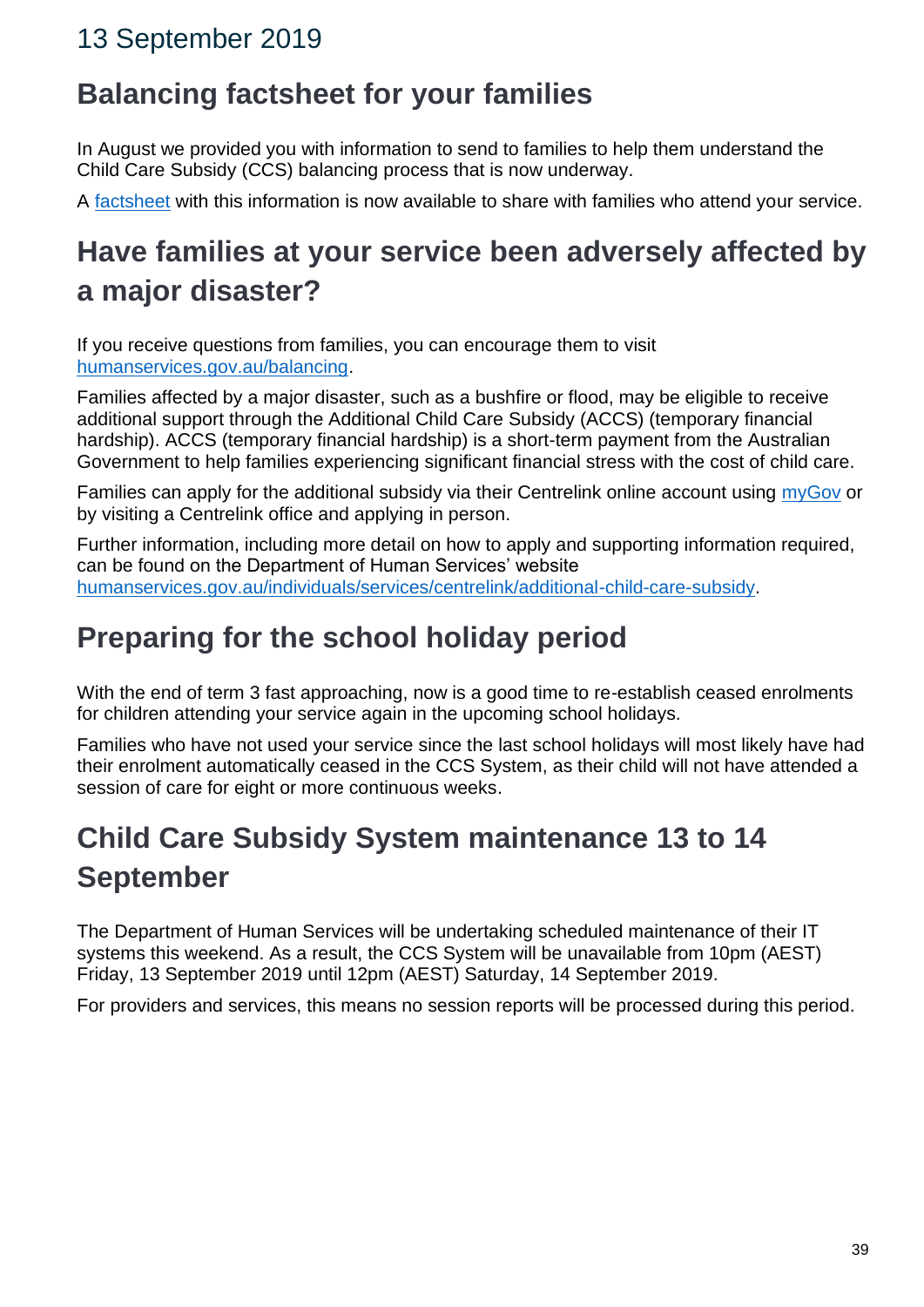### 6 September 2019

### **[Have your say on preschool now!](https://education.us17.list-manage.com/track/click?u=e11e7c8d748ec85b8de00986c&id=1ac222be77&e=5f4b6423be)**

Nous Group is reviewing the Universal Access National Partnership (UANP)\* on behalf of the Australian and State and Territory Governments.

The [Review](https://education.us17.list-manage.com/track/click?u=e11e7c8d748ec85b8de00986c&id=f84ce4a2df&e=5f4b6423be) will inform governments' decisions about future preschool arrangements.

Nous is inviting submissions until 6 October 2019. Providers and services can also complete a survey on the [UANP Review website.](https://education.us17.list-manage.com/track/click?u=e11e7c8d748ec85b8de00986c&id=64984c7b1b&e=5f4b6423be)

The UANP Review Terms of Reference (available on the [Education Council website\)](https://education.us17.list-manage.com/track/click?u=e11e7c8d748ec85b8de00986c&id=f5d5d663a3&e=5f4b6423be) include consideration of how to maximise preschool participation, particularly for Indigenous children, children in regional and remote areas, and children experiencing vulnerability and disadvantage.

(\*the UANP is also formally known as the 'National Partnership Agreement on Universal Access to Early Childhood Education').

# **Handy hints for amending session reports for a previous financial year**

On 29 July 2019, the Child Care Subsidy (CCS) System was closed for changes to be made to the 2018–19 financial year session reports.

In limited specified circumstances, where a provider needs to submit, vary or withdraw session reports from a previous financial year, the provider will need to [submit an application](https://education.us17.list-manage.com/track/click?u=e11e7c8d748ec85b8de00986c&id=68830a20aa&e=5f4b6423be) to the department.

Please find below some handy hints for filling out the online application form.

### **Attendance details must be completed correctly**

Part C of the application form will, in most circumstances, require both current submitted sessions and the sessions to be varied to be provided before the department can assess the form.

### **Detailed explanation must be completed correctly**

Part D of the form requires providers to provide a detailed reason for submitting, varying or withdrawing session reports.

It is not sufficient for the providers to simply say that they would like to amend session reports for this period.

### **Correct contact details must be provided**

Contact details entered into the online form must match those already provided in the CCS System.

If the provider needs to update contact details, they will need to do so using their approved child care software or [Provider Entry Point \(PEP\)](https://education.us17.list-manage.com/track/click?u=e11e7c8d748ec85b8de00986c&id=c8ebce871e&e=5f4b6423be) before submitting the online form.

If details do not match, the department will be unable to assess the application.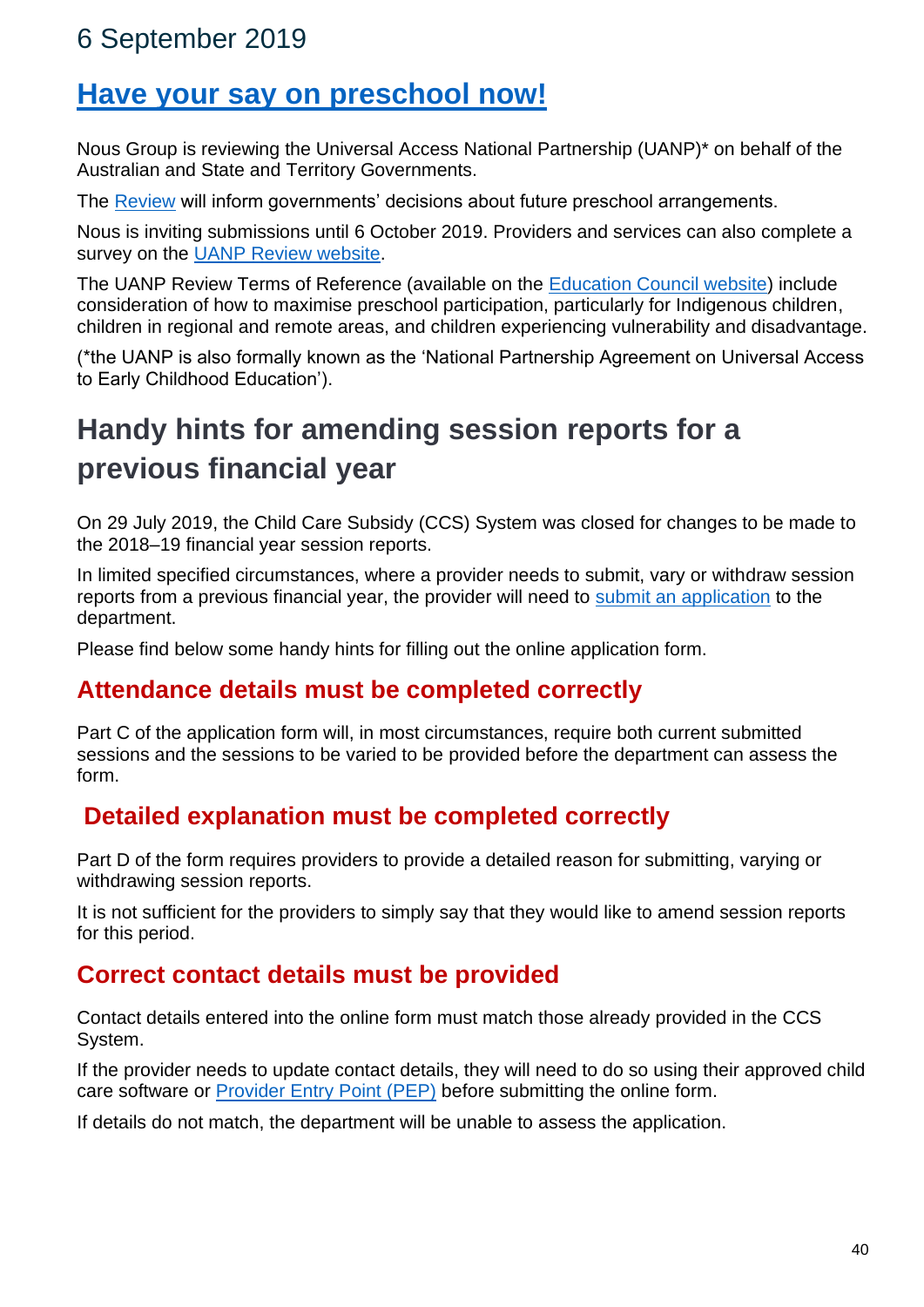### **Creating a digital signature**

When completing the [form](https://education.us17.list-manage.com/track/click?u=e11e7c8d748ec85b8de00986c&id=e3322a1dfb&e=5f4b6423be) providers will be asked to create a digital signature. In response to feedback, the department has developed a [factsheet](https://education.us17.list-manage.com/track/click?u=e11e7c8d748ec85b8de00986c&id=34a91e866a&e=5f4b6423be) outlining the steps on how to create a digital signature.

In order for this [form](https://education.us17.list-manage.com/track/click?u=e11e7c8d748ec85b8de00986c&id=9de3031299&e=5f4b6423be) to function correctly, providers will need to download the form to their computer and open using Adobe Acrobat Reader. If providers do not have Adobe Acrobat Reader installed, it can be downloaded for free from the [Adobe Website.](https://education.us17.list-manage.com/track/click?u=e11e7c8d748ec85b8de00986c&id=702844594f&e=5f4b6423be)

# **Child Care Subsidy System maintenance 7 to 8 September**

The Department of Human Services will be undertaking scheduled maintenance of their IT systems this weekend. As a result, the CCS System will be unavailable from 10pm (AEST) Saturday, 7 September 2019 until 10am (AEST) Sunday, 8 September 2019.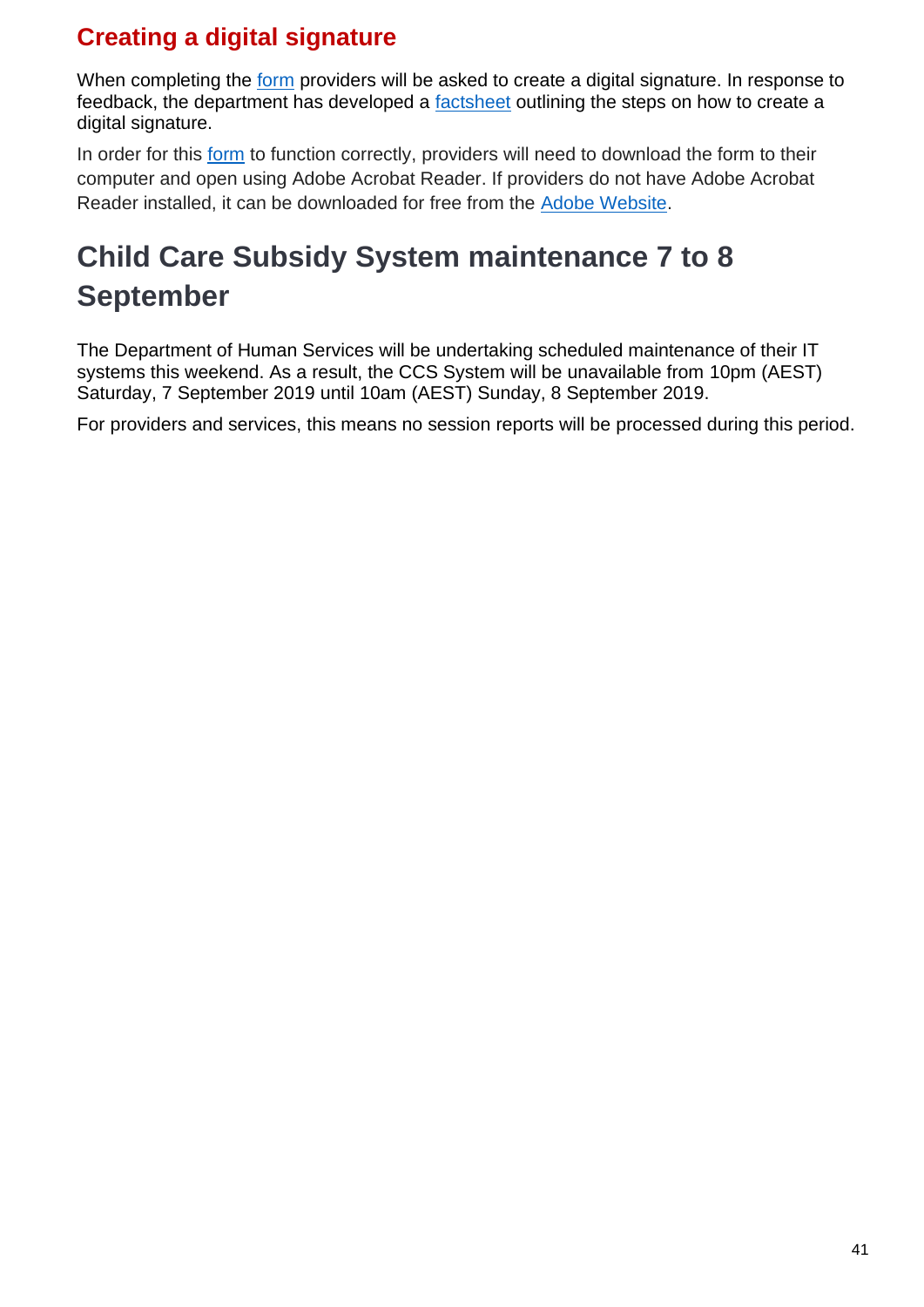### 30 August 2019

### **System maintenance 31 August**

The Department of Human Services will be undertaking scheduled maintenance of their IT systems this weekend. As a result, the Child Care Subsidy System will be unavailable from 10pm (AEST) Saturday, 31 August 2019 until 10am (AEST) Sunday, 1 September 2019.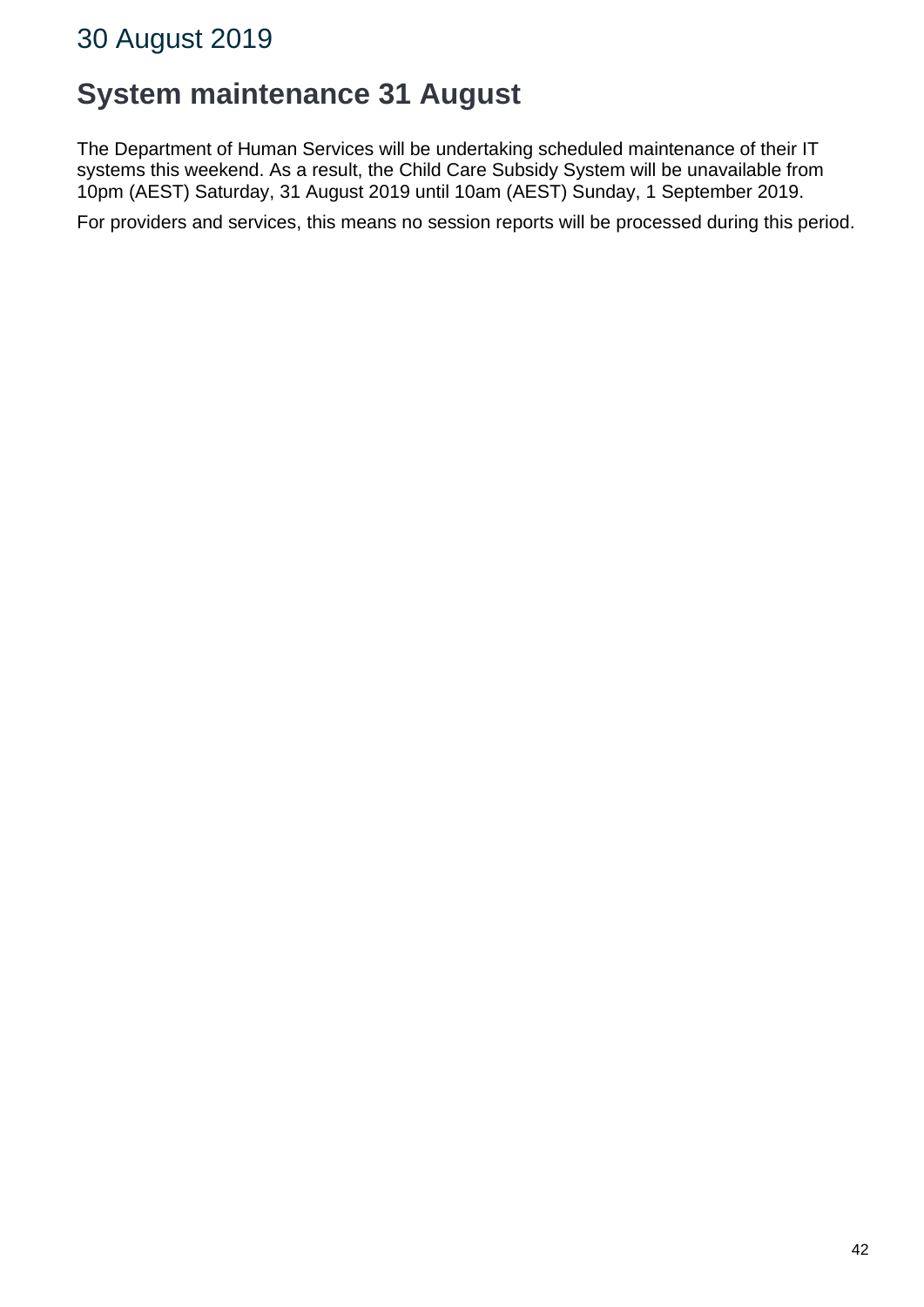### 30 August 2019

### **Session reports for the 2018-19 financial year**

On 29 July 2019, the Child Care Subsidy System closed for changes to be made to the 2018– 19 financial year session reports. This means providers cannot submit new session reports, or vary or withdraw existing session reports, for any period between 2 July 2018 and 30 June 2019.

In limited specified circumstances, where a provider needs to submit, vary or withdraw session reports in the previous financial year, the provider will need to [apply to the department.](https://education.us17.list-manage.com/track/click?u=e11e7c8d748ec85b8de00986c&id=d77af3b3da&e=5f4b6423be)

A Fact Sheet on this process can be found [here.](https://education.us17.list-manage.com/track/click?u=e11e7c8d748ec85b8de00986c&id=09c8dc9efe&e=5f4b6423be)

# **Reminder for providers to notify the department of a change in personnel**

Providers are reminded they are required to notify the department about any new person:

- with management or control of the provider (including any person who becomes responsible for the day-to-day operation of any of the provider's approved child care services)
- who becomes a Family Day Care or In Home Care educator for any such service.

These changes to personnel must be notified within seven days and can be made through your third party software or the [Provider Entry Point \(PEP\).](https://education.us17.list-manage.com/track/click?u=e11e7c8d748ec85b8de00986c&id=e17f502a87&e=5f4b6423be) By doing this it also ensures the right people within your organisation are receiving communications from the department.

More information can be found in the Child Care Provider Handbook [education.gov.au/child](https://education.us17.list-manage.com/track/click?u=e11e7c8d748ec85b8de00986c&id=1ba5df9b15&e=5f4b6423be)[care-provider-handbook/notifications.](https://education.us17.list-manage.com/track/click?u=e11e7c8d748ec85b8de00986c&id=1ba5df9b15&e=5f4b6423be)

# **Grant funding outcomes announced for Community Child Care Fund Round 2**

Child care services will benefit from more than \$7 million in Australian Government funding through the latest grant funding round of the Community Child Care Fund (CCCF). The grant funding helps child care services, particularly in disadvantaged, regional and remote communities, to improve their sustainability, increase local child care participation, and create more child care places.

In addition to grant rounds like this one, the program also supports services through the CCCF Special Circumstances Grant Opportunity and CCCF Business Support.

The CCCF Special Circumstances funding is designed to support continuity of child care where the viability of a service is affected by a natural disaster or weather event (e.g. drought), or another unforeseen event that would lead to the closure of a service. The amount of funding is determined on a case-by-case basis, and is intended to be one off and short-term.

CCCF Business Support is a free business review and advice service available to child care services experiencing financial viability and/or sustainability issues. It is delivered through business advisors who work with services to help them identify ways to improve their financial viability and sustainability.

More information is available at [education.gov.au/cccf.](https://education.us17.list-manage.com/track/click?u=e11e7c8d748ec85b8de00986c&id=b9c0dc7474&e=5f4b6423be)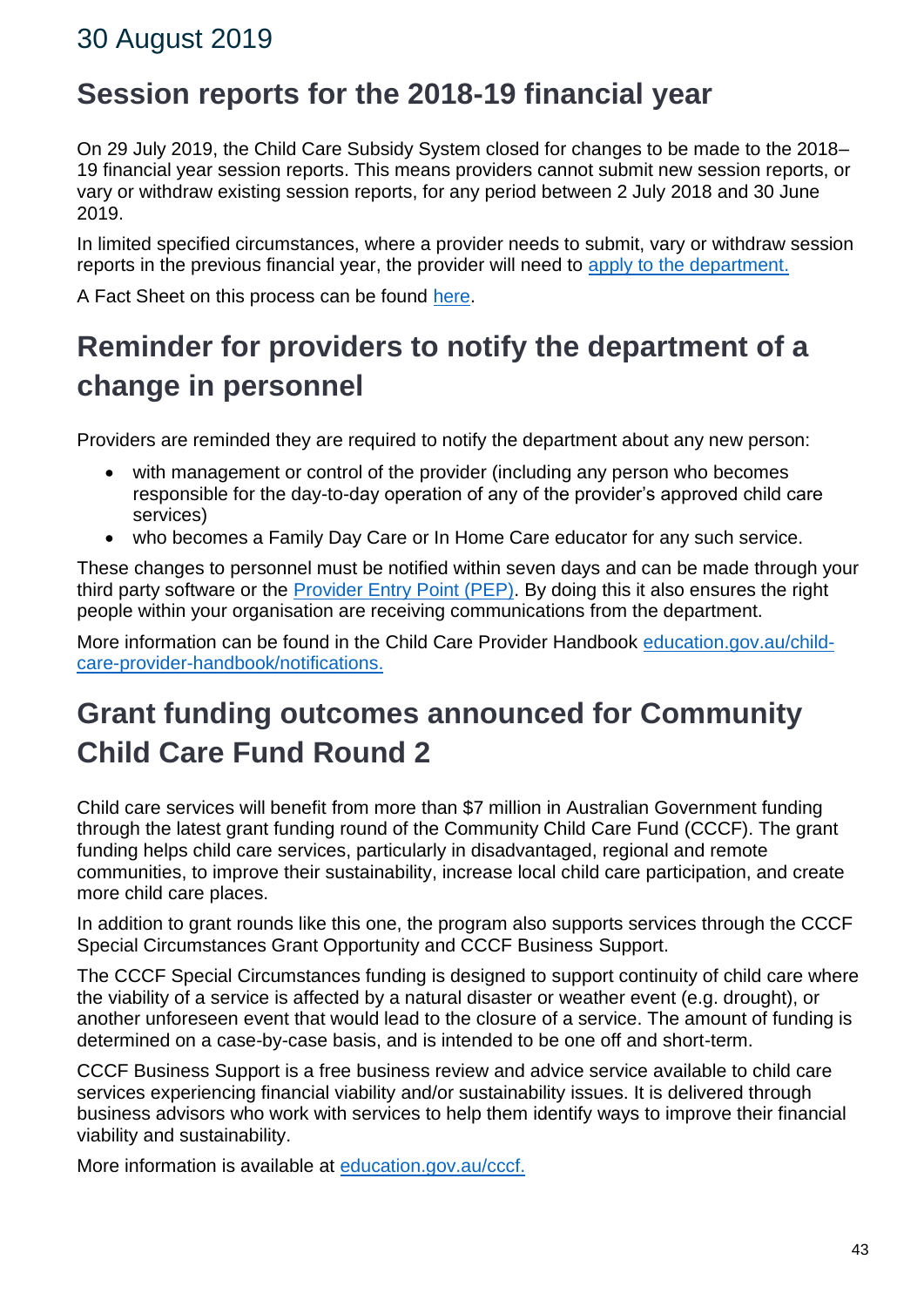# **Making a subsequent determination for Additional Child Care Subsidy (child wellbeing)**

If a child in receipt of Additional Child Care Subsidy (ACCS) (child wellbeing) continues to be at risk beyond the first determination period (for example, up to 13 weeks), you will need to apply for a new subsequent determination. You can do this via your third party software or the [PEP.](https://education.us17.list-manage.com/track/click?u=e11e7c8d748ec85b8de00986c&id=867adf921c&e=5f4b6423be) You will need to upload new or existing evidence to support any new subsequent determination application.

Please note:

- evidence needs to be less than six months old
- uploading evidence to an existing determination will not trigger a subsequent determination assessment, a new subsequent determination application must be lodged.

If the evidence previously provided was a statutory declaration, this cannot be used for a subsequent determination. You should talk to the family (where appropriate) and ask for their assistance to gather further information to support the ongoing subsidy. The family may also provide consent for you to approach other third parties. If the required evidence is not provided, then the application for a subsequent determination will be rejected.

For more information on the evidence requirements refer to the [Guide to ACCS \(child wellbeing\)](https://education.us17.list-manage.com/track/click?u=e11e7c8d748ec85b8de00986c&id=03e034ad24&e=5f4b6423be) and the [factsheet and checklist](https://education.us17.list-manage.com/track/click?u=e11e7c8d748ec85b8de00986c&id=d6e7a70ed2&e=5f4b6423be) we have published to help providers gain relevant evidence from third parties in support of an ACCS (child wellbeing) application for a determination.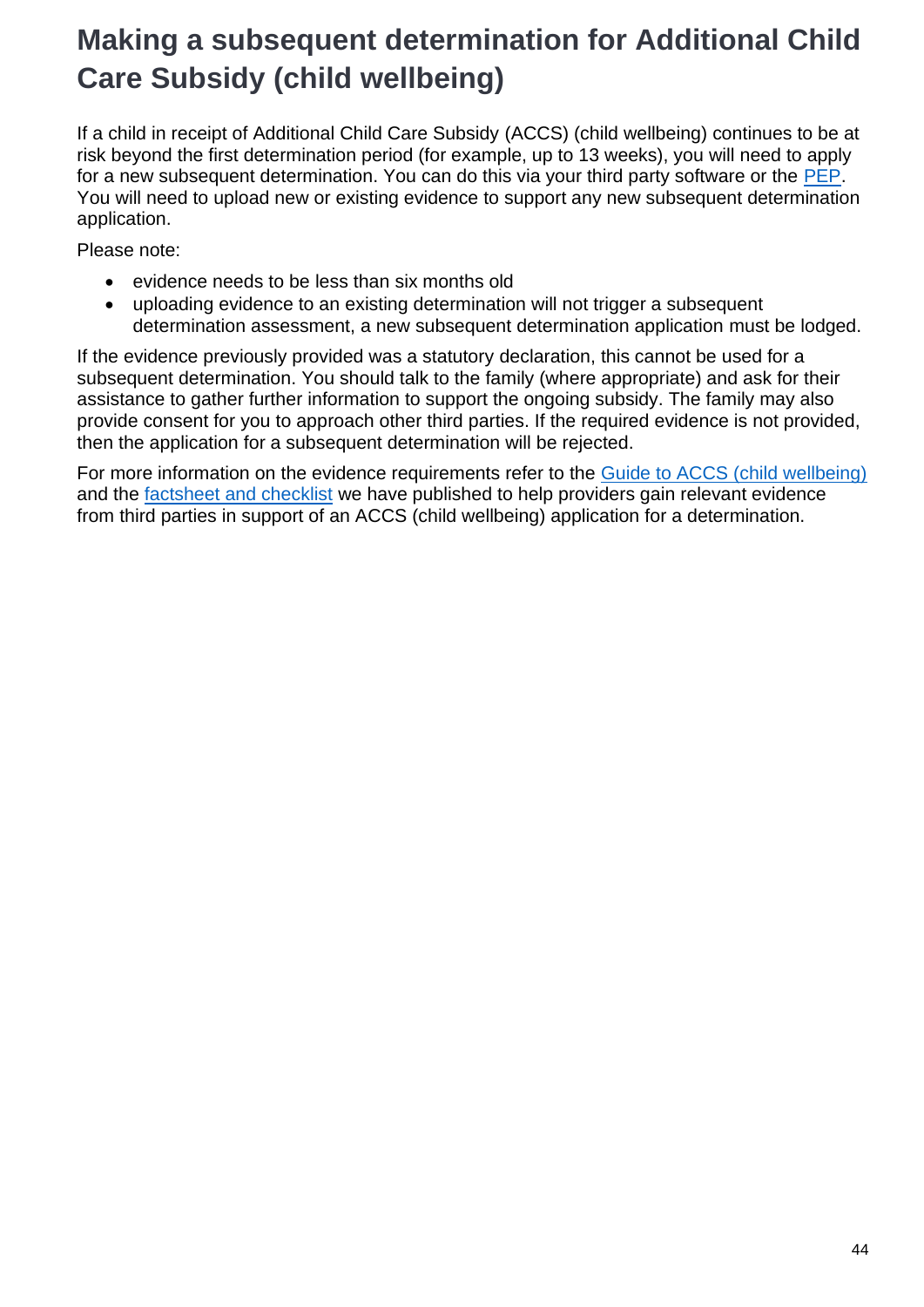### 28 August 2019

# **Help your families understand the balancing of Child Care Subsidy**

#### Dear Provider

Please forward this further information on Child Care Subsidy balancing to your families.

Centrelink is balancing families' Child Care Subsidy (CCS) entitlements. This email contains further information designed to help your families understand the CCS balancing process.

If you receive questions from families, you can encourage them to visit [www.humanservices.gov.au/balancing.](https://education.us17.list-manage.com/track/click?u=e11e7c8d748ec85b8de00986c&id=2c3adf43ae&e=5f4b6423be) There is more information on the Centrelink website to help families understand the balancing process.

Kind regards

Stakeholder Engagement Team

### **Dear Families, Child Care Subsidy balancing is underway**

Throughout the year, Centrelink pays your Child Care Subsidy (CCS) based on the details you've given them. At the end of the financial year, they balance your CCS to make sure you received the right amount.

Centrelink is balancing CCS for the 2018–19 financial year. Your CCS won't be balanced straightaway. It can take some time.

Here's how Centrelink gets to your outcome.

### **1. You confirm your income**

You need to confirm your family's income for the 2018–19 financial year before Centrelink can balance your CCS. You and your partner do this by lodging your tax returns with the Australian Taxation Office.

If you don't need to lodge a tax return, you need to tell Centrelink by doing an 'Advise nonlodgement' with them. You can do that either in your:

- Centrelink online account through myGov, or
- Express Plus Centrelink mobile app.

### **2. Centrelink works out your CCS entitlement**

Once you've confirmed your family income, Centrelink will work out how much subsidy you were entitled to for the financial year. They compare that amount to how much you were paid throughout the year.

Centrelink then makes any necessary adjustments. This includes adding CCS withheld throughout the year. Centrelink withholds 5% of your weekly CCS during the year as a default.

If you were paid too much CCS at any time during the year, Centrelink will also factor that in. This may happen if you had a change in your family's circumstances or if your family income estimate was lower than your actual income.

### **3. Centrelink tells you your outcome**

Once Centrelink has considered all of these factors, they send you a letter with your outcome. The letter will outline how they've worked out your outcome.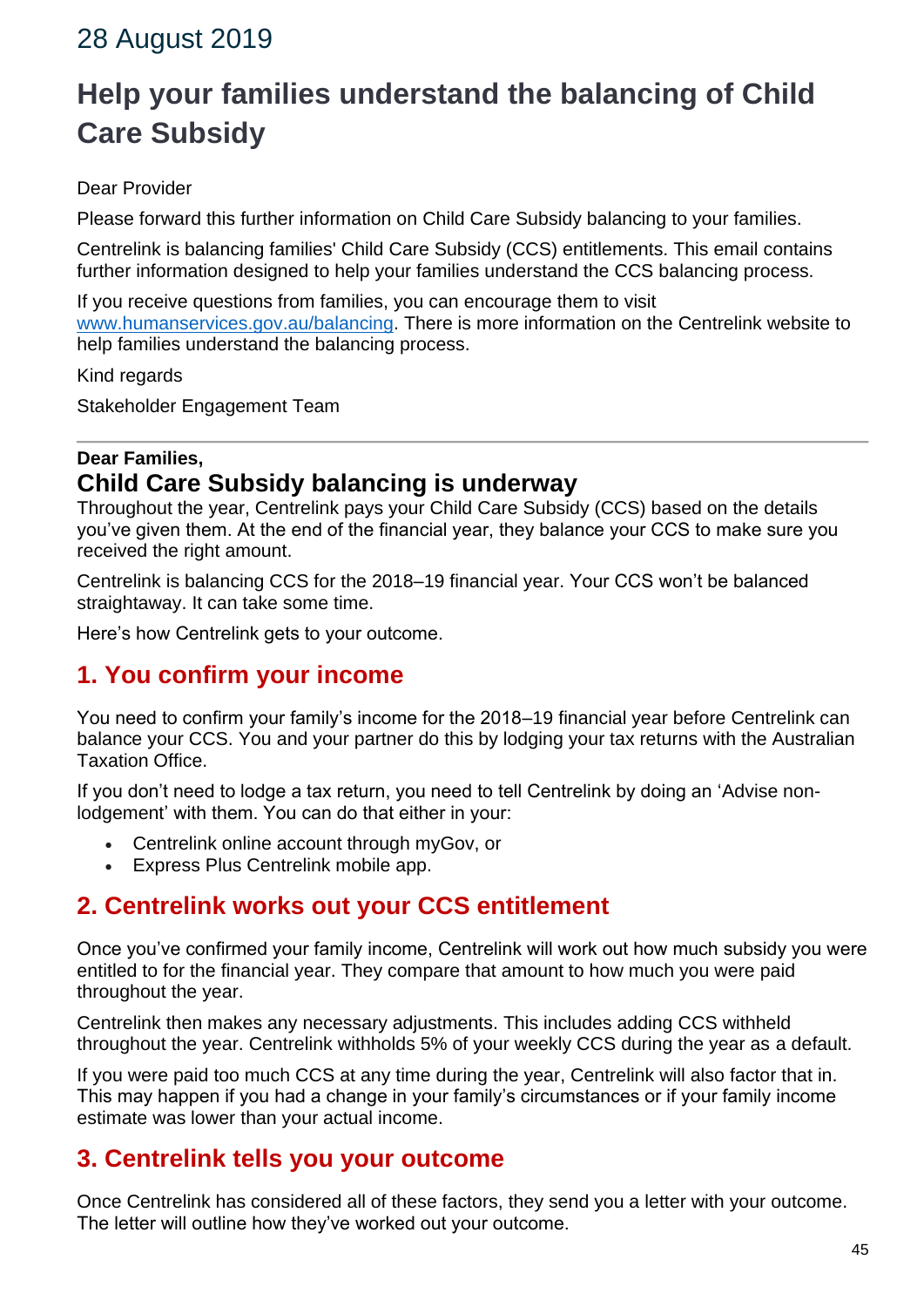There are three possible outcomes:

- A top-up payment you don't need to do anything else. Centrelink will pay this money to your bank account you've given them.
- No further action you received the correct amount of CCS during the year.

An overpayment – you may need to take action to pay back any money you owe. If you don't set up a payment plan or pay the money back in full by the due date, Centrelink may reduce your future CCS to pay off the debt. Centrelink will work with you to set up a repayment plan you can afford.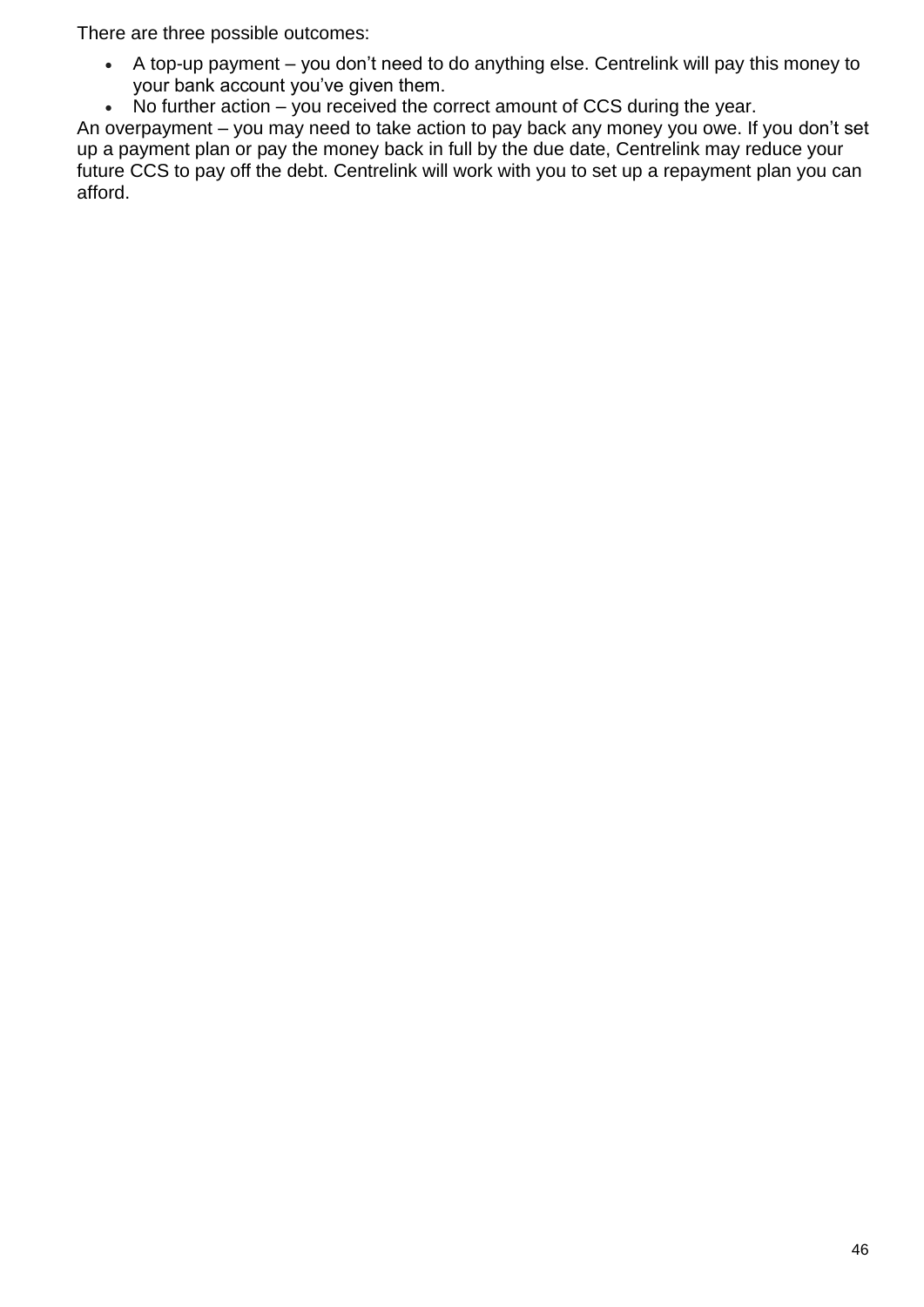## 15 August 2019

## **Additional Balancing FAQs**

We have developed additional [Balan](https://education.us17.list-manage.com/track/click?u=e11e7c8d748ec85b8de00986c&id=9d2cfffdc4&e=5f4b6423be)[cing FAQs](https://education.us17.list-manage.com/track/click?u=e11e7c8d748ec85b8de00986c&id=50e94a9f7a&e=5f4b6423be) in response to feedback and questions asked during the recent webinar. We will continue to update and add information as necessary.

# **Do I need to issue a new Additional Child Care Subsidy (child wellbeing) certificate for each 12 month period?**

Yes.

### **What you need to do**

- You will need to issue a new six week certificate **prior** to applying for a further determination if a child at your service has been receiving Additional Child Care Subsidy (ACCS) for **continuous periods** over the last 12 months.
- In this circumstance the Child Care Subsidy System will **not** allow you to apply for a further determination. Following the issue of this new certificate, **if the child remains 'at risk'**, you will then need to apply for a further 13 week period determination.
- The exception to this is where your service is **over** its **ACCS (child wellbeing) percentage cap**. Where this occurs, a new certificate cannot to be issued and you will need to apply for a further determination.

For example:

• On 2 July 2018, a certificate was issued for Billy for 6 weeks by the child care service he attends, because he was assessed as being at risk. Billy has remained on 13 week determinations continuously since then. On 13 May 2019 Centrelink made a determination for another 13 weeks for Billy which ceases on 11 July 2019. If Billy is still considered to be at risk, the service will need to give a certificate for another 6 weeks, from 12 July 2019, before another determination can be given.

However, if the service has gone over its ACCS (child wellbeing) percentage limit, the service must apply for a further determination.

# **Do I need to issue 6 weeks of ACCS (child wellbeing) certificate in the current 12 month period?**

Yes.

### **What you need to do**

- If the start date of the next determination is **before** the end of the 12 month period, the system will check to see if 6 weeks of certificate has been used in the previous 12 months.
- If the full 6 weeks of certificate have **not** been used, you will need to issue a certificate for the balance of the 6 weeks **before** you can apply for a new determination.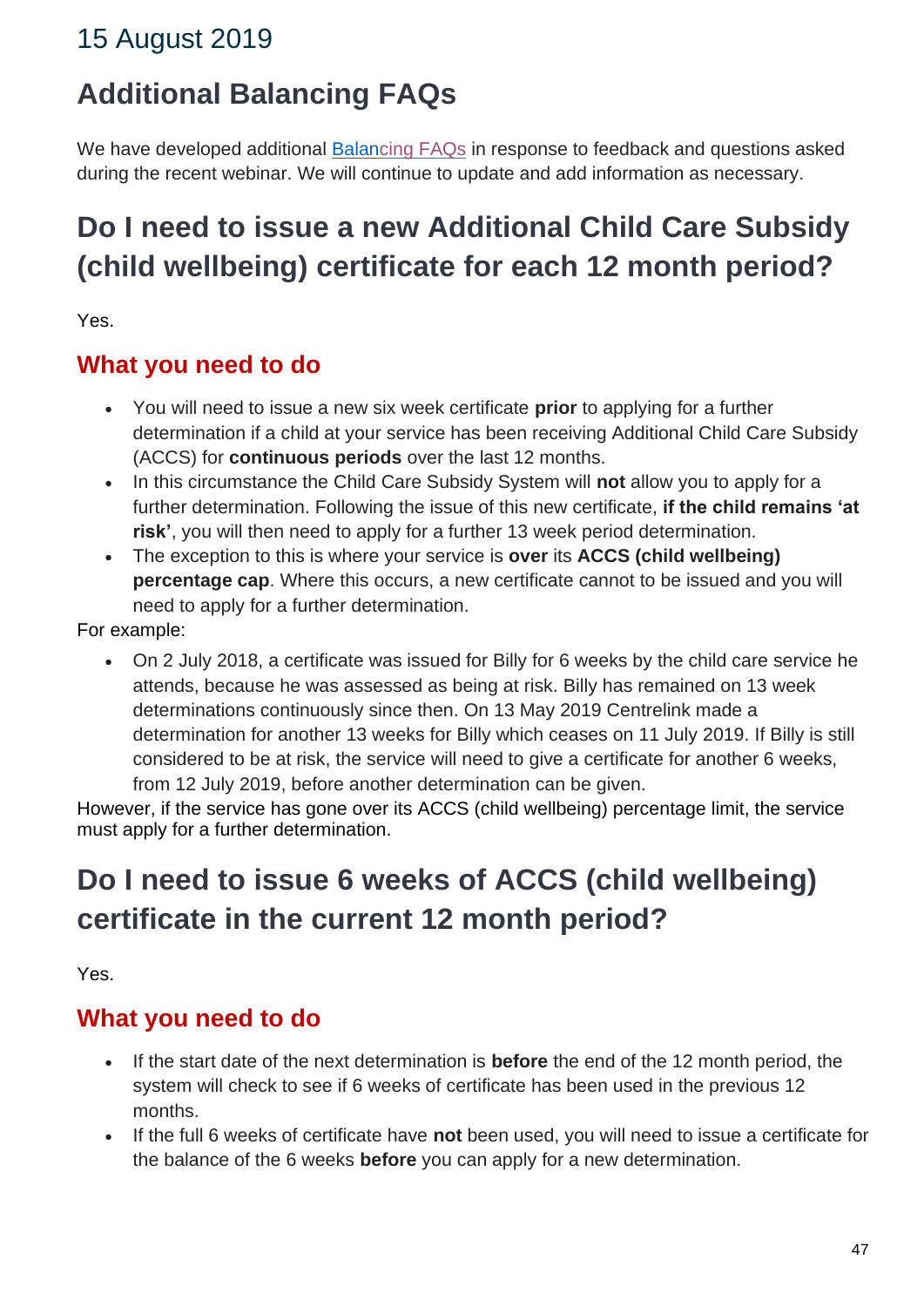• The exemption to this is where your service is **over** its **ACCS (child wellbeing) percentage cap**. Where this occurs, a certificate **cannot** be issued and you will need to apply for a further determination.

For example:

- The child care service Janie attends was not able to issue a certificate for her, after she was assessed as at risk, when she started at the service on 6 July 2018, because the service had exceeded the ACCS (child wellbeing) percentage cap. The service had to apply for a determination from Centrelink who makes a determination for 13 weeks, commencing 9 July 2018. Janie continues to be assessed as at risk and the service makes applications to Centrelink for determinations every 13 weeks.
- The start date of the next determination, before the end of the 12 month period, would commence on 8 March 2019. The system has checked to see if the 6 weeks of certificate has been used in the previous 12 months. In this case, the 6 weeks of certificate was not used, due to the service exceeding its ACCS (child wellbeing) percentage cap. Therefore the service must issue a certificate for the balance of the 6 weeks before they can apply for a new determination.

However, if the service continues to be over its ACCS (child wellbeing) percentage limit, it must apply for a further determination.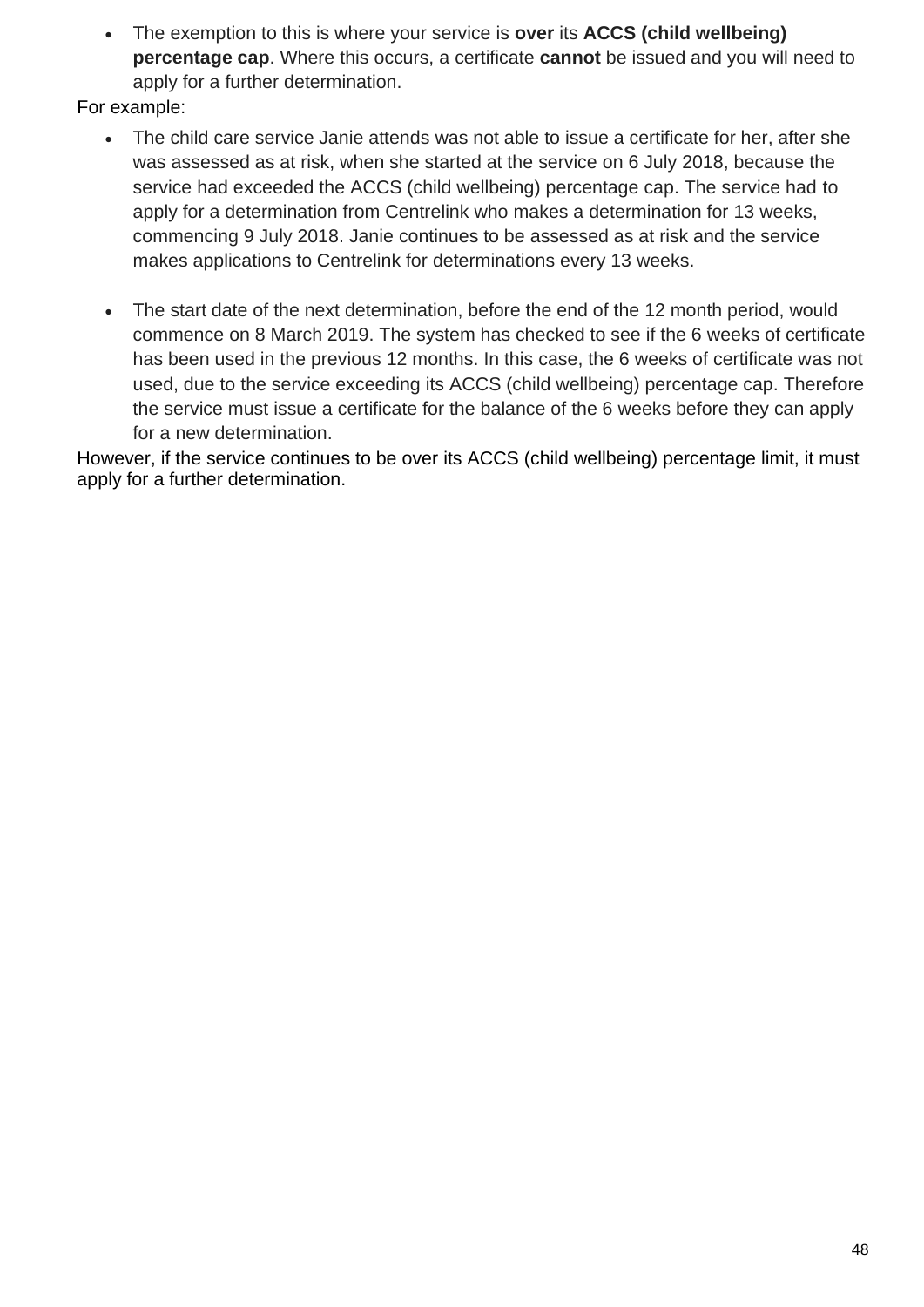## **Reminder - Update your details on Child Care Finder**

#### **Families are looking on Child Care Finder now for priority placement in Child Care Finder's search results, make sure your details are up to date**

### **What do I need to do?**

Services who have updated all their details get priority placement in the search result rankings on [Child Care Finder.](https://education.us17.list-manage.com/track/click?u=e11e7c8d748ec85b8de00986c&id=e3a4661a9a&e=5f4b6423be) If you have not yet updated your details, you can submit or update the required information through your third party software or the [Provider Entry Point \(PEP\).](https://education.us17.list-manage.com/track/click?u=e11e7c8d748ec85b8de00986c&id=cc562842a0&e=5f4b6423be) Services should allow 24 hours for changes to be reflected in the system.

If you require assistance to submit or update the above information in the PEP, please refer to the task card on the *department's website*. If you require assistance to submit or update information in a third party software program, please contact your software provider.

## **Child Care Subsidy System maintenance 10-11 August**

The Department of Human Services will be undertaking scheduled maintenance of their IT systems this weekend. As a result, the Child Care Subsidy System will be unavailable from 10pm (AEST) Saturday, 10 August 2019 until 10am (AEST) Sunday, 11 August 2019.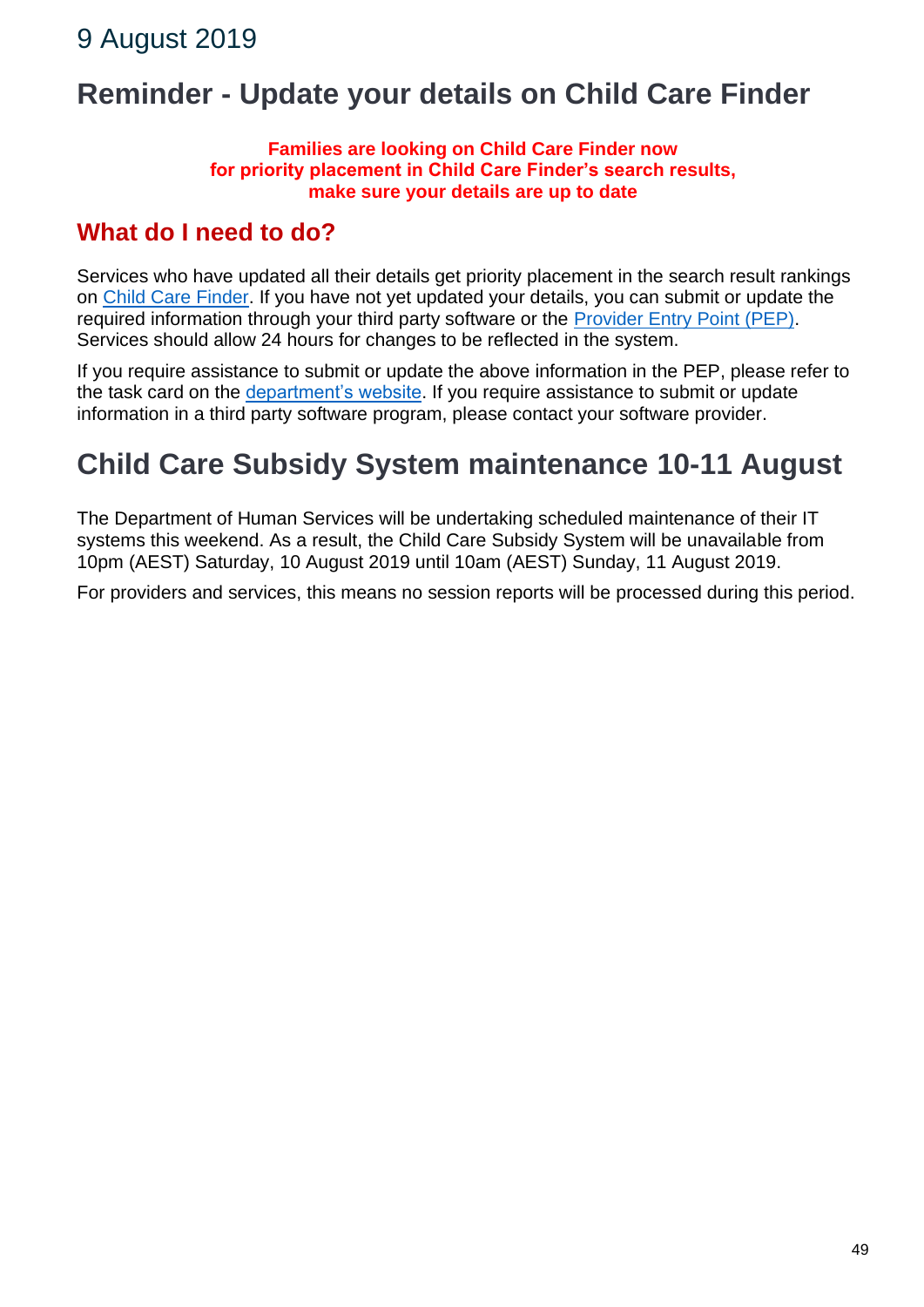### 6 August 2019

# **Now available - Understanding CCS balancing presentation**

Thank you again to all those who tuned in for one of the Understanding CCS balancing webcasts on 15 and 16 July.

As requested by many of you, the webcast video is available [here.](https://education.us17.list-manage.com/track/click?u=e11e7c8d748ec85b8de00986c&id=793d5e8dac&e=5f4b6423be)

In line with our commitment to accessibility, the video is currently being captioned and will be uploaded to our website shortly.

# **National Police Check clarification: all specified staff must have this check and the service needs evidence of this check**

In a recent email newsletter we discussed National Police check information relevant to Family Day Care (FDC) services and educators. Below we are providing some information for both FDC and all other services.

Under Family Assistance Law, providers are required to undertake a pre-employment police check (officially known as the Australian National Police Criminal History Check\*) for each:

- person who has management or control of the provider entity
- person who has responsibility for the day-to-day operation of the service
- Family Day Care educator
- In Home Care educator.

# **Australian National Police Criminal History Check information**

A police check is made through the police service in the state or territory where the new staff member or educator lives or through another agency accredited by the Australian Criminal Intelligence Commission.

The pre-employment police check must be no more than six months old at the time a specified staff member (listed above) commences employment with the provider.

New police checks are not required every six months, they are only required for individuals commencing with a provider.

Information for all providers can be found at CCS Approval – [Fit and Proper Requirements for](https://education.us17.list-manage.com/track/click?u=e11e7c8d748ec85b8de00986c&id=45c859f71c&e=5f4b6423be)  [Child Care Providers and their Personnel.](https://education.us17.list-manage.com/track/click?u=e11e7c8d748ec85b8de00986c&id=45c859f71c&e=5f4b6423be)

\*State and Territory police forces have their own jurisdictional terminology for the Australian National Police Criminal History Check. Jurisdictions may refer to this police check as a Nationally Coordinated Criminal History Check (NCCHC), Criminal History Check, Criminal

Records Check or National Police Certificate. The Child Care Provider Handbook has more details about [provider eligibility rules,](https://education.us17.list-manage.com/track/click?u=e11e7c8d748ec85b8de00986c&id=15a3676145&e=5f4b6423be) including these checks.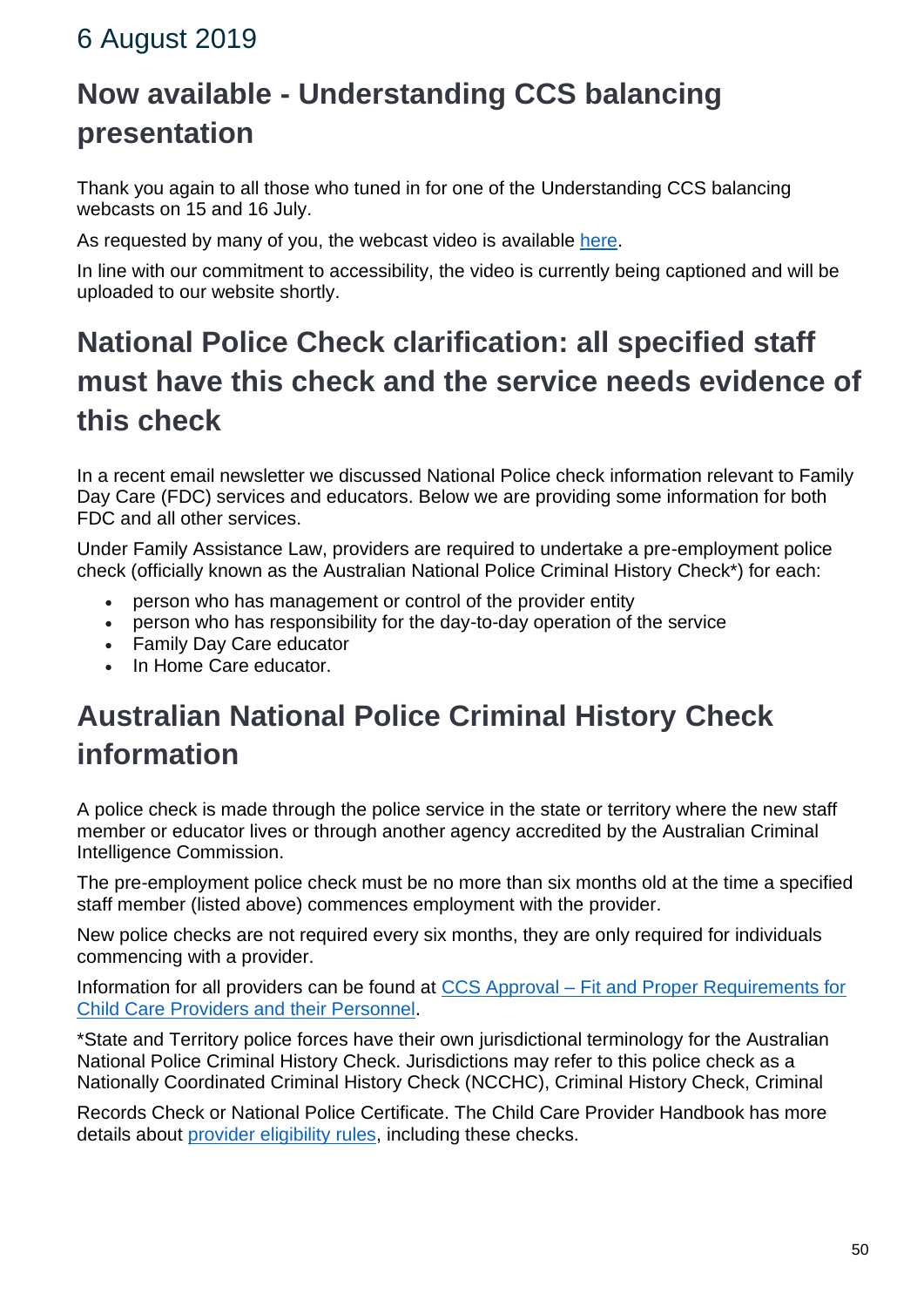### 26 July 2019

# **Help Your Families Understand The Balancing Of Child Care Subsidy**

#### Dear Provider

Please forward the information below to your families

After the end of each financial year, Centrelink balances each family's Child Care Subsidy (CCS) entitlements ('balancing' is also known as 'reconciliation'). All families who received CCS in 2018-19 will go through this process. This can only happen after they've lodged a tax return for 2018-19, or advised Centrelink that they are not required to lodge a tax return.

We have worked with Centrelink to develop resources you can share with families who attend your service to help them understand the process.

If you receive questions from families, you can encourage them to visit [www.humanservices.gov.au/balancing.](https://education.us17.list-manage.com/track/click?u=e11e7c8d748ec85b8de00986c&id=ce38810d9d&e=4a9199875d) There is more information on the Centrelink website to help families understand the balancing process.

Kind regards

Stakeholder Engagement Team

#### **Dear Families**

### **Child Care Subsidy balancing basics**

### **What is balancing?**

After the end of each financial year, Centrelink balances your Child Care Subsidy. They do this to make sure you received the right amount of subsidy for the financial year.

### **How does balancing work?**

Centrelink looks at your adjusted taxable income for the 2018-19 financial year and compares it to the estimate you gave them.

They then work out if you were paid too little subsidy, the right amount or too much. They'll send you a letter to let you know the outcome. Your letter will tell you whether:

- you'll get a top up of subsidy because you were paid too little,
- you'll need to pay Centrelink back because you were overpaid, or
- you were paid the right amount, and don't need to do anything.

### **What you need to do?**

To balance your Child Care Subsidy payments, Centrelink needs to confirm your family income for the 2018-19 financial year.

Once you and your partner have lodged your tax return, the Australian Tax Office will send Centrelink your income information. There's nothing else you need to do and there's no need to call.

If one or both of you don't need to lodge a tax return, you need to tell Centrelink you're not required to lodge.

Your subsidy can't be balanced until you do this.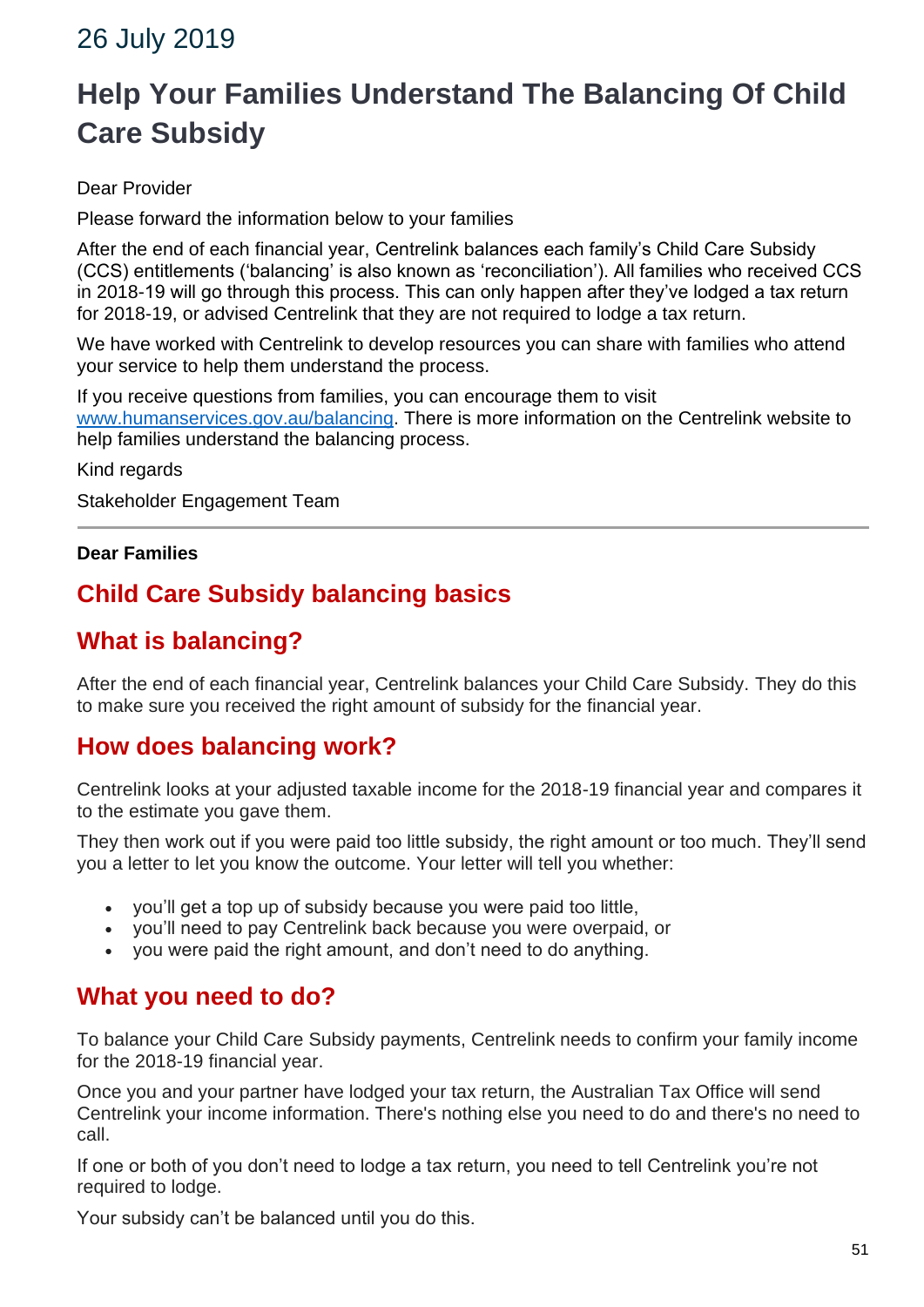### **Telling Centrelink you're not required to lodge**

You can tell Centrelink you don't need to lodge a tax return in either your:

- Centrelink online account through myGov, or
- Express Plus Centrelink mobile app.

Select **Advise non-lodgement** and follow the prompts.

### **Where to go for more information?**

To see when your Child Care Subsidy has been balanced you don't need to call Centrelink. Instead you can:

- keep an eye on your myGov Inbox, as this is where Centrelink will send your outcome letter if you get letters electronically.
- view the status of Child Care Subsidy balancing in your Centrelink online account through myGov or Express Plus Centrelink mobile app.

To find out more about balancing your Child Care Subsidy (or your other family payments) go to [humanservices.gov.au/balancing.](https://education.us17.list-manage.com/track/click?u=e11e7c8d748ec85b8de00986c&id=a45cef9b44&e=4a9199875d)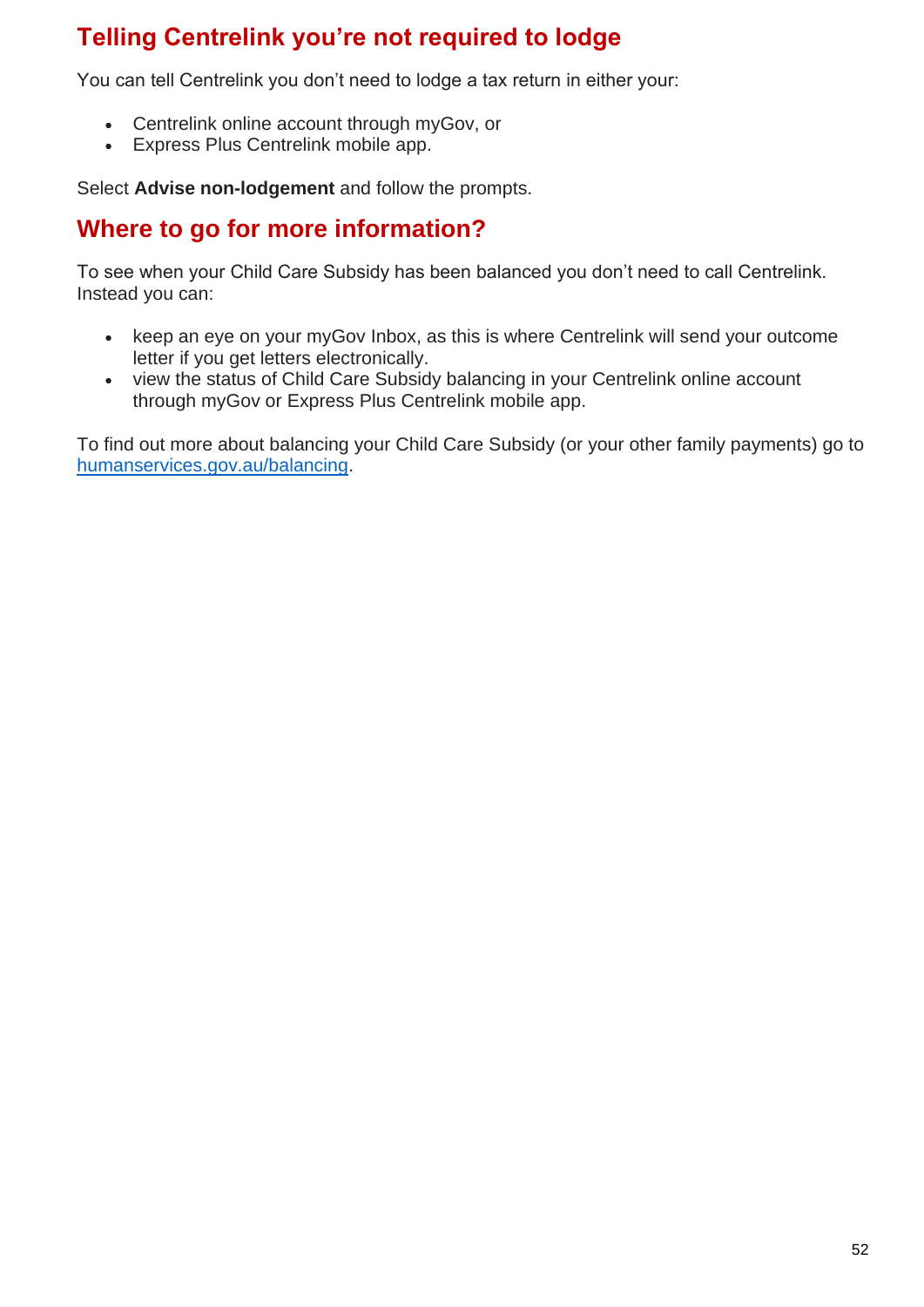### **Reminder - submit your session reports by 28 July**

A reminder providers need to submit all session reports for the 2018-19 financial year by 28 July 2019.

These session reports need to be accurate and finalised as they are essential for balancing (or reconciling) family Child Care Subsidy (CCS) entitlements after the end of the financial year.

The Child Care Subsidy System will be closed for the 2018-19 financial year from 29 July 2019.This means providers will not be able to submit new session reports, or vary or withdraw existing session reports, for any period between 2 July 2018 and 30 June 2019.

# **Factsheet and checklist for third parties providing evidence - Additional Child Care Subsidy (child wellbeing) application**

We have developed a [factsheet and checklist](https://education.us17.list-manage.com/track/click?u=e11e7c8d748ec85b8de00986c&id=de2bd9c087&e=5f4b6423be) to help providers gain relevant evidence from third parties in support of an Additional Child Care Subsidy (child wellbeing) application for a determination.

# **Child Care Subsidy System maintenance 27-28 July**

The Department of Human Services will be undertaking scheduled maintenance of their IT systems this weekend. As a result, the Child Care Subsidy System will be unavailable from 10pm (AEST) Saturday, 27 July 2019 until 10am (AEST) Sunday, 28 July 2019.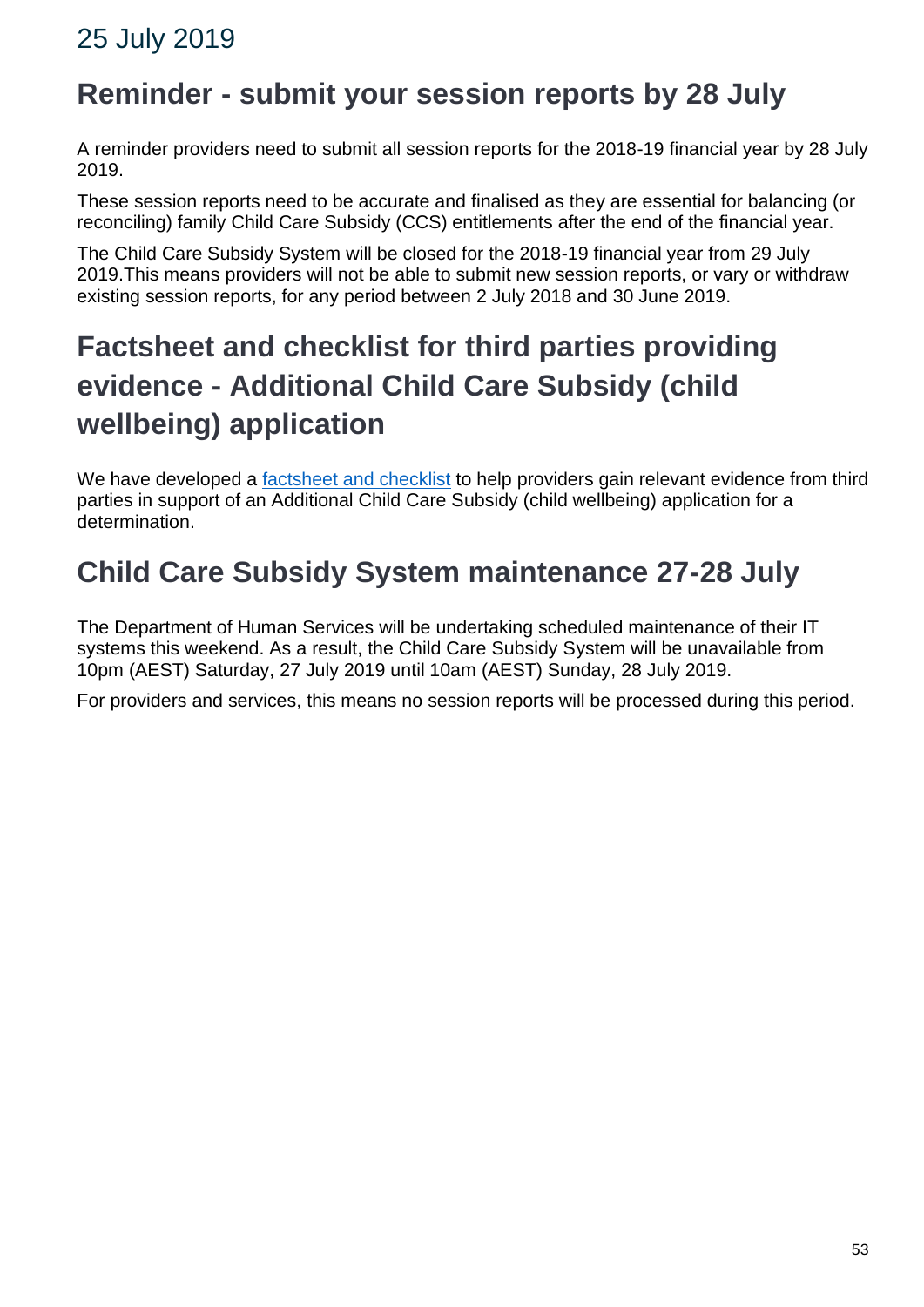### 22 July 2019

# **Child Care Subsidy Balancing - Resources to share with families**

From 29 July 2019, the Department of Human Services (DHS) will start balancing each family's Child Care Subsidy (CCS) entitlements for the 2018-19 financial year. All families who received CCS during that year will go through this process.

For some families, this may be the first time they will be part of the balancing process.

To help families understand the balancing process, the Department of Education and DHS have developed the resources listed in the table below. Providers and services are encouraged to share these with families attending their service.

While these resources are there to help families, providers and services are not expected to answer questions families have about balancing their payments. Families who need more information to understand the balancing process can be directed to the DHS [website.](https://education.us17.list-manage.com/track/click?u=e11e7c8d748ec85b8de00986c&id=f5fe2e3c90&e=5f4b6423be)

### **Resources for you to share with your families:**

- [Information Sheet](https://education.us17.list-manage.com/track/click?u=e11e7c8d748ec85b8de00986c&id=b037f6201c&e=5f4b6423be) you can distribute this information sheet to families who attend your service.
- [Self-print poster \(Balancing CCS\)](https://education.us17.list-manage.com/track/click?u=e11e7c8d748ec85b8de00986c&id=ef68c7b800&e=5f4b6423be) you can display this poster at your service.
- [Self-print poster \(Family Update\)](https://education.us17.list-manage.com/track/click?u=e11e7c8d748ec85b8de00986c&id=7b28621f6c&e=5f4b6423be) you can display this poster at your service.
- [Infographic \(the balancing journey\)](https://education.us17.list-manage.com/track/click?u=e11e7c8d748ec85b8de00986c&id=7c9e33fbbf&e=5f4b6423be) you can share this image with families who attend your service.
- [Video \(Balancing CCS\)](https://education.us17.list-manage.com/track/click?u=e11e7c8d748ec85b8de00986c&id=4c60356d09&e=5f4b6423be) you can share this video with families who attend your service.

These resources can also be found on the Department of Education Child Care Subsidy

#### [Balancing webpage.](https://education.us17.list-manage.com/track/click?u=e11e7c8d748ec85b8de00986c&id=d8a7e7b953&e=5f4b6423be)

# **Criminal record check clarification: all educators and staff must have this check and the service needs evidence of this**

#### **\*Please refer to email newsletter from 5 August 2019 for updated information**

Providers are required to determine that educators and their staff are a 'fit and proper person' to administer eligible CCS services.

One important part of the 'fit and proper person' assessment is that the provider must ensure that an educator or staff member provides a Nationally Coordinated Criminal History Check\*

(NCCHC) when a new staff member or educator commences with the early learning and child care service.

The pre-employment NCCHC must be no more than six months old at the time a new educator or staff member commences employment with the provider.

A NCCHC is made through the police service in the state or territory where the new staff member or educator lives.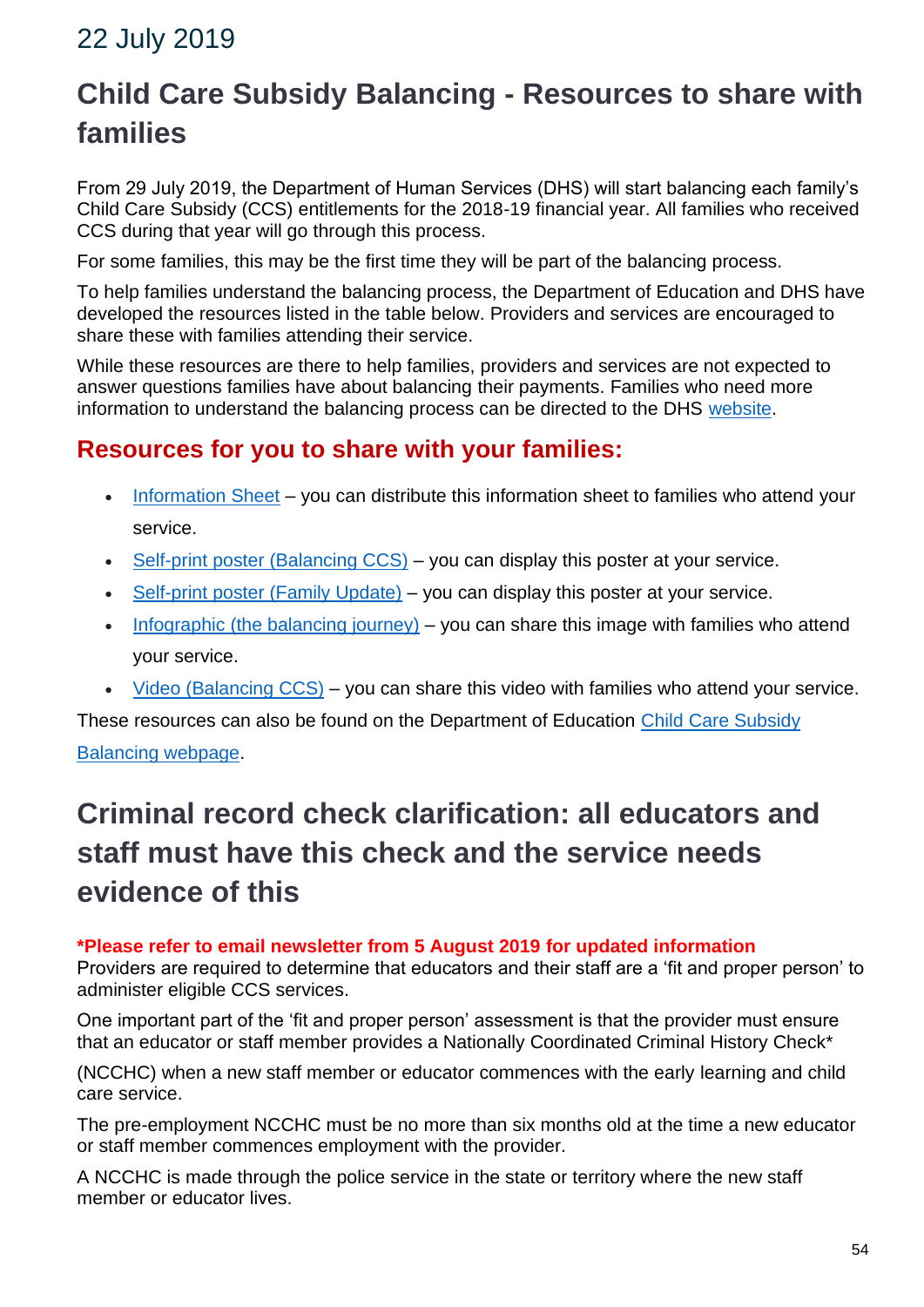New NCCHC are not required every six months, they are only required for educators and staff commencing with a provider.

\*State and Territory police forces have their own jurisdictional terminology for the NCCHC. Jurisdictions may refer to the NCCHC as a police check, criminal history check, criminal records check or national police certificate.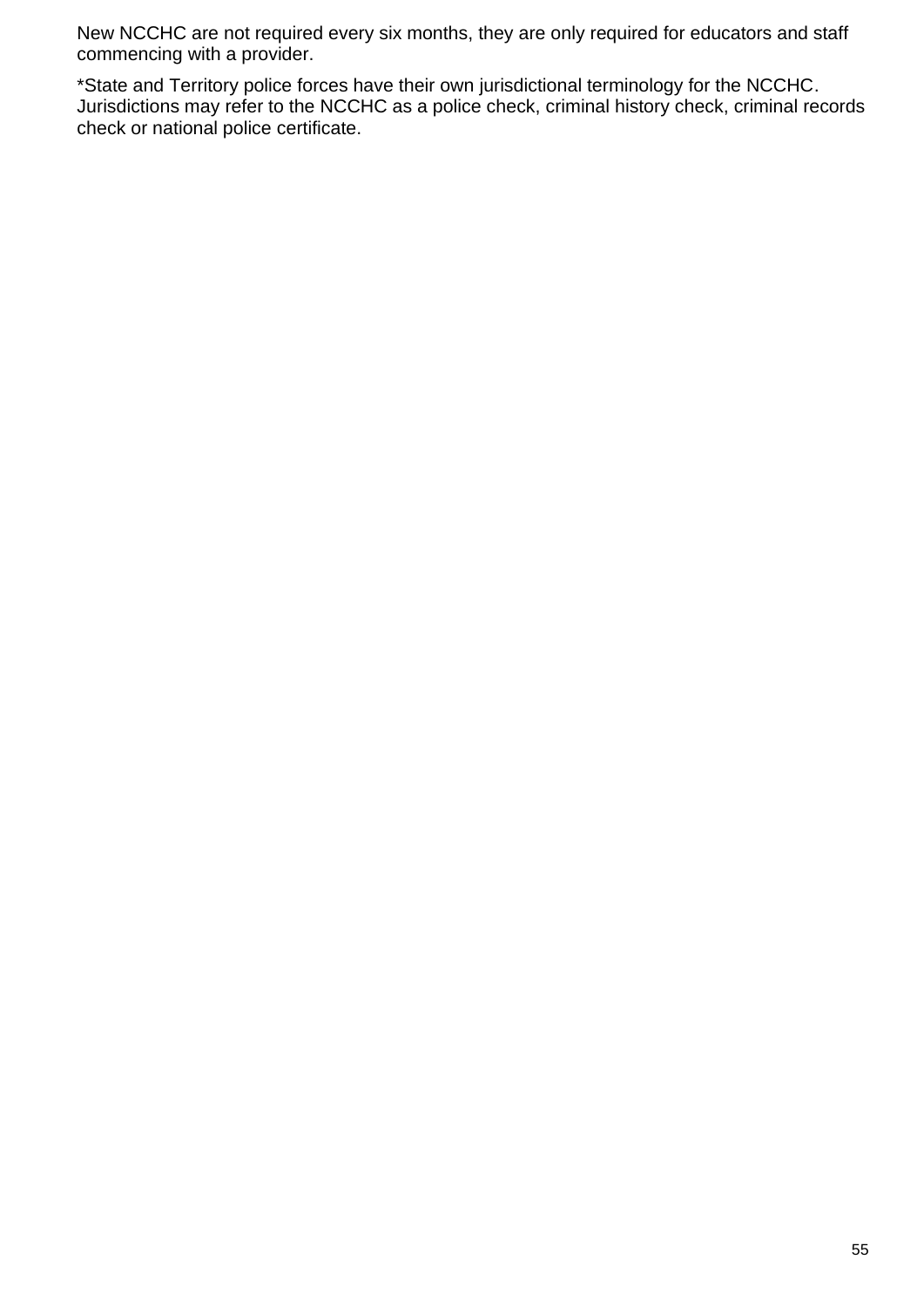### 12 July 2019

## **Remember - the new financial year is here – have you submitted your session reports?**

By 14 July 2019 - Providers need to submit all session reports for the 2018-19 financial year.

By 28 July 2019 - These session reports need to be accurate and finalised as they are essential for reconciling (or balancing) family Child Care Subsidy (CCS) entitlements after the end of the financial year.

From 29 July 2019 - the Child Care Subsidy System will be closed for the 2018-19 financial year. This means providers will not be able to submit new session reports, or vary or withdraw existing session reports, for any period between 2 July 2018 and 30 June 2019.

### **Do I need to issue a new Additional Child Care Subsidy (child wellbeing) certificate for each 12 month period?** Yes.

### **What you need to do**

- You will need to issue a new six week certificate **prior** to applying for a further determination if a child at your service has been receiving Additional Child Care Subsidy (ACCS) for **continuous periods** over the last 12 months.
- In this circumstance the Child Care Subsidy System will **not** allow you to apply for a further determination. Following the issue of this new certificate, **if the child remains 'at risk'**, you will then need to apply for a further 13 week period determination.
- The exception to this is where your service is **over** its **ACCS (child wellbeing) percentage cap**. Where this occurs, a new certificate cannot to be issued and you will need to apply for a further determination.

For example:

- On 2 July 2018, a certificate was issued for Billy for 6 weeks by the child care service he attends, because he was assessed as being at risk. Billy has remained on 13 week determinations continuously since then. On 13 May 2019 Centrelink made a determination for another 13 weeks for Billy which ceases on 11 July 2019. If Billy is still considered to be at risk, the service will need to give a certificate for another 6 weeks, from 12 July 2019, before another determination can be given.
- However, if the service has gone over its ACCS (child wellbeing) percentage limit, the service must apply for a further determination.

# **Do I need to issue 6 weeks of ACCS (child wellbeing) certificate in the current 12 month period?**

Yes.

### **What you need to do**

• If the start date of the next determination is **before** the end of the 12 month period, the system will check to see if 6 weeks of certificate has been used in the previous 12 months.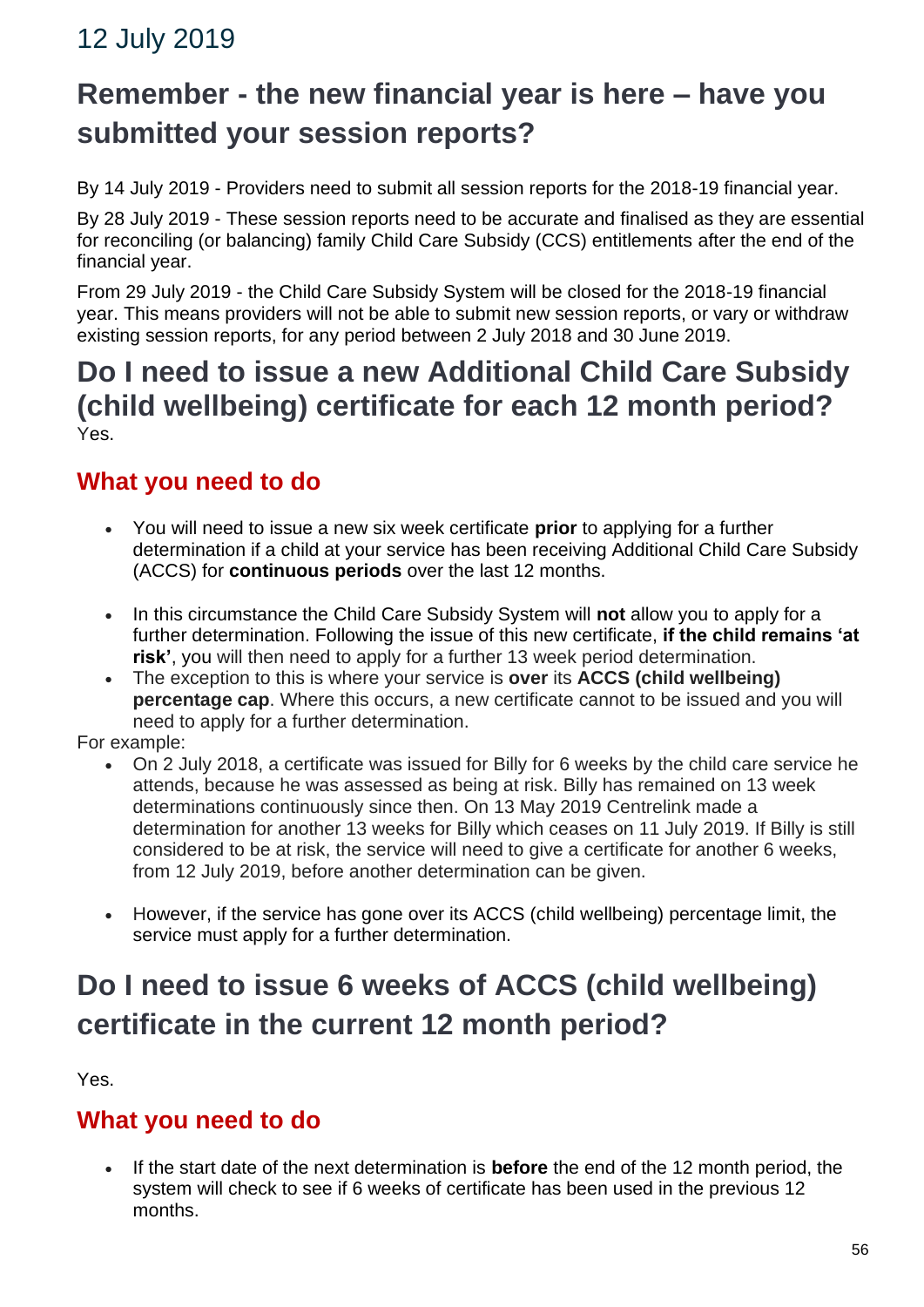- If the full 6 weeks of certificate have **not** been used, you will need to issue a certificate for the balance of the 6 weeks **before** you can apply for a new determination.
- The exemption to this is where your service is **over** its **ACCS (child wellbeing) percentage cap**. Where this occurs, a certificate **cannot** be issued and you will need to apply for a further determination.

For example:

- The child care service Janie attends was not able to issue a certificate for her, after she was assessed as at risk, when she started at the service on 6 July 2018, because the service had exceeded the ACCS (child wellbeing) percentage cap. The service had to apply for a determination from Centrelink who makes a determination for 13 weeks, commencing 9 July 2018. Janie continues to be assessed as at risk and the service makes applications to Centrelink for determinations every 13 weeks.
- The start date of the next determination, before the end of the 12 month period, would commence on 8 March 2019. The system has checked to see if the 6 weeks of certificate has been used in the previous 12 months. In this case, the 6 weeks of certificate was not used, due to the service exceeding its ACCS (child wellbeing) percentage cap. Therefore the service must issue a certificate for the balance of the 6 weeks before they can apply for a new determination.
- However, if the service continues to be over its ACCS (child wellbeing) percentage limit, it must apply for a further determination.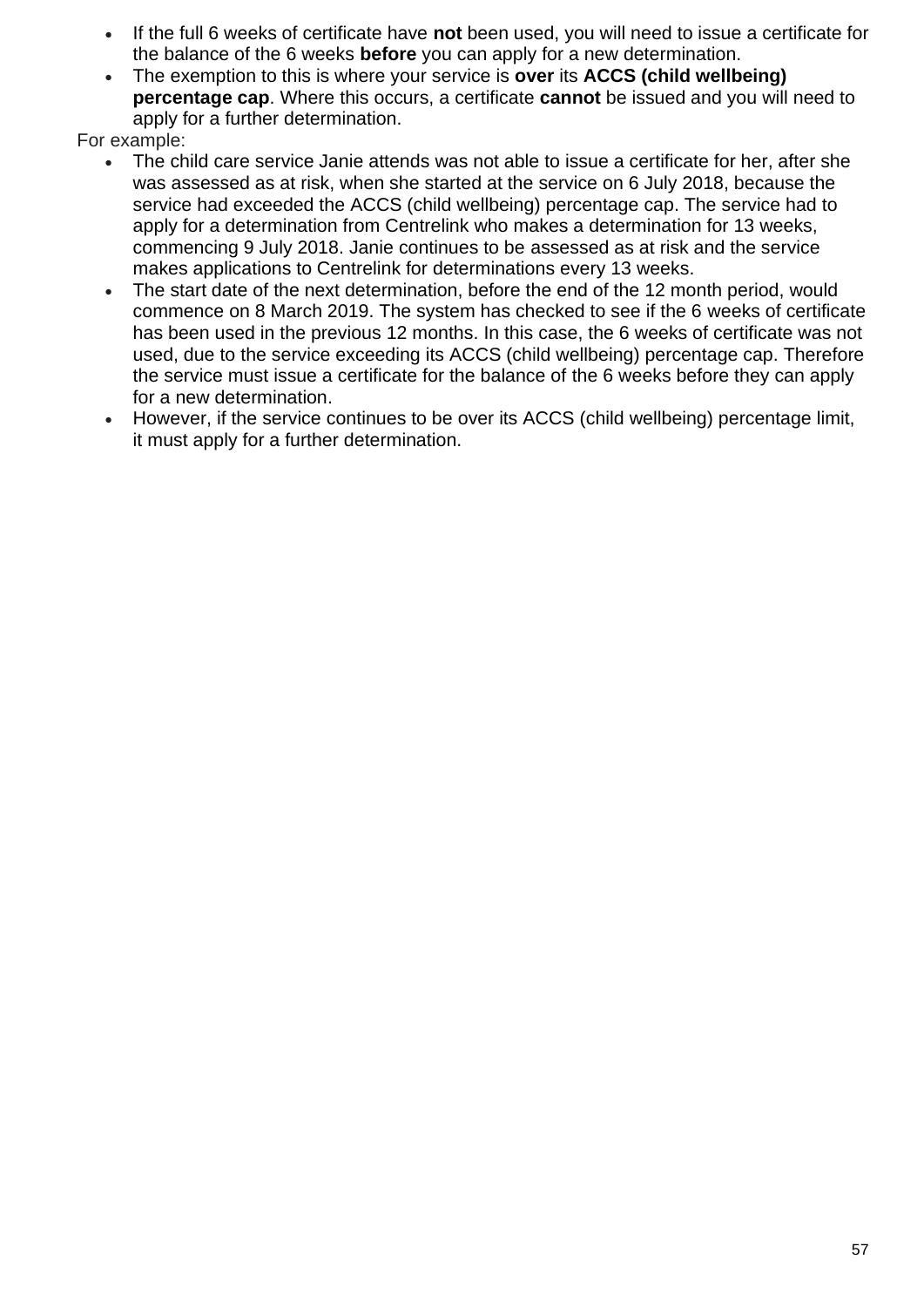### **Child Care Subsidy System maintenance 13 to 14 July**

The Department of Human Services will be undertaking scheduled maintenance of their IT systems this weekend. As a result, the Child Care Subsidy System will be unavailable from 10 pm (AEST) Saturday, 13 July 2019 until 10 am (AEST) Sunday, 14 July 2019.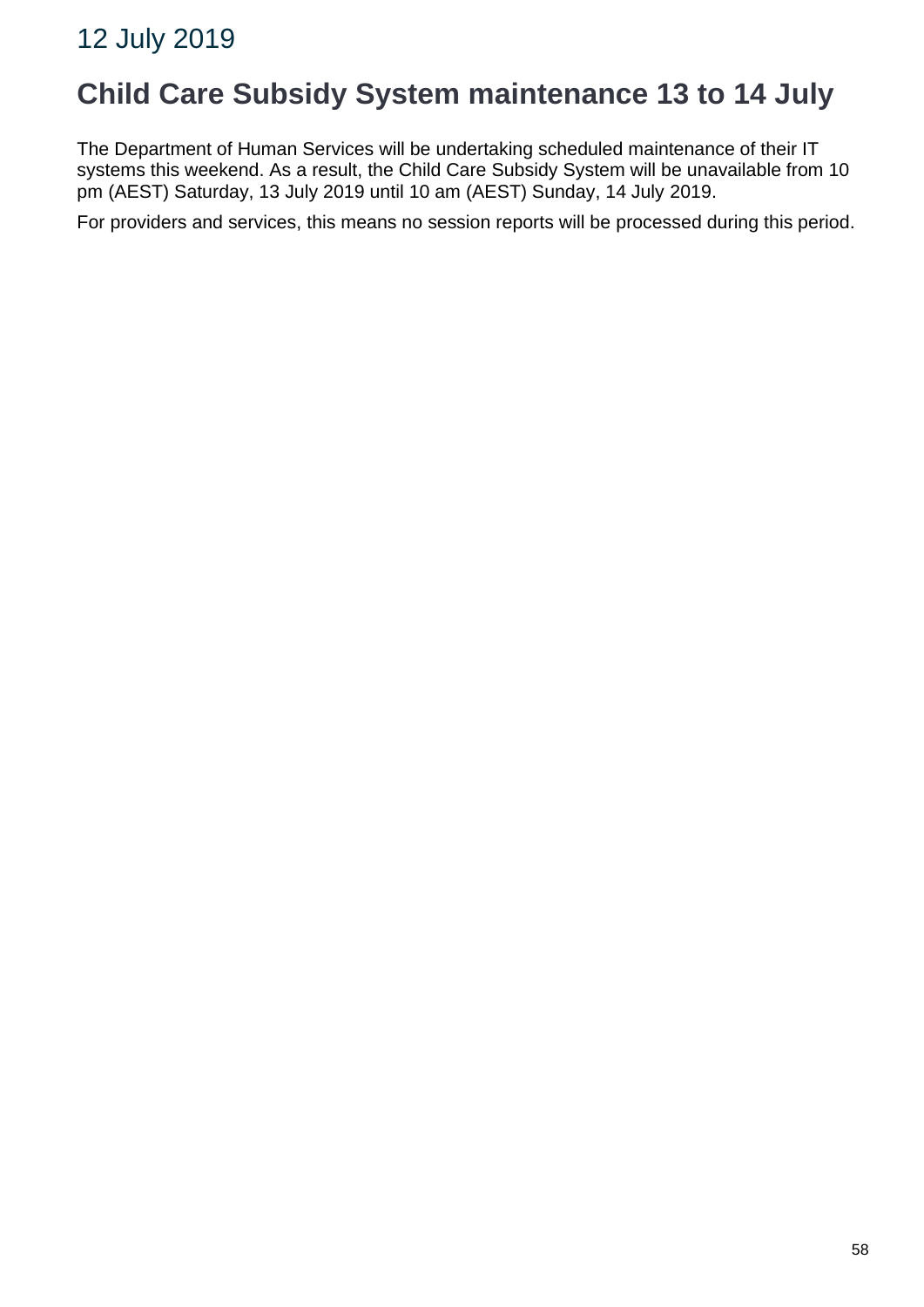## **Child Care Provider Handbook**

Version 2 of the [Child Care Provider Handbook](https://education.us17.list-manage.com/track/click?u=e11e7c8d748ec85b8de00986c&id=c1043453d0&e=45811dbe74) is now live. The update is comprehensive and we encourage you to use this version when you have a query.

The updated handbook has been restructured to move background information into appendices to allow providers to focus on core requirements. There is also more information on the use of PRODA and interacting with the child care subsidy system. Scenarios have also been used to help explain more complex matters.

Other changes to the content have been driven by updates to some of the Minister's Rules and feedback from the sector requesting further information on particular topics, such as third-party payment of fees, use of inducements, and care provided by relatives within Family Day Care.

A special thanks to everyone in the early learning and child care sector who provided feedback on the first version. This has been invaluable and your assistance is greatly appreciated. We have consulted with state and territory government representatives, peak sector bodies, through the Implementation and Transition Reference Group and their Communications Working Group.

Feedback can be provided to [ChildCareProviderHandbook@education.gov.au.](mailto:ChildCareProviderHandbook@education.gov.au)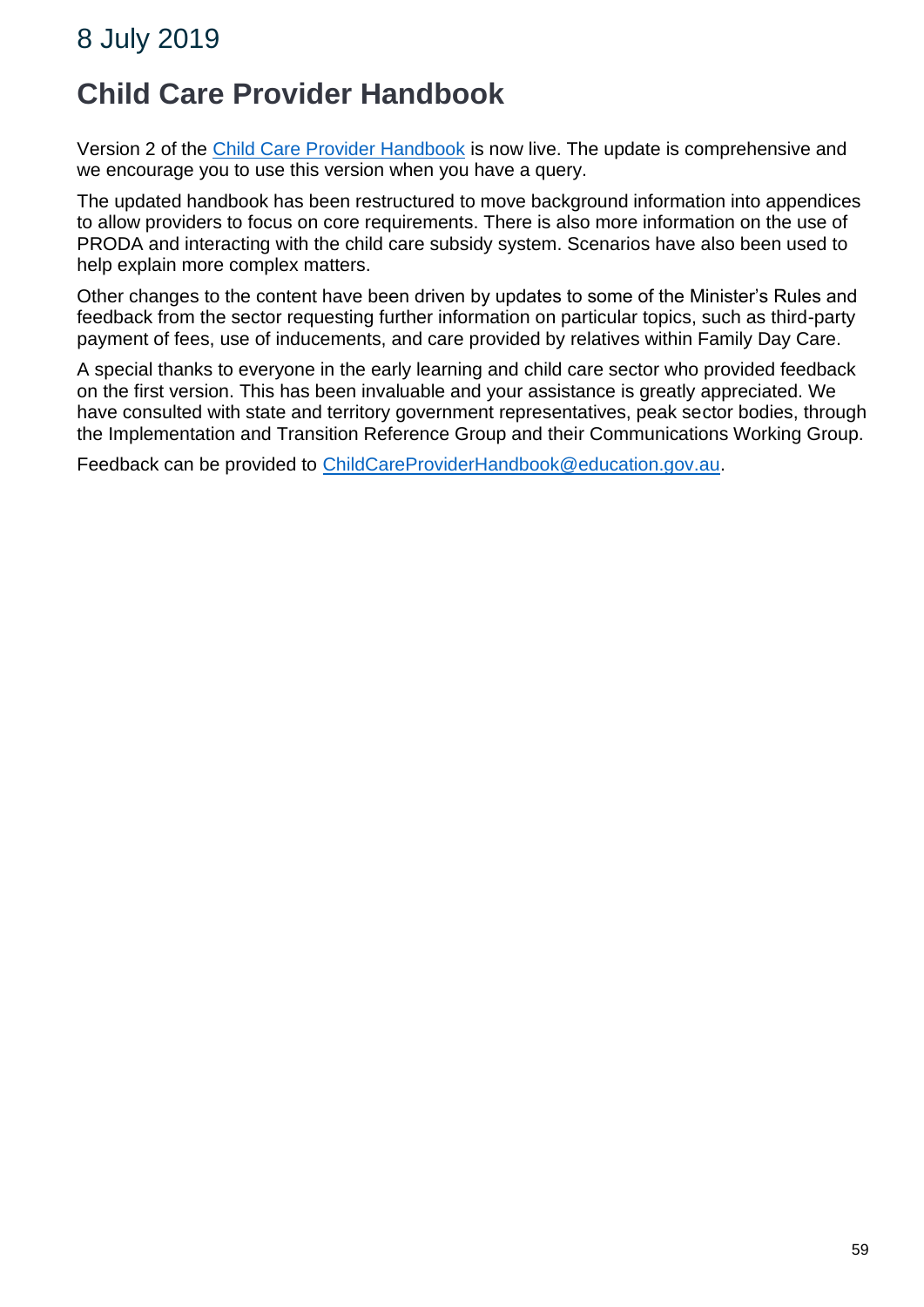# **What is Child Care Subsidy 'Balancing'?**

Balancing, also referred to as 'income review' or 'reconciliation', is the process that occurs after the end of each financial year where the Department of Human Services (DHS) compares families' income estimates with their actual adjusted taxable income to ensure families receive their correct Child Care Subsidy (CCS) entitlement.

Balancing is not new and the process for CCS will be similar to previous years for most families who have previously used subsidised child care.

For some families, however, this will be the first time their actual adjusted taxable income has been used to calculate their CCS.

## **The new financial year is here – have you submitted your session reports?**

By 14 July 2019 - Providers need to submit all session reports for the 2018-19 financial year.

By 28 July 2019 - These session reports need to be accurate and finalised as they are essential for reconciling (or balancing) family CCS entitlements after the end of the financial year.

From 29 July 2019 - the Child Care Subsidy System will be closed for the 2018-19 financial year.

This means providers will not be able to submit new session reports, or vary or withdraw existing session reports, for any period between 2 July 2018 and 30 June 2019.

# **Are you a new provider or an existing provider with CCS approval who is adding another service?**

Where providers have submitted new applications for CCS approval and are granted approval with a start date occurring in the 2018-19 financial year, CCS will still be able to be paid for sessions delivered after the start date. It is important to submit your session reports as soon as possible after approval is received.

### **Understand CCS balancing with our new webpage**

The Department of Education has a new [webpage](https://education.us17.list-manage.com/track/click?u=e11e7c8d748ec85b8de00986c&id=96f2c6e3f6&e=45811dbe74) to help you understand the CCS balancing process. This [webpage](https://education.us17.list-manage.com/track/click?u=e11e7c8d748ec85b8de00986c&id=359f70c499&e=45811dbe74) has information to help providers and services understand the CCS balancing process and what is required of providers in relation to submitting session reports.DHS also has information outlining the balancing process for families on their website [www.humanservices.gov.au/balancing.](https://education.us17.list-manage.com/track/click?u=e11e7c8d748ec85b8de00986c&id=7949649db4&e=45811dbe74)

# **Have you registered for our upcoming information webcast** *Understanding the CCS balancing process***?**

The Department of Education and DHS are holding two webcasts for providers and services to explain CCS balancing. These are being held on Monday 15 July from 12:00 pm – 1:00 pm (AEST) and Tuesday 16 July from 6:30 pm – 7:30 pm (AEST).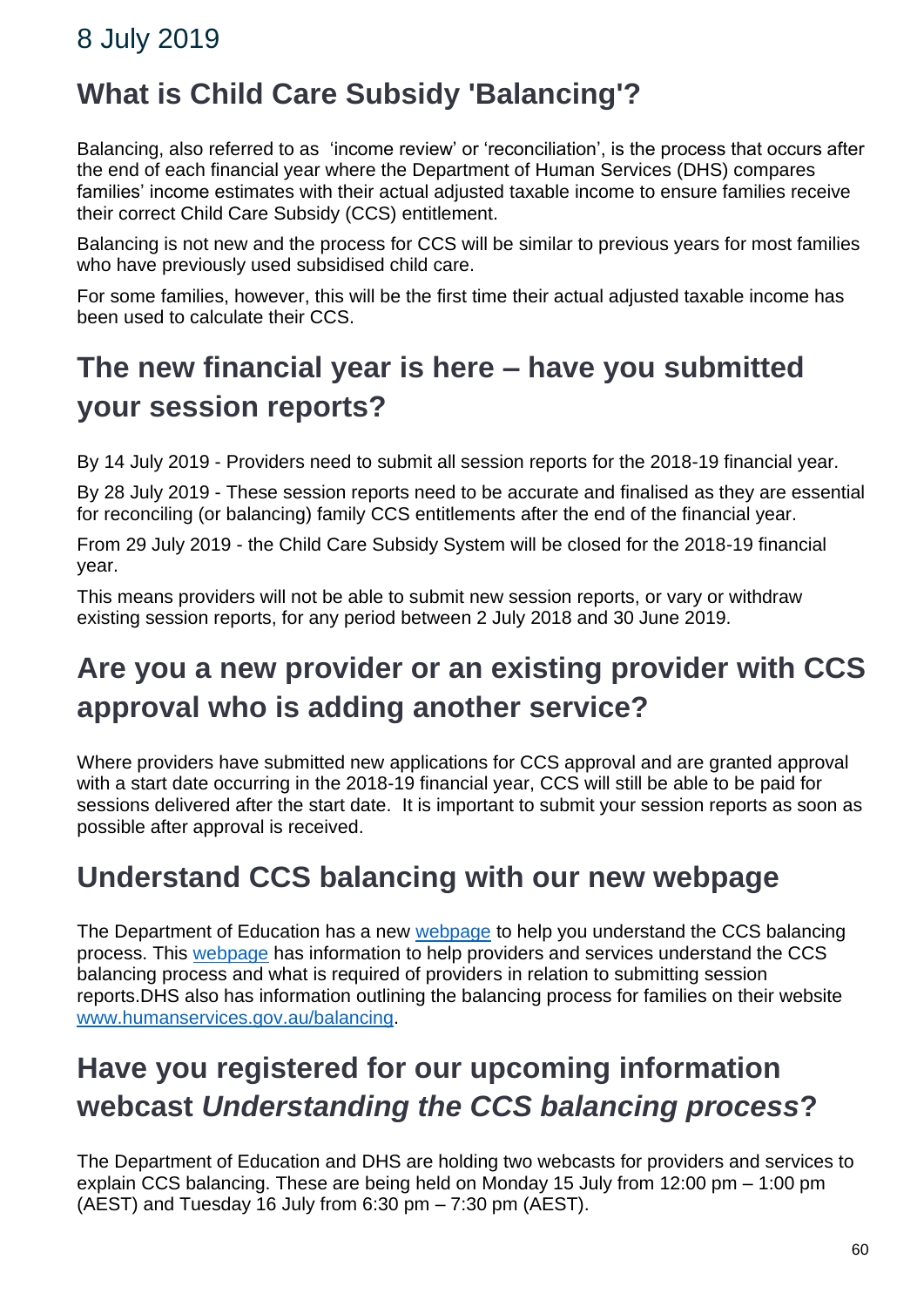The webcasts are designed to assist providers and services to help families understand this process. They will also cover what providers need to do to enable CCS balancing to occur. Both sessions will be identical.

If you would like a particular aspect of balancing explained during the webinar, please let us know by emailing [ECCCStakeholderEngagement@education.gov.au.](mailto:ECCCStakeholderEngagement@education.gov.au)

To register for the webcast please go [here.](https://education.us17.list-manage.com/track/click?u=e11e7c8d748ec85b8de00986c&id=4b222d33b2&e=45811dbe74)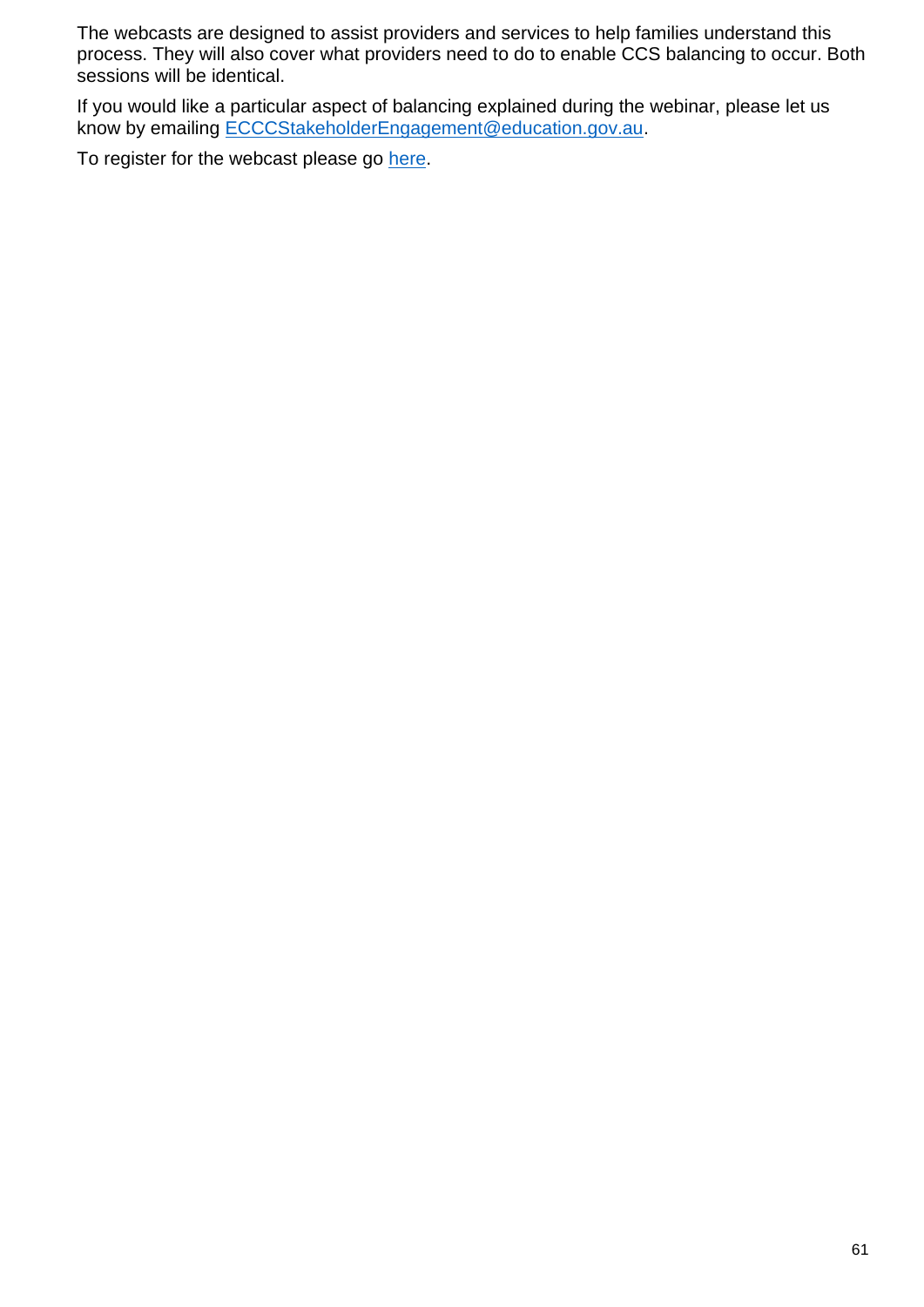### 2 July 2019

# **The new financial year is here - submit your session reports**

Providers need to submit all session reports for the 2018-19 financial year by 14 July 2019.

These session reports need to be accurate and finalised by 28 July 2019 as they are essential for reconciling (or balancing) family Child Care Subsidy (CCS) entitlements after the end of the financial year.

From 29 July 2019, the Child Care Subsidy System will be closed for the 2018-19 financial year. This means providers will not be able to submit new session reports, or vary or withdraw existing session reports for any period between 2 July 2018 and 30 June 2019.

The Department will provide further information over the coming weeks.

# **Are you a new provider or an existing provider with CCS approval who is adding another service?**

Where providers have submitted new applications for CCS approval and are granted approval with a start date occurring in the 2018-19 financial year, CCS will still be able to be paid for sessions delivered after the start date.

The Department will provide further information directly to these providers.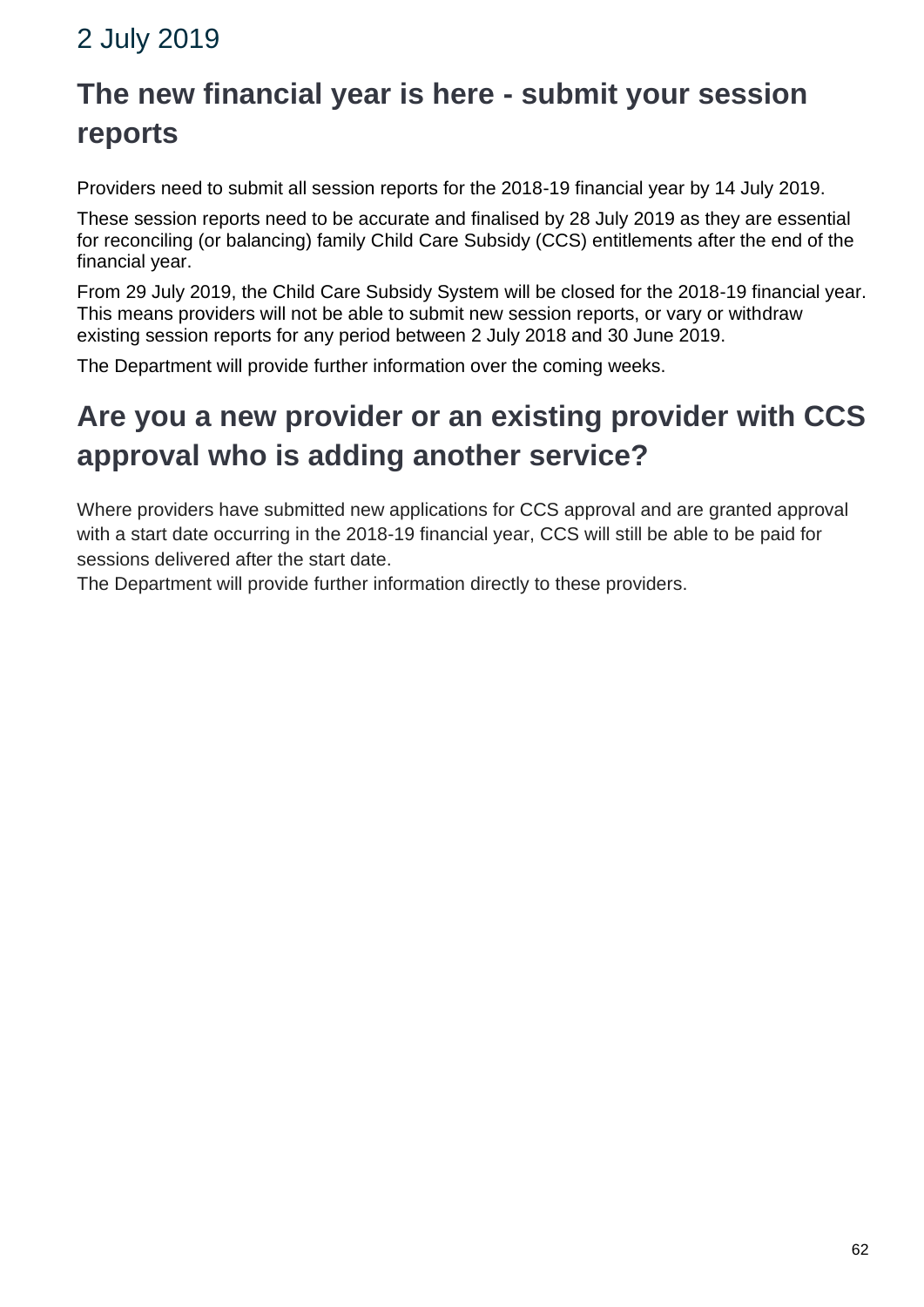### 27 June 2019

# **Understanding the Child Care Subsidy balancing process webcast – register now**

The Department of Education and the Department of Human Services will hold a webcast for providers and services to explain the Child Care Subsidy (CCS) balancing process on Monday 15 July from 12:00 pm - 1:00 pm (AEST) and Tuesday 16 July from 6:30 pm - 7:30 pm (AEST).

CCS balancing (also referred to as 'reconciliation' or 'income review' process) is a process that occurs after the end of each financial year whereby the Department of Human Services compares families' income estimates with their actual adjusted taxable income to ensure families have received their correct CCS entitlement.

To register for the webcast please click [here.](https://mailchi.mp/543bd5215c24/auqhvl6nib)

# **Closing, selling, or transferring ownership of your service? Let us know at least 42 days before!**

It is important you inform the Department of Education **at least 42 days** before you stop operating a child care service.

Notifications regarding the intention to close, sell or transfer ownership of a child care service, can be made by completing this [form.](https://docs.education.gov.au/node/51151)

For more information on financial integrity please visit our website [here.](https://www.education.gov.au/financial-integrity)

## **Foster carers can access Additional Child Care Subsidy (child wellbeing)**

Did you know that following the introduction of the child care package, foster carers may be eligible to receive Additional Child Care Subsidy (ACCS) (child wellbeing)? To receive ACCS (child wellbeing) payments, the foster carer must first be eligible for CCS and must have their Customer Reference Number (CRN) linked to the child in their care.

#### **How do I apply for ACCS (child wellbeing) for children in foster care?**

Children in long-term foster care or emergency care are taken to be 'at risk', with respect to the evidence requirements, for the purposes of ACCS (child wellbeing).

This does not mean that foster carers are automatically eligible for ACCS (child wellbeing). They must still apply for, and be approved for CCS in order to be eligible for ACCS (child wellbeing). The foster carer will need to contact Centrelink to obtain a CRN and have the child linked to them. They will then need to apply for CCS and complete a Complying Written Arrangement with you. To avoid any delays the foster carer should be encouraged to undertake these steps as soon as they become the primary carer of the child/ren.

Children in foster care arrangements do not 'automatically' get access to ACCS (child wellbeing) - you must follow the same procedure as for other 'at risk' children in order for the additional subsidy to be paid (see page 23 of the Guide to ACCS (child wellbeing)). However you will not need to make a referral to a support agency and the evidence requirements with respect to subsequent determinations will be simplified (see page 27 of the [Guide to ACCS](https://docs.education.gov.au/node/50896) (child [wellbeing\)\)](https://docs.education.gov.au/node/50896).

Sometimes a foster carer may be responsible for the care of two or more children from the same family. In this case, they must take the above steps for each child in their care. Similarly,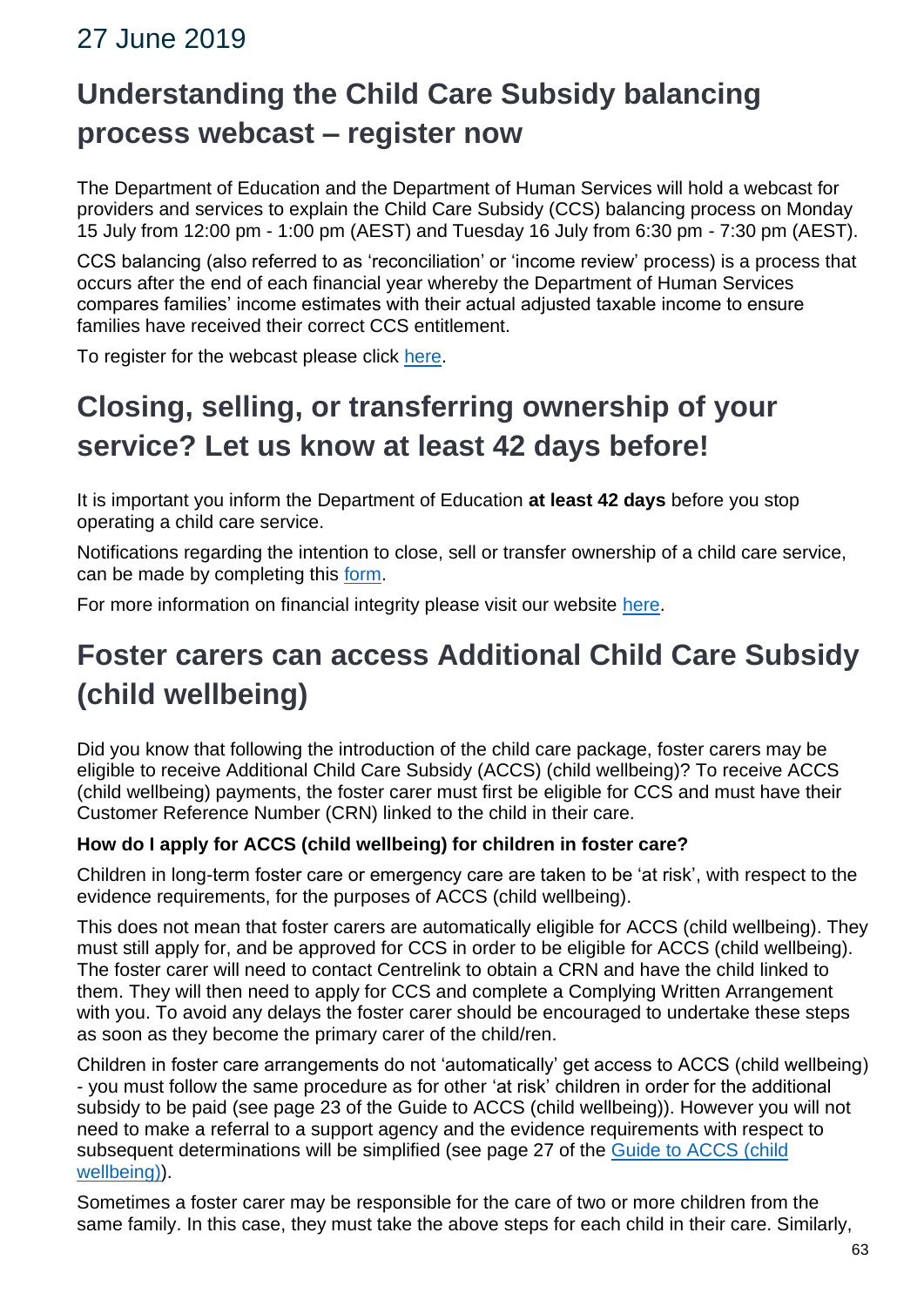you must ensure that you apply for ACCS (child wellbeing) for each child individually through the Provider Entry Point.

If you are welcoming a foster child into your service, please speak with the child protection agency and the foster carer to fully explain the CCS and ACCS application process.

## **Child Care Subsidy System maintenance 29 to 30 June**

The Department of Human Services will be undertaking scheduled maintenance of their IT systems this weekend. As a result, the Child Care Subsidy will be unavailable from 10 pm (AEST) Saturday, 29 June 2019 until 10 am (AEST) Sunday, 30 June 2019.

For providers and services, this means no session reports will be processed during this period.

## 19 June 2019

## **Child Care Subsidy rates from 1 July 2019**

As you may be aware, Child Care Subsidy family income thresholds, the annual cap and the hourly rate caps are adjusted at the start of each financial year based on the Consumer Price Index. A factsheet detailing the new 2019–2020 rates that will apply from Monday 1 July 2019 is available [here](https://docs.education.gov.au/node/52916)

## **Preparing for the school holiday period**

With the end of term 2 fast approaching, now is a good time to re-establish ceased enrolments for children attending your service again in the upcoming school holidays.

Families who have not used your service since the last school holidays will most likely have had their enrolment automatically ceased in the Child Care Subsidy System, as their child will not have attended a session of care for eight or more continuous weeks.

# **2019 NQF Review – Reminder to Have Your Say – Online Survey closing 30 June 2019**

The National Quality Framework (NQF) Review is currently underway and aims to ensure that the NQF is current, fit-for-purpose and implemented through best practice regulation. Your feedback is sought to inform government decision making on the future of quality education and care in Australia.

On the [NQF Review website](https://education.us17.list-manage.com/track/click?u=e11e7c8d748ec85b8de00986c&id=8e843cd792&e=5f4b6423be) you will find further information about the review including the [online survey,](https://www.nqfreview.com.au/take-survey-now) Issues Paper and FAQs.

Visit [www.nqfreview.com.au](https://education.us17.list-manage.com/track/click?u=e11e7c8d748ec85b8de00986c&id=8e843cd792&e=5f4b6423be) and have your say before 30 June 2019.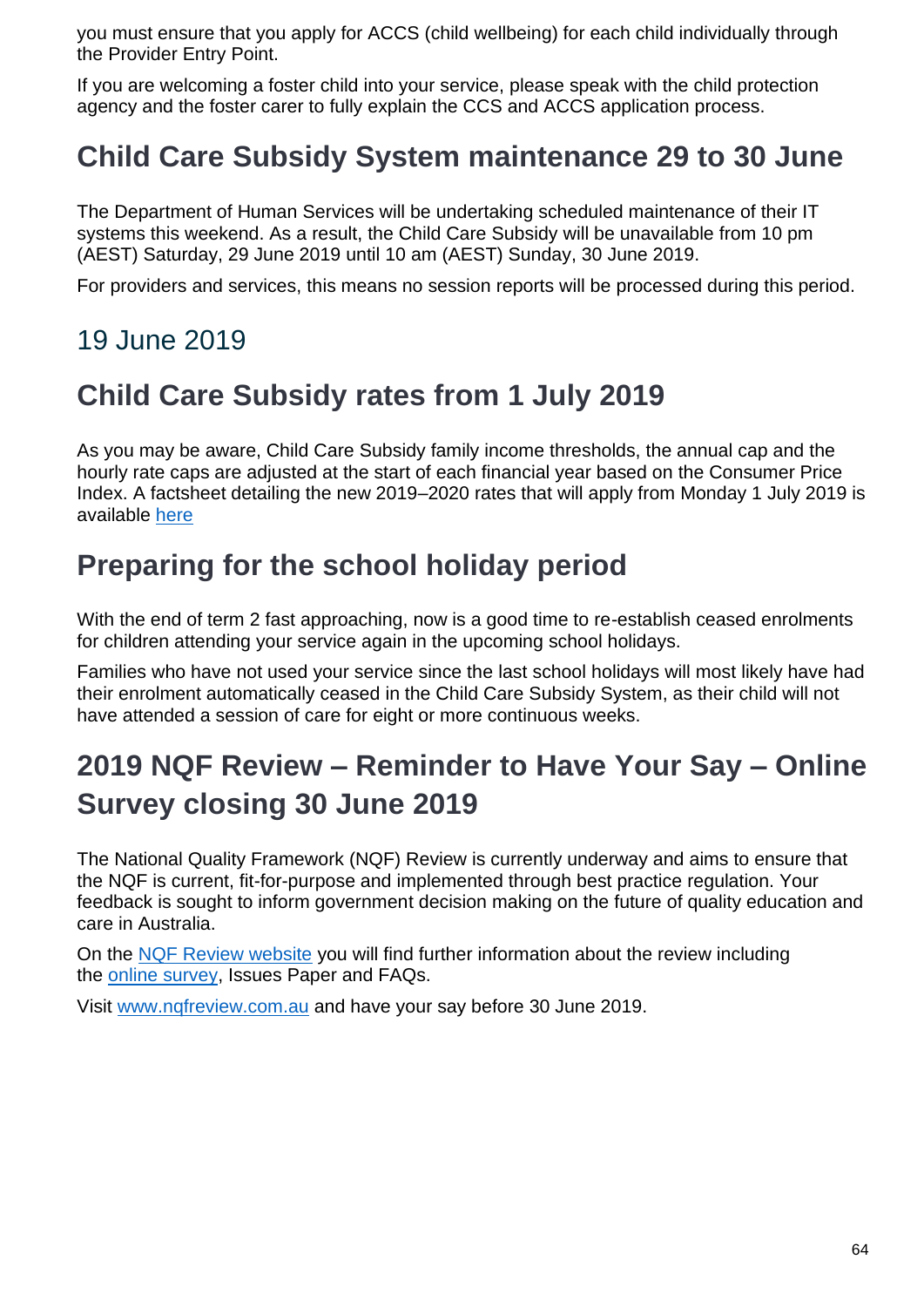## **Reminder – Update your details on Child Care Finder**

#### **Families are looking on Child Care Finder now For priority placement in Child Care Finder's search results, make sure your details are up to date**

### **What do I need to do?**

Services who have updated all their details get priority placement in the search result rankings on [Child Care Finder.](http://www.childcarefinder.gov.au/) If you have not yet updated your details, you can submit or update the required information through your third party software or the [Provider Entry Point \(PEP\).](https://businessonline.humanservices.gov.au/childcare/) Services should allow 24 hours for changes to be reflected in the system.

If you require assistance to submit or update the above information in the PEP, please refer to the task card on the [department's website.](https://docs.education.gov.au/node/51276) If you require assistance to submit or update information in a third party software program, please contact your software provider.

# **Child Care Subsidy System maintenance - 15 to 16 June**

The Department of Human Services will be undertaking scheduled maintenance of their IT systems this weekend. As a result, the Child Care Subsidy System will be unavailable from 10pm (AEST) Saturday, 15 June 2019 until 10am (AEST) Sunday, 16 June 2019.

For providers and services, this means no session reports will be processed during this period.

### 12 June 2019

# **Reminder – the Survey of Early Learning and Care Services is currently open**

The Australian Institute of Family Studies (AIFS) is evaluating the Child Care Package over the next three years using information to be collected from families, services and providers. The Social Research Centre (SRC) is working with AIFS, and will be inviting a sample of Directors and Managers in services across Australia to complete the *Survey of Early Learning and Care Services*, which will feed into the evaluation. All services that completed the survey last year, as well as some additional services, will be approached by SRC to complete an online survey. If your service is selected you will receive a letter by post in June.

The survey will ask about your service's and families' experiences of transition to the new Package including any changes your service may have made. We encourage you to participate, although participation is of course voluntary. No information that could identify services or individuals will be contained in any data or reports submitted to the department.

For more information about the survey or the evaluation, please email the AIFS child care [evaluation team](mailto:aifs-childcare-eval@aifs.gov.au) or call them on (03) 9214 7888 or 1800 352 275.

If you are not invited to participate but want to contribute to the evaluation, you can contact AIFS to be placed on their recruitment list to help with other data collections.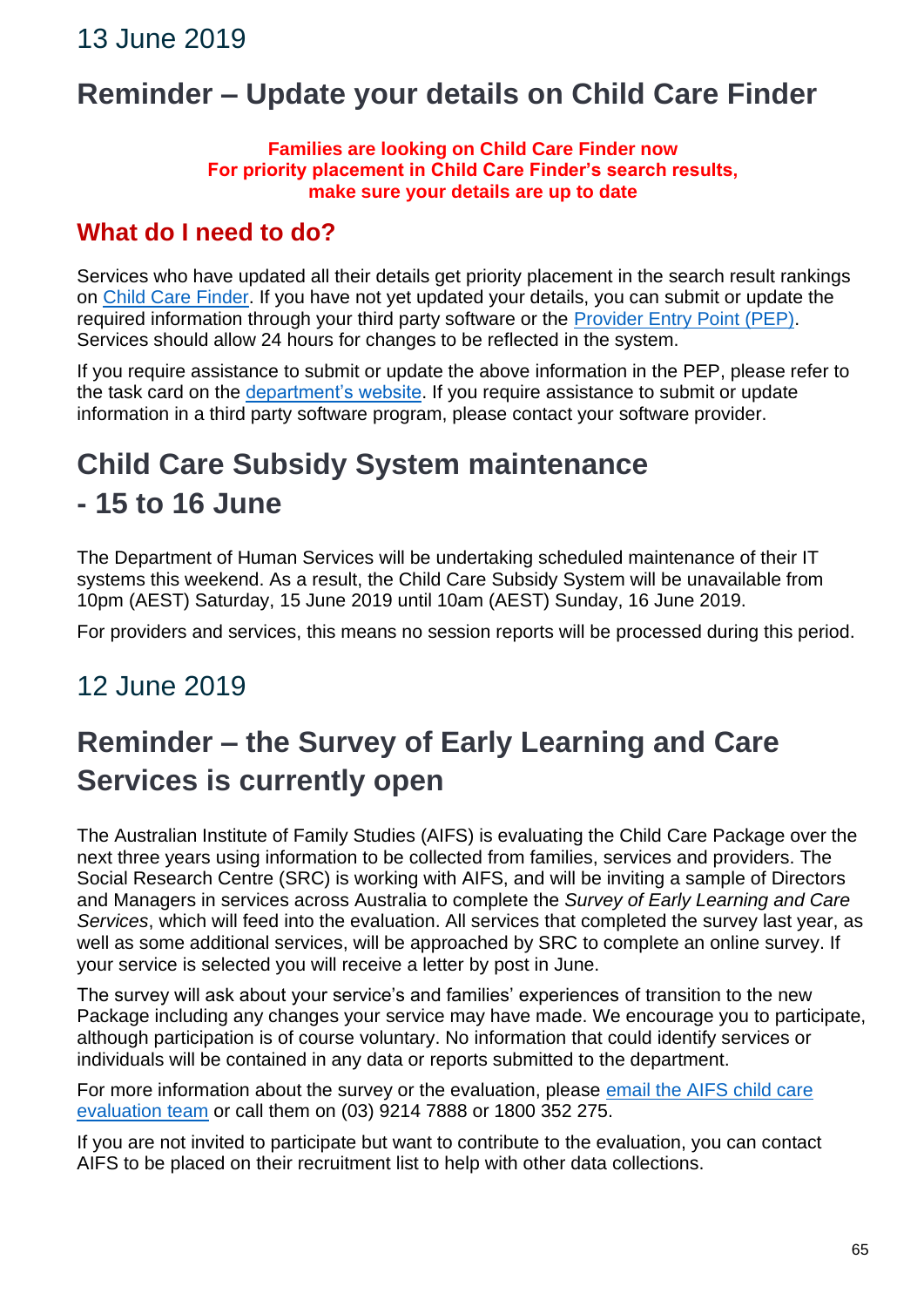# **Ensure families understand what your fees are**

It is important to make sure that families clearly understand what child care fees they will be charged, or may be charged in different circumstances. When preparing Complying Written Arrangements (CWAs) you can choose to include all the fee details in the arrangement itself, or a reference to another document that contains your fee schedule (such as a website), and clarify that your fees may change from time to time. If your fees are detailed somewhere other than the arrangement itself, the arrangement must make clear that the parent has viewed this information and accepts liability to pay the fees as specified.

Families should have a clear understanding about the fee charged for each session of child care, including where different fees apply in certain circumstances. For example, for families who have regular booked sessions with set fees, you may wish to also include a fee schedule that notes a different casual session rate will apply should they need an extra day from time to time.

It's also important to be clear about what fees, if any, your service will charge for booked sessions of care that are not subsidised by the Australian Government, such as absences at the beginning and end of an enrolment. For example, if a child is booked to start at a service on a particular date, but does not attend on that day, Child Care Subsidy will not be paid for any absences until they have physically attended their first session of care. What fees, either full or discounted, your service charges for these sessions of care (where subsidy is not paid) is a business decision, however, families should be made aware of your policy in these circumstances. This also includes, for example, what happens on days where your service is closed for reasons other than a public holiday or period of local emergency, such as for building renovations.

For more information on absences at the beginning and end of care, please see the email [newsletter](https://docs.education.gov.au/node/52846) article on ineligible absences from 25 March 2019.

### **Payment and Services Finder**

Please remind your families that Centrelink's [Payment and Services Finder](https://www.centrelink.gov.au/custsite_pfe/pymtfinderest/paymentFinderEstimatorPage.jsf?wec-appid=pymtfinderest&wec-locale=en_US#stay) (the Finder) is a great tool to help estimate the level of Child Care Subsidy available to them.

The Finder does not require any identifying information, nor is any user information stored or collected; it is an opportunity for families to test scenarios that relate to their circumstances and the effects this may, or may not have on any applicable payments they may be entitled to.

The results provided in the Finder are indicative only and are not a guarantee of payments. The Finder does not take into account all circumstances of an individual and should be used as a guide only.

### 6 June 2019

### **New - Educational mini videos**

Welcome to the first of a series of educational mini videos to help providers and services to understand their obligations under the Family Assistance Law.

This first new mini video helps to explain what to do when a child is going on holidays - [children](https://www.education.gov.au/mini-video-series)  [who are overseas mini video.](https://www.education.gov.au/mini-video-series)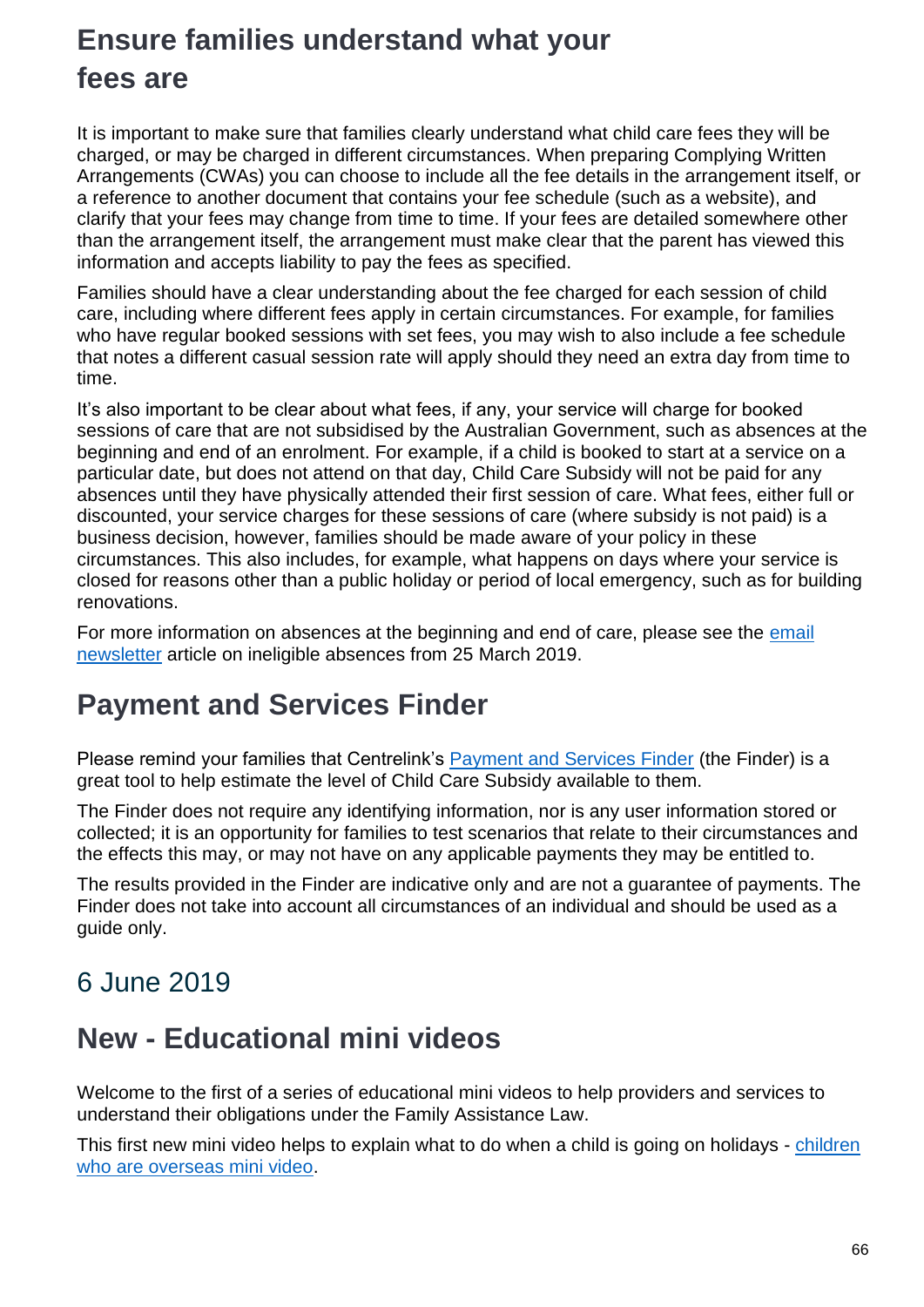## **Have your families provided all the details for their enrolment so Child Care Subsidy can be paid?**

Enrolment notices must include accurate details about the child, the parent, the provider, and the care arrangement. It is particularly important to ensure each enrolment notice includes the child's and parent's correct Customer Reference Number (CRN) and date of birth. These details are used to link the enrolment to the parent's Child Care Subsidy (CCS) claim. If these details are missing or incorrect, we will not be able to pay you CCS on behalf of the parent.

Where a family does not have this information on hand when enrolling their child, you can still submit the enrolment notice, if needed, to meet the required timeframe (within 7 days of the end of the week in which you enrolled the child). However, it is important to follow up with the family and update the enrolment notice as soon as possible to minimise any delay in receiving payments and/or to minimise the possibility of CCS payments going to the family.

It is also important to ensure the CRN for the individual who is claiming for CCS is in the enrolment notice. Sometimes payments of CCS have not been made because families have provided the CRN of the parent who didn't claim CCS, meaning the enrolment could not be linked to the claim.

*Note: A Complying Written Arrangement can be made with either the parent who has claimed CCS, or their partner.*

The [FAQs page](https://www.education.gov.au/new-child-care-package-frequently-asked-questions#Enrolling-Children) on the department's website includes answers to the most common queries we receive about enrolling children. There is also more information about the details that must be included in an enrolment notice at [Chapter 3 of the Child Care Provider Handbook.](http://www.education.gov.au/child-care-provider-handbook/3-enrolling-children)

## **Additional Child Care Subsidy (child wellbeing) Certificate – What should I do if I enter incorrect dates?**

It is important to submit an Additional Child Care Subsidy (child wellbeing) certificate with the correct dates to ensure the certificate reflect the dates the child is 'at risk' and to ensure that correct Additional Child Care Subsidy payments are made.

If you submit via the Provider Entry Point (PEP), the date selected in the '*percentage cap calculation date*' field will populate as the start date of the certificate. If you submit via third party software this may be different and you may need to contact your vendor if unclear.

If you have made an error it is important to enter the correct detail as soon as possible. In most circumstances, within the 28 day variance and change period, certificates can be cancelled and replacement certificates given.

Information on how to do this in PEP is outlined in section 2 of the task card [ACCS Child](https://docs.education.gov.au/node/50966)  Wellbeing – [how to submit a new certificate in PEP.](https://docs.education.gov.au/node/50966)

## **Support available to help you understand your obligations**

A range of resources are available on the [department's website](https://education.us17.list-manage.com/track/click?u=e11e7c8d748ec85b8de00986c&id=a2b12b841b&e=5f4b6423be) to help you gain the necessary skills and knowledge to comply with the Family Assistance Law and understand how the department will ensure child care subsidies are being properly administered.

This includes the [Child Care Financial Integrity Strategy](https://docs.education.gov.au/node/52656) [w](https://docs.education.gov.au/node/52656)hich explains our expectations and describes the range of potential responses to non-compliance.

We encourage you to share this strategy and resources with your services and staff.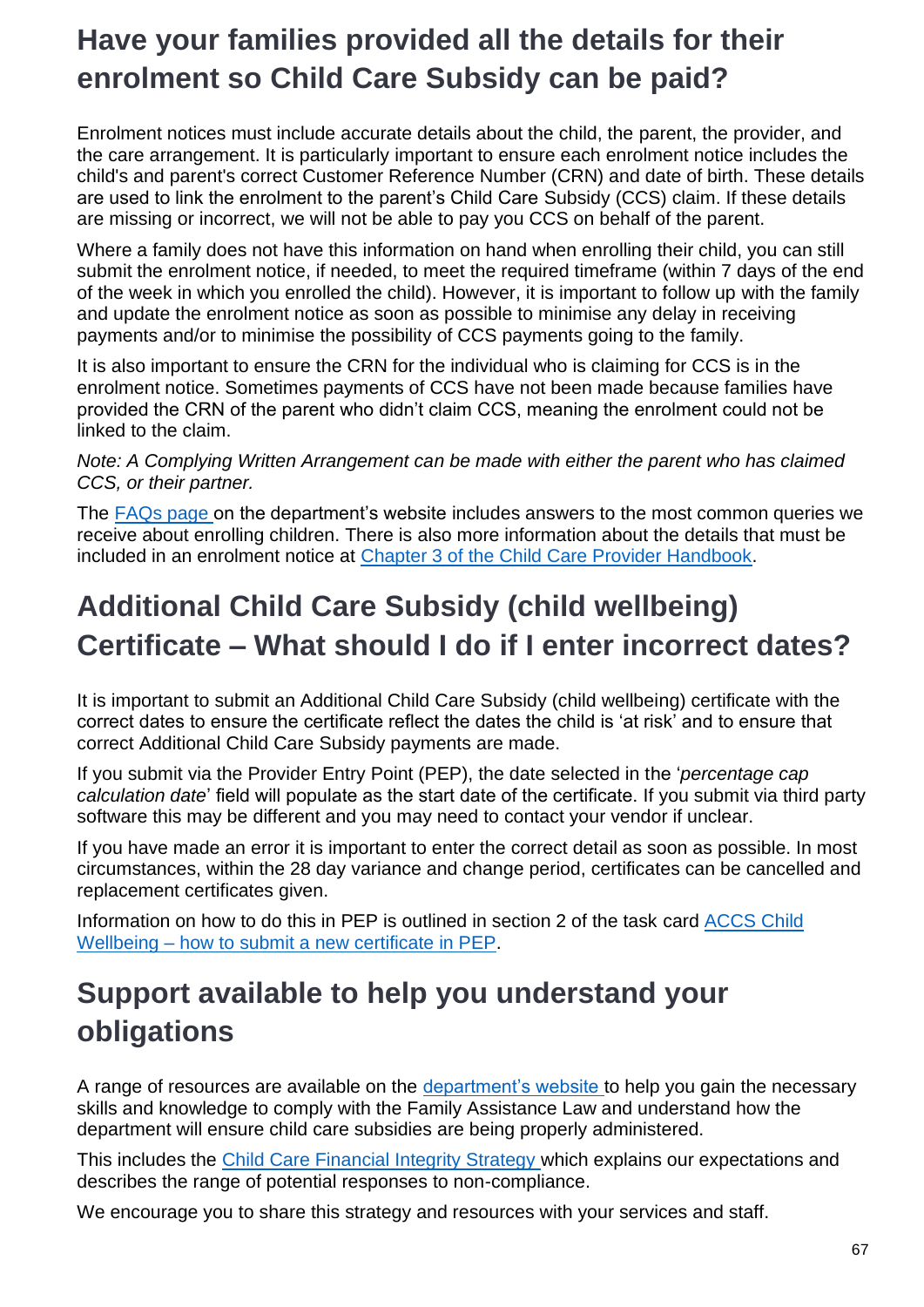More information on the Child Care Financial Integrity Strategy is available by visiting [education.gov.au/financial-integrity.](http://www.education.gov.au/financial-integrity)

# **CCS Helpdesk closed on Monday 10 June - Queen's Birthday**

The CCS Helpdesk will be closed on Monday, 10 June 2019 and reopen at 9:00am (AEST) on Tuesday, 11 June 2019.

Should you require assistance during this period, please refer to the [information resources for](http://www.education.gov.au/new-child-care-package-information-resources-providers)  [providers.](http://www.education.gov.au/new-child-care-package-information-resources-providers)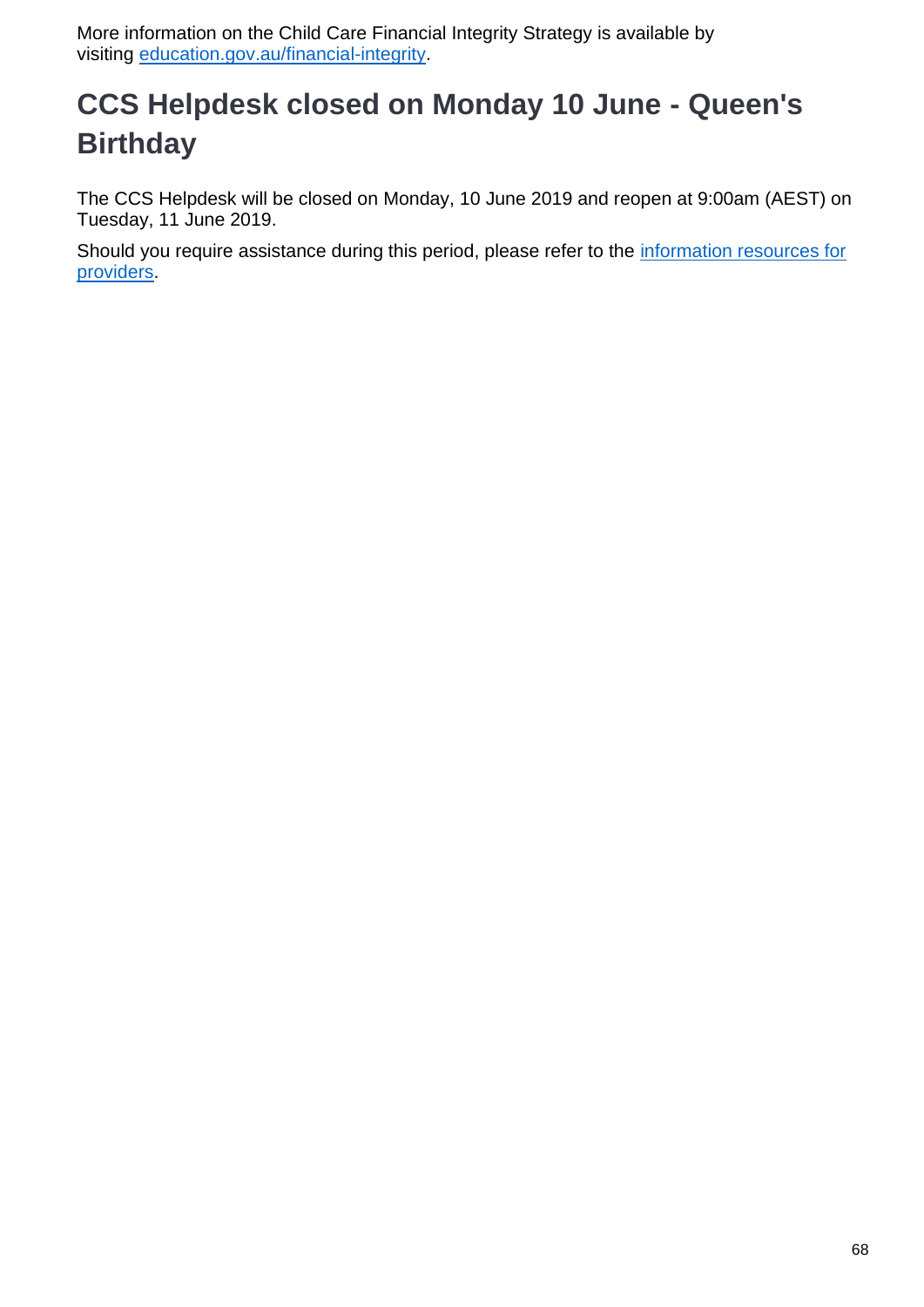### 31 May 2019

# **Check your calendar - it's important to plan ahead when ending enrolments**

If the last day of a child's enrolment falls on a public holiday and your service is closed, the family **is not entitled to Child Care Subsidy (CCS)** – even if you report this day as an absence. This is because under Family Assistance Law, absence days are only recognised for days occurring after services have begun providing care for a child (i.e. after the child physically started attending care), and **before a service permanently ceases providing care for** a child (i.e. before the last day the child physically attends care).

This rule applies to enrolments that cease on reaching the end date entered in the Child Care Subsidy System, as well as those that cease automatically after 8 weeks of non-attendance.

If you report absences on public holidays after the last day a child physically attends the service, any CCS/Additional Child Care Subsidy (ACCS) paid for these absences will be recovered.

If your service is closed on a public holiday that falls on the first day of a child's enrolment (meaning the child is not able to physically attend), this day is also **not** eligible for CCS/ACCS.

If you choose to begin a child's enrolment on a public holiday or include public holidays at the end of the child's enrolment, the family should be informed about any fees they will have to pay, and that they will not be entitled to CCS/ACCS for those days.

# **Additional Child Care Subsidy Webcast and FAQ**

The ACCS 27 March [webcast video](https://www.education.gov.au/videos/accs-child-wellbeing-webcast-information-session-video) is now available on our website and we have updated the [FAQs](https://education.us17.list-manage.com/track/click?u=e11e7c8d748ec85b8de00986c&id=a0b9ac82bb&e=5f4b6423be) based on the questions asked during the webcast.

Further details on ACCS (child wellbeing) can also be found in the [Guide to Additional Child](https://docs.education.gov.au/node/50896)  [Care Subsidy \(child wellbeing\).](https://docs.education.gov.au/node/50896)

# **How do I Apply for Additional Child Care Subsidy (child wellbeing) for Children in Foster Care?**

Children in long-term foster care or emergency care are taken to be 'at risk', with respect to the evidence requirements, for the purposes of ACCS (child wellbeing).

This does not mean that foster carers are automatically eligible for ACCS (child wellbeing). They must still apply for, and be approved for CCS in order to be eligible for ACCS (child wellbeing). The foster carer will need to contact Centrelink to obtain a CRN and have the child linked to them. They will then need to apply for CCS and complete a Complying Written Arrangement with you. To avoid any delays the foster carer should be encouraged to undertake these steps as soon as **they become the primary carer of the child/ren**.

Children in foster care arrangements do **not** 'automatically' get access to ACCS (child wellbeing) - you must follow the same procedure as for other 'at risk' children in order for the additional subsidy to be paid (see page 23 of the [Guide](https://docs.education.gov.au/node/50896) to Additional Child Care Subsidy (child [wellbeing\)\)](https://docs.education.gov.au/node/50896).However you will not need to make a referral to a support agency and the evidence requirements with respect to subsequent determinations will be simplified (see page 27 of the [Guide](https://docs.education.gov.au/node/50896) [to Additional Child Care Subsidy \(child wellbeing\)\)](https://docs.education.gov.au/node/50896).

Sometimes a foster carer may be responsible for the care of two or more children from the same family. In this case, they must take the above steps for each child in their care. Similarly,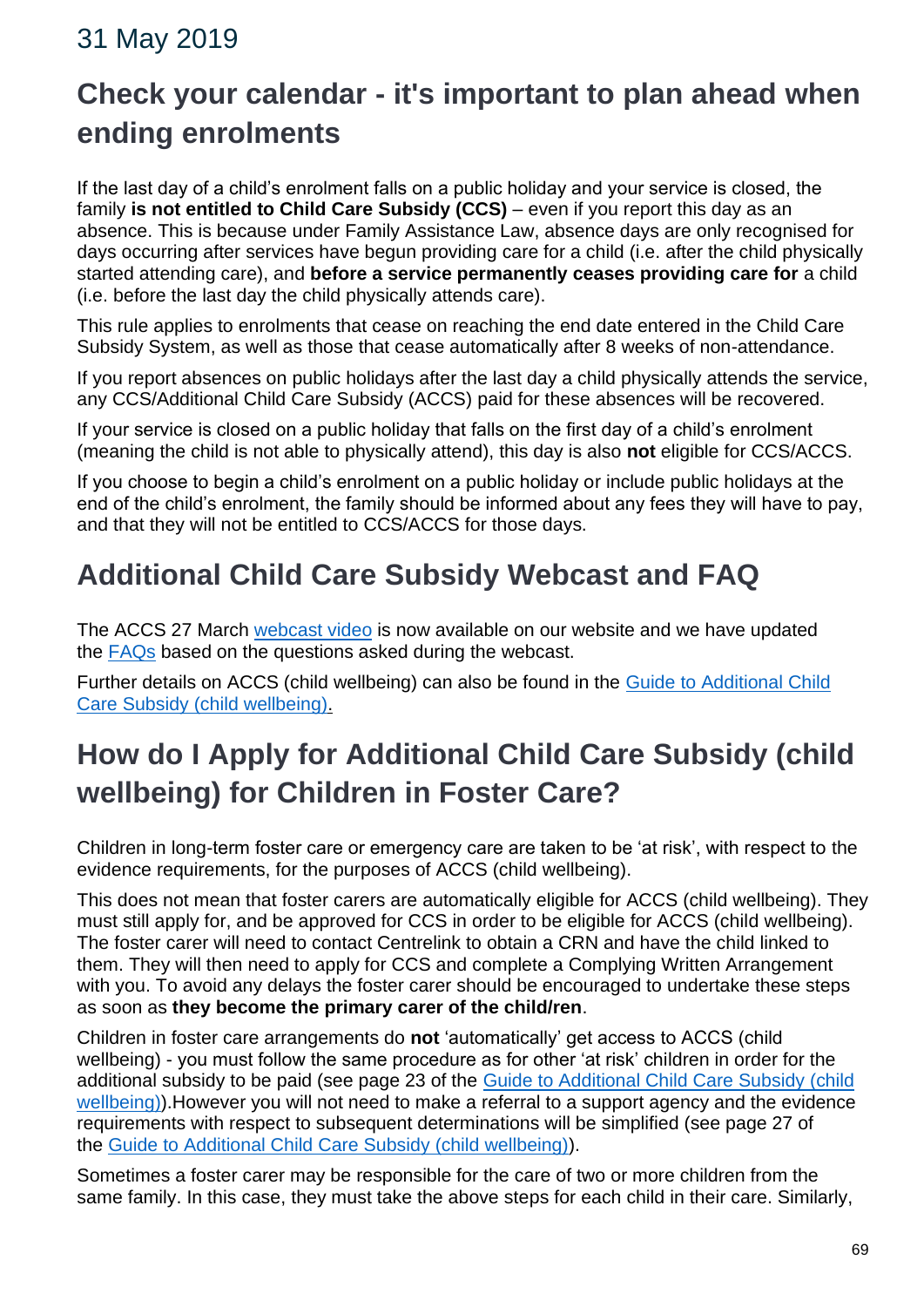you must ensure that you apply for ACCS (child wellbeing) for each child individually through the Provider Entry Point.

If you are welcoming a foster child into your service, please speak with the child protection agency and the foster carer to fully explain the CCS and ACCS application process.

# **Updated Resources Page**

We have updated our [information resources page for providers](https://education.us17.list-manage.com/track/click?u=e11e7c8d748ec85b8de00986c&id=cfe647b6ba&e=5f4b6423be) [w](https://education.us17.list-manage.com/track/click?u=e11e7c8d748ec85b8de00986c&id=cfe647b6ba&e=5f4b6423be)ebpage!

You can find on one page links to numerous online resources including the [Child Care Provider](https://education.us17.list-manage.com/track/click?u=e11e7c8d748ec85b8de00986c&id=4a74b0a214&e=5f4b6423be)  [Handbook,](https://education.us17.list-manage.com/track/click?u=e11e7c8d748ec85b8de00986c&id=4a74b0a214&e=5f4b6423be) [Guide to Additional Child Care Subsidy \(child wellbeing\),](https://docs.education.gov.au/node/50896) factsheets and a collection of our [previous email newsletters!](https://education.us17.list-manage.com/track/click?u=e11e7c8d748ec85b8de00986c&id=5c41212d9e&e=5f4b6423be)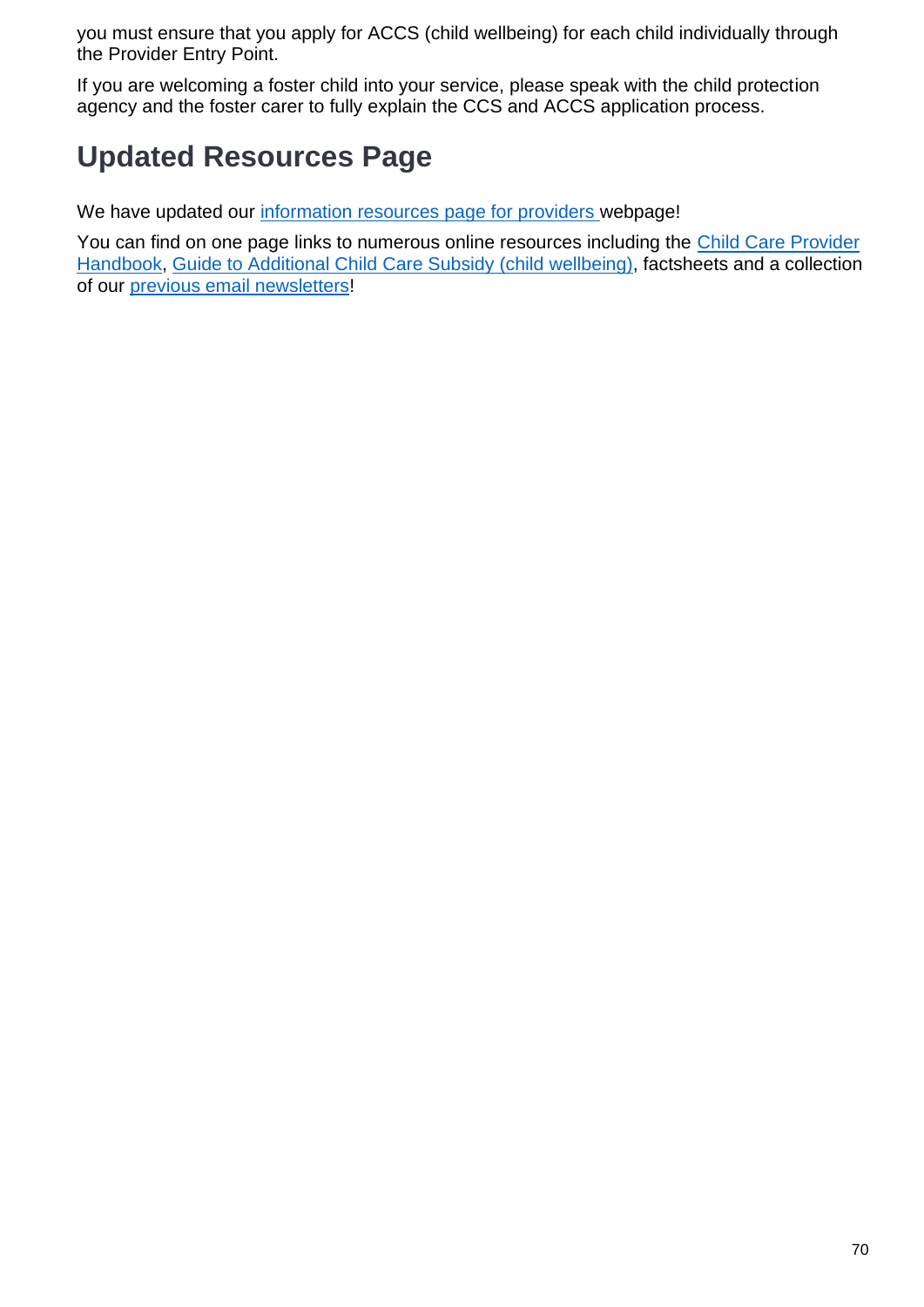### 24 May 2019

# **CCS Helpdesk closed on Monday 27 May – ACT public holiday**

The CCS Helpdesk will be closed on Monday 27 May 2019 and will reopen at 9:00am (AEST) Tuesday 28 May 2019.

Should you require assistance during this period, please refer to the information resources for [providers.](http://www.education.gov.au/new-child-care-package-information-resources-providers)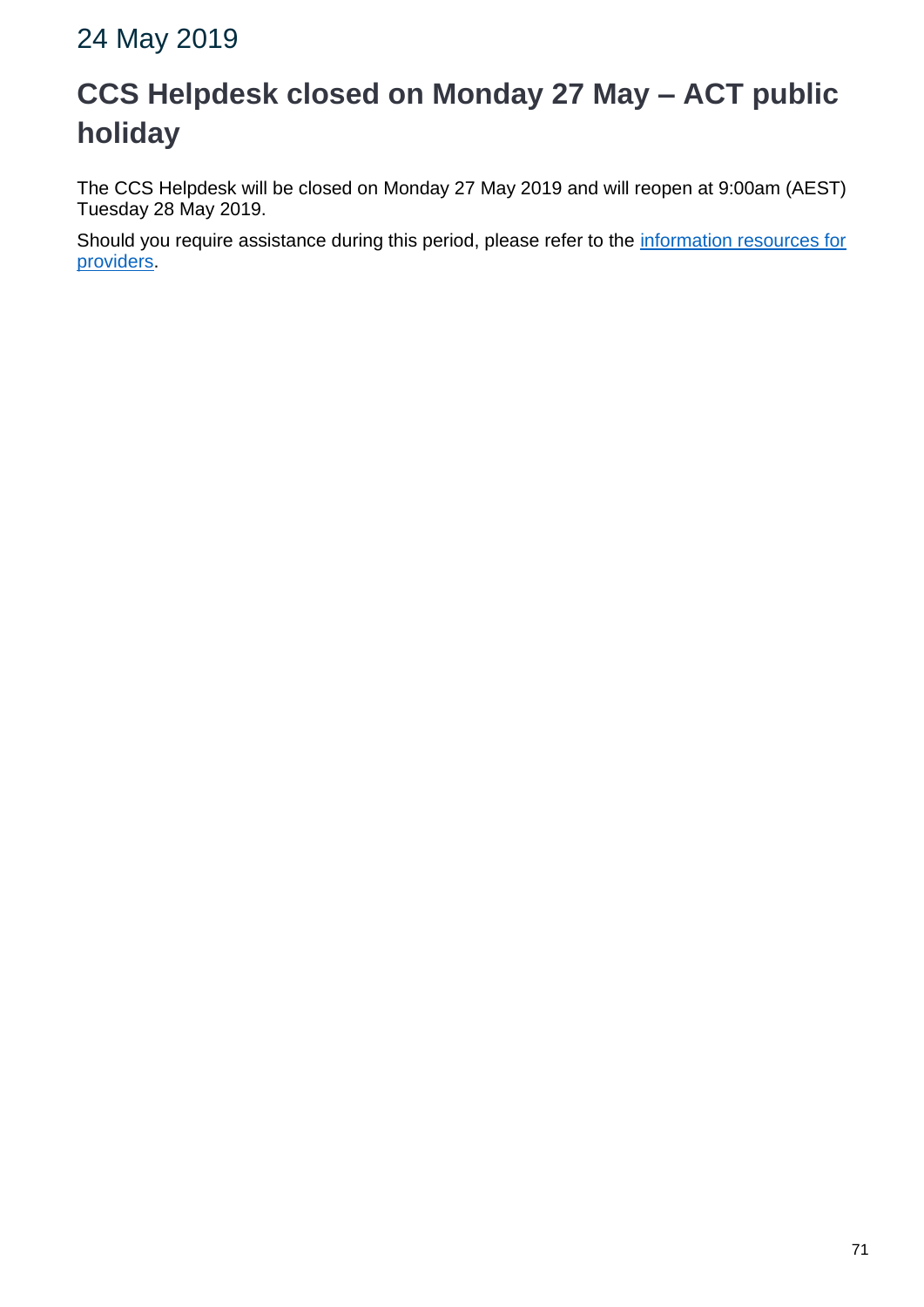### **Child Care Subsidy System maintenance 25 May**

The Department of Human Services will be undertaking scheduled maintenance of their IT systems this weekend. As a result, the Child Care Subsidy System will be unavailable from 10pm (AEST) Saturday, 25 May 2019 until 10am (AEST) Sunday, 26 May 2019.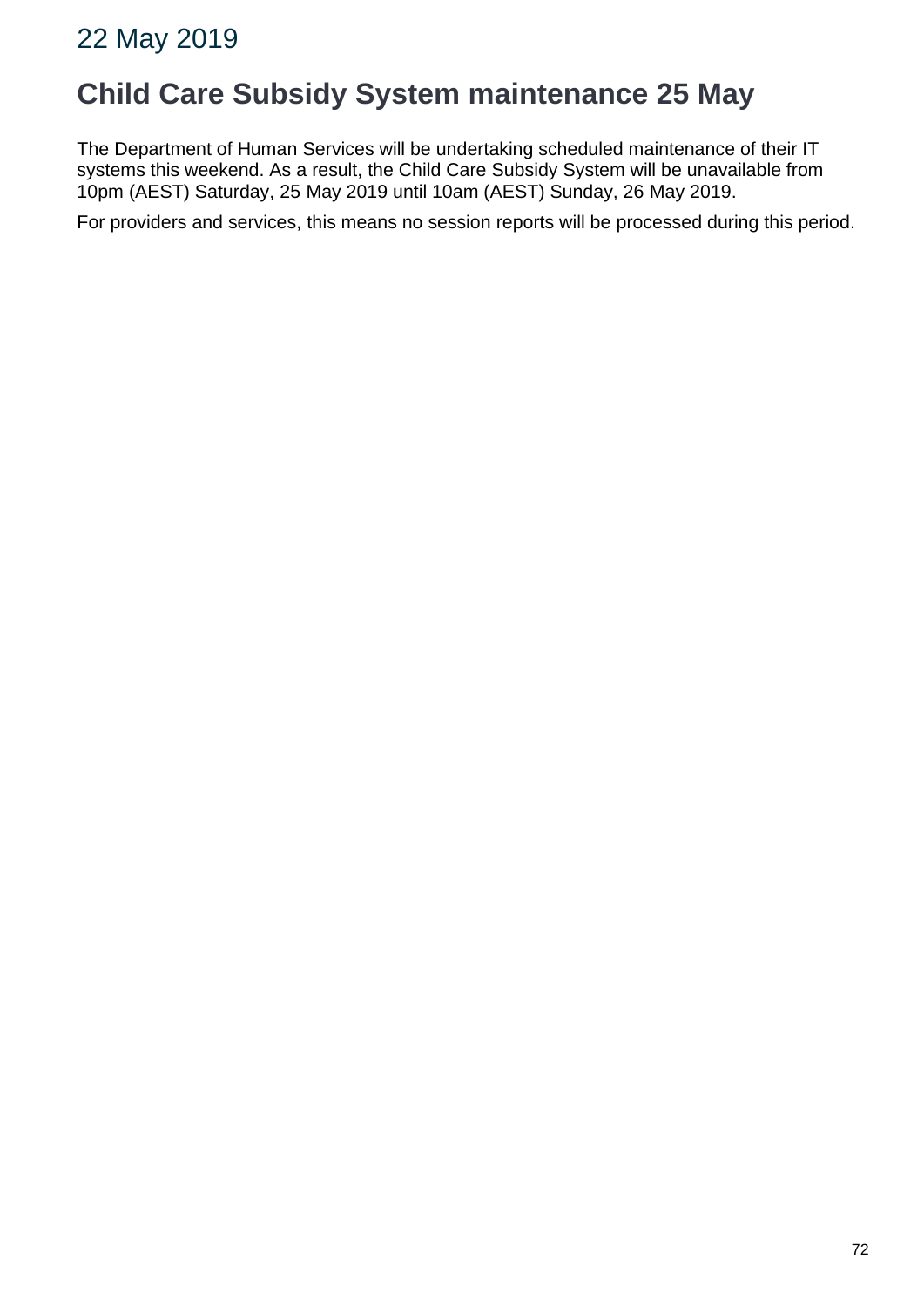## **Additional hours in exceptional circumstances**

Sometimes families who receive assistance through Additional Child Care Subsidy (ACCS) (child wellbeing) face exceptional circumstances where they require more than 100 hours of subsidised care per fortnight. Exceptional circumstances are short-term events such as a family crisis, or other unforeseen circumstances outside the parent's control, where access to child care enables the children to be safely cared for while their parents/carers are otherwise engaged due to the exceptional event.

Please let your families know that if they do require additional hours of child care, they should apply directly for more hours of Child Care Subsidy (which will provide the family with more hours of ACCS (child wellbeing) if they are eligible) by contacting Centrelink*.* Please note that not all unforeseen circumstances are exceptional, and each application will be considered by Centrelink on a case by case basis to determine whether additional hours are warranted.

Providers cannot apply on behalf of the families. It also is important to note that a service's charging practices are not considered an exceptional circumstance, and an exceptional circumstances activity test result would not be approved where a service charges an hourly fee for longer than a 10 hour daily session where actual attendance is less than 100 hours per fortnight.

# **Making a subsequent determination for Additional Child Care Subsidy (ACCS) (child wellbeing)**

If a child in receipt of ACCS (child wellbeing) continues to be at risk beyond the first determination period (for example, up to 13 weeks), you will need to apply for a new subsequent determination. You can do this via your third party software or the Provider Entry Point. Note that you will need to upload new or existing evidence to support any new subsequent determination application.

Please note:

- evidence needs to be less than six months old
- uploading evidence to an existing determination will not trigger a subsequent determination assessment, a new subsequent determination application **must** be lodged.

If the evidence previously provided was a statutory declaration, this cannot be used for a subsequent determination. You should talk to the family (where appropriate) and ask for their assistance to gather further information to support the ongoing subsidy. The family may also provide consent for you to approach other third parties. If the required evidence is not provided, then the application for a subsequent determination will be rejected.

For more information on the evidence requirements refer to the [Guide to ACCS \(child](https://education.us17.list-manage.com/track/click?u=e11e7c8d748ec85b8de00986c&id=8f8ee0dd46&e=5f4b6423be)  [wellbeing\).](https://education.us17.list-manage.com/track/click?u=e11e7c8d748ec85b8de00986c&id=8f8ee0dd46&e=5f4b6423be)

We have also developed a new [factsheet and checklist](https://education.us17.list-manage.com/track/click?u=e11e7c8d748ec85b8de00986c&id=7b2754069d&e=5f4b6423be) to help providers gain relevant evidence from third parties in support of an ACCS (child wellbeing) application for a determination.

## **What you need when contacting the CCS Helpdesk**

Our CCS Helpdesk operators are available to take your calls from 9:00am to 5:00pm Australian Eastern Standard Time, Monday to Friday (except ACT and national public holidays).

So that we can provide a faster service, you need to: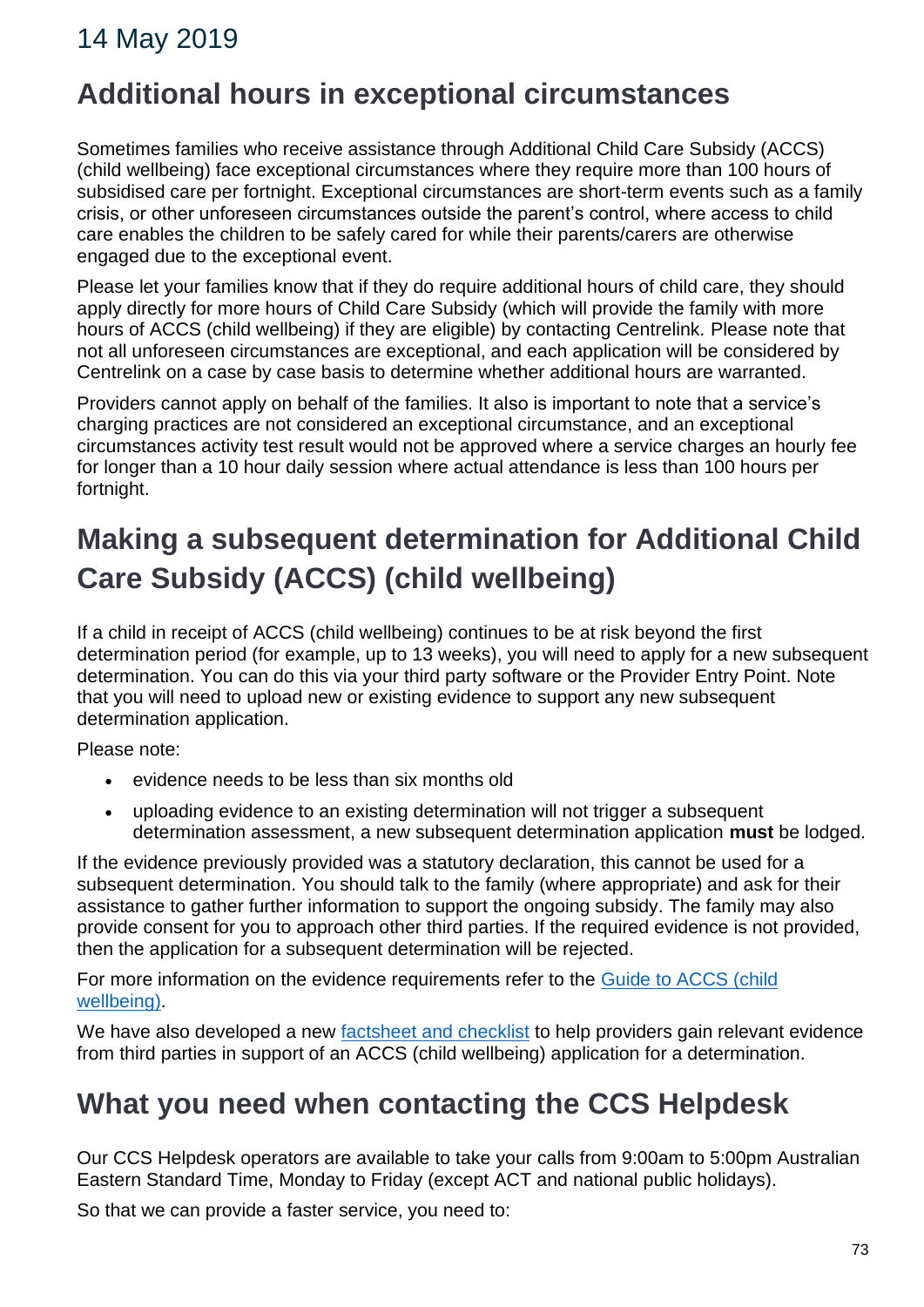- have your **Service ID** ready to provide to our operators for authorisation verification, and
- be an **authorised contact** for their service.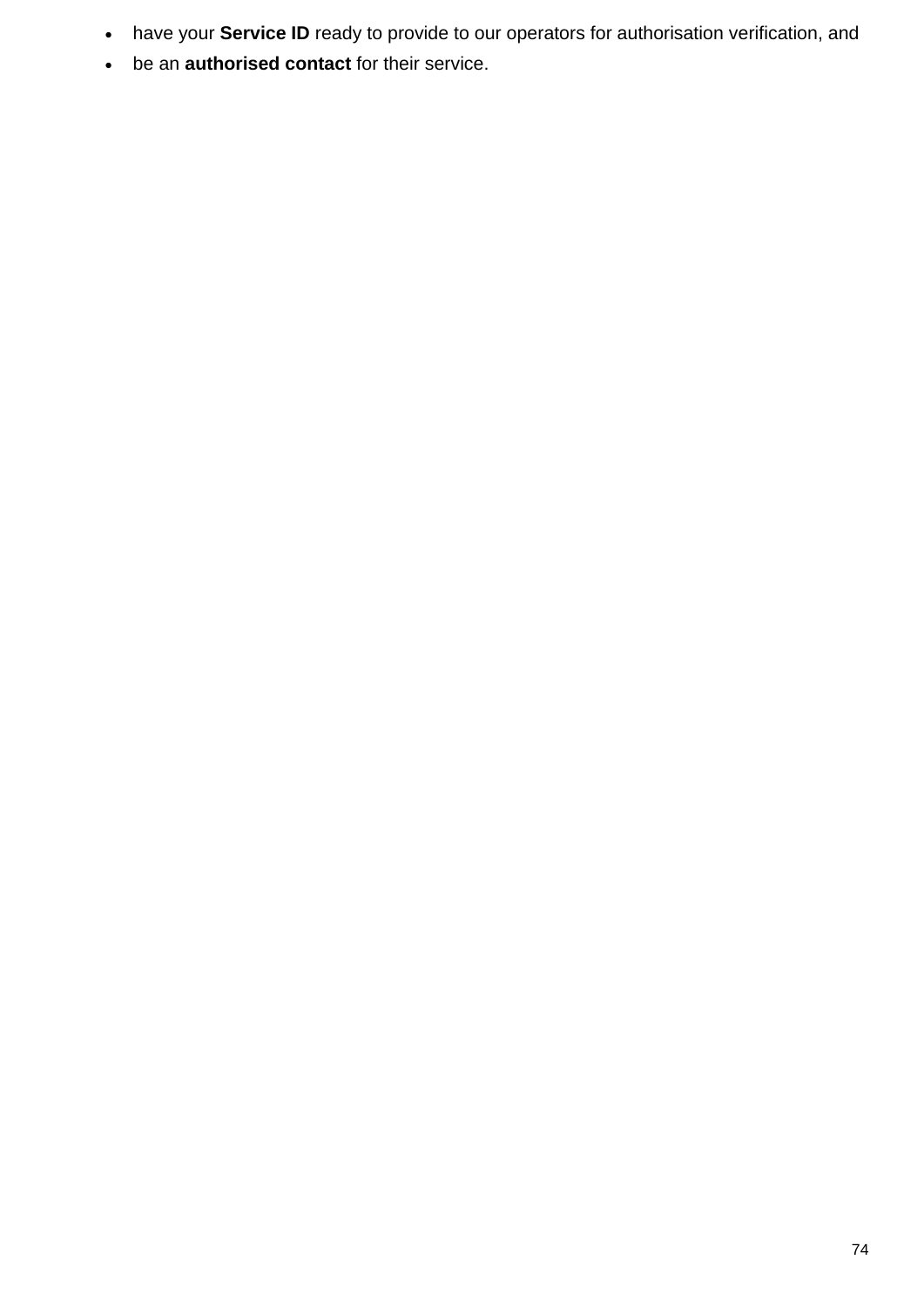### 8 May 2019

# **Updated Additional Child Care Subsidy FAQs**

The Additional Child Care Subsidy [FAQs](https://www.education.gov.au/new-child-care-package-frequently-asked-questions#Additional-Child-Care-Subsidy) cover important topics and have been updated to include additional information in response to questions that were asked during the recent webinar. We will continue to update and add information as necessary.

# **Checklist for third parties providing evidence – Additional Child Care Subsidy (child wellbeing) application**

We have developed a new [factsheet and checklist](https://docs.education.gov.au/node/52866) to help providers gain relevant evidence from third parties in support of an Additional Child Care Subsidy (child wellbeing) application for a determination.

## **2019 NQF Review – Have Your Say**

The National Quality Framework (NQF) Review is currently underway and aims to ensure that the NQF is current, fit-for-purpose and implemented through best practice regulation. Your feedback is sought to inform government decision making on the future of quality education and care in Australia.

The [NQF Review website](http://www.nqfreview.com.au/) is now live. On the NQF Review website you will find further information about the review including the NQF Review [Issues Paper,](https://www.nqfreview.com.au/44855/documents/102547) an [online](https://www.nqfreview.com.au/take-survey-now)  [survey,](https://www.nqfreview.com.au/take-survey-now) [FAQs](https://www.nqfreview.com.au/about-nqf-review/faqs) and you can register to [attend a consultation session](https://www.nqfreview.com.au/attend-a-consultation) in your state or territory. Consultation sessions are occurring across Australia during May and June 2019. If you can't attend a consultation session you still have the opportunity to have your say online.

Visit [www.nqfreview.com.au](http://www.nqfreview.com.au/) and Have Your Say now.

# **Updated Resources Page**

We have updated our [information resources page for providers](https://www.education.gov.au/new-child-care-package-information-resources-providers) webpage! You can find on one page links to numerous online resources including the [Child Care Provider Handbook,](https://www.education.gov.au/child-care-provider-handbook) [ACCS](https://www.education.gov.au/accs-child-wellbeing-guide)  [Guide \(child wellbeing\),](https://www.education.gov.au/accs-child-wellbeing-guide) [FAQs,](https://www.education.gov.au/new-child-care-package-frequently-asked-questions) factsheets and a collection of our [previous email newsletters.](https://docs.education.gov.au/node/52846)

# **Child Care Subsidy System maintenance 11 May**

The Department of Human Services will be undertaking scheduled maintenance of their IT systems this weekend. As a result, the Child Care Subsidy System will be unavailable from 10pm (AEST) Saturday, 11 May 2019 until 10am (AEST) Sunday, 12 May 2019.

For providers and services, this means no session reports will be processed during this period.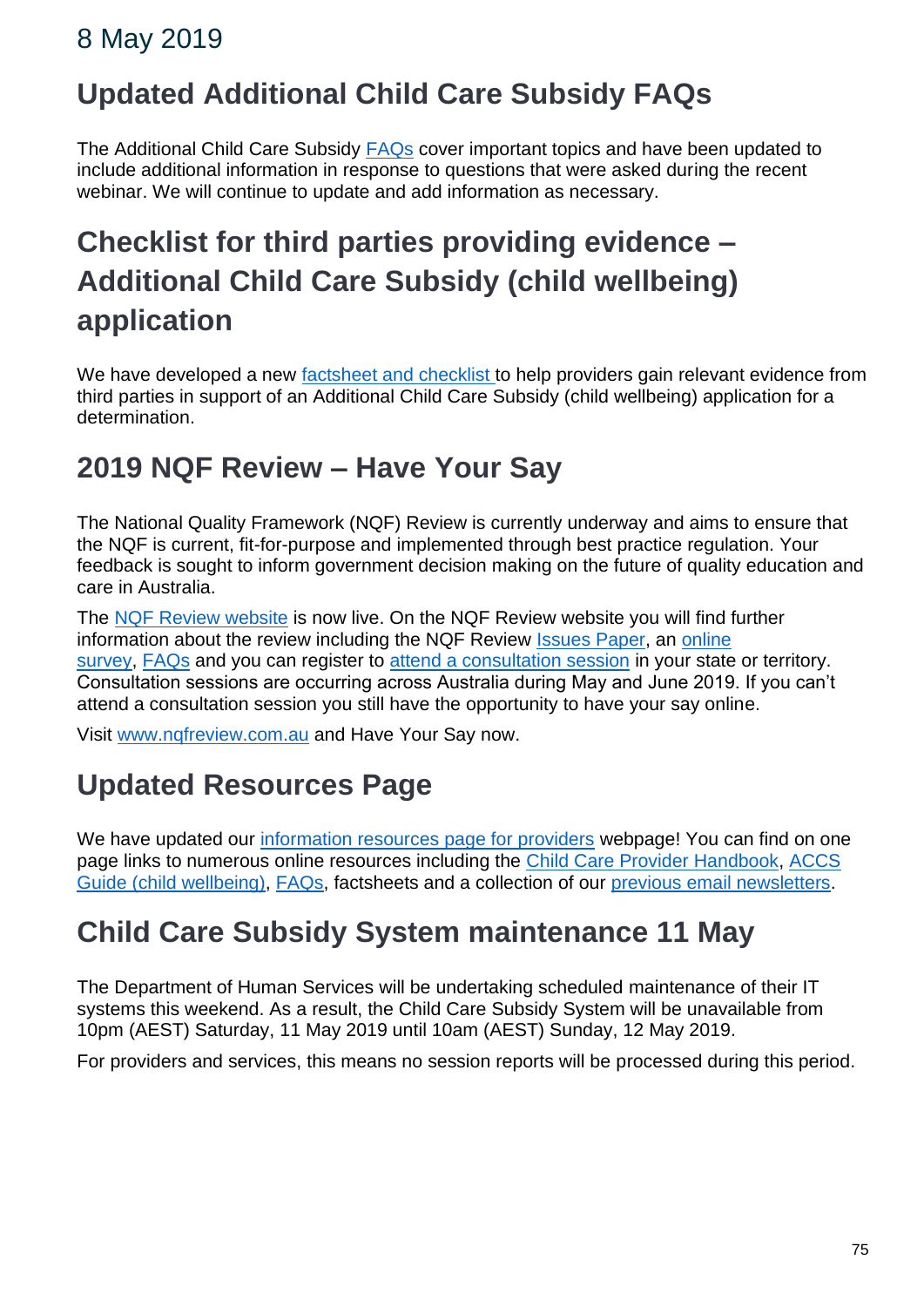## 3 May 2019

# **CCS eligibility and receiving Additional Child Care Subsidy (child wellbeing)**

In order for someone to be eligible for Additional Child Care Subsidy (child wellbeing), they must first apply and be eligible for Child Care Subsidy (CCS).

Where possible, providers should encourage parents or carers to lodge their CCS claim before enrolling their child, or where this has not occurred, as soon as possible. This is because CCS claims can only be granted from the first Monday of a CCS fortnight that is not more than 28 days before the claim was made.

Please be aware, if a child is enrolled and starts attending care before the individual lodges a CCS application with the Department of Human Services, there may be sessions of care where CCS/ACCS is not payable.

For further information please see [Additional Child Care Subsidy \(child wellbeing\).](https://docs.education.gov.au/node/50756)

# **When Child Care Subsidy cannot be claimed for Family Day Care**

Family Day Care educators and their partners are not entitled to receive CCS for their own child's session of care if, on that same day, the educator or their partner provides care in an approved Family Day Care service, **unless specified circumstances apply.** This change came into effect in October 2015 with the intent to end 'child swapping'.

The specified circumstances are where:

- the child has been diagnosed as having a disability, or is undergoing continuous assessment of disability (via the Inclusion Support Programme)
- the child lives in a remote or very remote area within Australia
- the Family Day Care educator is required to work for at least two hours on the same day (other than for an approved Family Day Care service)
- the Family Day Care educator is required to attend particular education or training.

The specified circumstances do not apply unless documentary evidence has been provided to the Family Day Care service within the required timeframes. Providers must keep a copy of the evidence and record the information in the *register of specified circumstances* (see example [here\)](https://docs.education.gov.au/node/51101). This must be kept for a minimum period of seven years (starting at the end of the financial year in which the care, to which the information or event relates, was provided) and provided to the Department of Education and Training on request.

The register must be updated within 14 days after the end of each week in which care was provided. It must include the name of parent, name of educator, PRODA ID, child's name and CRN, enrolment ID for child, and service ID.

For further information please see [Information on Child Swapping.](https://www.education.gov.au/child-swapping)

# **Child Care Subsidy System maintenance 4 May**

The Department of Human Services will be undertaking scheduled maintenance of their IT systems on 4 May. As a result, the Child Care Subsidy System will be unavailable from 10pm (AEST) Saturday, 4 May 2019 until 10am (AEST) Sunday, 5 May 2019.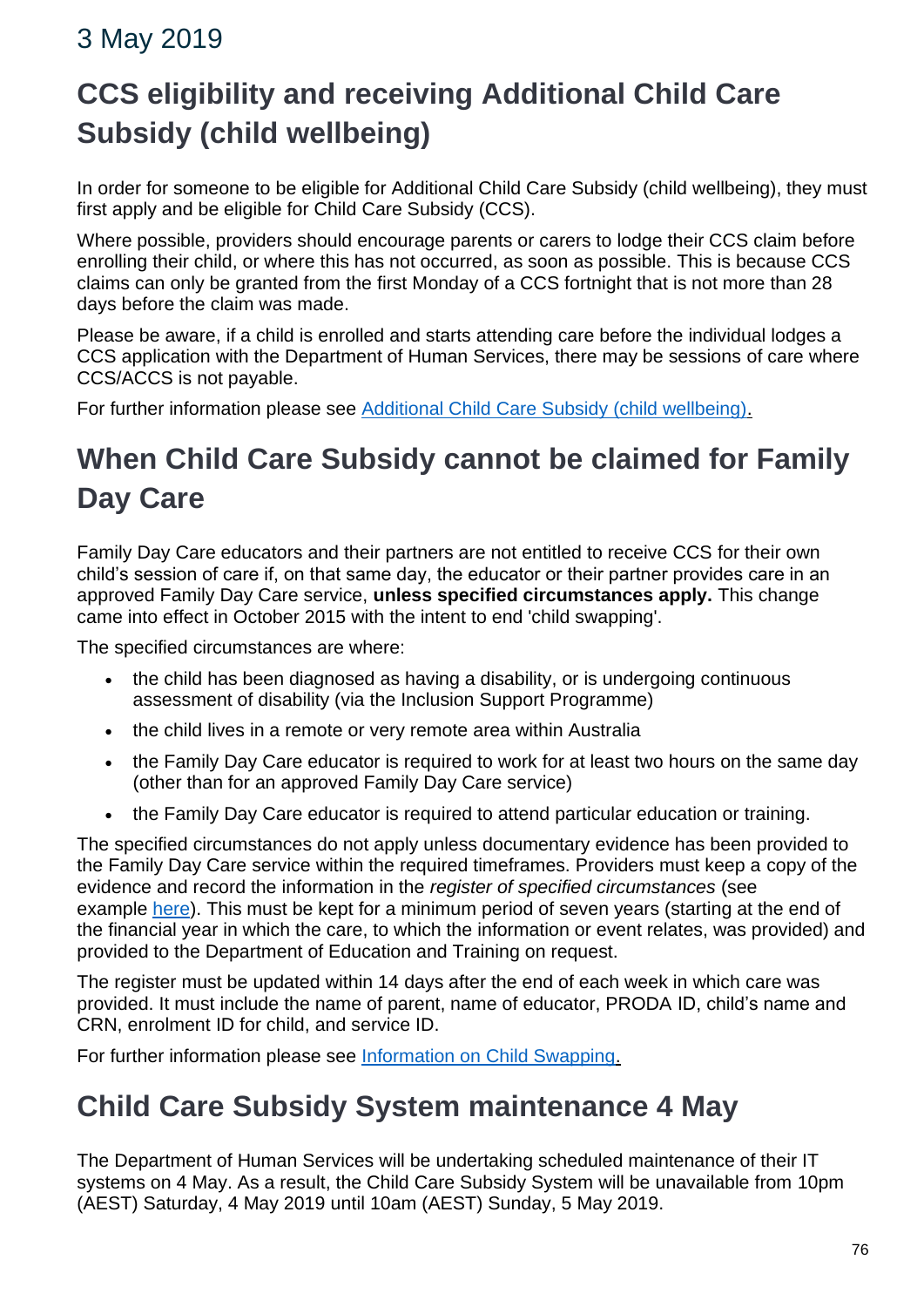For providers and services, this means no session reports will be processed during this period.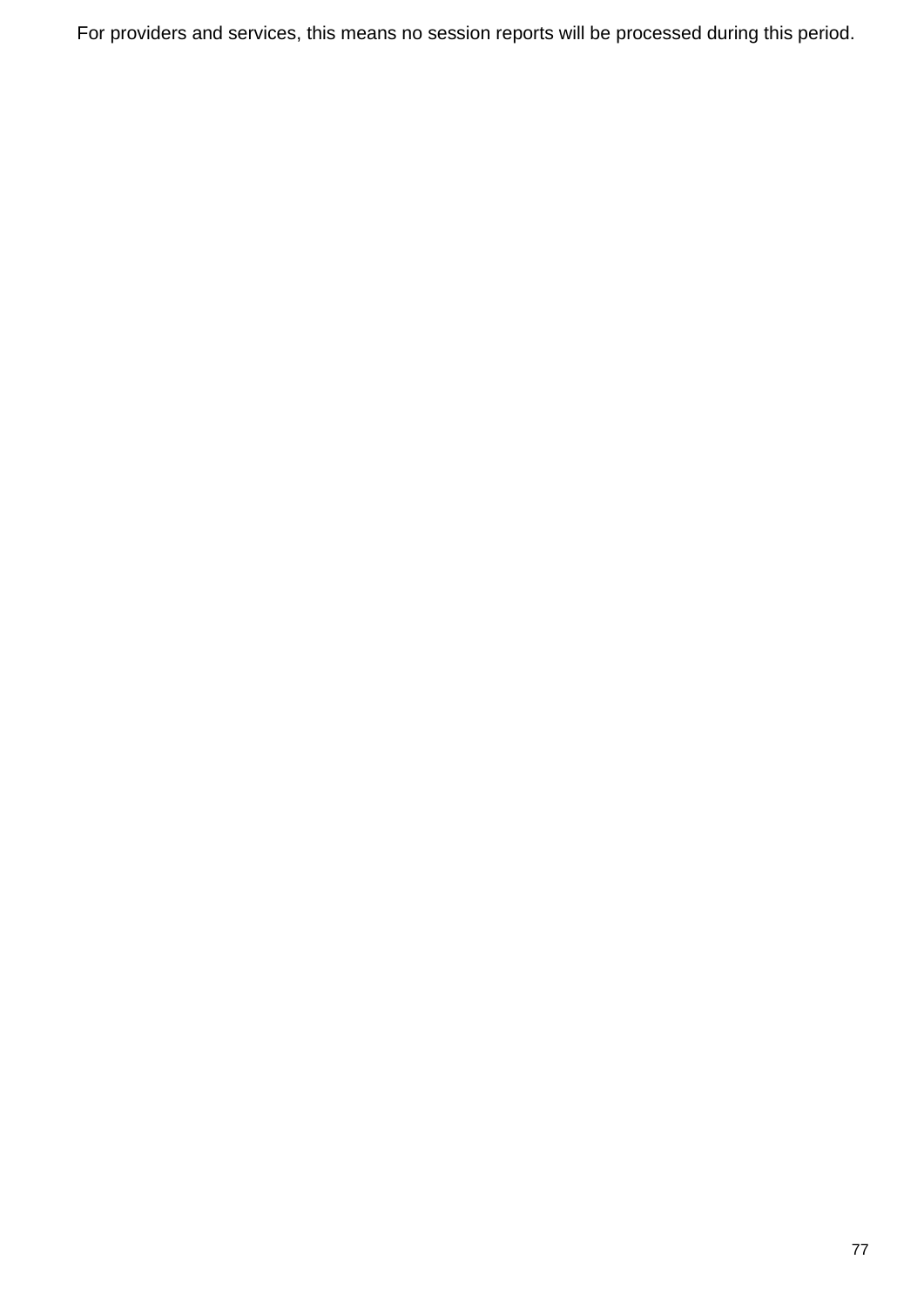# **Common provider queries**

It's been a busy start to the year and we have received a lot of questions through the CCS Helpdesk and through the Implementation and Transition Reference Group, which is a representative group of key early learning and child care stakeholders. Most of the queries are related to the new administrative requirements, particularly for Additional Child Care Subsidy (child wellbeing) and when Child Care Subsidy payment adjustments are made. To help you find information on the most common queries, we have included links below to resources, including recent communications we have sent out:

- 8 week rule auto cessation of enrolment (Email [16 April and 18 March 2019\)](https://docs.education.gov.au/node/52846)
- Re-enrolling children after 8 weeks of continuous absence (Email [16 April 2019\)](https://docs.education.gov.au/node/52846)
- [Additional Child Care Subsidy \(child wellbeing\)](https://www.education.gov.au/accs-child-wellbeing-guide) particularly certificates and determinations (Email – [27 February and 6 February 2019\)](https://docs.education.gov.au/node/52846)
	- o New [FAQs](https://www.education.gov.au/new-child-care-package-frequently-asked-questions#Additional-Child-Care-Subsidy)
	- o [Additional Child Care Subsidy \(child wellbeing\) webcast](https://docs.education.gov.au/node/52831)
- [When money is paid directly to parents instead of providers](https://docs.education.gov.au/node/52851)
- [Absences at the beginning and end of an enrolment](https://docs.education.gov.au/node/50736) (Email [12 April 2019 and 25 March](https://docs.education.gov.au/node/52846)  [2019\)](https://docs.education.gov.au/node/52846)
- [Immunisation](https://docs.education.gov.au/node/50721) requirements
- Non-payment of Child Care Subsidy [due to not including important information](https://www.education.gov.au/child-care-provider-handbook/enrolment-process) (e.g. child's DOB) in enrolment notices or providing incorrect start dates on enrolments
- [Activity test Preschool exemption](https://docs.education.gov.au/node/50936) (Email [21 February 2019\)](https://docs.education.gov.au/node/52846)
- [Activity test exemptions](https://docs.education.gov.au/node/52521) (Email [10 April 2019\)](https://docs.education.gov.au/node/52846)
- A reminder to submit [enrolment notices](https://www.education.gov.au/new-child-care-package-frequently-asked-questions#Enrolling-Children) (Email [16 April and 18 March 2019\)](https://docs.education.gov.au/node/52846).

There are a small number of other enquiries that we are still looking at and we will continue to work with our partners, including our colleagues at the Department of Human Services to have more information on those soon.

You may have noticed however we have been sending out email newsletters more often in the last month as we try and respond to feedback and answer your queries. We will continue to send out regular communications with further information and will also be updating our online [factsheets](https://www.education.gov.au/new-child-care-package-information-resources-providers) and [FAQs,](https://www.education.gov.au/new-child-care-package-frequently-asked-questions) developing mini videos, as well as uploading our previous [email](https://docs.education.gov.au/node/52846)  [newsletters.](https://docs.education.gov.au/node/52846)

If you have queries about the child care package, we encourage you to look at the numerous online resources that are available on the [website,](https://www.education.gov.au/child-care-providers) including the [handbook,](https://www.education.gov.au/child-care-provider-handbook) [factsheets](https://www.education.gov.au/new-child-care-package-information-resources-providers) and [FAQs.](https://www.education.gov.au/new-child-care-package-frequently-asked-questions) We also encourage you to [subscribe](https://education.us17.list-manage.com/subscribe?u=e11e7c8d748ec85b8de00986c&id=e6668f2d2e) to our email [newsletters](https://docs.education.gov.au/node/52846) and to follow us on [Facebook](https://www.facebook.com/AusGovEducation/) and [Twitter](https://twitter.com/Eduspokesperson) to receive up-to-date information.

## **Payment to provider or parent?**

Under the child care package, the vast majority of Child Care Subsidy and Additional Child Care Subsidy payments is made directly to providers to pass on to parents as a fee reduction.

In some circumstances, depending on the sequence in which parents claim subsidy and their eligibility and entitlement is assessed, and providers enrol children and submit session reports, backdated payments may be made directly to parents.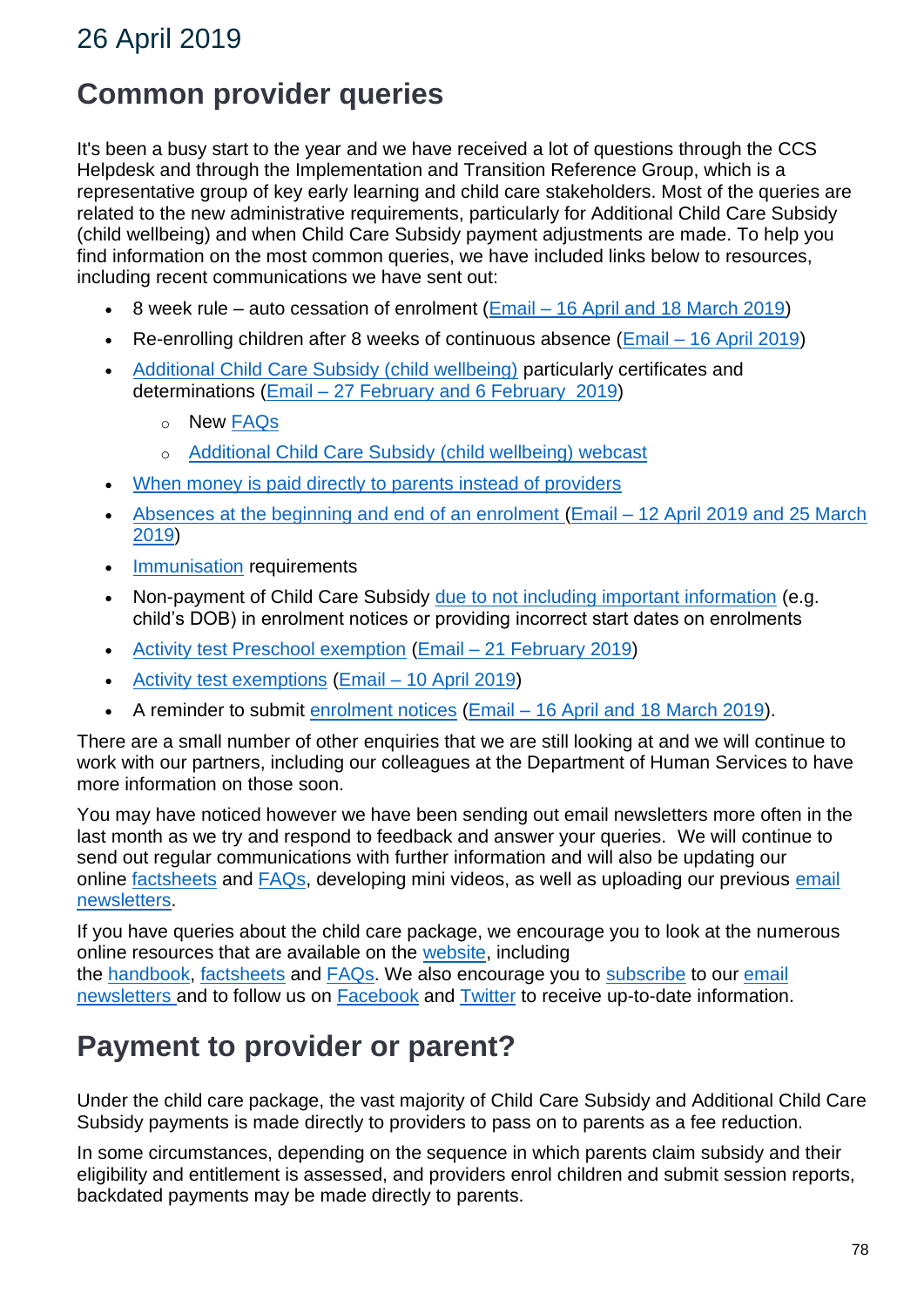It is important you understand how this works and how it intersects with your fee charging practices

Click [here](https://docs.education.gov.au/node/52851) for more information.

## **Previous email newsletters now on website**

You can now access previous email newsletters from 1 February 2019 onwards [here!](https://docs.education.gov.au/node/52846) If you would like to receive future email newsletters please subscribe [here](https://education.us17.list-manage.com/subscribe?u=e11e7c8d748ec85b8de00986c&id=e6668f2d2e)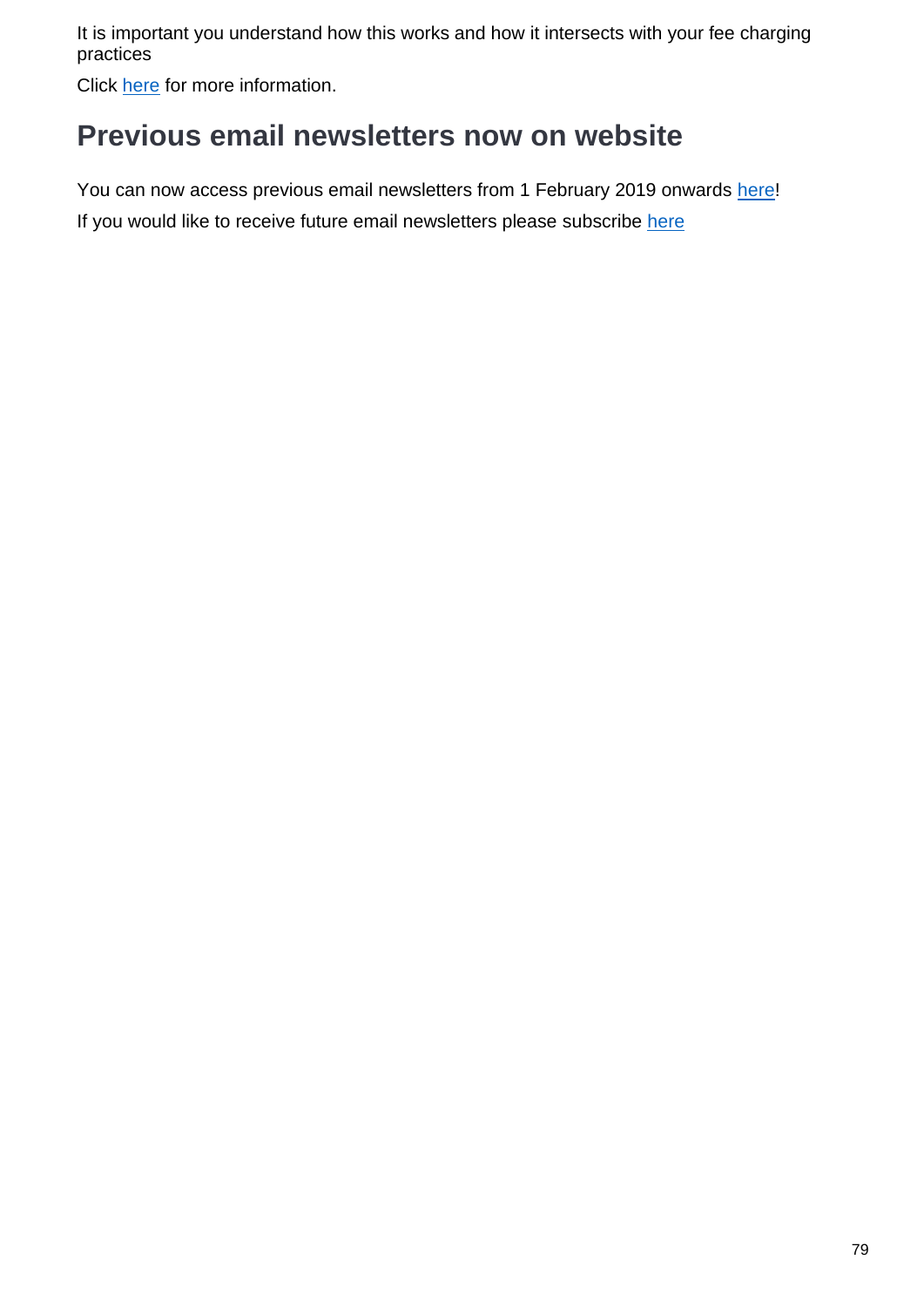## **Re-enrolment - 8 week rule (ceasing enrolments)**

You may notice that some children's enrolments have been ceased by the Child Care Subsidy System. This is because under the Child Care Subsidy, a child ceases to be enrolled if eight continuous weeks pass without the child attending a session of care at the service.

Where this occurs, subsidy amounts will be automatically recovered from providers for any reported absences after a child last physically attends a session of care. When the enrolment ceases, these absences are not eligible for Child Care Subsidy.

Where a child has been absent for several weeks but returns to care before the end of the eighth week, you should submit the session report before the end of that week. In other words, if after a long absence the child returns to care in the eighth week, submit the session report with the attendance in the eighth week (before 9pm (AEST) Sunday of that week). This will avoid the enrolment ceasing.

Where you believe a child may be absent for a lengthy period of time, it is recommended you have a discussion with the family as early as possible to confirm fee charging arrangements. If a long absence is likely or planned, the family may prefer to end the enrolment and re-enrol the child when physical attendance recommences.

If children are returning to care with your service, remember to re-enrol them. Please do not ask families to contact Centrelink about ceased enrolments in these cases. Once you re-enrol the children, parents can log on to their myGov account and confirm the new enrolment themselves.

For more information on enrolments see the department's **FAQs** page.

### **Reminder - support your families to receive the correct Child Care Subsidy**

The Department of Human Services is communicating with families to encourage them to review their income to make sure they are receiving the correct Child Care Subsidy percentage.

We would greatly appreciate your assistance to remind families about the importance of keeping their details accurate and up to date.

The easiest way for families to update their (and their partner's) income estimate is by using their Centrelink online account through myGov, or the Express Plus Centrelink app.

For more information, families can visit [here.](https://www.humanservices.gov.au/individuals/services/centrelink/child-care-subsidy/how-much-you-can-get/your-income-can-affect-it/your-family-income-estimate)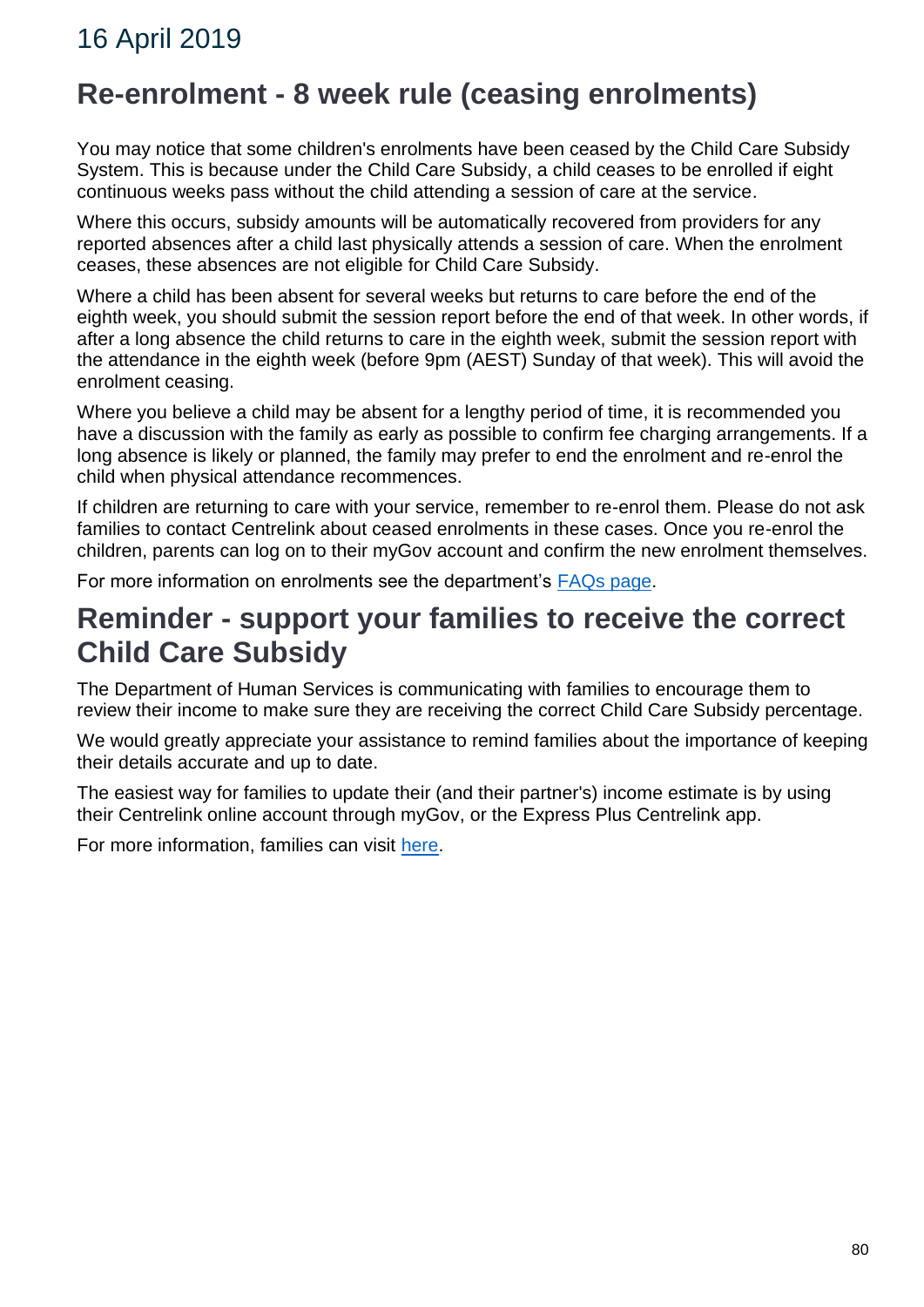# **Easter and Anzac Day Public Holidays affects the timing of Child Care Subsidy payments**

Due to Easter and Anzac Day public holidays (Friday 19 April, Monday 22 April and Thursday 25 April) **providers may experience short delays in receiving payments**.

The Department expects payment processing will return to normal from Friday 26 April 2019.

## **Child Care Subsidy System and myGov maintenance over the Easter period**

The Department of Human Services will be undertaking scheduled maintenance of their IT systems over the Easter period. As a result, the Child Care Subsidy System will be unavailable from 11:00pm (AEST) Thursday 18 April 2019 until 12:00pm (AEST) Monday 22 April 2019.

For providers and services this means during the scheduled maintenance period **no session reports will be processed**.

# **CCS Helpdesk closed on Good Friday, Easter Monday and Anzac Day**

The CCS Helpdesk will be closed on Friday 19 April 2019 and will reopen at 9:00am (AEST) Tuesday 23 April 2019.

It will also be closed on Thursday 25 April 2019 and will reopen at 9:00am (AEST) Friday 26 April 2019.

Should you require assistance during this period, please refer to the [www.education.gov.au/new-child-care-package-information-resources-providers](https://www.education.gov.au/new-child-care-package-information-resources-providers)

# **Which days can I report as absences?**

| Day             | <b>Date</b>            | <b>Status</b>                                       | Can CCS be paid for an initial absence on<br>this day?                                      |
|-----------------|------------------------|-----------------------------------------------------|---------------------------------------------------------------------------------------------|
| <b>Friday</b>   | 19 <sup>th</sup> April | Closed for public<br>holiday                        | Yes, if the child would have normally have<br>attended on this day and if fees are charged. |
| <b>Saturday</b> | 20 <sup>th</sup> April | Closed<br><b>or</b><br>Closed for public<br>holiday | No (note information below)                                                                 |
|                 |                        |                                                     | Yes, if the child would normally have attended<br>on this day and if fees are charged.      |
| <b>Sunday</b>   | 21 <sup>st</sup> April | Closed<br><b>or</b><br>Closed for public<br>holiday | No (note information below)                                                                 |
|                 |                        |                                                     | Yes, if the child would normally have attended<br>on this day and if fees are charged.      |
| <b>Monday</b>   | 22 <sup>nd</sup> April | Closed for public<br>holiday                        | Yes, if the child would normally have attended<br>on this day and if fees are charged.      |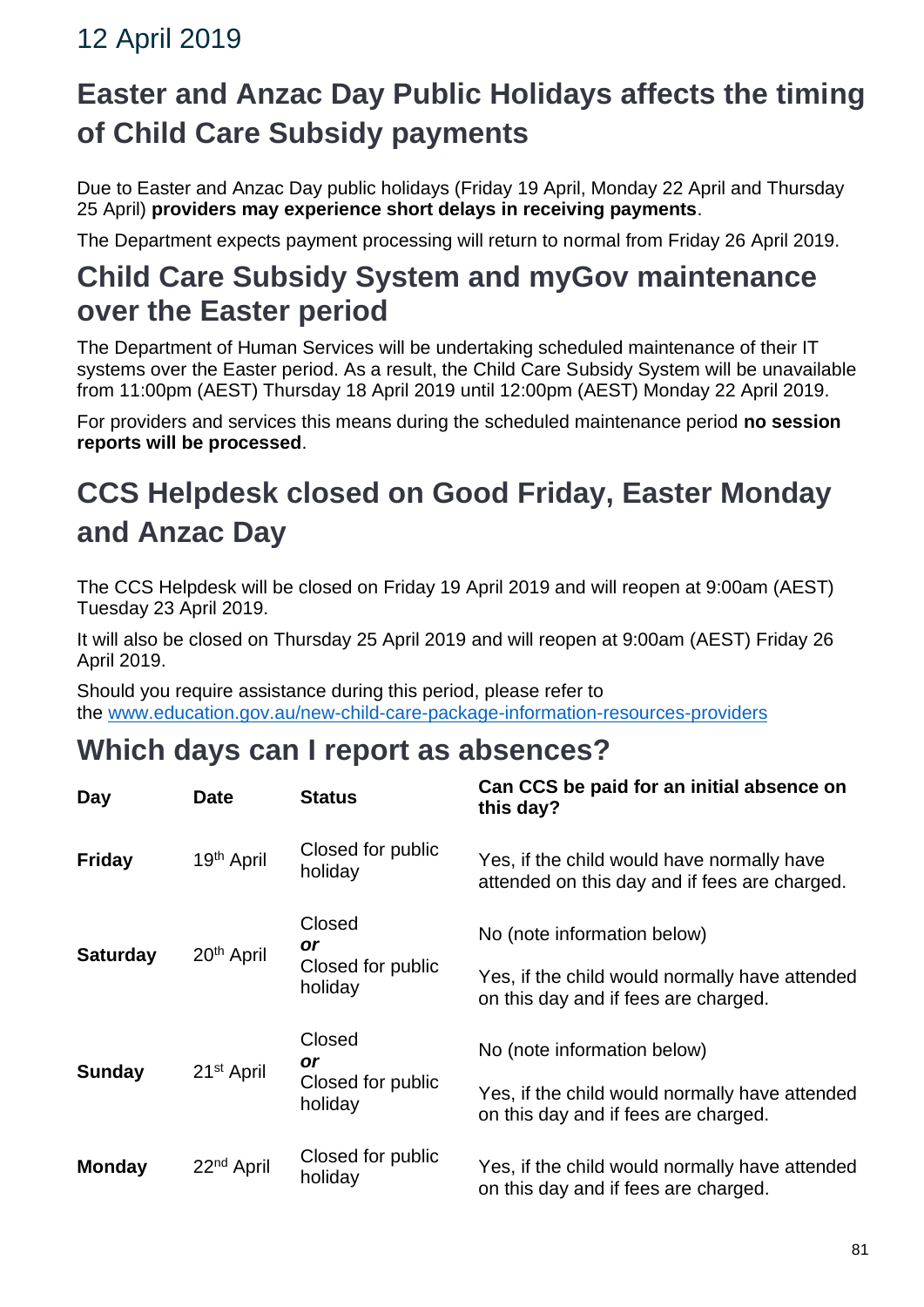### **Important reminder about Additional Absences and public holidays**

If you normally operate for 7 days a week and are closed for the Easter period, you can report an 'Initial Absence' for a public holiday (National or State/Territory) if the child would normally have attended on any of these days and fees are charged. However, **a public holiday is not an 'Additional Absence' reason.** A child is only eligible for Additional Absences on a public holiday if all of the following conditions apply:

- the 42 initial absences have been used
- it is a day the child normally attends care
- you have charged an individual a fee for the care
- one of the Additional Absence reasons applies (for example, sickness) and
- there is written evidence to support the Additional Absence reason (for example, a medical certificate).

It is also important to note that if a child is ceasing care at your service and their last day is before the enrolment ceases on one of the upcoming public holidays where your service will not be open, and an absence is reported for the child, the family is **not entitled to Child Care Subsidy**. Under Family Assistance Law, if a provider submits absences after a child's last day of physical attendance, any Child Care Subsidy/Additional Child Care Subsidy paid for these absences will be recovered.

This applies to enrolment notices which are automatically ceased by the Child Care Subsidy System, or where the provider ceases an enrolment notice by updating it with an arrangement end date. Services will then need to pursue recovery of full fees from families.

It is important that both providers and families are aware of this legislative requirement and the financial consequences. It is a business decision for each child care provider whether or not they charge families full fees for sessions of care before or after a child commences and ceases care.

A factsheet on absences is available at [www.education.gov.au/new-child-care-package](https://www.education.gov.au/new-child-care-package-information-resources-providers)[information-resources-providers](https://www.education.gov.au/new-child-care-package-information-resources-providers)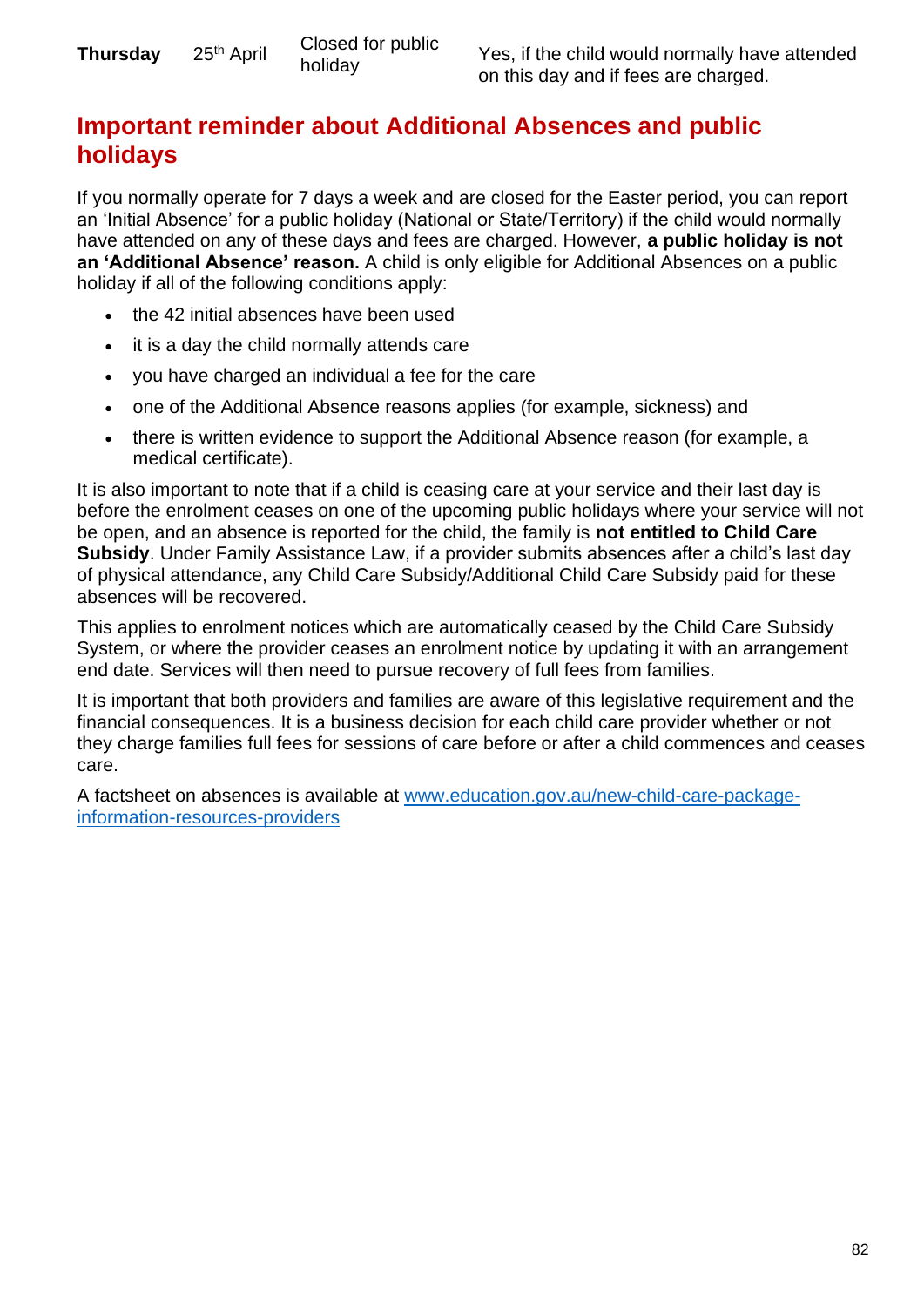# **Helping families to understand activity test exemptions and how volunteering and irregular work hours count towards the activity test**

### **Exemptions**

Where a family does not meet the activity test requirements they may, depending on their circumstances, be eligible for an exemption. In most cases, if they are eligible for an exemption, they are entitled to 100 hours of subsidised care per fortnight.

Remember, in two parent families, where one person has an exemption, the hours of subsidised care for the family is based on the person with the lowest activity test result.

To read the fact sheet and find out more, [click here.](https://education.us17.list-manage.com/track/click?u=e11e7c8d748ec85b8de00986c&id=90698c00b7&e=5f4b6423be)

### **Volunteering**

Voluntary work can be a recognised activity for the activity test. One or more of the following must apply:

- it is voluntary work which improves your work skills or employment prospects (or both); or
- it is voluntary work for a charitable, welfare or community organisation; or
- it is voluntary work for a school, preschool or Centre Based Day Care service, but only if the work directly supports the learning and development of the children there.

To read the fact sheet and find out more, click [here.](https://education.us17.list-manage.com/track/click?u=e11e7c8d748ec85b8de00986c&id=6cf85e7877&e=5f4b6423be)

#### **Irregular work hours**

We know that a lot of services receive questions about the activity test, especially about how families who work irregular hours should provide their hours. There's an easy way for them to do this - they just need to **estimate, provide and update**.

The [fact sheet](https://docs.education.gov.au/node/52396) has everything families need to know - you can provide it directly to families or refer to it when talking to them about the activity test.

You can tell families they only need to remember the following three easy steps:

- 1) **Estimate** the highest number of hours they expect to work in any one fortnight within a three month period.
- 2) **Provide** the number of hours to Centrelink (via myGov) and tick the box to indicate they are in 'casual employment' (working irregular hours)
- 3) **Update** this information if things change, for example, if they stop working or start full-time work (see the fact sheet for more examples).

To read the fact sheet and find out more, click [here.](https://docs.education.gov.au/node/52396)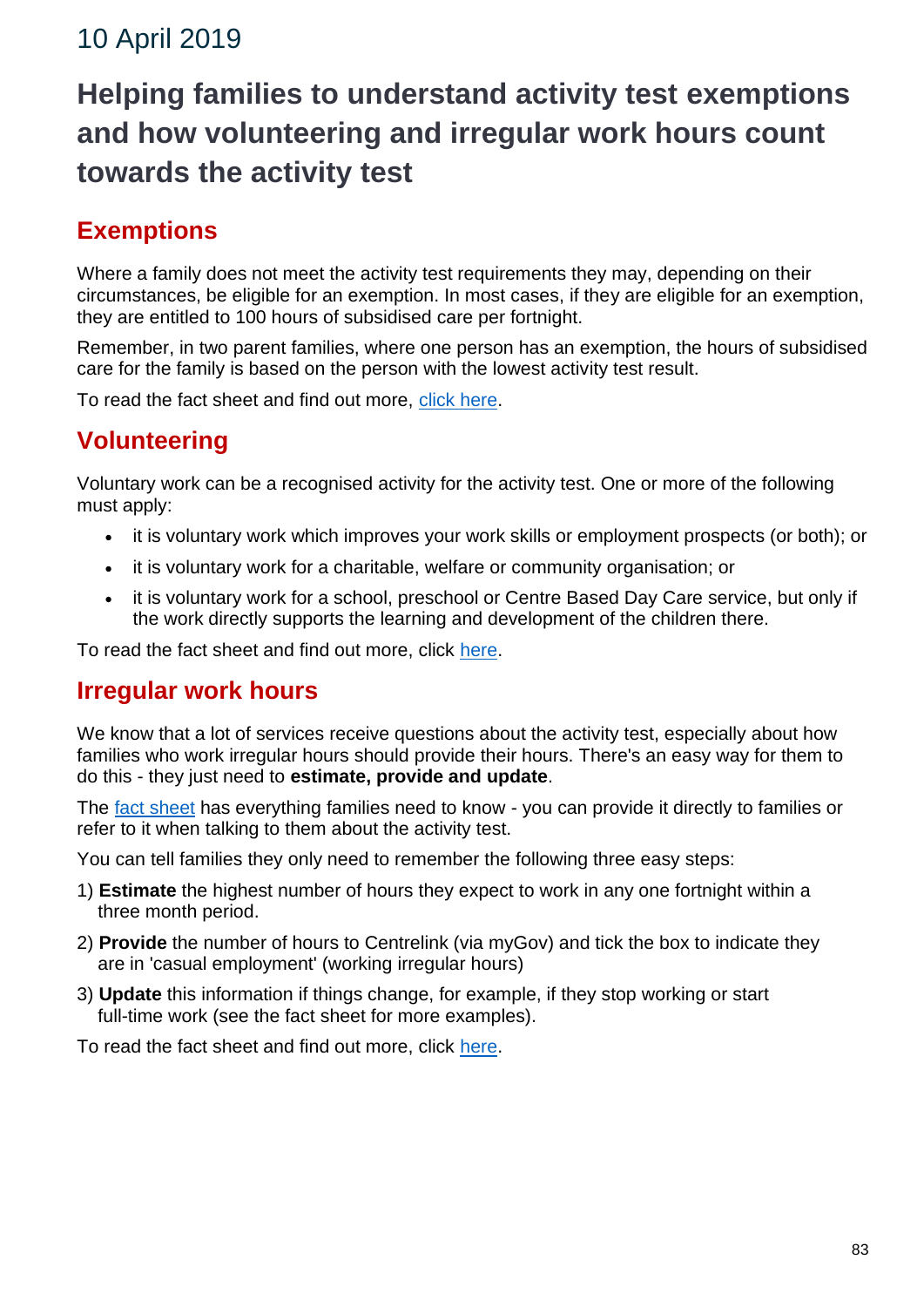# **Additional Child Care Subsidy (ACCS) Webcast**

Thank you again to all those who tuned in for the ACCS webcast on 27 March.

As requested by many of you, a copy of the presentation slides is available [here.](https://docs.education.gov.au/node/52831)

Frequently asked questions raised during the webcast included:

### **Certificates and Determinations**

- Submitting certificates and the application process in the system.
- Determinations and the submission of Determination information in the system, including when a new Determination is required.
- Eligibility requirements on what is considered 'at risk'.

#### **Provision of Subsidy**

• Circumstances where subsidy might be provided to the family rather than the service.

### **Applying for ACCS**

- Applying for ACCS under specific circumstances, for example, in foster care arrangements, when there is no Customer Reference Number (CRN) available.
- How to apply for other elements of the ACCS, for example, Temporary Financial Hardship.

Keep an eye on our website as we will be updating our **[FAQs](https://www.education.gov.au/new-child-care-package-frequently-asked-questions)** and the Guide to Additional Child [Care Subsidy \(child wellbeing\)](https://www.education.gov.au/accs-child-wellbeing-guide) to include the answers to these questions and others frequently asked during the webinar.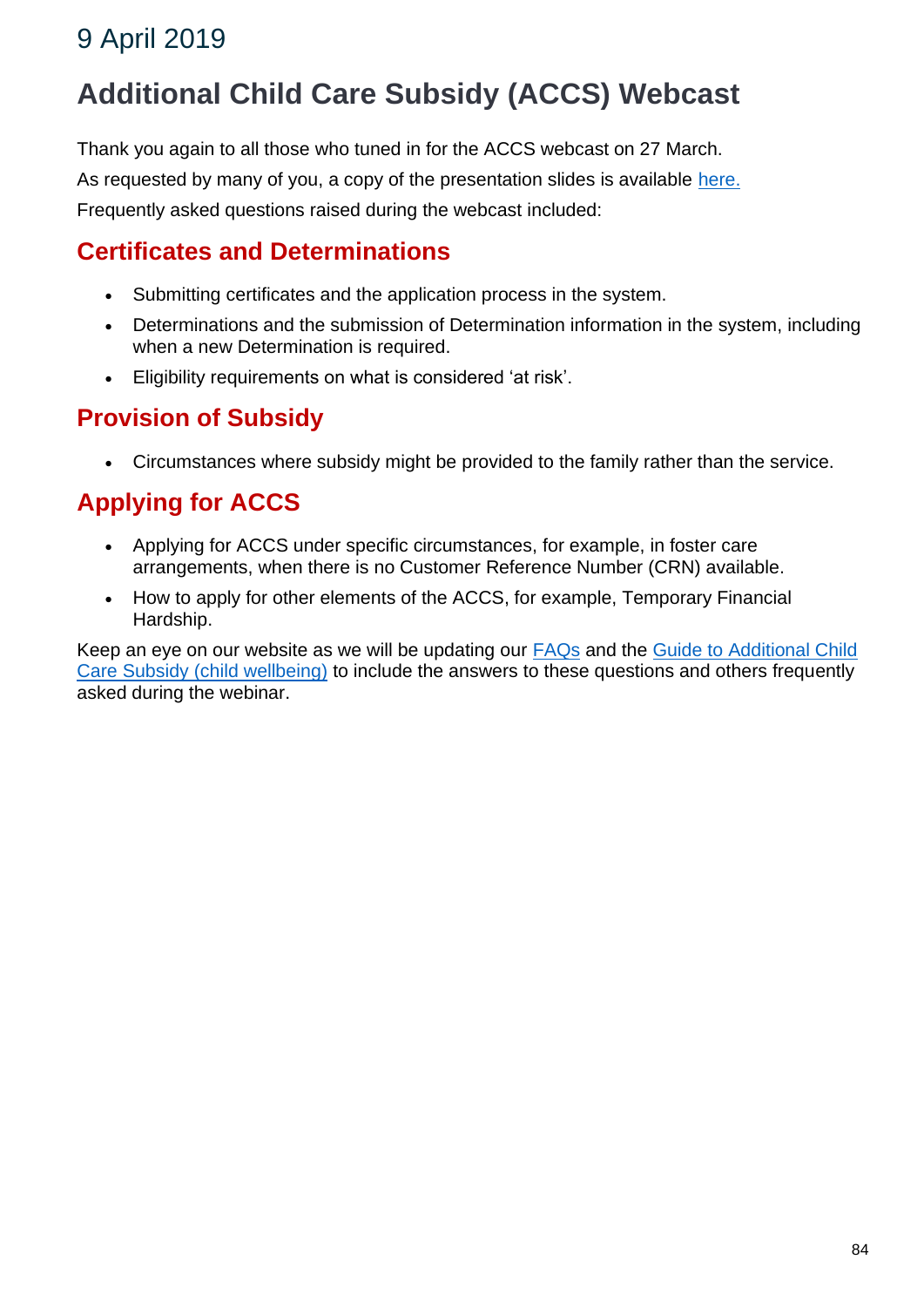## **Enrolling children and Child Care Subsidy claims**

Thank you to all those who tuned in for last week's Additional Child Care Subsidy (ACCS) Webcast, we received a large number of questions which we will be addressing in upcoming emails and by updating the [FAQs](https://www.education.gov.au/new-child-care-package-frequently-asked-questions) on our website.

To be eligible and entitled to Child Care Subsidy (CCS) families must lodge a claim through Centrelink. Where families enrol a child with your service prior to claiming CCS, you should encourage them to promptly lodge a claim for CCS, and if relevant for ACCS, as they will be required to pay full fees until the claim has been processed and finalised. Please note that in order be eligible for any ACCS payment, families must meet the eligibility requirements for CCS.

Some CCS and ACCS claims require additional documents to be provided by families. Where possible, you should also encourage families to provide any documentation or extra information required for their claim to Centrelink as promptly as possible. This will ensure that the finalisation of their claim is not delayed.

Where possible, you should encourage parents to lodge their claim **before** they enrol their child in child care.

CCS, and where relevant ACCS, will be paid for sessions of care you provide only once a family's CCS claim has been finalised and eligibility and entitlement is established (and the parent has confirmed the enrolment).

The Department of Education and Training recommends you do **not** estimate fee reduction amounts in advance, including where families are waiting on the finalisation of their claim. This is because it is possible the actual amount of subsidy paid (if any) could vary from your estimate, for reasons you may not be aware of and are therefore not able to account for in your estimate. If a family's subsidy amount is lower than your estimate, it is your responsibility as the provider to recover any unpaid amounts directly from families.

For further information:

- [How to claim CCS](https://www.humanservices.gov.au/individuals/services/centrelink/child-care-subsidy/how-claim)
- [Supporting documents for CCS/ACCS claims](https://www.humanservices.gov.au/individuals/services/centrelink/child-care-subsidy/how-claim/supporting-documents)

## **CCCF Grant Applications closing soon**

The Community Child Care Fund (CCCF) grant application period will close this **Friday, 5 April 2019 at 11pm AEDT**.

Child care services are encouraged to read the [grant opportunity guidelines](https://www.grants.gov.au/?event=public.FO.show&FOUUID=B4EE095C-A6B3-A312-D490640AD51B9444) for more information, including eligibility requirements.

For more information regarding the CCCF open competitive grant opportunity, please contact the Community Grants Hub Hotline on 1800 020 283 or [support@communitygrants.gov.au](mailto:support@communitygrants.gov.au) .

# **Support available to help you understand your obligations**

A range of resources are available on the [department's website](https://www.education.gov.au/financial-integrity) to help you gain the necessary skills and knowledge to comply with the law and understand how the department will ensure child care funding is being properly administered.

The department has launched a new Integrity Strategy which explains the department's expectations, potential intervention responses and the assistance we provide to help providers,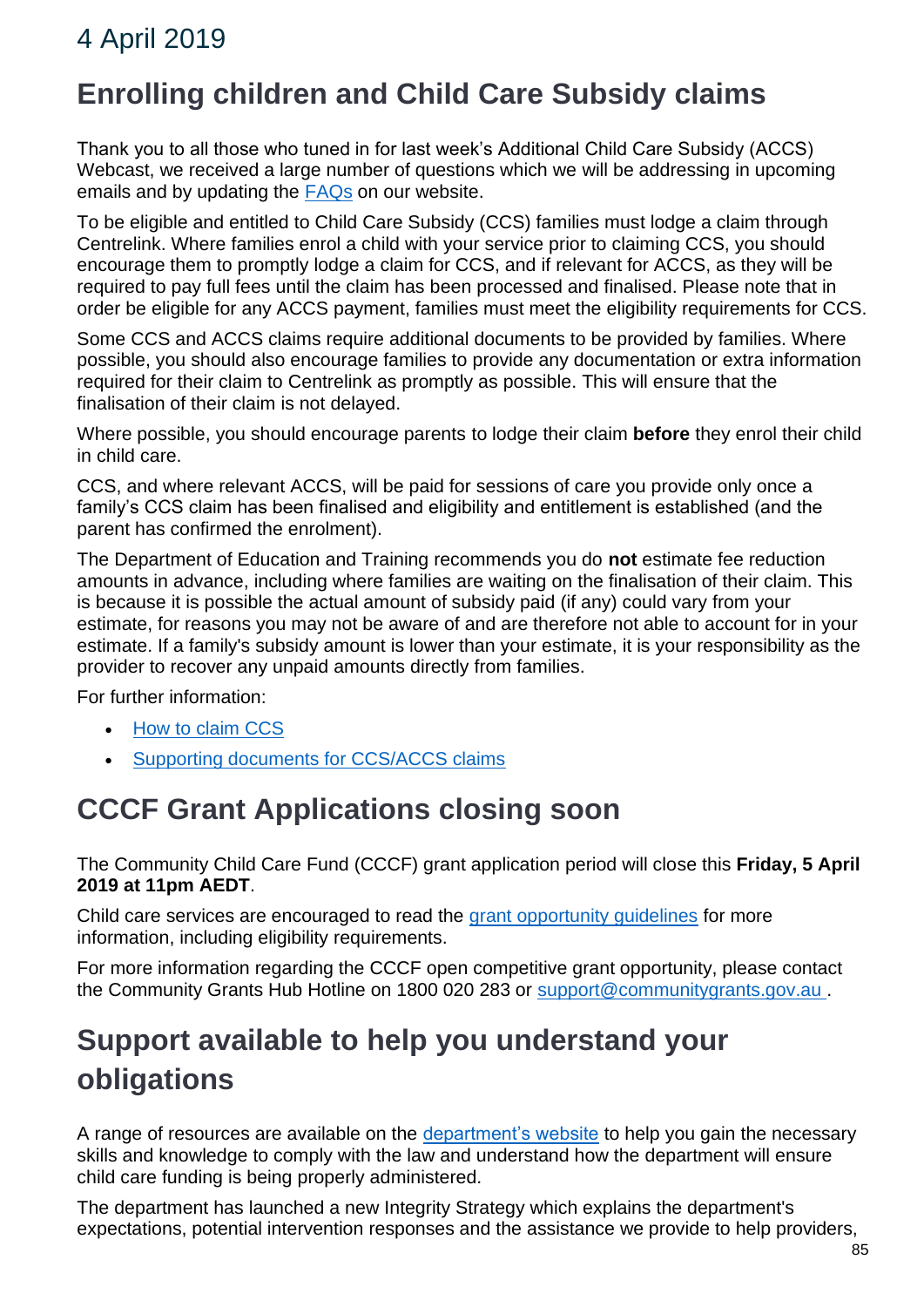services, educators and families gain the necessary skills and knowledge to comply with the law.

New resources on a range of topics will be added to the department's website as they become available – watch this space.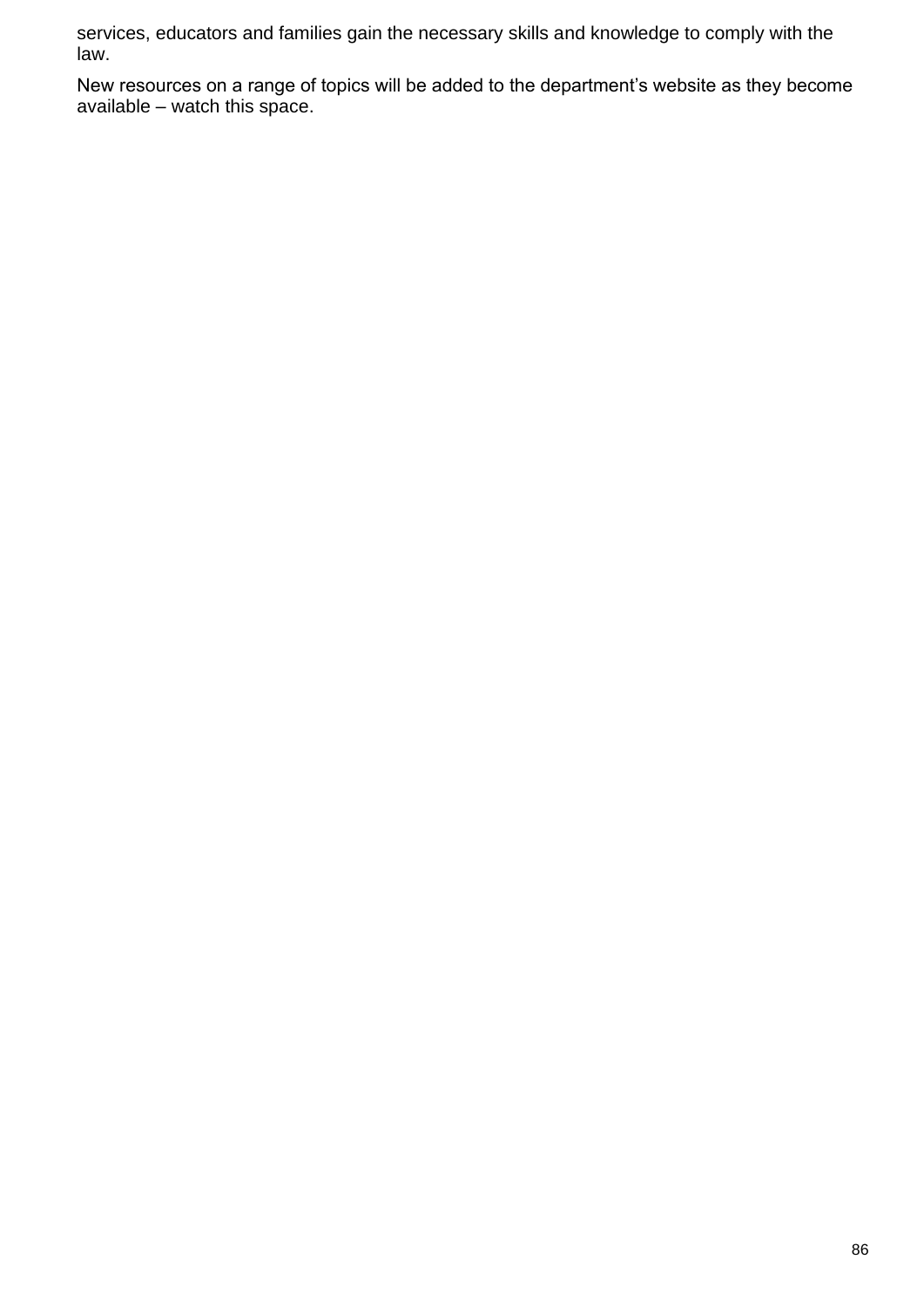## **Absences**

#### **When Child Care Subsidy is payable for a child's absence from care**

Child Care Subsidy can be paid for up to 42 absence days per child, per financial year, and can be taken for any reason, without the need for families to provide documentation.

Once a child's 42 initial absence days have been exhausted, Child Care Subsidy can only be paid for additional absence days where they are taken for a reason defined in the Family Assistance Law. Evidence is required to be kept by providers for additional absences.

#### **When Child Care Subsidy is NOT payable for a child's absence from care**

Child Care Subsidy will not be paid for an absence **before an enrolled child physically attends a session of care**, including where:

- a child is booked in to start at a service on a particular date, and does not attend on that day, or
- a provider charges a family to reserve a place for a child who has not yet physically attended care.

A child care service is taken to have permanently ceased providing care for a child on the day the child last physically attends a session of care. Child Care Subsidy will not be paid **for absences submitted after a child's last day of child care**. This includes where:

- a family has confirmed their child's last day at a service, but that child does not physically attend their last booked sessions of care, or
- a provider continues to charge fees for sessions of care after a child has left the service, because the family did not give the agreed period of notice that they no longer require child care.

### **Reporting a child's absence from care**

Child care providers are required to submit session reports, which include any absences, no later than 14 days after the end of the week in which care was provided (or the session of care was booked). This requirement helps ensure that an individual's entitlement to Child Care Subsidy is correctly applied in a timely way. Timely submission of session reports is especially important where an individual's eligibility for Child Care Subsidy ends, such as:

- where an enrolment automatically ceases after eight weeks of non-attendance, or
- the individual claiming subsidy for the child is overseas for more than six continuous weeks, or
- where a child has already been subsidised for 42 absence days and there is no eligibility for Child Care Subsidy to be paid for additional absences.

Where a provider is aware that a child who has been absent for some time returns to care before the eight week period lapses (e.g. in the  $7<sup>th</sup>$  or  $8<sup>th</sup>$  week), providers can and should submit an attendance session for that child before the end of that week in order to avoid the enrolment automatically ceasing.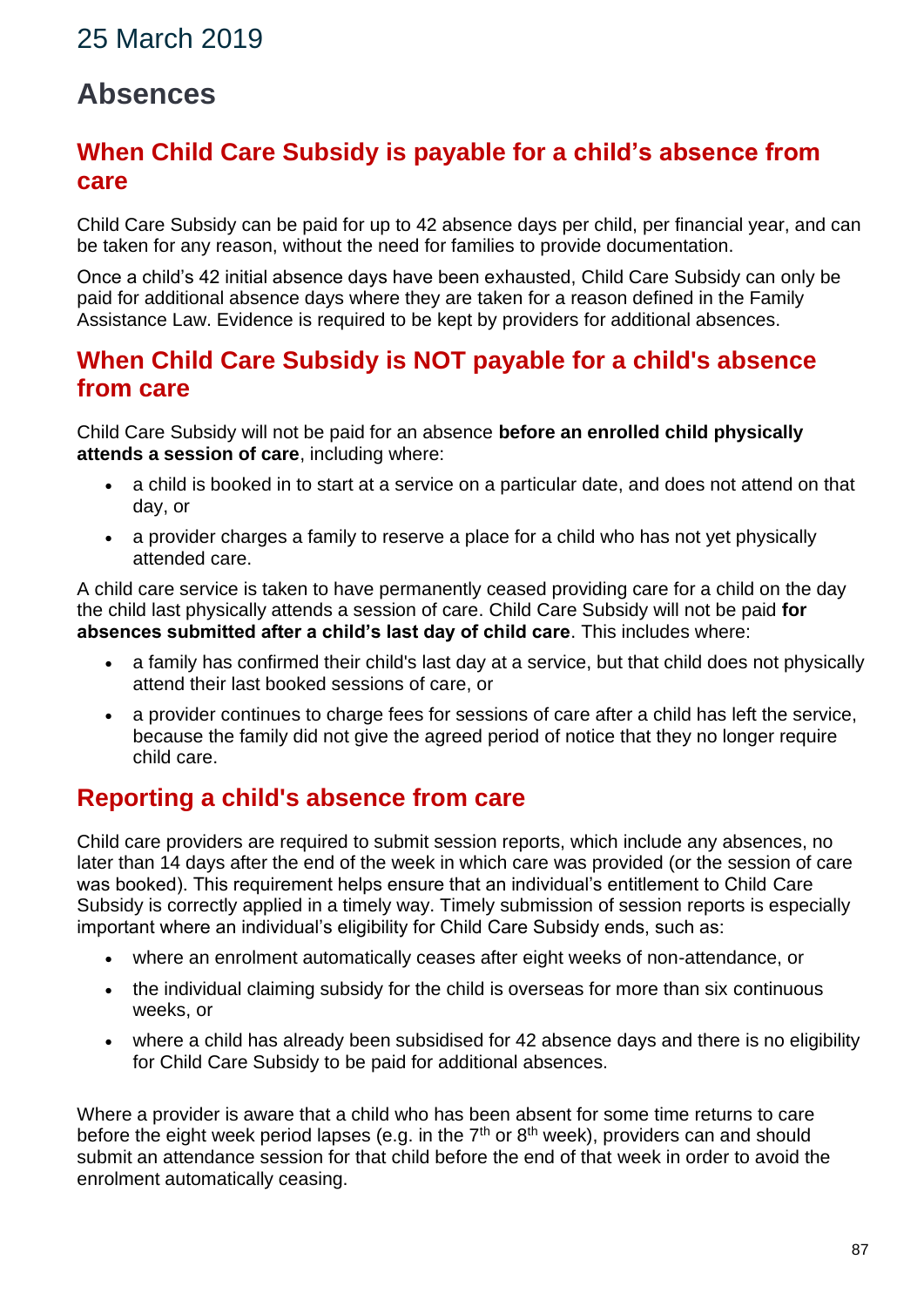For more information about absences, please refer to the [absences from child care fact sheet.](https://docs.education.gov.au/node/50736) Further information can also be found on the [FAQ page.](https://www.education.gov.au/new-child-care-package-frequently-asked-questions#Absences)

# **Remember to register for the Additional Child Care Subsidy (ACCS) Webcast Information Session**

The Australian Government Department of Education and Training is presenting a provider/service webcast session on the Additional Child Care Subsidy (ACCS) with a particular focus on ACCS (child wellbeing).

To register your interest to participate in the *ACCS Webcast Information Session* on:

#### **Wednesday 27 March 2019 from 1:30 pm - 3:00 pm Australian Eastern Daylight Time\*** [click here.](https://education.us17.list-manage.com/track/click?u=e11e7c8d748ec85b8de00986c&id=6fef71fe5a&e=e158dab88e)

\*Time zones note:

- 1:00 pm 2:30 pm Australian Central Daylight Time
- 12:30 pm 2:00 pm Australian Eastern Standard Time
- 12:00 pm 1:30 pm Australian Central Standard Time
- 10:30 am 12 pm Australian Western Standard Time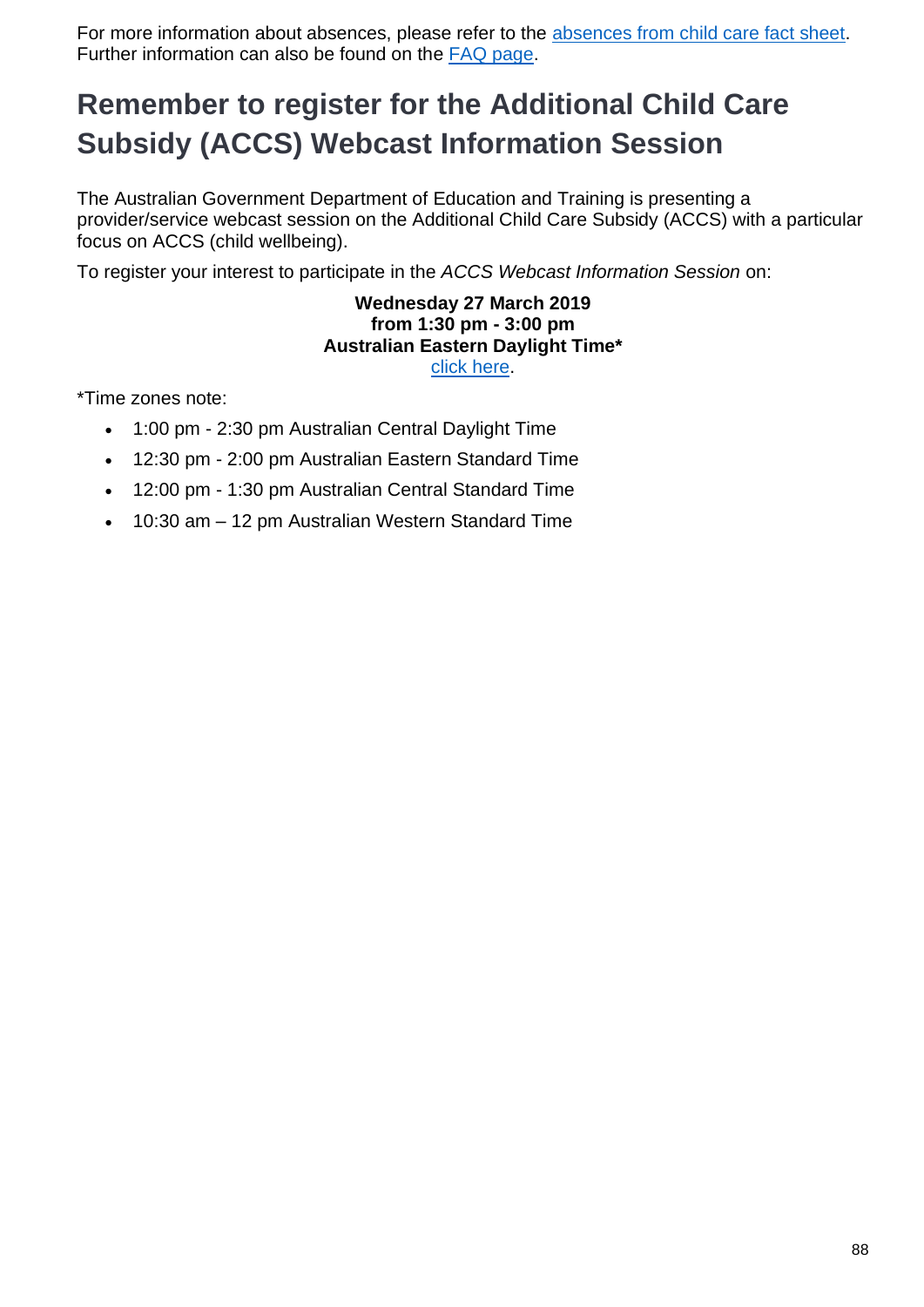# **Did you know that your specified personnel must be registered in PRODA, have completed background checks and be linked to your CCS approval before you can be approved for a new service?**

When an existing CCS provider applies to add a new service, they are required to comply with the legislative requirements for specified personnel.

### **What do CCS approved providers need to do?**

Ensure all of the specified provider and service personnel in their organisation have:

- registered in PRODA
- completed the required background checks
- been added to the provider or service record either through the Provider Entry Point (PEP) or their child care software.

#### **Why do providers need to do this?**

By ensuring that all of the relevant personnel are notified to the department, providers are complying with the law and avoiding delays and administrative disruption when applying to add a new service.

#### **What personnel need to be included?**

The [CCS Specified Personnel Fact Sheet](https://docs.education.gov.au/node/51751) and [CCS Specified Personnel Quick Reference](https://docs.education.gov.au/node/45981)  [Guide](https://docs.education.gov.au/node/45981) published on the department's [How to Apply for CCS Approval](https://www.education.gov.au/applying-child-care-subsidy-ccs-approval) webpage explains which individuals must be included from your organisation.

#### **What background checks must be undertaken?**

The [CCS Fit and Proper Requirements for Child Care Providers and their Personnel Fact](https://docs.education.gov.au/node/51766)  [Sheet](https://docs.education.gov.au/node/51766) published on the department's [How to Apply for CCS Approval](https://www.education.gov.au/applying-child-care-subsidy-ccs-approval) webpage specifies the required fit and proper checks for each category of personnel in your organisation.

### **Need more information?**

If you have any questions about the information in this email, you can contact the CCS Helpdesk on 1300 667 276 (9.00am to 5.30pm Mon-Fri AEDT).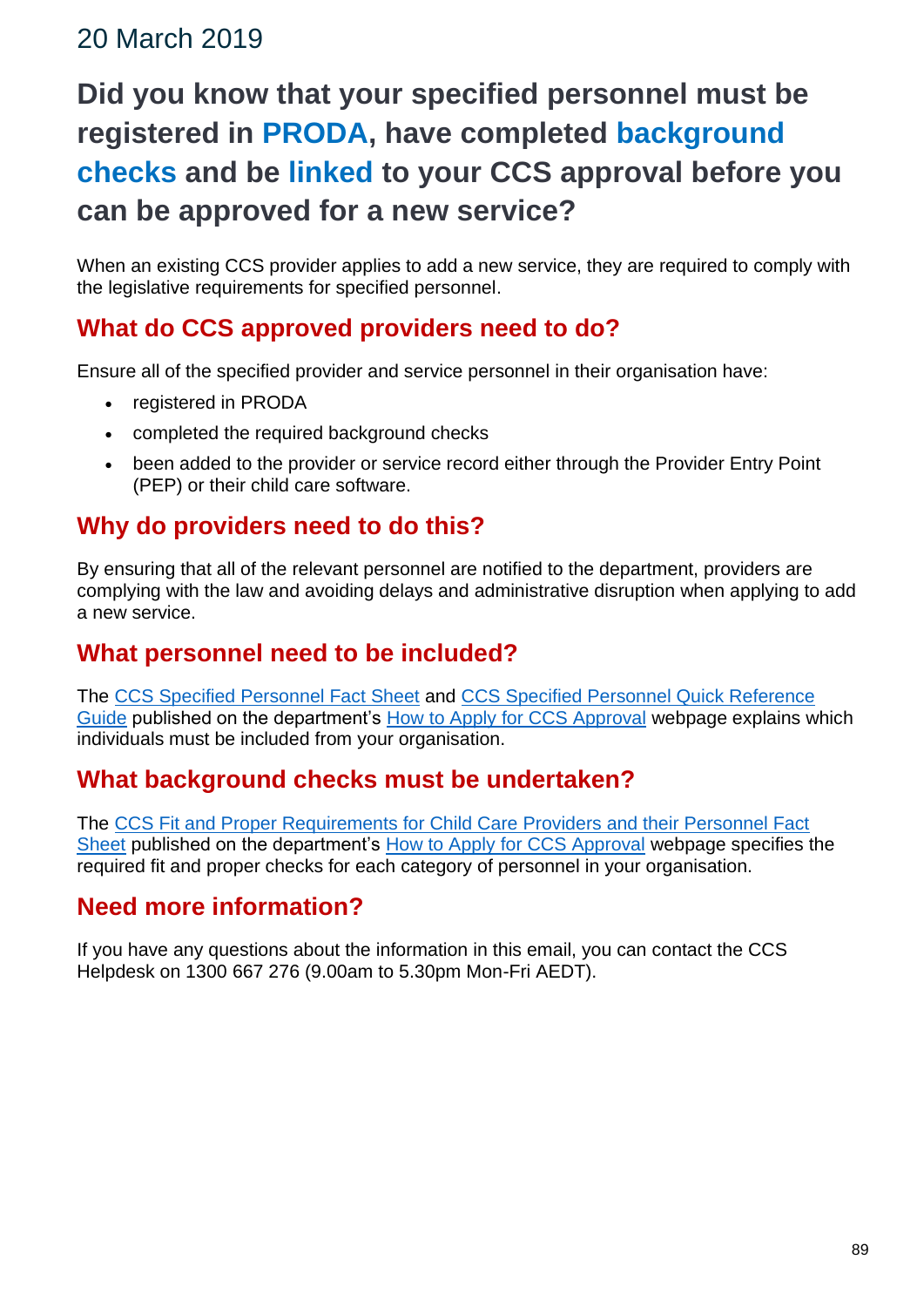# **Additional Child Care Subsidy (ACCS) Webcast Information Session**

The Australian Government Department of Education and Training is presenting a provider/service webcast session on the Additional Child Care Subsidy (ACCS) with a particular focus on ACCS (child wellbeing).

To register your interest to participate in the *ACCS Webcast Information Session* on:

## **Wednesday 27 March 2019 from 1:30 pm - 3:00 pm Australian Eastern Daylight Time\*** [click here.](https://mailchi.mp/52d0c4e35449/pq2xphs6lz)

\*Time zones note:

- 1:00 pm 2:30 pm Australian Central Daylight Time
- 12:30 pm 2:00 pm Australian Eastern Standard Time
- 12:00 pm 1:30 pm Australian Central Standard Time
- 10:30 am 12 pm Australian Western Standard Time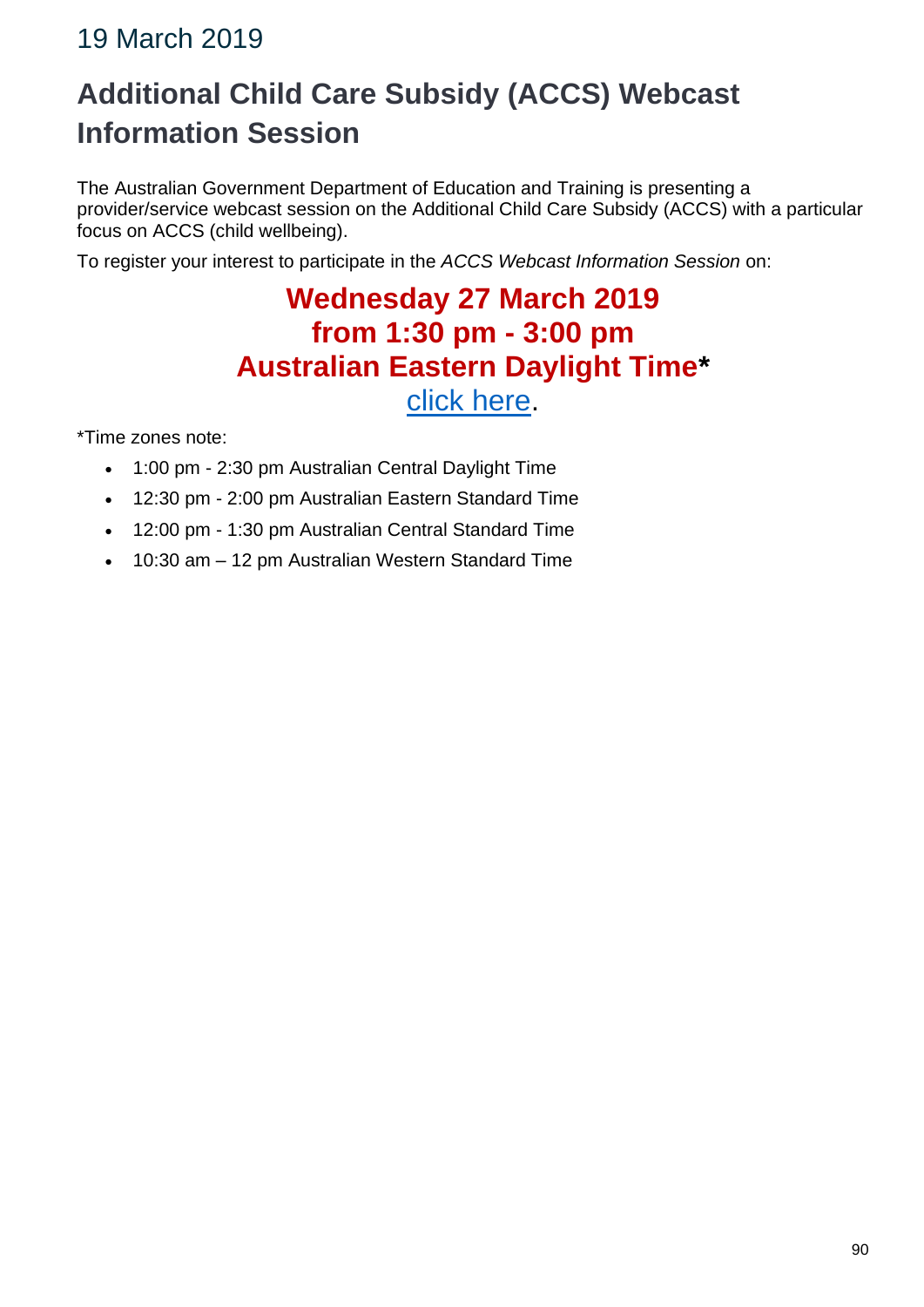## **Re-enrolment 2019 – 8 week rule (ceasing enrolments)**

You may notice that some children's enrolments have been ceased by the

Child Care Subsidy System. This is because under the new Child Care Subsidy, a child ceases to be enrolled if eight continuous weeks pass without the child attending a session of care at the service.

Where this has occurred, amounts maybe automatically recovered if absences are reported after a child last physically attends a session of care. If children are continuing in care with your service, remember to re-enrol them.

For more information on enrolments see the department's [FAQs page.](https://education.us17.list-manage.com/track/click?u=e11e7c8d748ec85b8de00986c&id=5cc7e8146b&e=5f4b6423be)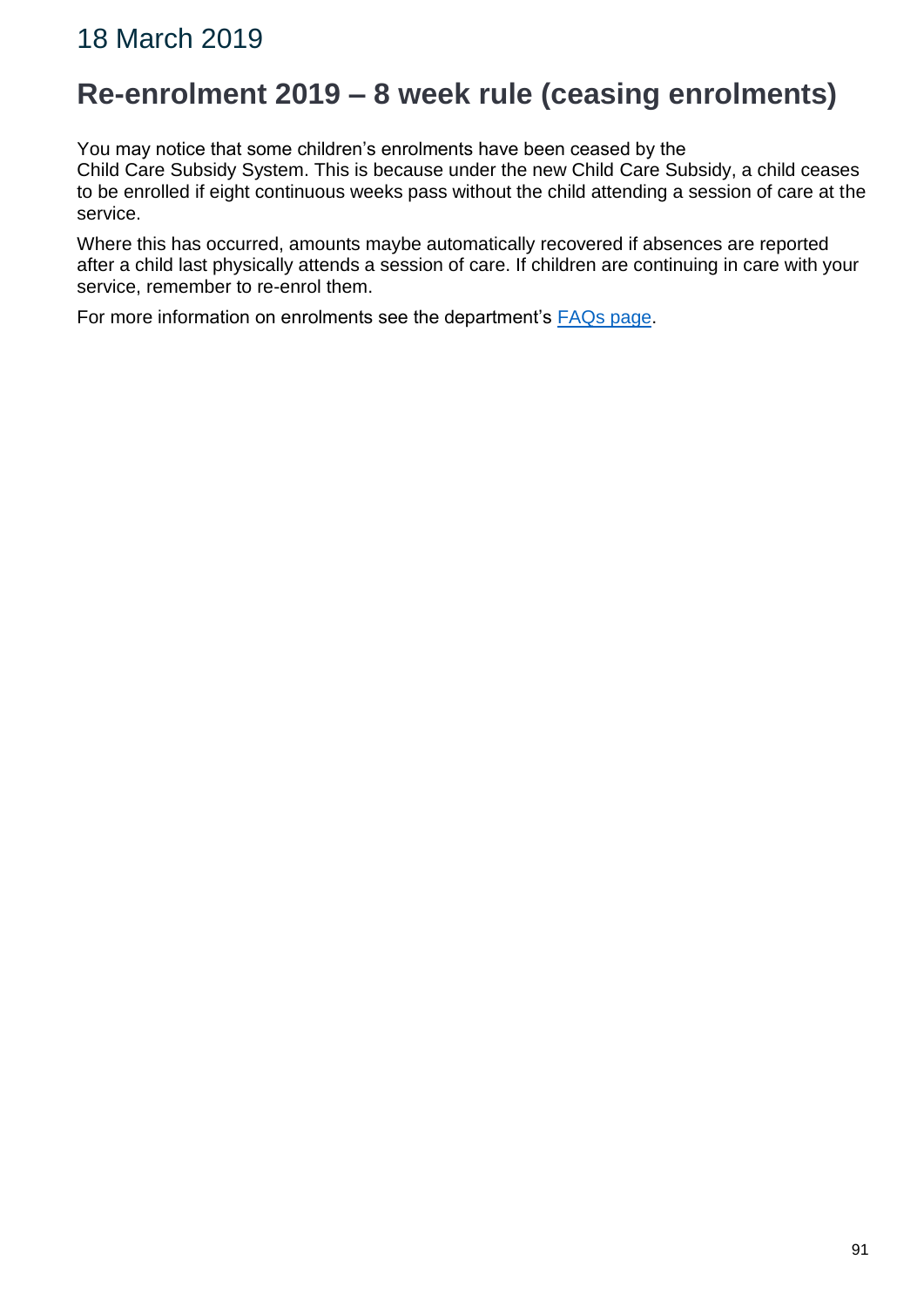## **Online resources**

We have heard your feedback that you would like more resources to help you understand particular elements of the package.

So we have developed fact sheets and frequently asked questions to help clarify issues such as the 8 [week rule,](https://www.education.gov.au/new-child-care-package-frequently-asked-questions#Enrolling-Children) [absences](https://www.education.gov.au/new-child-care-package-frequently-asked-questions#Absences) and [preschool exemption.](https://www.education.gov.au/new-child-care-package-frequently-asked-questions#Preschool-exemption)

We have this information on our website, including:

- [Fact sheets](https://www.education.gov.au/new-child-care-package-information-resources-providers#Fact-sheets)
- [FAQs](https://www.education.gov.au/new-child-care-package-frequently-asked-questions)
- [Videos](https://www.education.gov.au/new-child-care-package-information-resources-providers#Video-presentations)
- [Guide to ACCS \(child wellbeing\)](https://www.education.gov.au/accs-child-wellbeing-guide)
- [Compliance resources](http://www.education.gov.au/compliance)

We send out regular emails and encourage you to [subscribe.](https://education.us17.list-manage.com/subscribe?u=e11e7c8d748ec85b8de00986c&id=e6668f2d2e)

We also post news items on social media so follow us on [Facebook](https://education.us17.list-manage.com/track/click?u=e11e7c8d748ec85b8de00986c&id=a5b1ec8787&e=5f4b6423be) and [Twitter.](https://education.us17.list-manage.com/track/click?u=e11e7c8d748ec85b8de00986c&id=aac683b6d6&e=5f4b6423be)

# **Child Care Provider Handbook**

One of the best resources available is the [Child Care Provider Handbook.](https://www.education.gov.au/child-care-provider-handbook-0)

The Handbook is a great way to check your obligations and requirements.

It includes sections on provider and service approvals, enrolling children, submitting reports, receiving payments and seeking additional subsidies and grants.

The version on the website will always be the most up-to-date version, so we encourage you to go online rather than print out a copy.

# **Future online resources**

We will be holding further information sessions across the country and holding more webinars over the coming months on Additional Child Care Subsidy and other topics. Keep an eye out for invitations to the information sessions, coming soon.

Any new resources we develop will be made available on our [website.](https://www.education.gov.au/new-child-care-package-providers-2-july-2018)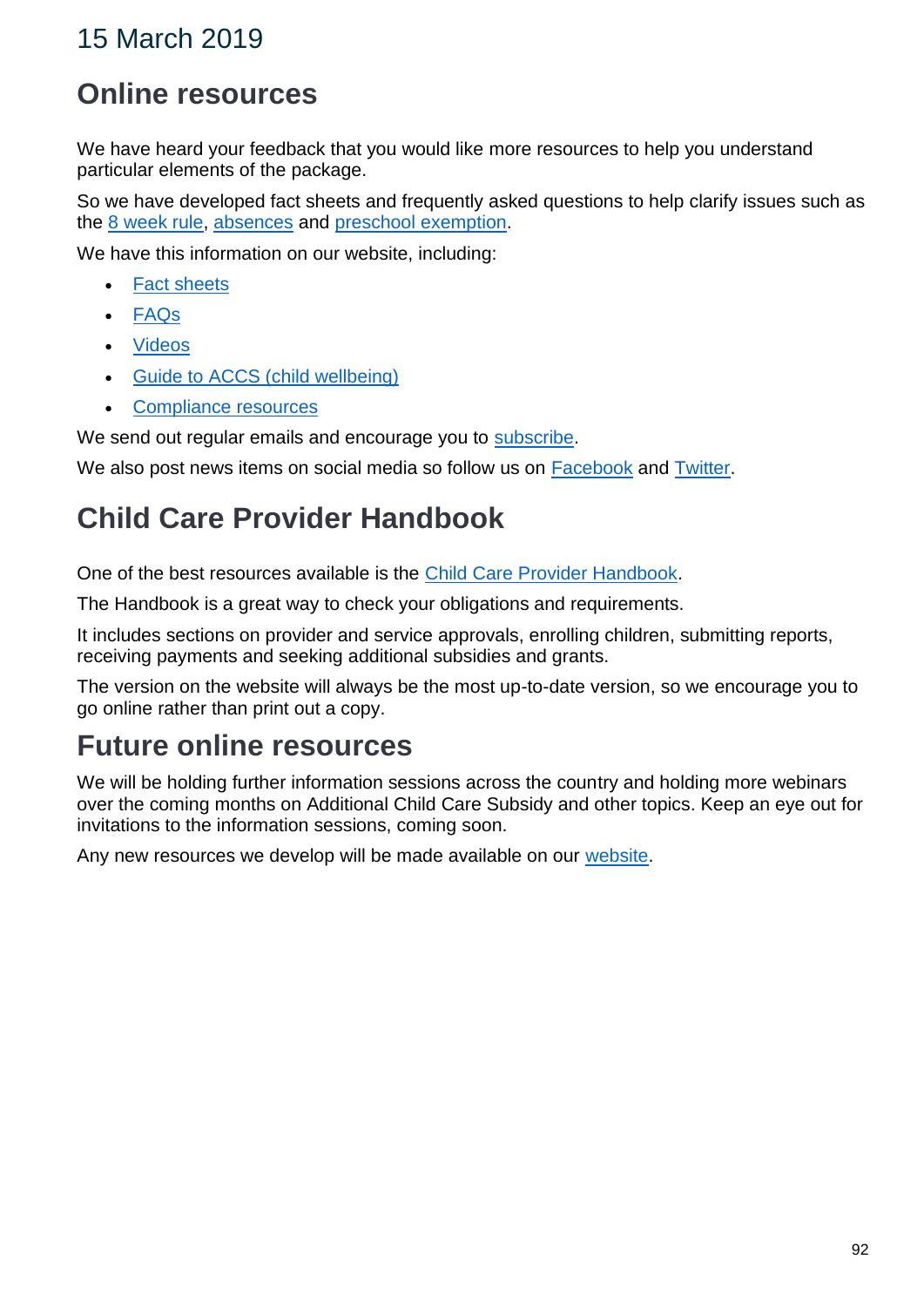# **Child care services and providers can now apply for the Community Child Care Fund (CCCF) Round 2**

CCCF grants are available to eligible child care services to help improve their sustainability, increase child care participation, and create more child care places.

The [CCCF Round 2](https://www.communitygrants.gov.au/grants/community-child-care-fund-cccf-round-2) focuses on priority disadvantaged communities, in particular regional and remote areas. The application period is now open and will close at 2:00 pm AEDST on 5 April 2019.

Child care services are encouraged to read the [grant opportunity guidelines,](https://education.us17.list-manage.com/track/click?u=e11e7c8d748ec85b8de00986c&id=47f2ea86be&e=5f4b6423be) for more information, including eligibility requirements.

# **Claiming payment when a child is absent**

Child Care Subsidy will not be paid for absences where a provider charges a family to reserve a place for a child who has not yet physically started care.

If a child is booked in to start at a service on a particular date, and does not start on that day, no Child Care Subsidy will be paid until the child physically attends a session of care.

Similarly, a child care service is taken to have permanently ceased providing care for a child on the day the child last physically attends a session of care. This means that Child Care Subsidy will not be paid for absences submitted after a child last physically attends a session of care.

If a family has confirmed their child's last day at a service, but that child does not attend their last booked sessions of care, no Child Care Subsidy will be paid for any days after the child's last physical attendance at the service.

If a provider continues to charge fees for sessions on days after a child has left the service because the family did not give the agreed period of notice, Child Care Subsidy will not be payable for these sessions of care. If absences are reported in the above circumstances and Child Care Subsidy is incorrectly paid, these amounts will be recovered from the service.

If a provider continues to charge fees for sessions on days after a child has left the service because the family did not give the agreed period of notice, Child Care Subsidy will not be payable for these sessions of care. If absences are reported in the above circumstances and Child Care Subsidy is incorrectly paid, these amounts will be recovered from the service.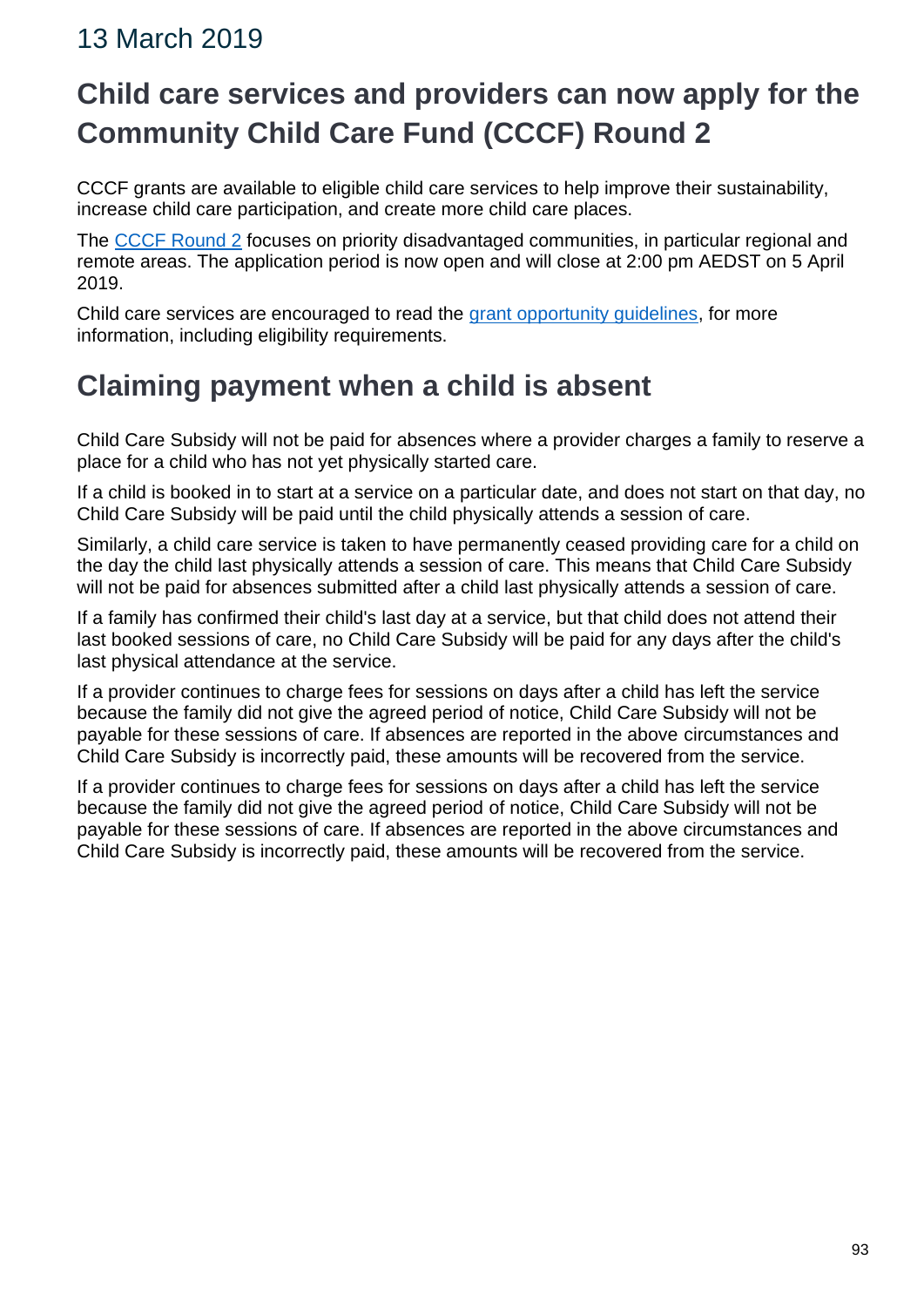# **Helping families understand what they can include when counting hours of activity for the Child Care Subsidy**

Do your families know everything they can include when counting their hours of activity per fortnight? For example:

- paid work includes
	- o being self-employed or
	- $\circ$  paid or unpaid leave (including paid or unpaid parental leave)
- participating in an approved course of education or study includes
	- o contact hours and self-directed hours of study and
	- o term/semester breaks (once the course begins until the course is completed)
- travel time from the child care service to your place of activity and back to the child care service can be included (but not between home and the child care service).

Hours spent engaging in different recognised activities can be combined together to determine their entitlement of subsidised hours.

To read the fact sheet and find out more, [click here.](https://docs.education.gov.au/node/52601)

# **Formalising informal enrolments**

As you would be aware, services can no longer access the Child Care Management System (CCMS) to cancel or submit sessions of care. However, there are some limited functions which you are able to perform up until **31 March 2019**.

One of these functions is the ability to formalise an enrolment. If you have submitted sessions of care for a child under an informal enrolment and you now have the correct CRNs for a child and their parent/guardian, you should formalise the enrolment to allow these sessions to correctly process in the CCMS. Any enrolment that has not been formalised by **31 March 2019** will need to be managed between the family and Centrelink.

If you have any questions about how to formalise an enrolment in the CCMS please contact the CCS Helpdesk on **1300 667 276.**

## **CCS Helpdesk closed on Monday 11 March 2019 – ACT public holiday**

The CCS Helpdesk will close from 9.00 am (AEDT) on Monday 11 March 2019 and will reopen at 9.00 am (AEDT) on Tuesday 12 March 2019.

Should you require assistance during this period, please refer to the [new Child Care Package](https://www.education.gov.au/new-child-care-package-providers-2-july-2018)  [for providers.](https://www.education.gov.au/new-child-care-package-providers-2-july-2018)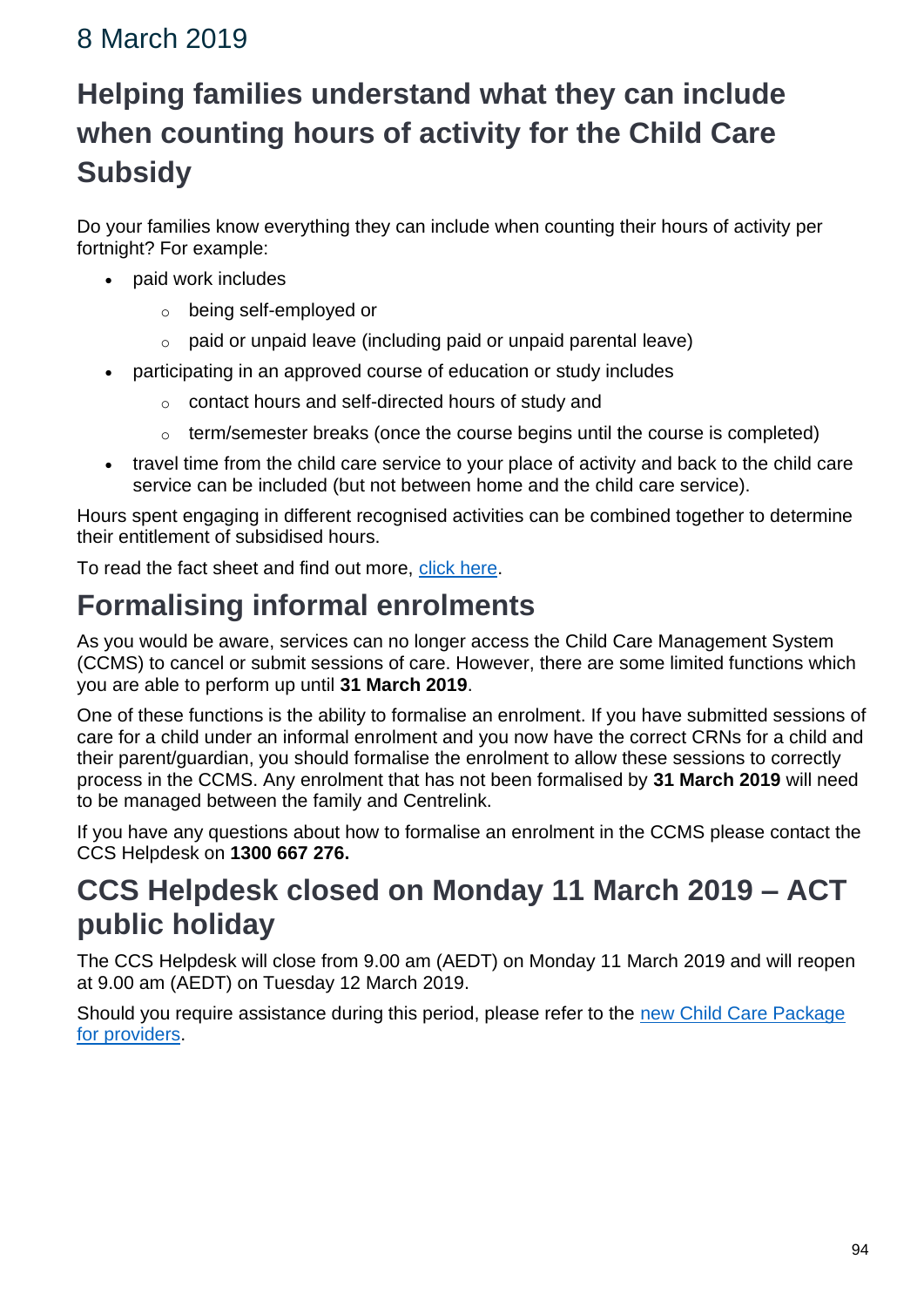## 28 February 2019

# **Support for services affected by recent extreme weather events and fires**

Providers whose viability has been impacted by recent extreme weather events and bushfires, particularly those affecting areas in Queensland and Tasmania, are now able to apply for a oneoff Community Child Care Fund (CCCF) special circumstances grant of up to \$10,000, under a new streamlined application process.

CCCF special circumstances grants are available to support services in disadvantaged communities at risk of closure due to viability issues caused by an unforeseen event, such as a natural disaster. The amount of funding provided to successful applicants will be determined on a case-by-case basis, depending on the activity being funded and the degree to which the service has been impacted by the event.

Further information is available on the [CCCF Special Circumstances Grant Opportunity page.](https://www.education.gov.au/cccfspecialcircs#_blank)

Additional information regarding assistance available to families and providers in various types of potential emergencies and natural disasters, such as bushfires or floods, is available in the [Emergencies and Natural Disasters fact sheet.](https://docs.education.gov.au/documents/emergencies-and-natural-disaster-fact-sheet)

# **It's easy to understand exemptions to the activity test**

If families cannot meet the activity test requirements, they may be eligible for an exemption. In most cases, if they are eligible for an exemption, they can receive 100 hours of subsidised care per fortnight.

Remember, in two parent families, where one person has an exemption, the hours of subsidised care for the family is based on the person with the lowest activity test result.

To read the fact sheet and find out more, [click here.](https://docs.education.gov.au/node/52521)

## **What is the role of the CCS Helpdesk?**

The CCS Helpdesk assists providers and services with policy advice and payment queries.

The Department of Human Services (Centrelink) is responsible for assessing and distributing entitlements for families. Centrelink can also assist families with confirming enrolments that have ceased.

The CCS Helpdesk does not have visibility of parent or child details or their entitlements, this should be managed between the family and Centrelink directly.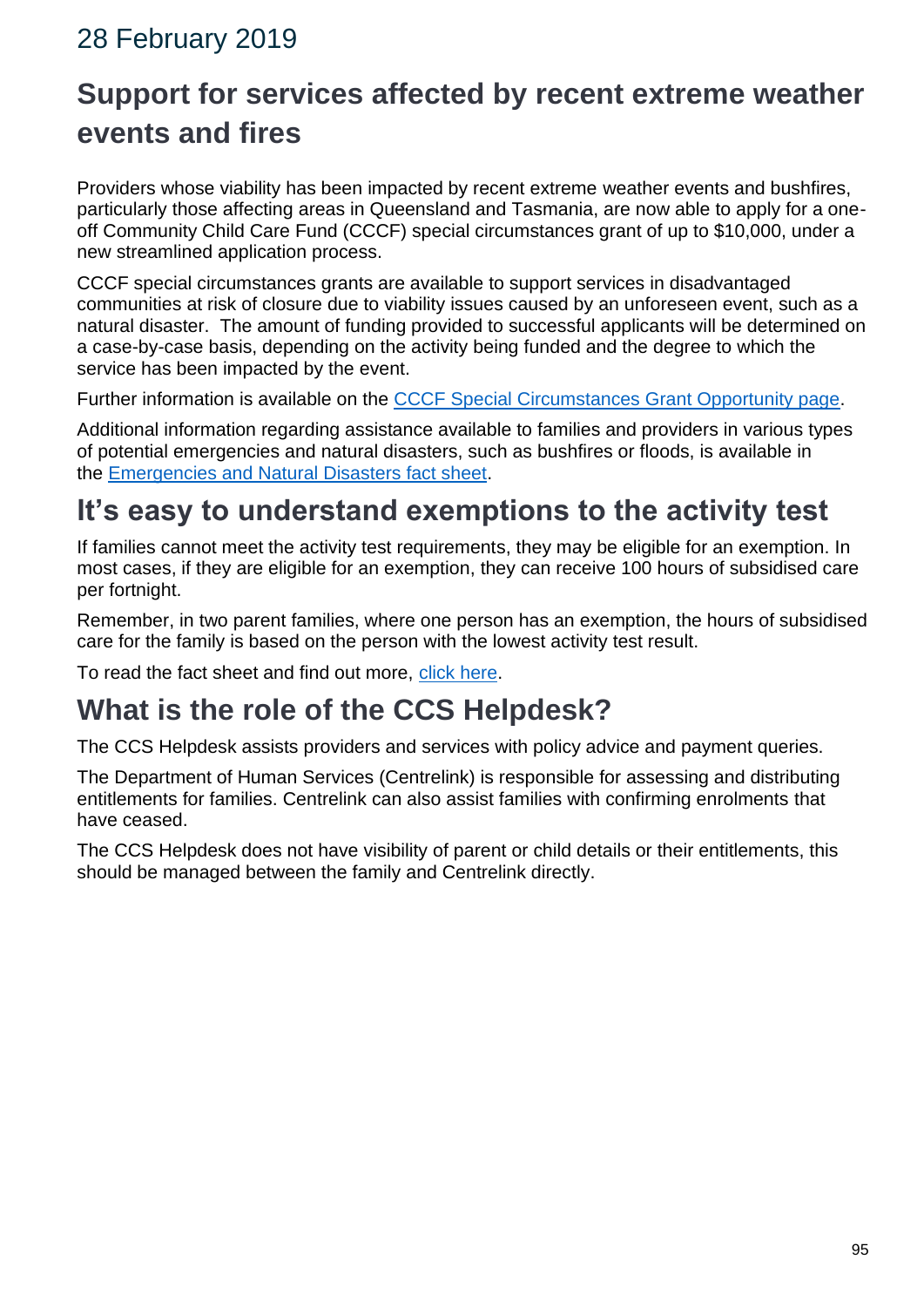# 27 February 2019

# **Making a subsequent determination for Additional Child Care Subsidy (ACCS)**

Now is the time when the next, or subsequent, determination for a child 'at risk' needs to be lodged. If the child continues to be at risk, you will need to apply via your third party software or the Provider Entry Point and upload new or existing evidence to a new subsequent determination application.

Please note:

- Evidence needs to be less than six months old,
- Uploading evidence to an existing determination will not trigger a subsequent determination assessment, a new subsequent determination application **must** be lodged.

If the evidence previously provided was a Statutory Declaration, this cannot be used for a subsequent determination. You should talk to the family (where appropriate) and ask for their assistance to gather further information to support the ongoing subsidy. The family may also provide consent for you to approach other third parties. If evidence is not provided, then the determination may cease.

For more information on the evidence requirements refer to the [Guide to ACCS \(child](https://www.education.gov.au/accs-child-wellbeing-guide)  [wellbeing\).](https://www.education.gov.au/accs-child-wellbeing-guide)

## **Uploading evidence – file format**

#### **Uploading evidence for application for determinations**

When submitting an application for a determination please note the following:

• The file format of the application needs to be confirmed and submitted in the system prior to uploading.

For example:

- If the evidence is in ".pdf" format, the evidence will need to be uploaded and confirmed in the system in the same file format.
- If the evidence is in ".docx" format, you will need to upload and confirm the same file format.

If an incorrect file type is selected the Department of Human Services will be unable to view the evidence uploaded, which may result in the application being rejected.

# **Not sure how the ACCS applies to you and your families?**

These [FAQs](https://www.education.gov.au/new-child-care-package-frequently-asked-questions#Additional-Child-Care-Subsidy) cover important topics and answer our most commonly asked questions.

#### **Still need help?**

Please don't hesitate to contact the Helpdesk on 1300 667 276 or at [ccshelpdesk@education.gov.au](mailto:ccshelpdesk@education.gov.au) 

For queries relating to any of the below, please choose the appropriate contact point as follows: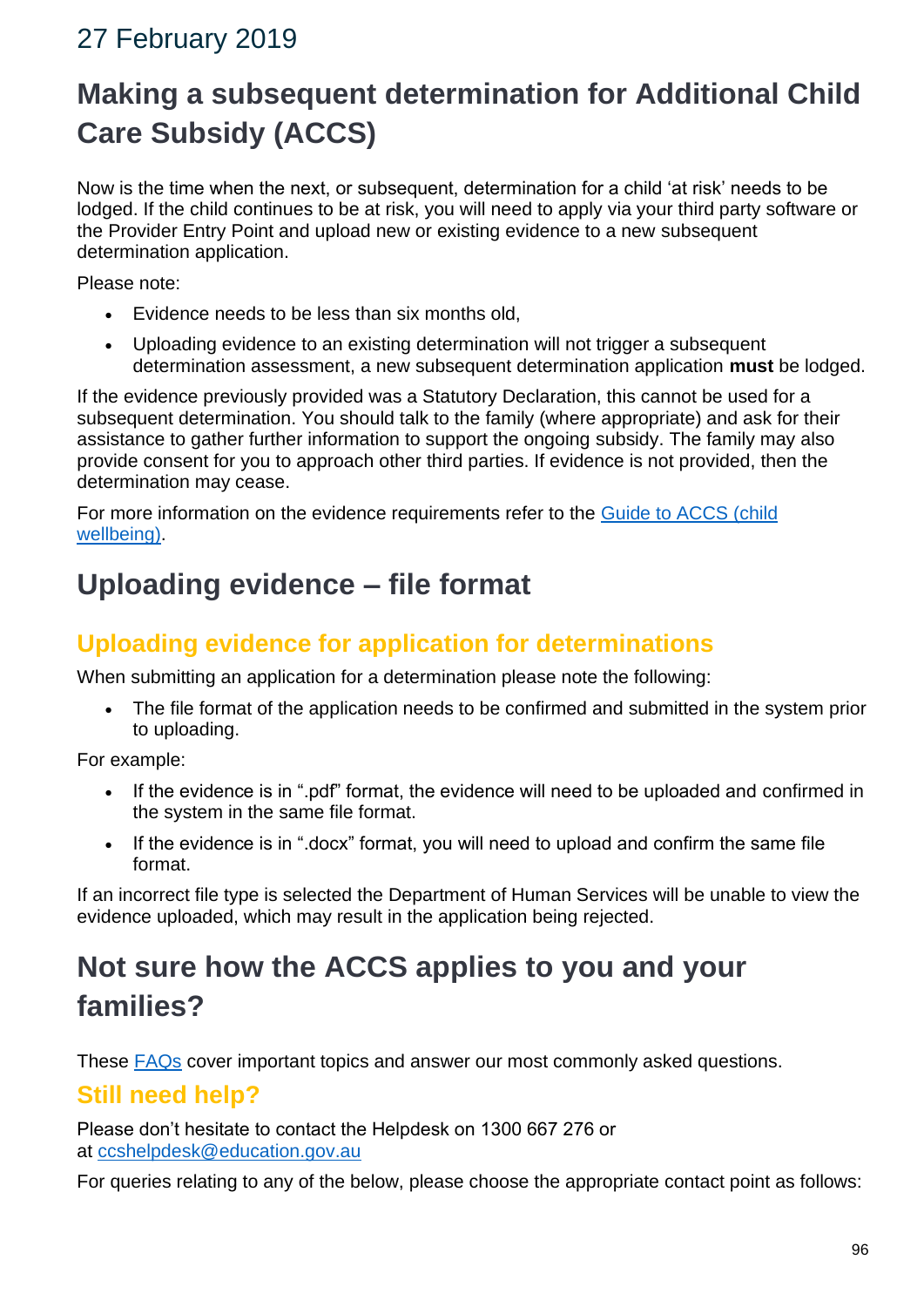#### **Please contact**

#### **If your ACCS query relates to**

ACCS (child wellbeing) determination reviews and appeals

Department of Human Services, [ACCS.CWB.REVIEW@humanservices.gov.au](mailto:ACCS.CWB.REVIEW@humanservices.gov.au)

In order to protect personal information, please do not send personal information, including evidence, child names and CRNs to this email address.

Your software provider

IT issues with your third party software

> Department of Education and Training Child Care Subsidy Helpdesk [ccshelpdesk@education.gov.au](mailto:ccshelpdesk@education.gov.au) 1300 667 276

IT issues not related to third party software, Payments, or The Provider Entry Point (PEP)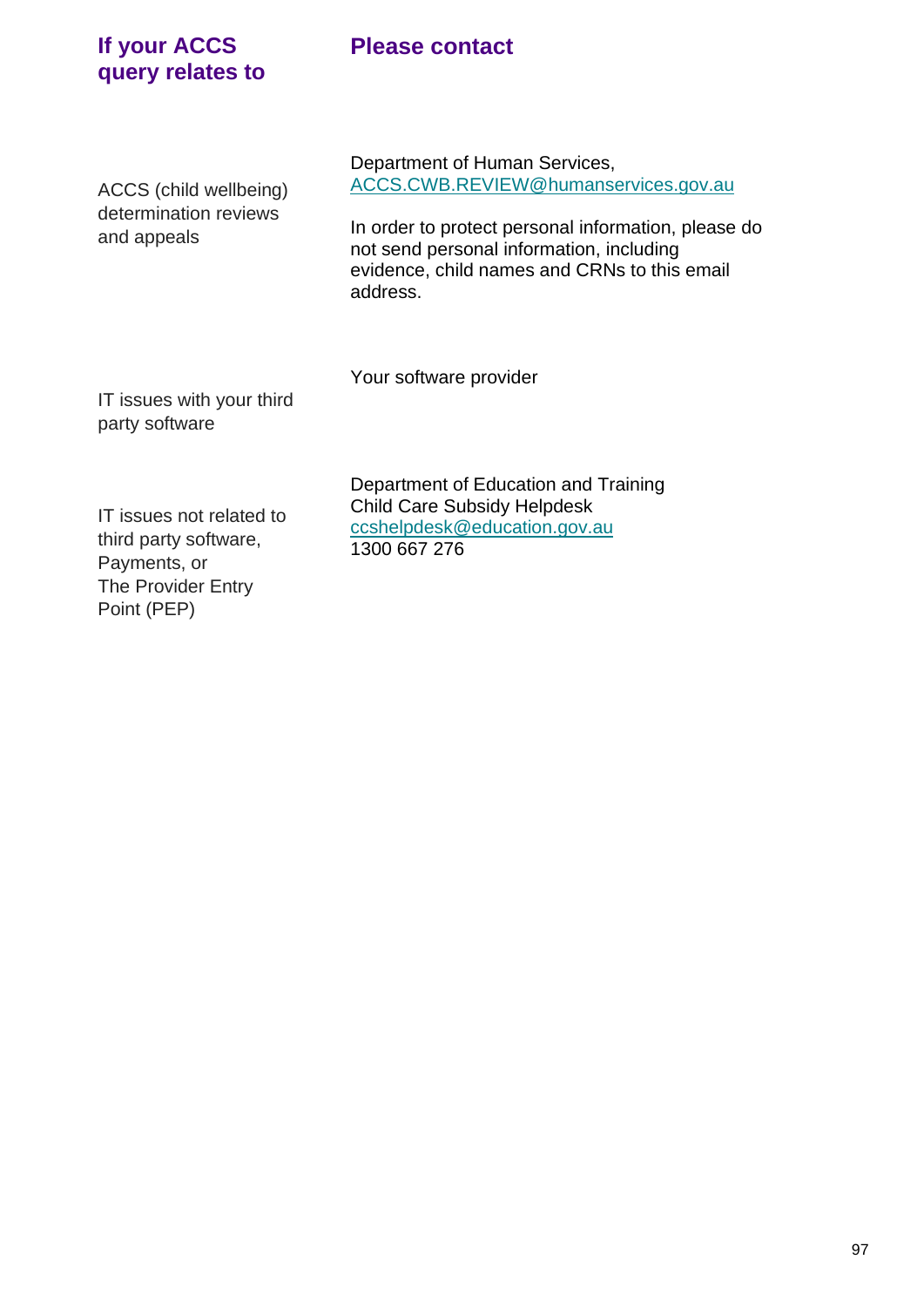## 21 February 2019

# **\$17 million in grant funding to be made available under the Community Child Care Fund**

Round two of the Community Child Care Fund will open in **March 2019.** This funding will help child care services in many disadvantaged regional and remote areas to improve access to early learning opportunities for families in their local communities.

Child care services are encouraged to read the [grant opportunity guidelines,](https://www.grants.gov.au/?event=public.FO.show&FOUUID=B4EE095C-A6B3-A312-D490640AD51B9444) to check their eligibility, and to start planning their grant applications. Services will be advised of the grant round opening soon.

# **Reminder – Are any children in your service eligible for the preschool exemption?**

Preschool aged children can receive Child Care Subsidy (CCS) even where families do not meet the activity test.

All families with children attending a preschool program in 2019 should ensure their child's expected school start date is correct and up to date with Centrelink.

For more information about the process, please refer to the [preschool exemption fact sheet.](https://education.us17.list-manage.com/track/click?u=e11e7c8d748ec85b8de00986c&id=84348251cd&e=2928f91a05) Further information can also be found on the [FAQ page.](https://education.us17.list-manage.com/track/click?u=e11e7c8d748ec85b8de00986c&id=5d8d9be69a&e=2928f91a05)

# **Child Care Finder video**

The Child Care Finder is a simple way for families to find a service that suits their needs. Families can find services, their vacancies, fees, opening hours and ratings.

Check out the video here! Please share with your families.

# **Time is running out...CCMS is closing down, applications to amend data in CCMS must be received by the Department by 28 February 2019**

The Child Care Management System (CCMS) is closing and you need to submit requests to amend any data by **28 February 2019.**

#### **Put in your request to amend CCMS data now**

Providers should contact the CCS Helpdesk as soon as possible and no later than **28 February 2019** on 1300 667 276 or [ccshelpdesk@education.gov.au](mailto:ccshelpdesk@education.gov.au) to discuss any changes you need to make to your CCMS data for previous financial years. This will ensure that all your information is up to date before CCMS closes on 30 June 2019.

Under the Family Assistance Law, records must be kept for 36 months from the end of the calendar year in which the care or event took place. This means you will need to store your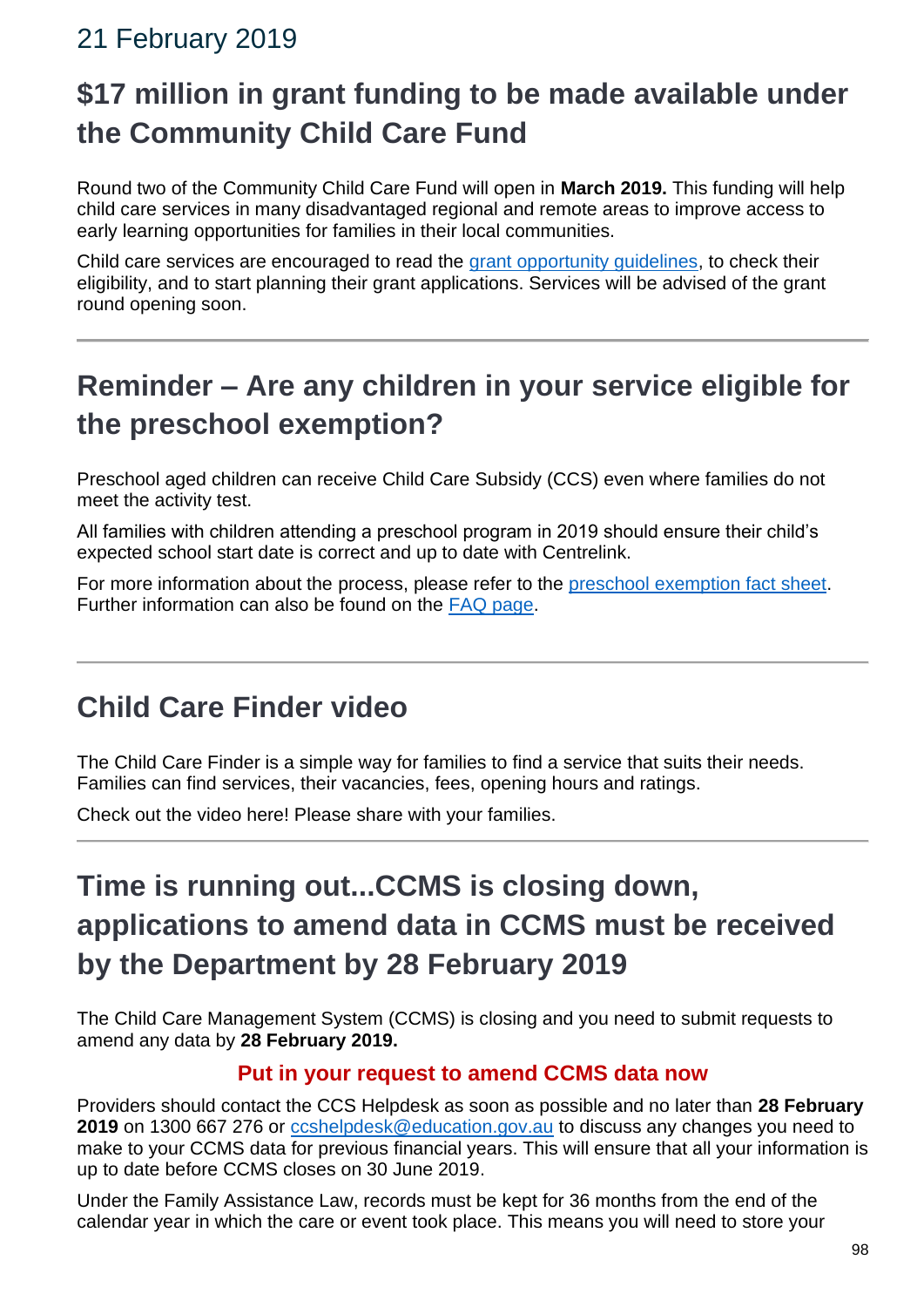historical CCMS data to ensure you are meeting your legal obligations. You may wish to discuss your options regarding data storage with your software provider and/or look into other ways to store your CCMS data.

#### **What you need to do**

#### **To ensure you are compliant under the Family Assistance Law:**

- apply for any changes to your data in CCMS by contacting the CCS Helpdesk as soon as possible but no later than **28 February 2019**, and
- organise for your historical CCMS data to be stored and backed up by **30 June 2019**.

#### **Dates to note**

- **28 February 2019** cut off for requesting changes to CCMS data
- **1 April 2019 – 30 June 2019** read only access to CCMS data
- **30 June 2019** historical CCMS data is stored and backed up
- **1 July 2019** CCMS is closed.

Please note that the Inclusion Support Programme will continue to be administered through CCMS.

If you have any questions about the closing down of CCMS, please contact the CCS Helpdesk on 1300 667 276 or [ccshelpdesk@education.gov.au.](mailto:ccshelpdesk@education.gov.au)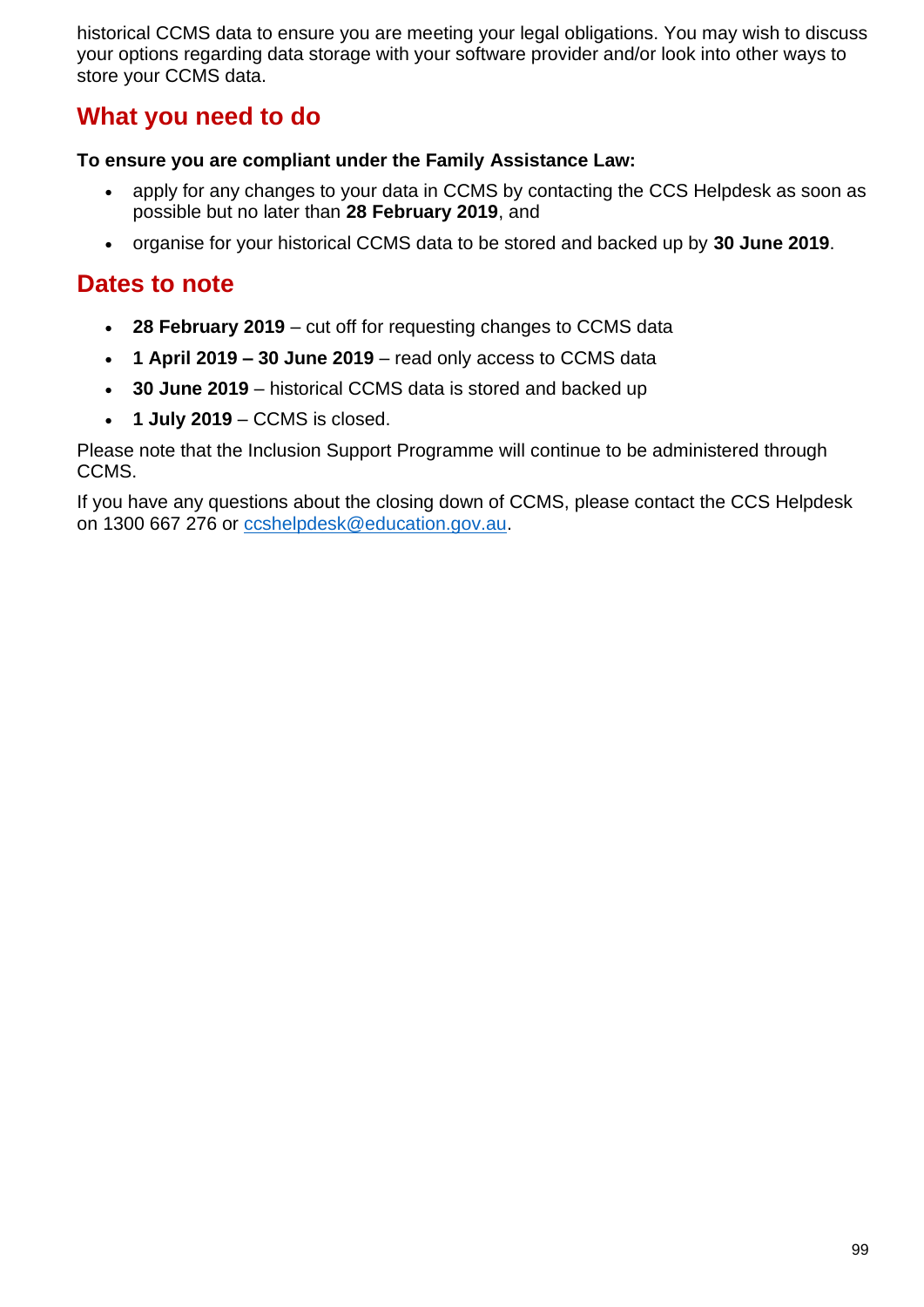# **Email To Tas & Qld Services - Disaster Response**

Dear child care providers and services

#### **Support for services affected by recent extreme weather events and fires**

Child care providers whose viability has been impacted by recent extreme weather events and fires, particularly those affecting areas in Queensland and Tasmania, are now able to apply for a one-off Community Child Care Fund (CCCF) special circumstances grant of up to \$10,000, under a new streamlined application process.

CCCF special circumstances grants are available to support services in disadvantaged communities at risk of closure due to viability issues caused by an unforeseen event, such as a natural disaster. The grants are intended to help services to restore and maintain child care while their communities recover from the impact of such events.

Grant funding can be used for activities such as temporarily meeting standard operating costs and covering other reasonable expenses to ensure continuity of child care.

The amount of funding provided to successful applicants will be determined on a case-by-case basis, depending on the activity being funded and the degree to which the service has been impacted by the event. All care types are able to apply.

Child care services must be approved under the Family Assistance Law to be eligible to apply for this funding, as well as meeting other eligibility criteria outlined in the grant opportunity guidelines.

Further information is available on the [CCCF special circumstances grant opportunity page,](https://www.education.gov.au/cccfspecialcircs#_blank) or by emailing [cccf@education.gov.au.](mailto:cccf@education.gov.au)

Yours sincerely

Jane Hayden Branch Manager Community and Indigenous Child Care Branch Department of Education and Training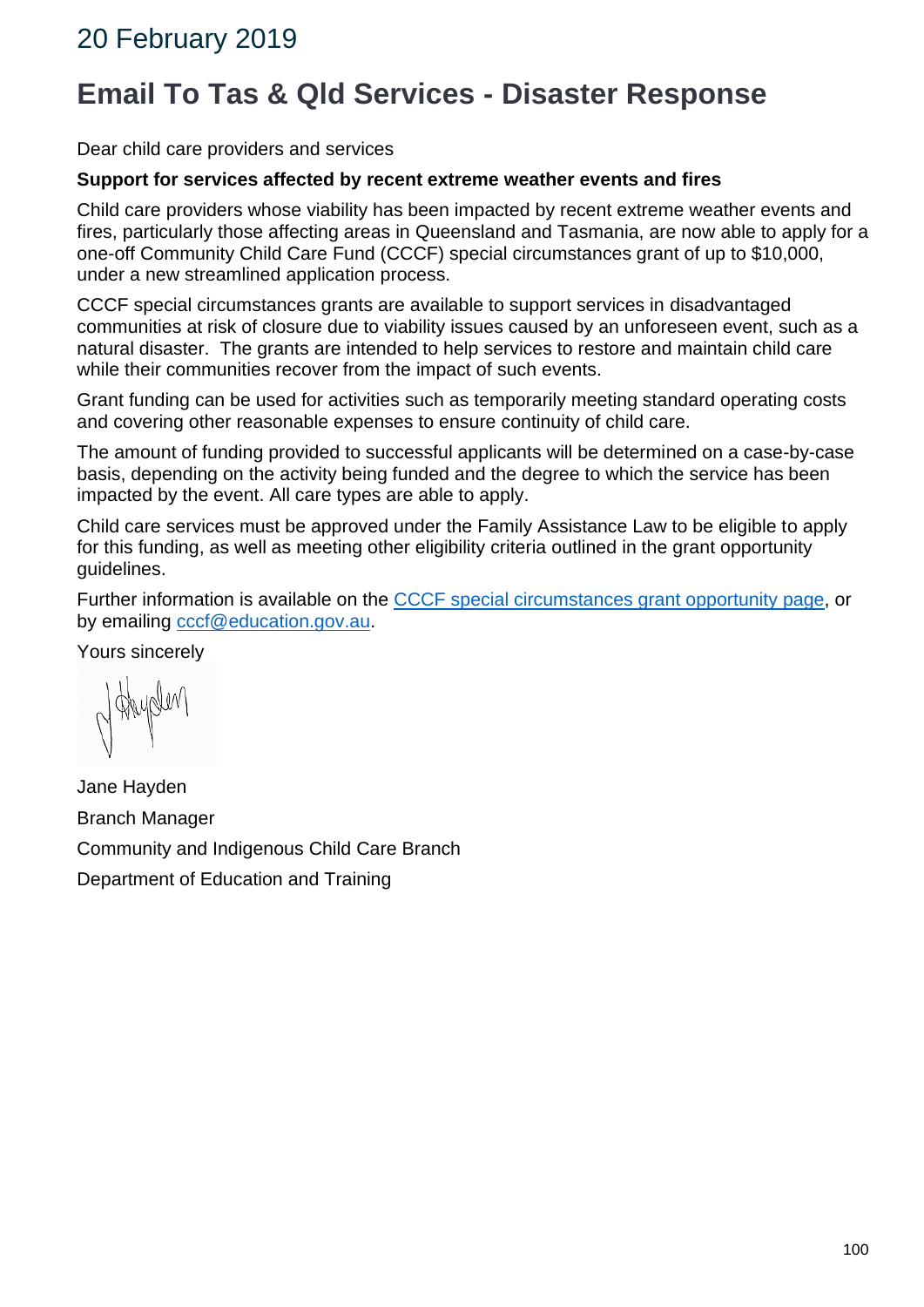## 15 February 2019

# **Support Your Families To Receive The Correct Child Care Subsidy Percentage**

Dear Provider

#### **Please forward the information below to your families**

The Department of Human Services has commenced communications with families to encourage them to review their income to make sure they are receiving the correct Child Care Subsidy percentage.

We would greatly appreciate your assistance to remind families about the importance of keeping their details accurate and up to date. We have prepared some text below that you might like to forward to your families.

Kind regards

Stakeholder Engagement Team

#### Dear Families

It has been seven months since the new Child Care Subsidy started! It is a good time to check in on your family income estimate. Make sure it is up to date and reflects your and your partner's income for the whole financial year.

If your estimate is lower than your actual income, you may get a debt, which you will have to pay back. It is also a good time to check and update your activity test if your circumstances have changed.

The easiest way to update your family income estimate is by using your Centrelink online account through myGov, or the Express Plus Centrelink app.

While you are there, do not forget to make sure your and your partner's activity details are up to date too.

For more information, please visit [here.](https://www.humanservices.gov.au/individuals/news/new-year-great-time-review-your-child-care-subsidy)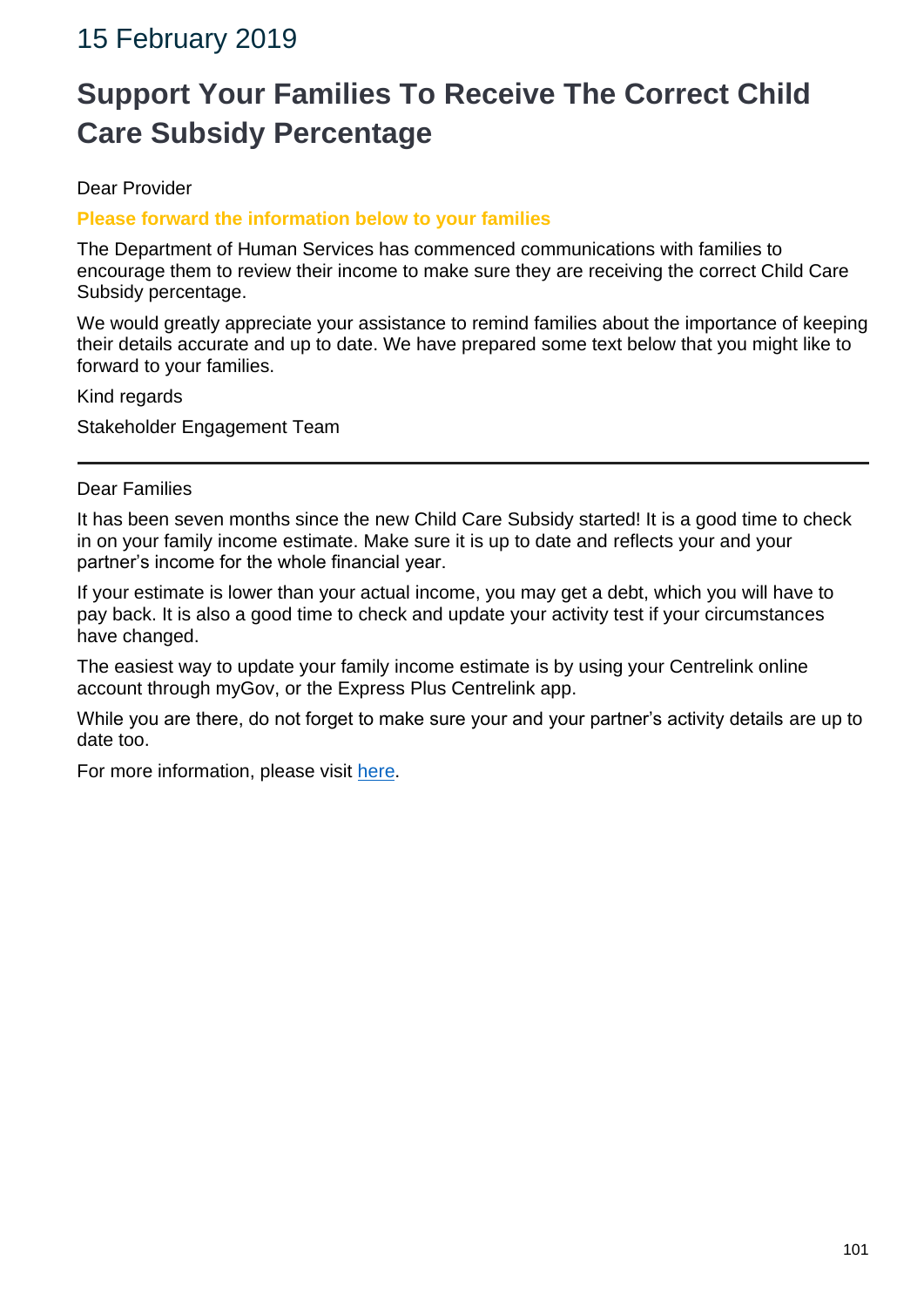## 6 February 2019

# **CCMS is closing down, applications to amend data in CCMS must be received by the Department by 28 February 2019**

The Child Care Management System (CCMS) is closing and you need to submit requests to amend any data by **28 February 2019.**

#### **Put in your request to amend CCMS data now**

Providers should contact the CCS Helpdesk as soon as possible and no later than **28 February 2019** on 1300 667 276 or [ccshelpdesk@education.gov.au](mailto:ccshelpdesk@education.gov.au) to discuss any changes you need to make to your CCMS data for previous financial years. This will ensure that all your information is up to date before CCMS closes on 30 June 2019.

Under Family Assistance Law, records must be kept for 36 months from the end of the calendar year in which the care or event took place. This means you will need to store your historical CCMS data to ensure you are meeting your legal obligations. You may wish to discuss your options regarding data storage with your software provider and/or look into other ways to store your CCMS data.

#### **What you need to do**

#### **To ensure you are compliant under the Family Assistance Law:**

- apply for any changes to your data in CCMS by contacting the CCS Helpdesk as soon as possible but no later than **28 February 2019**, and
- organise for your historical CCMS data to be stored and backed up by **30 June 2019**.

#### **Dates to note**

- **28 February 2019** cut off for requesting changes to CCMS data
- **1 April 2019 – 30 June 2019** read only access to CCMS data
- **30 June 2019** historical CCMS data is stored and backed up
- **1 July 2019** CCMS is closed.

Please note that the Inclusion Support Programme will continue to be administered through CCMS.

If you have any questions about the closing down of CCMS, please contact the CCS Helpdesk on 1300 667 276 or [ccshelpdesk@education.gov.au.](mailto:ccshelpdesk@education.gov.au)

# **ACCS (child wellbeing) assists children at risk**

ACCS (child wellbeing) provides a higher rate of assistance than the Child Care Subsidy to ensure the cost of child care is not a barrier to supporting children 'at risk'.

A provider is generally able to give a certificate for up to six weeks if they consider a child is 'at risk'. If the provider thinks the child will continue to be at risk for longer than six weeks, they may make an application for a determination to the Department of Human Services.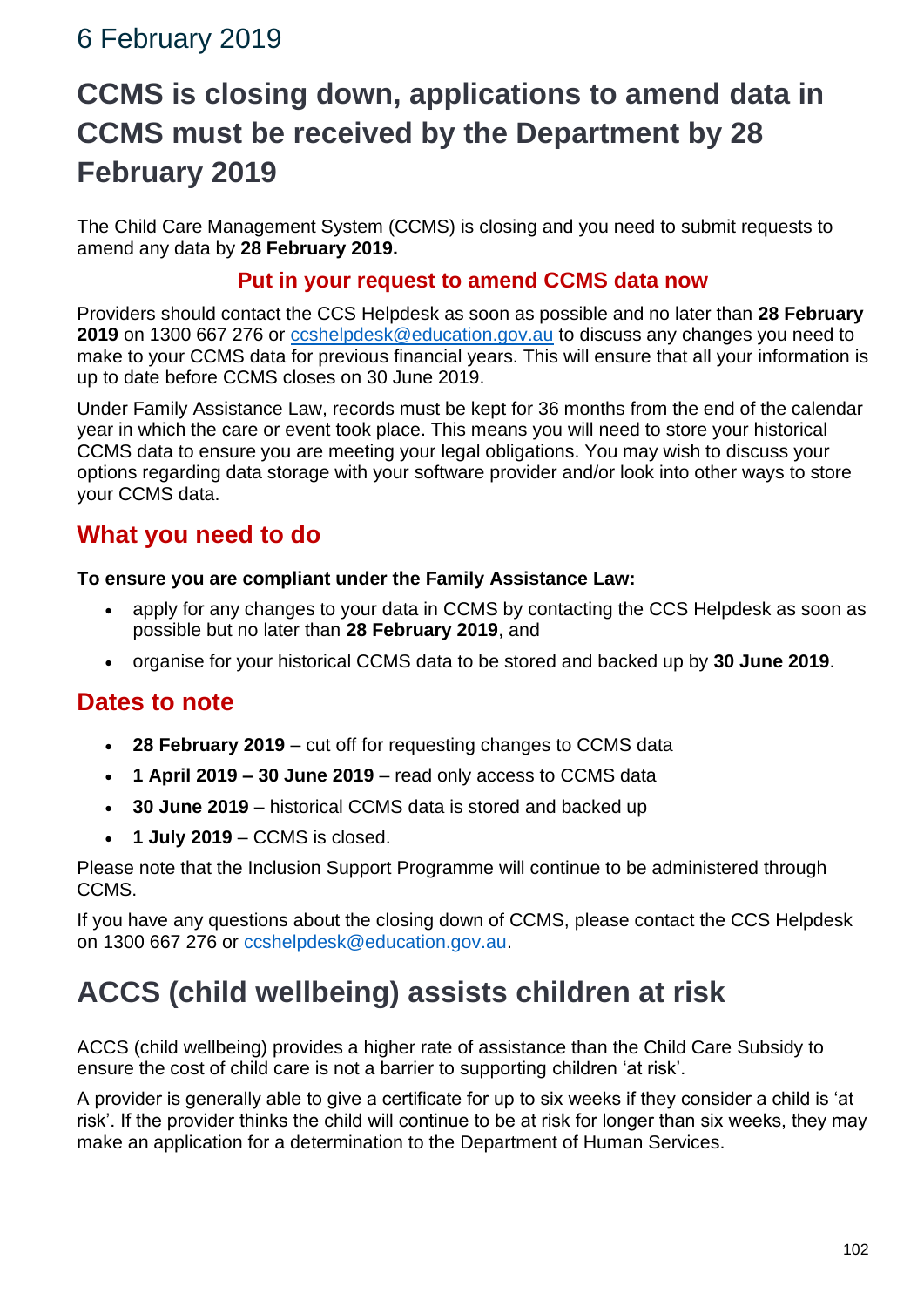### **The determination could be rejected**

The Department of Human Services (DHS) may reject an application for determination if the evidence does not meet the evidence requirements as set out in the [Guide to ACCS \(child](https://education.us17.list-manage.com/track/click?u=e11e7c8d748ec85b8de00986c&id=1a5bd25fda&e=5f4b6423be)  [wellbeing\).](https://education.us17.list-manage.com/track/click?u=e11e7c8d748ec85b8de00986c&id=1a5bd25fda&e=5f4b6423be) We recommend that all services become familiar with the evidence requirements within the guide to ensure that determination applications are lodged with adequate supporting documents.

#### **Some common reasons applications are rejected include:**

- an application does not meet the **minimum** amount of evidence required for DHS to determine whether a child remains at risk, and/or
- the evidence supplied is older than the maximum **6 month age** of evidence requirement.

More information on this can be found on the department's [FAQs page](https://education.us17.list-manage.com/track/click?u=e11e7c8d748ec85b8de00986c&id=6fc3a2732d&e=5f4b6423be)**.**

# **Link to emergencies and natural disasters fact sheet**

A reminder for all early learning and child care services, there is assistance available to families and providers in various types of potential emergencies and natural disasters, like bushfires or floods. A fact sheet is available [here.](https://education.us17.list-manage.com/track/click?u=e11e7c8d748ec85b8de00986c&id=9bf15cf747&e=5f4b6423be)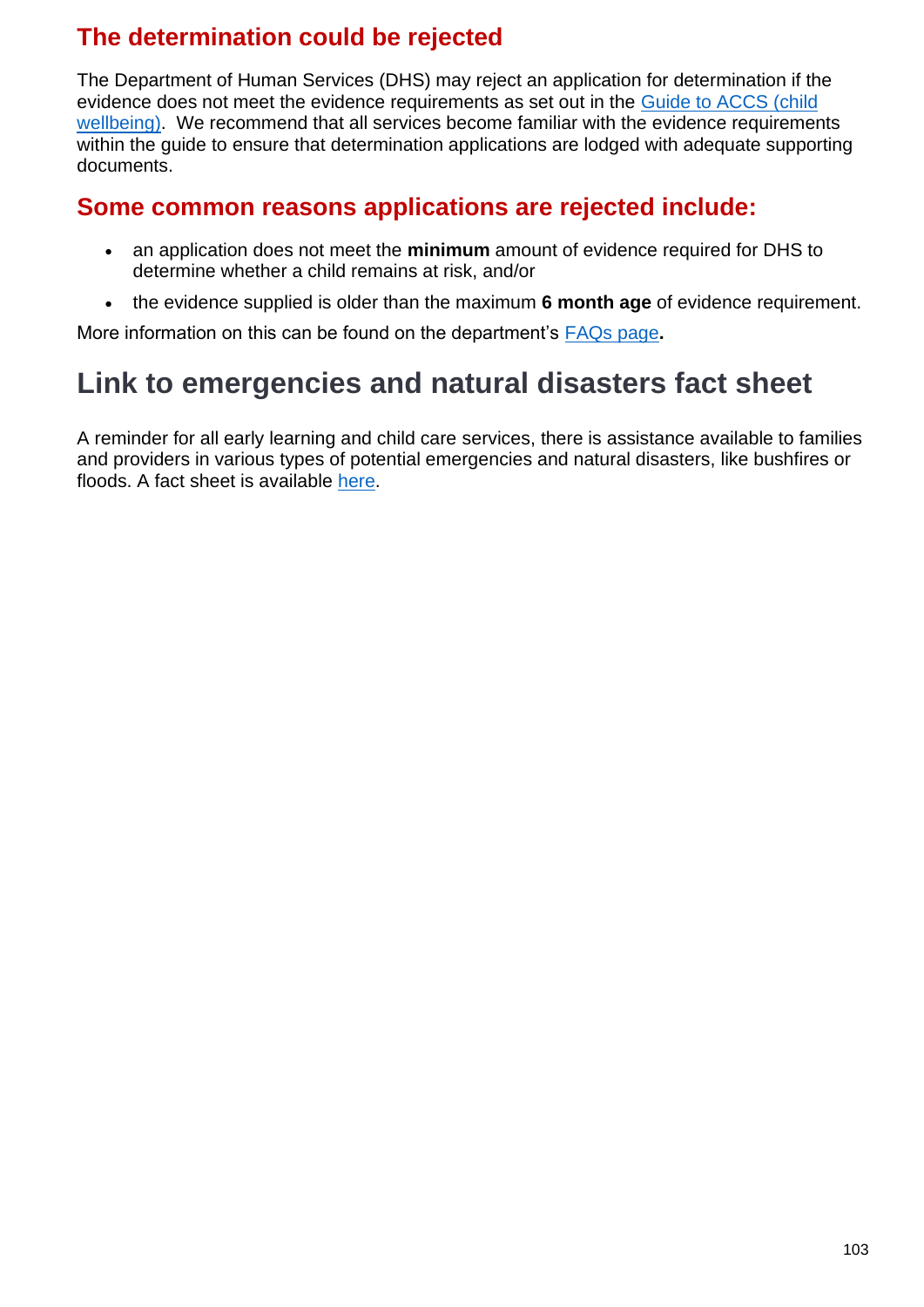## **Reminder – Update your details on Child Care Finder**

The Australian Government's new [Child Care Finder](http://www.childcarefinder.gov.au/) website has been launched and over 80 per cent of services are now reporting their fees.

#### **Families are looking on Child Care Finder now**

#### **For priority placement in Child Care Finder's search results, make sure your details are up to date**

#### **What do I need to do?**

Services who have updated all their details get priority placement in the search result rankings on [Child Care Finder.](http://www.childcarefinder.gov.au/) If you have not yet updated your details, you can submit or update the required information through your third party software or the [Provider Entry Point \(PEP\).](https://businessonline.humanservices.gov.au/childcare/) Services should allow 24 hours for changes to be reflected in the system.

If you require assistance to submit or update the above information in the PEP, please refer to the task card on the [department's website.](https://docs.education.gov.au/node/51276) If you require assistance to submit or update information in a third party software program, please contact your software provider.

In the coming months, [Child Care Finder](http://www.childcarefinder.gov.au/) will also be able to alert families when a suitable child care vacancy becomes available at a service they are interested in.

# **Reminder – Updated free resources for Family Day Care providers and new educators**

The updated [Family Day Care Educator Toolkit](http://www.fdcsupport.org.au/for-educators/) and [Compliance self-assessment tool](http://survey.fdcsupport.org.au/) has resources for Family Day Care providers and new, or potential, Family Day Care educators.

These updated resources provide information about the support available to help Family Day Care providers, services and educators to comply with their obligations under the Family Assistance Law. The resources also include additional guidance on compliance matters raised by providers.

#### **Family Day Care Educator Toolkit**

The [Family Day Care Educator Toolkit](http://www.fdcsupport.org.au/for-educators/) comprises seven brochures highlighting specific Family Day Care educator issues and topics in a range of community languages, in addition to English, as follows:

- 1. What is a Family Day Care Educator?
- 2. Questions to ask Family Day Care Services
- 3. Family Assistance Law: Your obligations and rights
- 4. Being a Family Day Care Educator: Things you need to know
- 5. Tips for New Educators
- 6. Starting Out Right Making sure you are acting lawfully
- 7. Consequences of Non-Compliance with the Family Assistance Law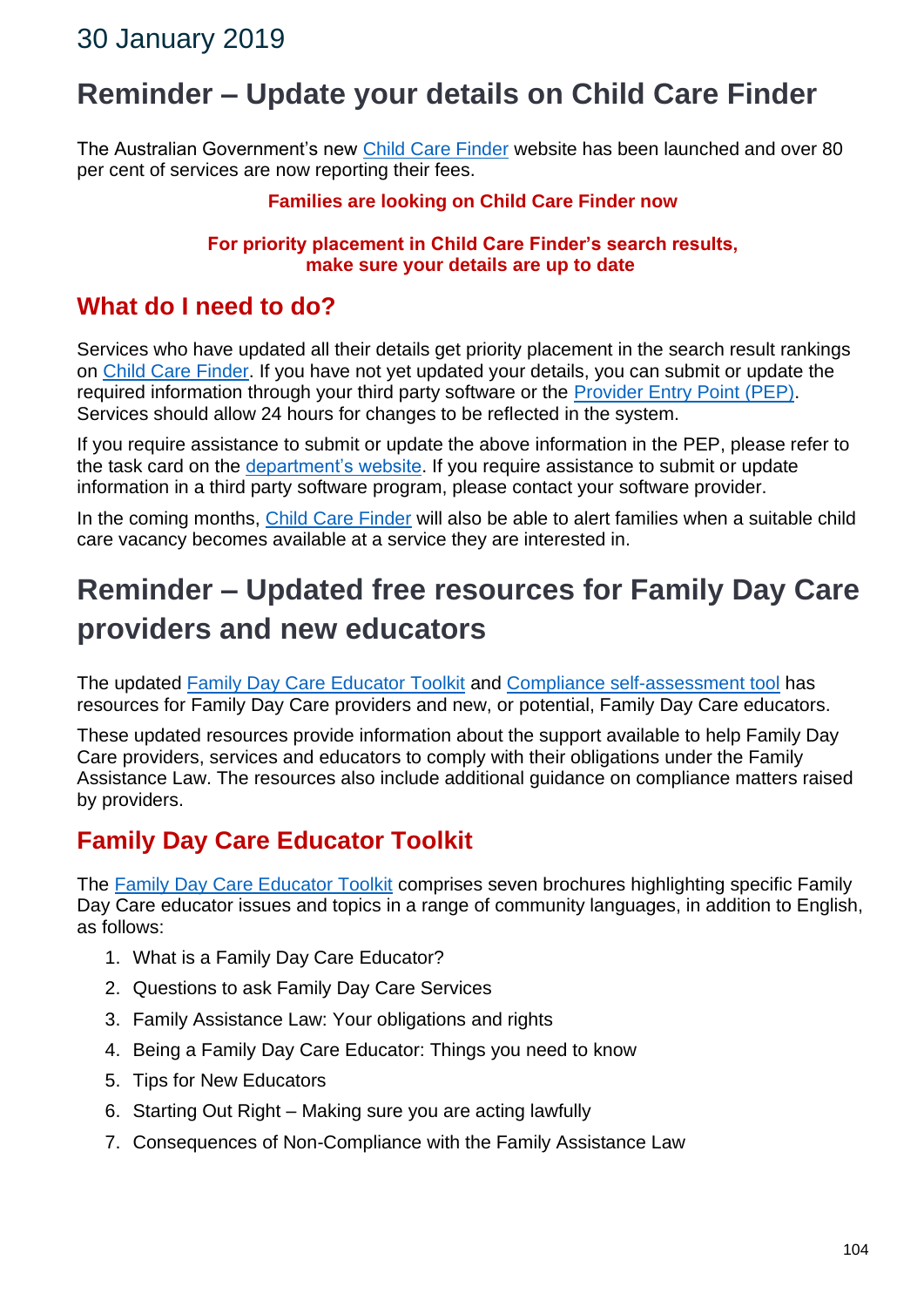# 23 January 2019

# **Helping families understand how volunteering counts towards the activity test**

Volunteering can be a recognised activity for the activity test. One or more of the following must apply:

- it is voluntary work which improves your work skills or employment prospects (or both); or
- it is voluntary work for a charitable, welfare or community organisation; or
- it is voluntary work for a school, preschool or Centre Based Day Care service, but only if the work directly supports the learning and development of the children there.

To read the fact sheet and find out more, click [here.](https://docs.education.gov.au/node/52356)

# **Re-enrolment 2019 – 8 week rule**

Some services may notice that after re-opening after the Christmas/New Year break, some children's enrolments have been ceased. This is because under the new Child Care Subsidy, a child 'ceases to be enrolled' if eight continuous weeks pass without the child attending a session of care at the service.

Where this has occurred, if children are continuing in care with your service, remember to reenrol them.

For more information on enrolments see the department's [FAQs page.](https://education.us17.list-manage.com/track/click?u=e11e7c8d748ec85b8de00986c&id=5cc7e8146b&e=5f4b6423be)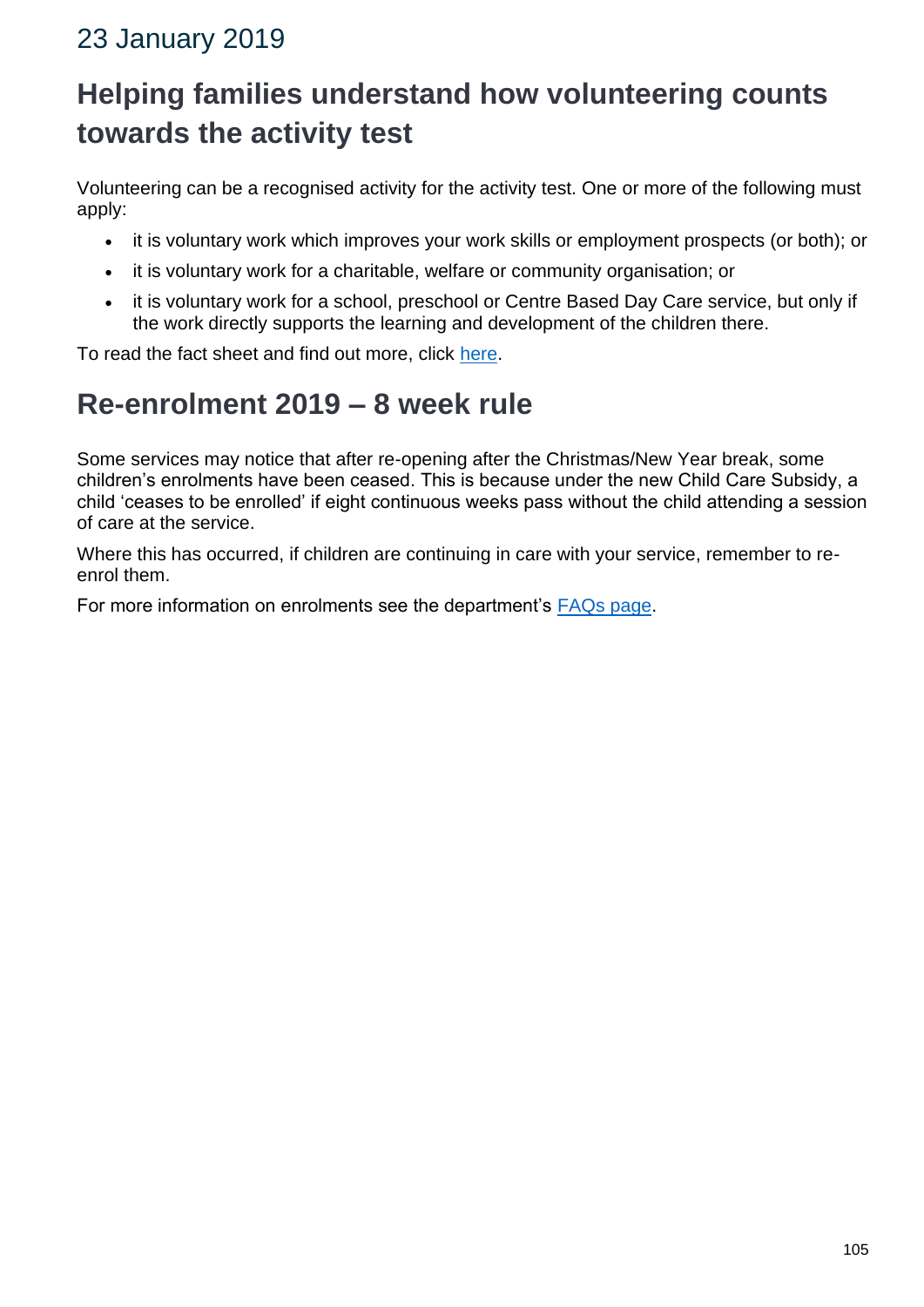# **Reminder – from today you must report actual attendance times**

#### **From 14 January 2019, child care providers will be required to include children's actual attendance times in families' statements of entitlement and in session reports (except absences).**

#### **What you need to do**

**If you are already providing children's actual attendance times** in families' statements of entitlement and session reports using your software or the Provider Entry Point (PEP), there is nothing more for you to do except continue to provide this information.

**If you are not currently providing children's actual attendance times** in families' statements of entitlement and/or session reports, you need to commence doing this from 14 January 2019.

- If you are unsure how to enter this new information using your third party software, you should contact your third party software provider so that you continue to meet your requirements.
- If you use the PEP, a [task card](https://docs.education.gov.au/node/50951) on how to input these details into session reports (slide 5) is available on the department's website.

#### **Why it is important to report actual attendance times**

From 14 January 2019, it will be a legal requirement for child care providers to include children's actual attendance times in families' statements of entitlement and session reports to the Australian Government.

Reporting actual attendance times is intended to help parents understand the relationship between the fees they are charged, the amount of subsidy paid to their child care provider on their behalf, and their out of pocket expenses.

If you've got any questions on this topic, please contact the CCS Helpdesk on [ccshelpdesk@education.gov.au](mailto:ccshelpdesk@education.gov.au) or **1300 667 276.**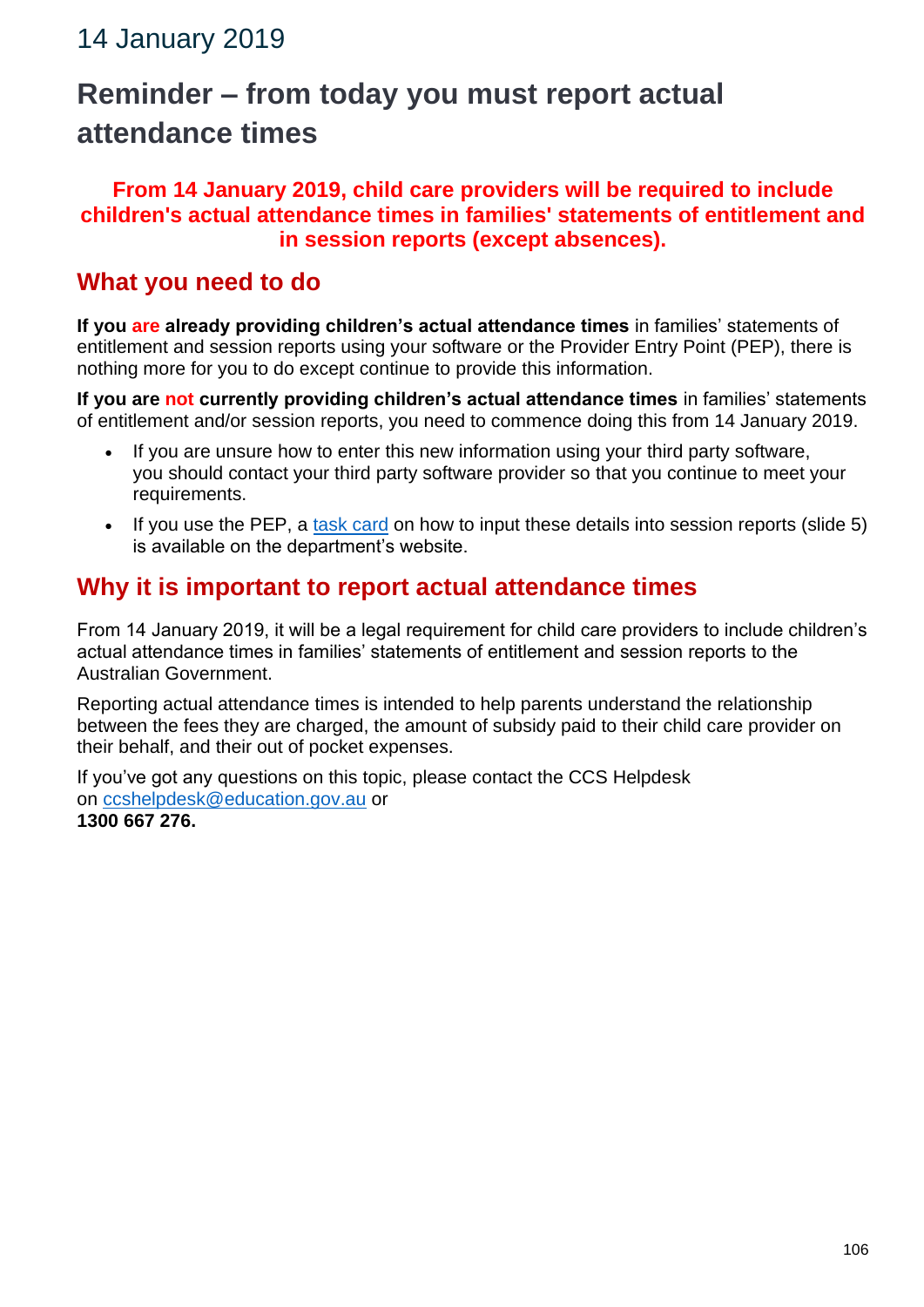# **Reminder - only 4 days to go until you must report actual attendance times**

### **What you need to do**

**If you are already providing children's actual attendance times** in families' statements of entitlement and session reports using your software or the Provider Entry Point (PEP), there is nothing more for you to do except continue to provide this information.

**If you are not currently providing children's actual attendance times** in families' statements of entitlement and/or session reports, you need to commence doing this from 14 January 2019.

- If you are unsure how to enter this new information using your third party software, you should contact your third party software provider so that you continue to meet your requirements.
- If you use the PEP, a [task card](https://docs.education.gov.au/node/50951) on how to input these details into session reports (slide 5) is available on the department's website

#### **Why it is important to report actual attendance times**

From 14 January 2019, it will be a legal requirement for child care providers to include children's actual attendance times in families' statements of entitlement and session reports to the Australian Government.

Reporting actual attendance times is intended to help parents understand the relationship between the fees they are charged, the amount of subsidy paid to their child care provider on their behalf, and their out of pocket expenses.

If you've got any questions on this topic, please contact the CCS Helpdesk on [ccshelpdesk@education.gov.au](mailto:ccshelpdesk@education.gov.au) or **1300 667 276.**

# **CCMS is closing down, applications to amend data in CCMS must be received by the Department by 28 February 2019.**

The Child Care Management System (CCMS) is closing and you need to submit requests to amend any data by **28 February 2019.**

Providers should contact the CCS Helpdesk as soon as possible and no later than **28 February 2019** on 1300 667 276 or [ccshelpdesk@education.gov.au](mailto:ccshelpdesk@education.gov.au) to discuss any changes you need to make to your CCMS data for previous financial years. This will ensure that all your information is up to date before CCMS closes on 30 June 2019.

Under Family Assistance Law, records must be kept for 36 months from the end of the calendar year in which the care or event took place. This means you will need to store your historical CCMS data to ensure you are meeting your legal obligations. You may wish to discuss your options regarding data storage with your software provider and/or look into other ways to store your CCMS data.

#### **What you need to do**

To ensure you are compliant under the Family Assistance Law: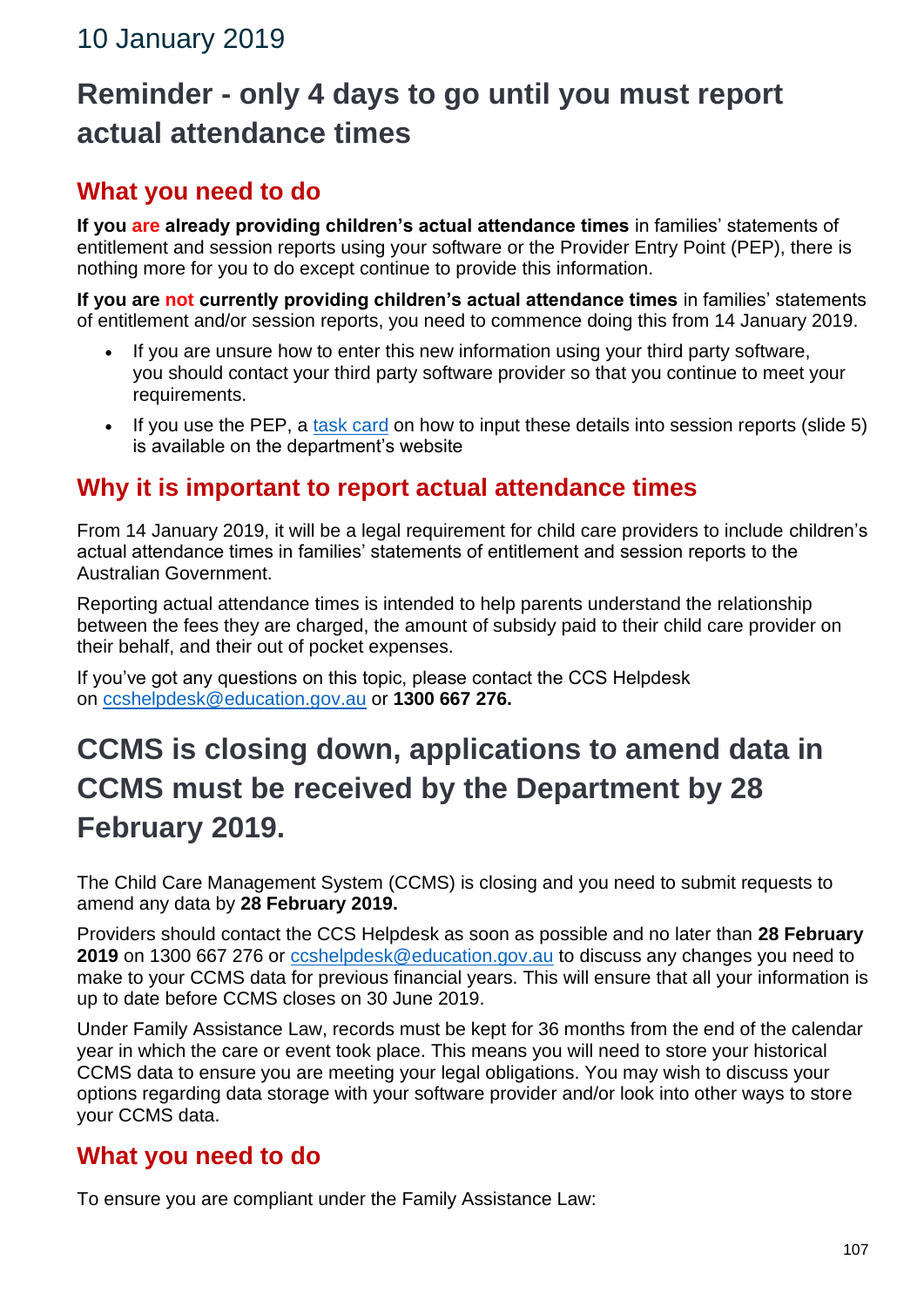- apply for any changes to your data in CCMS by contacting the CCS Helpdesk as soon as possible but no later than **28 February 2019**, and
- organise for your historical CCMS data to be stored and backed up by **30 June 2019**.

#### **Dates to note**

- **28 February 2019** cut off for requesting changes to CCMS data
- **1 April 2019 – 30 June 2019** read only access to CCMS data
- **30 June 2019** historical CCMS data is stored and backed up
- **1 July 2019** CCMS is closed.

Please note that the Inclusion Support Programme will continue to be administered through CCMS.

If you have any questions about the closing down of CCMS, please contact the CCS Helpdesk on [ccshelpdesk@education.gov.au](mailto:ccshelpdesk@education.gov.au) or 1300 667 276.

# **Are any children in your service eligible for the preschool exemption next year?**

Preschool aged children can receive Child Care Subsidy (CCS) even where families do not meet the activity test.

Families can access 36 hours of subsidised care per fortnight if they:

- would usually be entitled to less than 36 hours of subsidised child care per fortnight because they do not meet the activity test, and
- have a preschool aged child attending an early education program at a centre-based day care service.

This is called the 'preschool exemption' to the activity test. It applies for the period of the preschool program and only for preschool aged children. A preschool aged child is a child who is in the year before primary school. For example, if a child is starting school in February 2020, the child is considered to be a preschool aged child from February 2019.

It is important that families provide their child's expected school start date when making a CCS claim, or later updating their details with Centrelink (either in Centrelink Online via [myGov](http://www.my.gov.au/) or the Express Plus mobile app), because this triggers eligibility to the preschool exemption if required.

The service must then indicate in the child's session reports when a session of care for a child was, or included, a preschool program.

When processing session reports, Centrelink will check if the family is entitled to receive Child Care Subsidy under the preschool exemption, based on the above.

If parents who receive the preschool exemption change their mind about when to send their child to school (i.e. decide to defer commencement for another year), it will affect their entitlement. As soon as parents decide their child will not start school the following year, they are required to update their child's expected school start date with Centrelink. This will mean the family will stop receiving the preschool exemption until the child is in the year before primary school again (i.e. the following year).

All families with children attending a preschool program in 2019 should ensure their child's expected school start date is correct and up to date with Centrelink.

For more information about the process, please refer to the [preschool exemption fact sheet.](https://docs.education.gov.au/node/50936) Further information can also be found on the [FAQ page.](https://www.education.gov.au/new-child-care-package-frequently-asked-questions#Preschool-exemption)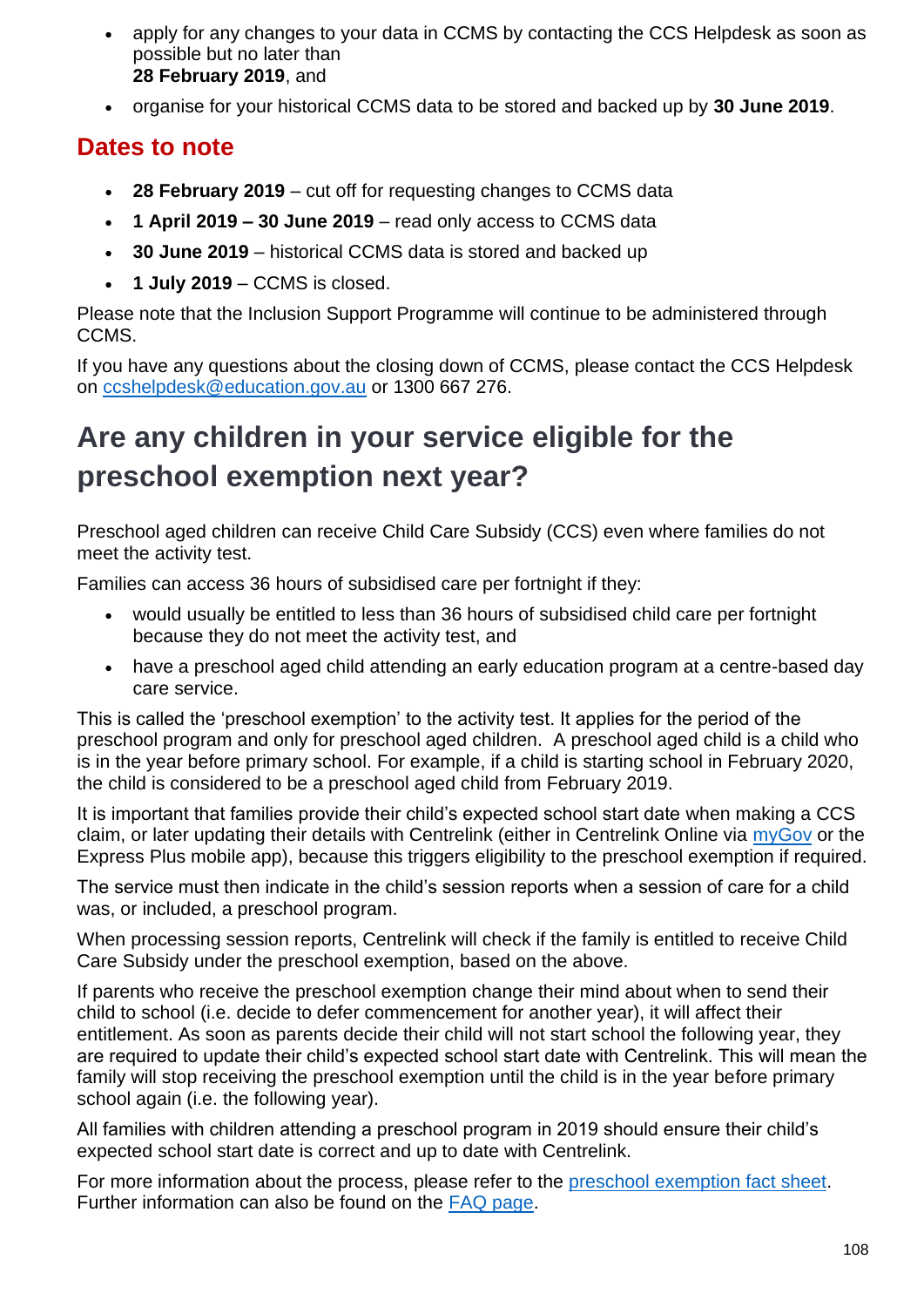## **Important information about enrolments**

Enrolment notices include important details about the child, parent, provider, and the care arrangement. We use these details (along with information provided in parents claims and subsequent session reports) to work out whether parents are eligible for Child Care Subsidy, so it's important that you provide the right information at the right time.

The information on the department's **[FAQs page](https://www.education.gov.au/new-child-care-package-frequently-asked-questions#Enrolling-Children)** answers the most common queries we get about enrolments.